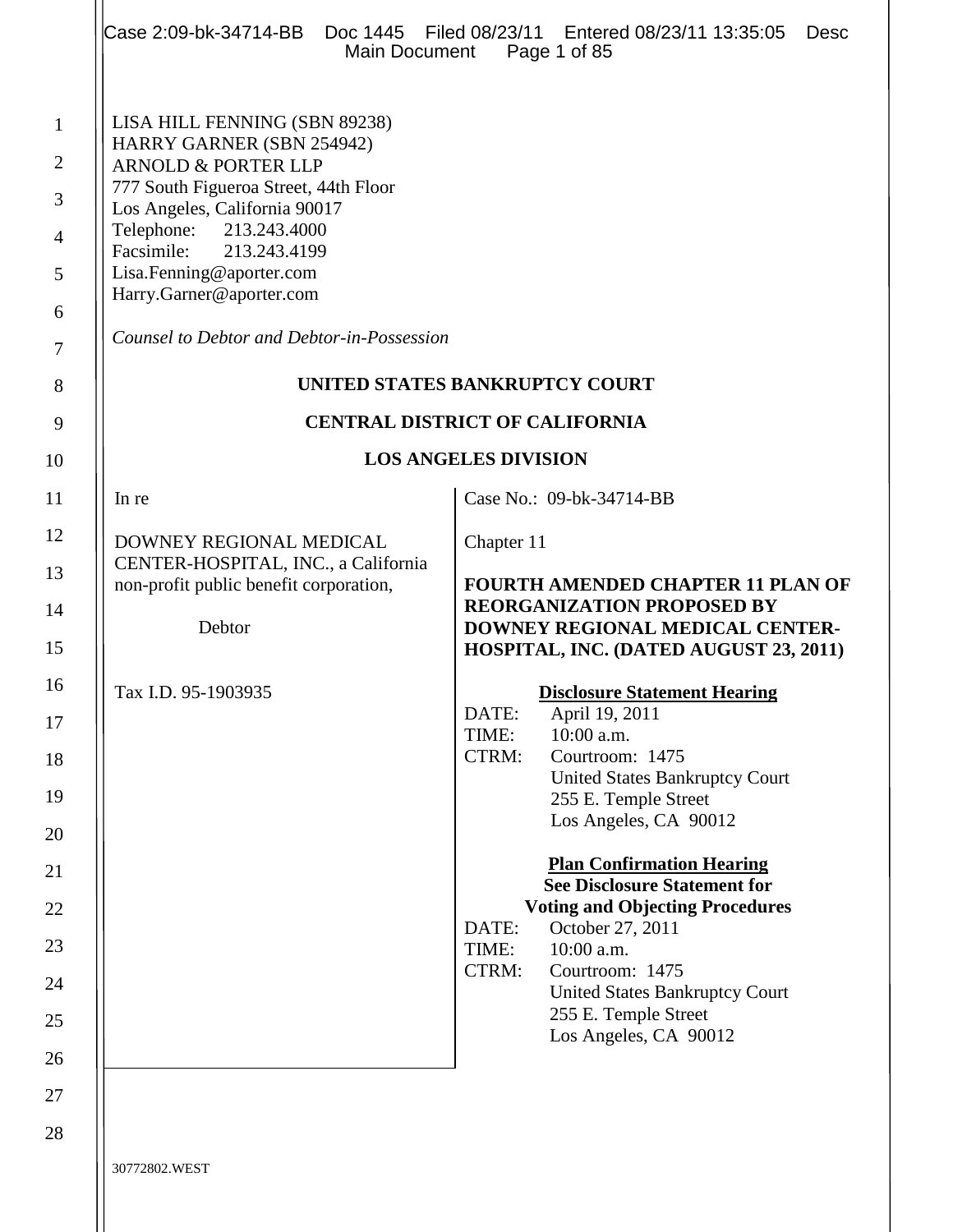|      |           | Case 2:09-bk-34714-BB Doc 1445 Filed 08/23/11 Entered 08/23/11 13:35:05 Desc<br>Main Document Page 2 of 85 |      |
|------|-----------|------------------------------------------------------------------------------------------------------------|------|
|      |           | <b>TABLE OF CONTENTS</b>                                                                                   |      |
|      |           |                                                                                                            | Page |
| Ι.   |           |                                                                                                            |      |
|      | A.        |                                                                                                            |      |
| П.   |           |                                                                                                            |      |
|      | A.        |                                                                                                            |      |
|      | <b>B.</b> |                                                                                                            |      |
| III. |           |                                                                                                            |      |
|      | A.        |                                                                                                            |      |
|      | <b>B.</b> |                                                                                                            |      |
|      | $C$ .     |                                                                                                            |      |
|      |           | 1.                                                                                                         |      |
|      |           | 2.                                                                                                         |      |
|      | D.        |                                                                                                            |      |
|      |           | 1.                                                                                                         |      |
|      |           | 2.                                                                                                         |      |
|      |           | 3.                                                                                                         |      |
|      |           | 4.                                                                                                         |      |
|      |           | Classes 5 and 5A-General Unsecured Claims Not Otherwise Classified<br>5.                                   |      |
|      |           |                                                                                                            |      |
|      |           | 6.                                                                                                         |      |
|      |           | 7.                                                                                                         |      |
|      |           | Augmentation of Plan Payments and Availability of Sale Premium<br>8.                                       |      |
|      |           | Payments Upon a Post-Effective Date Transaction                                                            | 45   |
|      | E.        |                                                                                                            |      |
|      |           | 1.                                                                                                         |      |
|      |           | 2.                                                                                                         |      |
|      |           | 3.<br>The Disbursing Agent, Plan Trustee, and the Post-Confirmation                                        |      |
|      |           |                                                                                                            |      |
|      |           | 4.                                                                                                         |      |
|      | F.        |                                                                                                            |      |
|      | G.        |                                                                                                            |      |
|      | H.        |                                                                                                            |      |
|      |           | 1.<br>2.                                                                                                   |      |
|      |           | 3.                                                                                                         |      |
|      |           | $\overline{4}$ .                                                                                           |      |
|      |           | Estimation of Disputed Claims for Distribution Purposes 16<br>5.                                           |      |
|      |           | Possible Cancellation of Bonds and Bond Documents 16<br>6.                                                 |      |
|      | I.        |                                                                                                            |      |
|      | J.        |                                                                                                            |      |
|      | K.        |                                                                                                            |      |
|      |           | 1.                                                                                                         |      |
|      |           |                                                                                                            |      |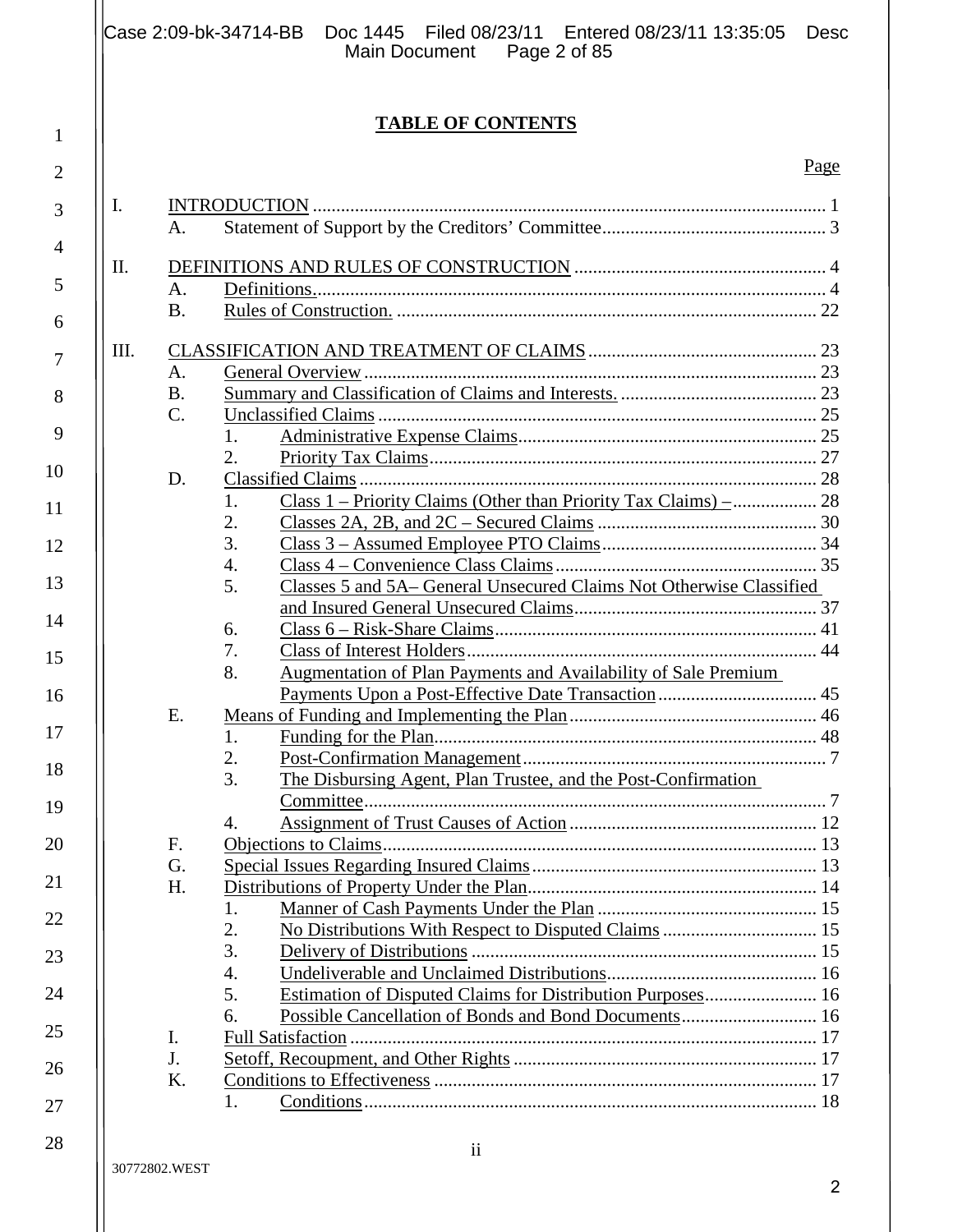|     |                                   | Case 2:09-bk-34714-BB  Doc 1445  Filed 08/23/11  Entered 08/23/11 13:35:05<br><b>Desc</b><br>Main Document Page 3 of 85 |
|-----|-----------------------------------|-------------------------------------------------------------------------------------------------------------------------|
|     | L.<br>M.                          | 2.                                                                                                                      |
| IV. | A <sub>1</sub>                    | 1.<br>2.<br>3.<br>$\overline{4}$ .                                                                                      |
|     | <b>B.</b>                         | 1.<br>$\overline{2}$ .<br>3.                                                                                            |
|     | $\mathcal{C}$ .<br>D.             |                                                                                                                         |
| V.  | A.<br><b>B.</b>                   | Exculpation: No Liability for Solicitation or Prosecution of Confirmation  24                                           |
|     | $\mathcal{C}$ .<br>D.<br>E.<br>F. | Transfer of Excluded Assets to the Plan Trust in the Event of a Transaction  26                                         |
|     | G.<br>H.<br>I.                    |                                                                                                                         |
|     | J.<br>K.<br>L.                    |                                                                                                                         |

26 27 28

1

2

3

4

5

6

7

8

9

10

11

12

13

14

15

16

17

18

19

20

21

22

23

24

25

L. Post-Confirmation Conversion/Dismissal ............................................................ 28

M. Final Decree .......................................................................................................... 29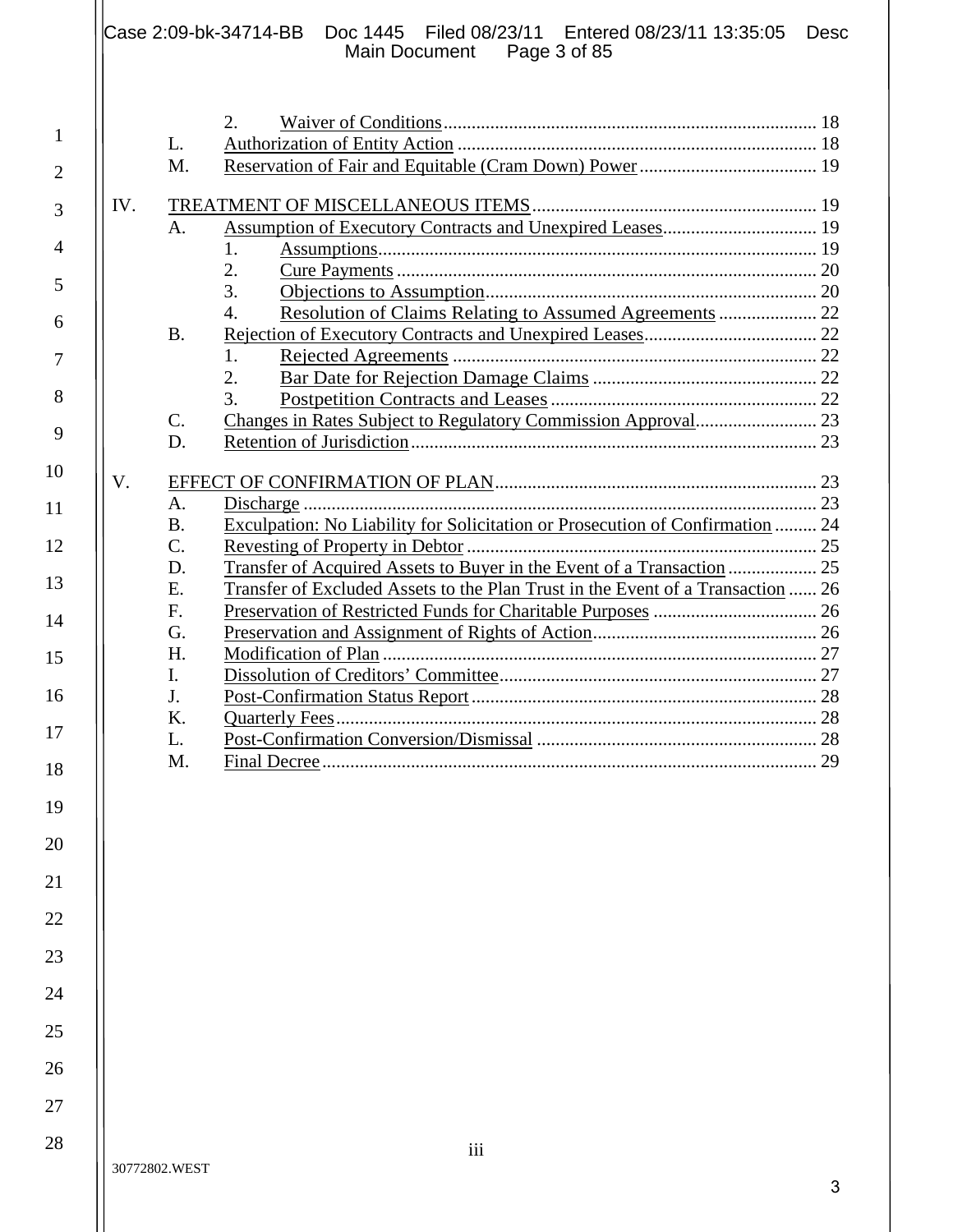#### **I. INTRODUCTION**

Downey Regional Medical Center-Hospital, Inc. (the "**Debtor**"), is the debtor in a Chapter 11 bankruptcy case. On September 14, 2009, Debtor commenced a bankruptcy case by filing a voluntary Chapter 11 petition under the United States Bankruptcy Code. Debtor operates a nonprofit general acute care and teaching hospital licensed for 199 beds located in Downey, California (the "**Hospital**"). This document is the Chapter 11 Plan ("**Plan**") proposed by Debtor. Sent to you in the same envelope as this document is the Disclosure Statement that has been approved by the Court, and that is provided to help you understand the Plan.

This is a reorganization plan that provides for the emergence of Debtor as a Reorganized Debtor that will continue to operate the Hospital as an independent, not-for-profit general acute care hospital (the "**Standalone Alternative**"). Debtor seeks to accomplish payments to its creditors under this Plan by (i) paying the Bond Claims in full on the Effective Date, (ii) obtaining additional exit funding to pay administrative and priority claims and provide working capital, and (iii) repaying unsecured debt in substantial part over a period of time from funds generated from the future operations of the Hospital. The Effective Date of this proposed Plan is expected to be November 11, 2011.

To implement the Plan, Debtor proposes to obtain financing through an accounts receivable loan and the sale of bonds to refinance existing secured and administrative priority debt and provide for working capital. The Exit Funding will consist of (a) municipal bond financing to be provided by RCB in the gross amount of up to \$36.85 million (but with net proceeds of approximately \$29 million after accounting for reserves), to be secured by a first lien on substantially all of Debtor's assets other than the Dolan Property, except that RCB's interest in Debtor's accounts receivable and related collateral will be junior to the separate \$20 million A/R Loan to be entered into with MidCap; and (b) a \$20 million revolving line of credit to be provided by DIP Lender MidCap, to be secured by a first lien on Debtor's accounts receivable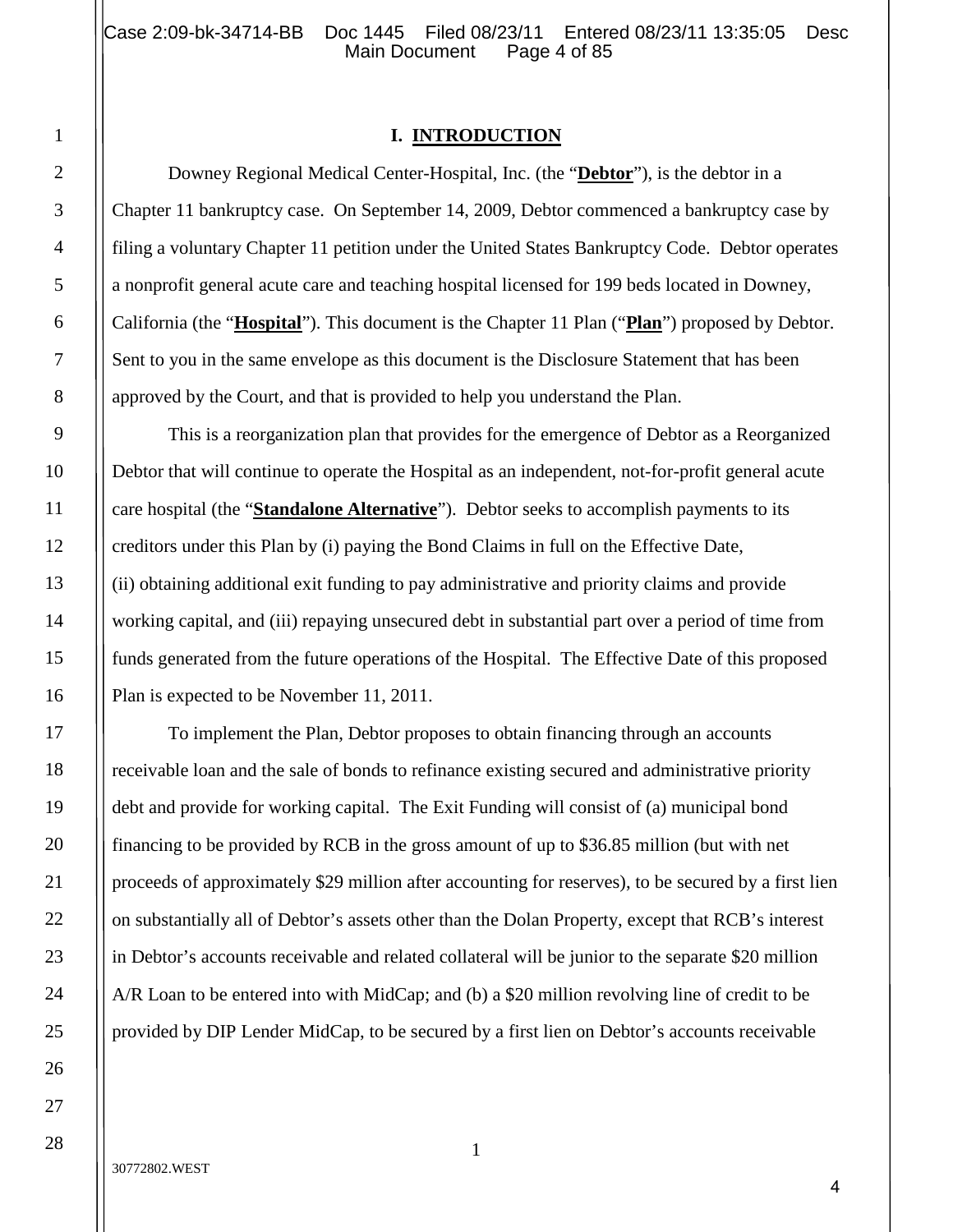## Case 2:09-bk-34714-BB Doc 1445 Filed 08/23/11 Entered 08/23/11 13:35:05 Desc Main Document

and related collateral, and a second lien on substantially all of Debtor's other assets.<sup>1</sup> As of June 1, 2011, Debtor has binding commitments from both RCB and MidCap for their respective tranches of the Exit Funding, with final terms currently being negotiated and documented by Debtor, RCB and MidCap, subject to appropriate documentation satisfactory to Wells Fargo and the Majority Beneficial Holder. Debtor filed motions for approval of the binding terms of the Exit Funding commitments that were granted at a hearing held on July 13, 2011. Motions for final approval of the Exit Funding will be filed and heard with the Plan at the Confirmation Hearing.

The Exit Funding should be sufficient to make the Effective Date Payments (as defined below), as well as provide working capital of at least \$10 million. The Bond Claims and Administrative Claims will be paid in full on the Effective Date from the Exit Funding. Claims of \$10,000 or less (or those creditors who elect to have their Claims treated in Class 4) will be paid 50% of the Allowed amount on the Effective Date. An initial payment will be made on the Class 2B Apollo Claim, the balance of which will be paid in installments, and secured by the Dolan Property and a junior lien in accounts receivable. The Installment Plan Payments to General Unsecured Creditors in Classes 5, 5A and 6 and the Additional Plan Payments (if any) to General Unsecured Creditors in Classes 5, 5A and 6 of up to the full balance of the Allowed amount of their Claims if the Hospital exceeds its financial projections and generates a surplus as described below, will be funded from funds generated from the future operations of the Hospital over a period of nine years, after allowing for prudent reserves to retire the post-confirmation secured debt, pay for capital expenditures, and provide for future construction of a new nursing tower, among other needs.

As set forth in the Disclosure Statement, during the Case, Debtor extensively explored alternatives to the Standalone Alternative, including the possibility of entering into a transaction

1

2

3

4

5

6

7

8

9

10

11

12

13

14

15

16

17

18

19

20

21

22

23

24

25

26

27

<sup>&</sup>lt;sup>1</sup> The term sheet for the A/R Loan also provides for a first lien in favor of MidCap on the equity of reorganized Debtor and parent entity Downey Regional Medical Center, Inc. Following further negotiations among Debtor, MidCap and RCB, MidCap has agreed not to require this pledge as part of its collateral.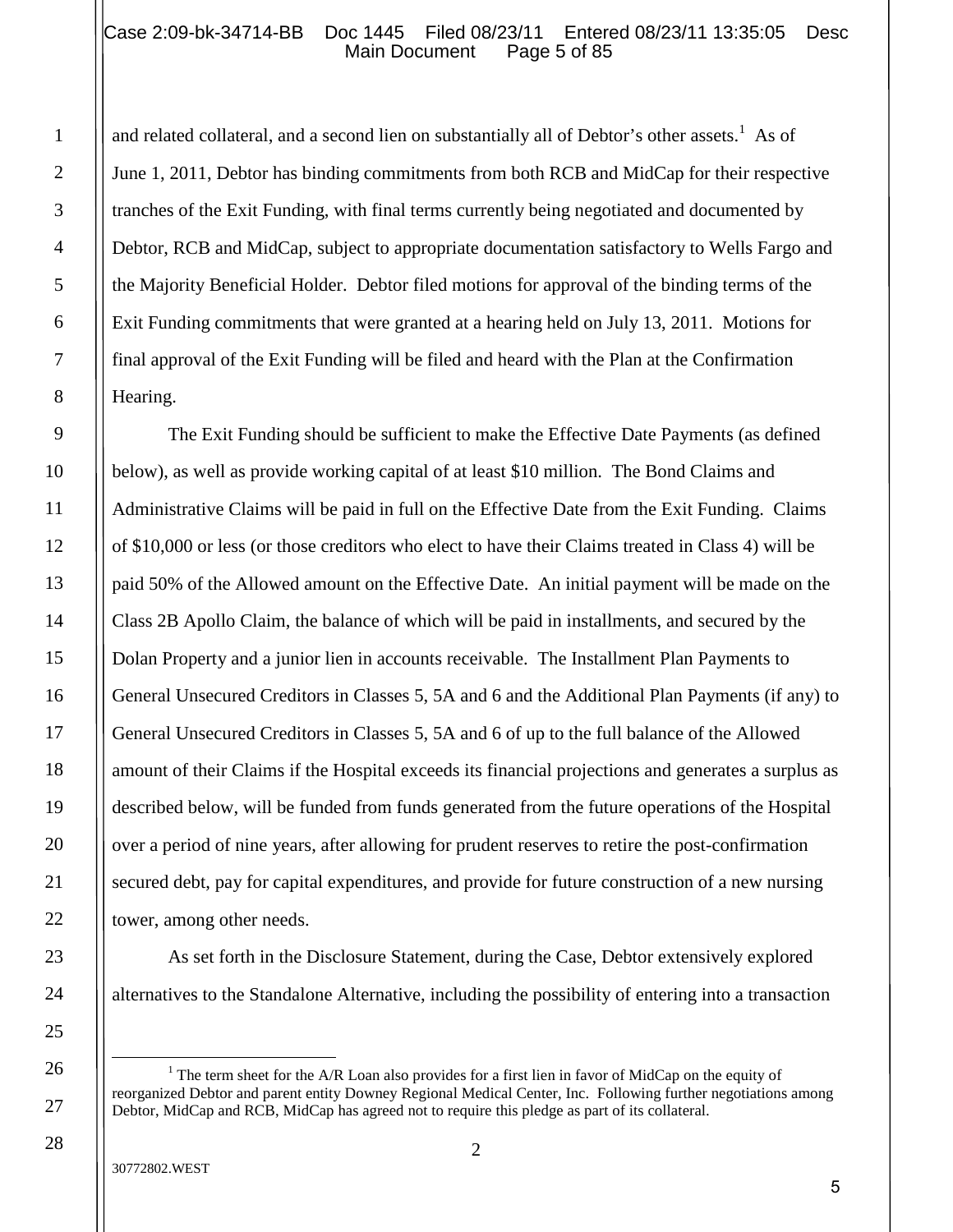#### Case 2:09-bk-34714-BB Doc 1445 Filed 08/23/11 Entered 08/23/11 13:35:05 Desc<br>Main Document Page 6 of 85 Main Document

to be acquired by or affiliate with other hospital groups who have been Potential Bidders. However, Debtor is proposing this Plan based upon the Standalone Alternative because it provides for a significantly higher return for unsecured creditors than any of the other offers received by Debtor. In the event that the expected Exit Funding does not close or one of the Potential Bidders improves its bid to be competitive with the Standalone Alternative, Debtor reserves the right to amend the Plan to provide for the sale of substantially all of the Hospital's assets or other transfer to a third party. Any such Transaction would be premised upon (a) the continued operation of the Hospital as a general acute care hospital with an emergency room, (b) the same classification of claims as set forth in this Plan, (c) the same general type of treatment of claims, (d) similarly structured exit financing, perhaps with a capital contribution, and (e) a motion to approve the Transaction to be heard in conjunction with the confirmation of the Plan. Depending upon the terms of the proposed Transaction, the Court may require further notice of any such amendments before voting and confirmation of the Plan.

#### **A. Statement of Support by the Creditors' Committee**

The Creditors' Committee, which represents the interests of all unsecured creditors in Debtor's Case, recommends that you vote *FOR* the Plan by checking the box on your official Ballot that says:

#### **The undersigned ACCEPTS THE PLAN**.

and returning your Ballot in accordance with the voting instructions described in the Ballot and the voting procedures order accompanying this Disclosure Statement.

The Creditors' Committee has played an active role in this Case in an effort to obtain the best possible recovery for the claims of unsecured creditors. The Plan is the product of intense negotiations between the Creditors' Committee, Debtor, and other parties. Under the facts and circumstances of this Case, the Creditors' Committee believes that the Plan provides the best recovery for unsecured creditors as a whole and that acceptance of the Plan will expedite distributions to general unsecured creditors.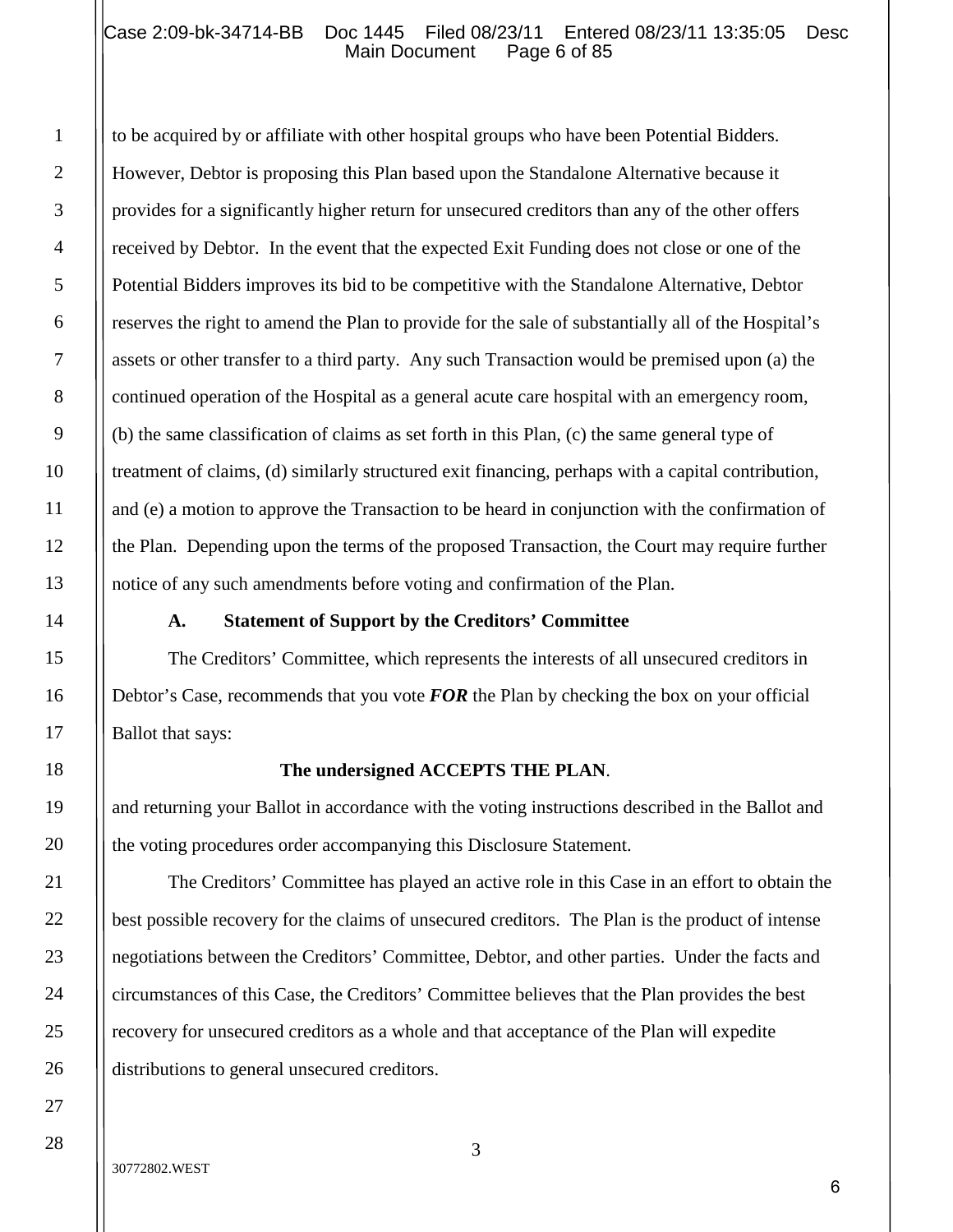Case 2:09-bk-34714-BB Doc 1445 Filed 08/23/11 Entered 08/23/11 13:35:05 Desc<br>Main Document Page 7 of 85 Main Document

#### **II. DEFINITIONS AND RULES OF CONSTRUCTION**

#### **A. Definitions.**

In addition to such other terms as are defined elsewhere in the Plan, the following terms (which appear in the Plan as capitalized terms) have the following meanings as used in the Plan:

**"503(b)(9) Bar Date"** means December 1, 2009, which was established by the Court as the deadline to file requests for allowance of 503(b)(9) Claims.

**"503(b)(9) Claim"** means an Administrative Expense Claim arising under Bankruptcy Code § 503(b)(9).

**"Accrued General Administrative Expenses"** means Administrative Expense Claims arising from the general operations of the Hospital during the Case that are outstanding as of the Effective Date; excludes Professional Fee Claims.

**"Additional Plan Payments"** means payments of interest and principal to be made to holders of Allowed Claims in Classes 5, 5A and 6 that are in addition to the Initial Distribution and the Installment Plan Payments.

**"Administrative Expense Claim"** means a Claim for administrative costs or expenses entitled to priority under Bankruptcy Code § 507(a)(2) or (b).

**"Acquired Assets"** means, in the event of a Transaction, all assets of Debtor and the Estate acquired by Buyer.

**"Affiliate Lien"** means the first priority mortgage, lien and security interest in all real and personal property interests held by DRMC Properties granted to Wells Fargo pursuant to the HFG Cash Collateral Orders and the MidCap Cash Collateral Order.

**"Affiliated Transactions"** means transactions among Parent, Buyer, DRMC Properties, or DRMC Memorial Foundation, pursuant to which Buyer acquires various assets from Debtor's affiliates if Debtor elects to proceed with a Transaction.

**"AG Consent"** means such approval by the California Attorney General as may be required for the Plan, or a Transaction, if applicable.

28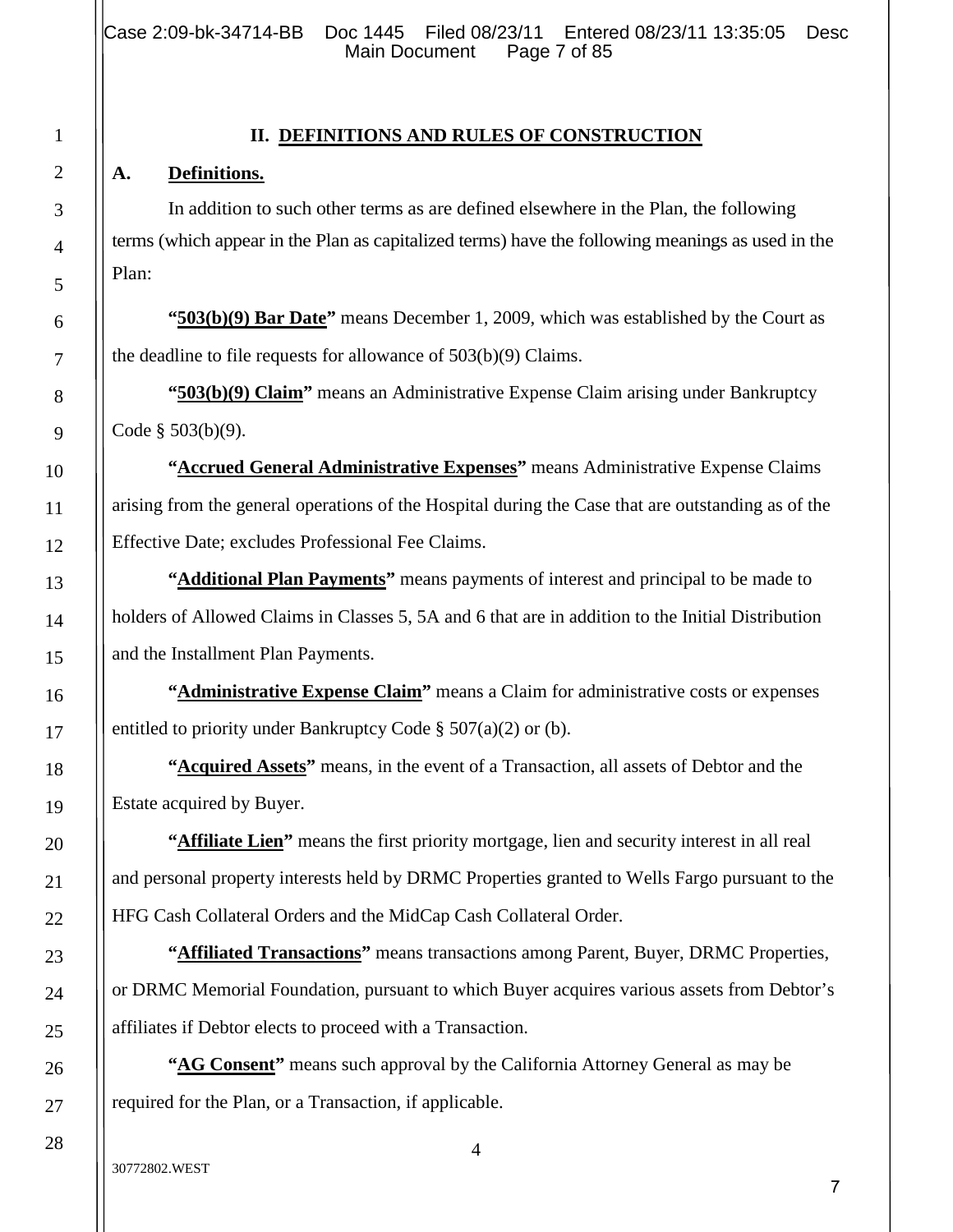**"Aggregate Additional Plan Payments"** has the meaning provided in Section III.D.8 below.

**"Alliance"** means Alliance Physicians Medical Group.

**"Allowed Administrative Expense Claim"** means an Administrative Expense Claim that is allowed.

**"Allowed Claim"** means a Claim, other than an Administrative Expense Claim, to the extent that:

(a) Either: (1) a proof of Claim was timely Filed; or (2) a proof of Claim or proof of Interest is deemed timely Filed either under Bankruptcy Rule 3003(b)(1)-(2) or by a Final Order; or (3) a proof of Claim was not timely filed; and

(b) Either: (1) the Claim is not a Disputed Claim; or (2) the Claim is allowed by a Final Order or under the Plan.

Unless otherwise specified in the Plan, an Allowed Claim does not include interest on the Claim accruing after Petition Date. Moreover, all or any portion of a Claim that is satisfied or released during the Case is not an Allowed Claim.

**"Ancillary Buildings"** means the buildings located adjacent to the Hospital that are owned by DRMC Properties and are generally known as the Rehab Building and storage shed, located at 11420 Brookshire Ave., Downey, CA 90241.

**"Apollo"** means Apollo Health Street, Inc.

"**Apollo Settlement**" means that certain settlement agreement entered into by Debtor and Apollo as of March 30, 2009 regarding termination of the parties' contract and payment by Debtor of approximately \$2.3 million to resolve disputes about amounts due to Apollo. Approximately \$1.2 million of the settlement remained unpaid as of Petition Date.

**"AppleCare"** means AppleCare Independent Physicians' Association.

**"A/R Loan"** means a \$20 million revolving line of credit to be secured by (i) a first lien on Debtor's accounts receivable and related collateral; and (ii) a second lien on substantially all of Debtor's other assets, but excluding the Dolan Property, on which

1

2

3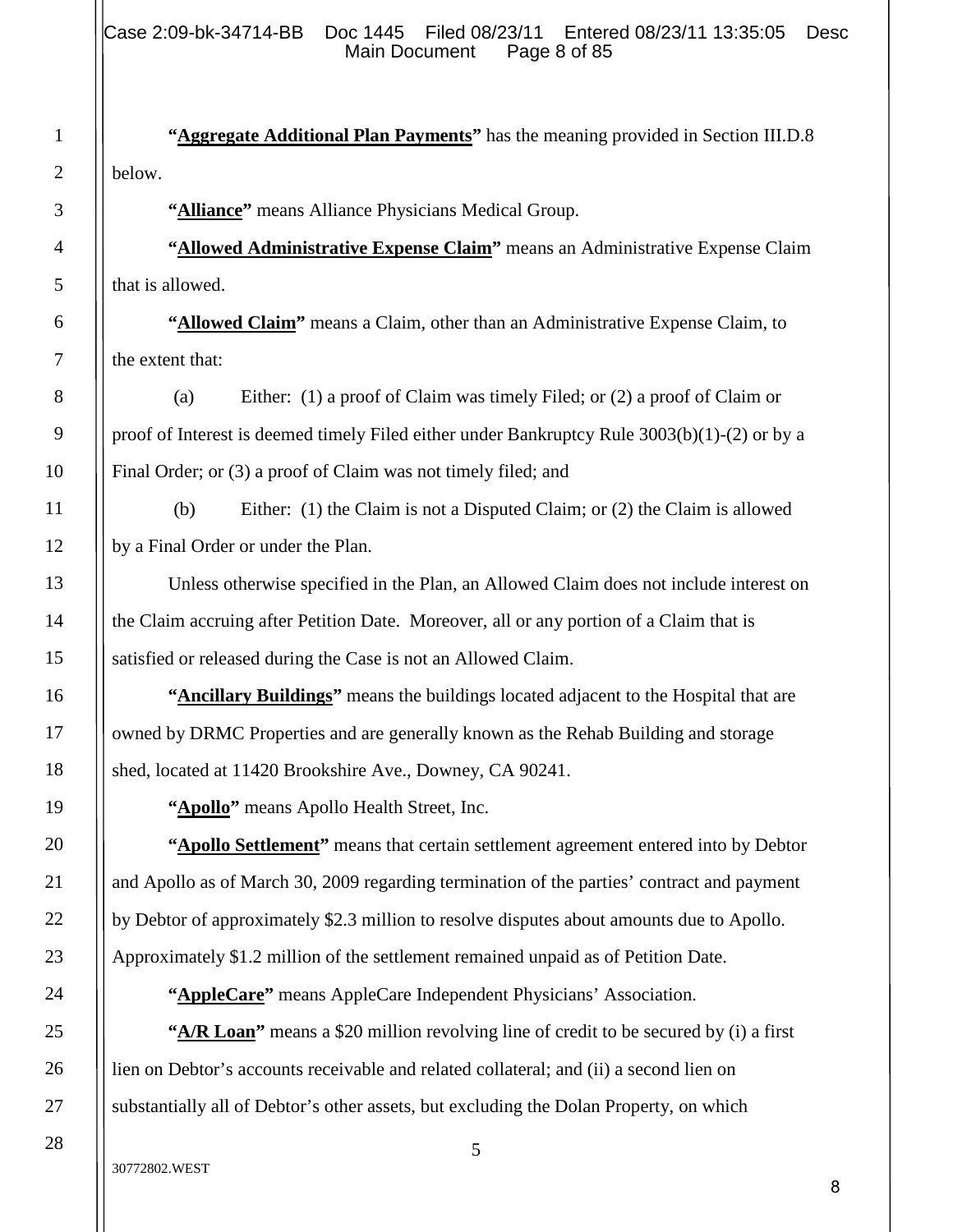#### Case 2:09-bk-34714-BB Doc 1445 Filed 08/23/11 Entered 08/23/11 13:35:05 Desc<br>Main Document Page 9 of 85 Main Document

MidCap will have no lien. The A/R Loan is currently contemplated as being provided by MidCap, Debtor's DIP Lender, as part of the Exit Funding. Debtor and MidCap entered into a binding commitment with respect to certain terms of the A/R Loan on May 26, 2011. A copy of the commitment with respect to the A/R Loan is attached to the Disclosure Statement as Exhibit 6. Final approval of the A/R Loan (other than the binding provisions approved on July 13, 2011) will be the subject of a separate motion for approval that will provide the details of the terms of the financing, to be heard at or before the Confirmation Hearing.

**"Asset Purchase Agreement"** means, in the event of a Transaction, the agreement among Debtor, its Parent, and Buyer regarding the Transaction.

"**Assumed Employee PTO Claims**" means PTO Claims for retained employees that are assumed by Reorganized Debtor. In the event of a Transaction, this term shall refer to PTO Claims that are **"**grandfathered**"** into Buyer's human resources system for Debtor's employees in good standing who are hired by Buyer.

**"Assumption Schedule Filing Date"** means September 22, 2011.

**"Avoidance Actions"** mean the causes of action held by Debtor or the Estate that arise out of Bankruptcy Code §§ 510, 542, 544, 547, 548, 549, 550, 551, and 553. All Avoidance Actions shall be deemed waived and released when the Plan becomes Effective.

**"Attorney General"** means the Attorney General of the State of California.

**"Ballot"** means the ballot to vote to accept or reject the Plan.

**"Ballot Tabulator"** means Omni Management Group, Debtor's claims agent, or any other person or entity designated by Debtor to tabulate ballots.

**"Ballot Deadline"** means the deadline established by the Court for the delivery of executed Ballots to the Ballot Tabulator.

**"Bankruptcy Code"** or "Code" means Title 11 of the United States Code, 11 U.S.C. §§ 101 et seq.

1

2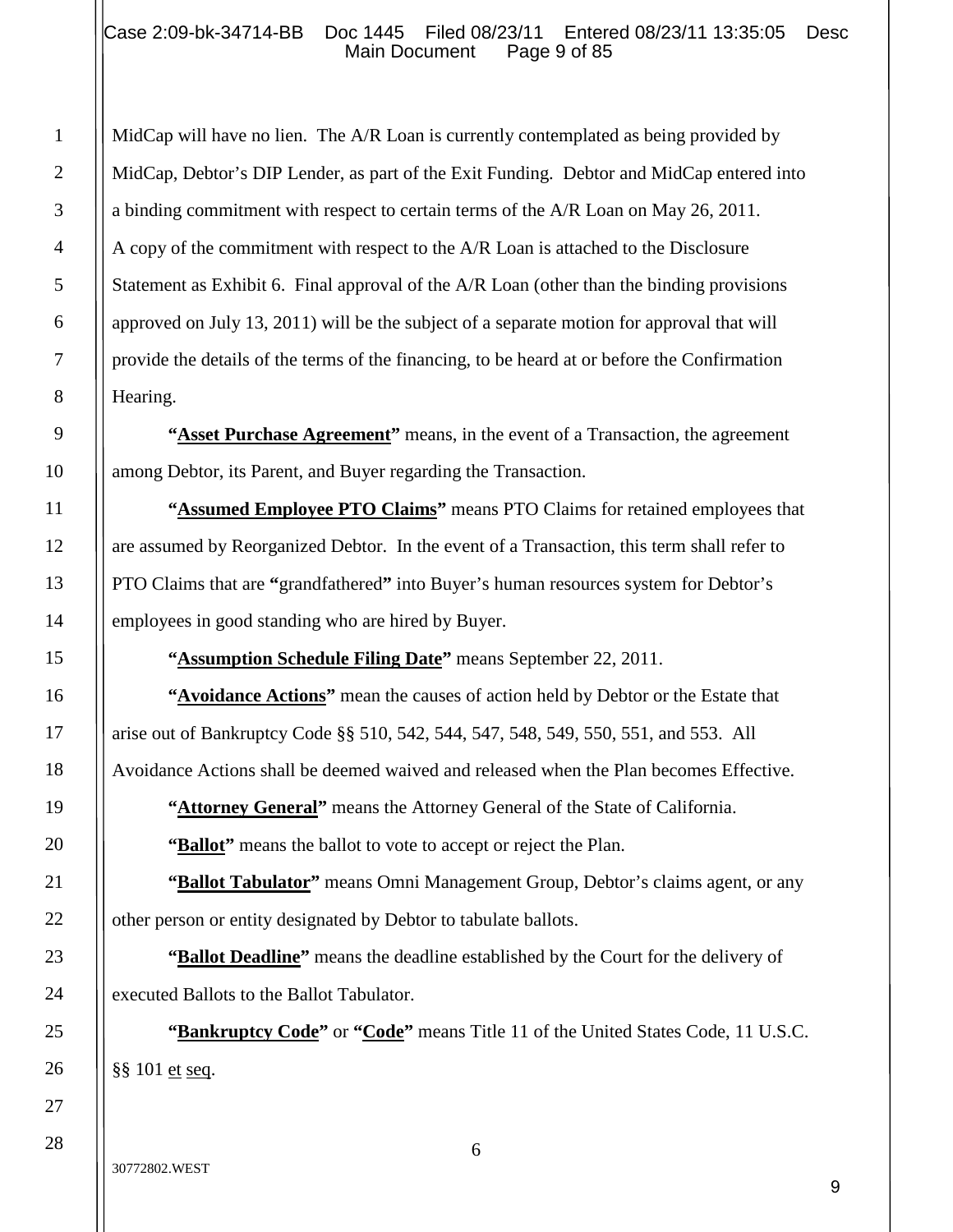**"Bankruptcy Court"** or "**Court"** means the United States Bankruptcy Court for the Central District of California, Los Angeles Division, or any other court that exercises jurisdiction over the Case.

**"Bankruptcy Rules"** means, collectively, (a) the Federal Rules of Bankruptcy Procedure and (b) the Local Rules of the Bankruptcy Court, as applicable in the Case.

**"Bonds"** means California Health Facilities Financing Authority Hospital Revenue Bonds (Downey Community Hospital), Series 1993 in the original principal amount of \$68,845,000.

**"Bond Claims"** means any and all amounts owed under the Bond Documents as of the Effective Date.

**"Bond Documents"** means the loan agreement, Indenture and other documents relating to the Bonds, including, but not limited to the HFG Cash Collateral Orders and the MidCap Cash Collateral Order.

**"Bond Funds"** means collectively, the Bond Reserve Account and other funds related to the Bonds as described more fully in the HFG Cash Collateral Orders and the MidCap Cash Collateral Order. As of the Effective Date, the balance of the Bond Funds is estimated to be approximately \$7.27 million.

**"Business Day"** means a day that is not a Saturday, Sunday, or legal holiday.

**"Buyer"** means, in the event of a Transaction, the entity that will acquire the assets of the Hospital or by member substitution take control of Debtor and continue to operate a general acute care charitable hospital at the Hospital's facilities after the Effective Date.

**"Capitation Provider"** means a third party provider of medical services to a patient who was insured under Debtor's former capitation contracts with physician groups and health plans.

**"Capitation Provider Claim"** means a Claim made by a Capitation Provider pursuant to a capitation agreement with Debtor.

**"Case"** means Debtor's case under chapter 11 of the Bankruptcy Code.

1

2

3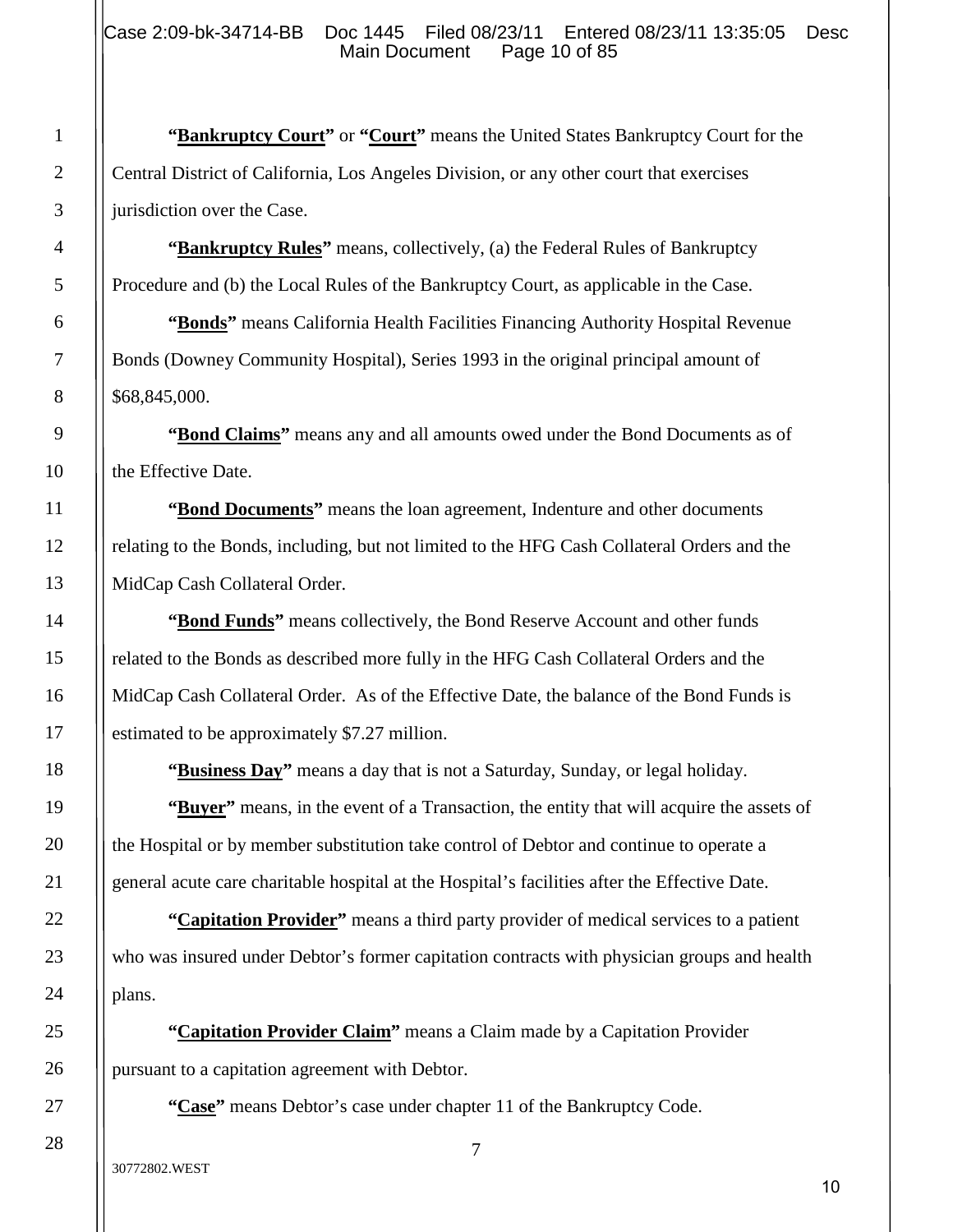**"CHFFA"** means the California Health Facilities Financing Authority.

**"City Lease"** means that certain ground lease dated February 8, 1983 between Debtor and the City of Downey for the parcel located at 11500 Brookshire Avenue, Downey, California, on which Debtor has constructed the Hospital Facility.

**"Claim"** means a claim — as Bankruptcy Code § 101(5) defines the term **"**claim**"** against Debtor or Debtor's property.

**"Claims Objection Deadline"** means the deadline set forth in Section III.F. for objections to Claims.

**"Class"** means a group of Claims that are substantially similar in nature.

**"Class 5 Claim"** means a General Unsecured Claim that is not a Convenience Class Claim, a Health Plan Loan Claim, an Assumed Employee PTO Claim, or a Risk-Share Claim.

**"Confirmation Date"** means the date of entry of the Confirmation Order.

**"Confirmation Documents"** means the briefs, memoranda, declarations, and other writings and evidence submitted by Debtor (and in the event of a Transaction, Buyer or Buyer) in support of confirmation of the Plan.

**"Confirmation Hearing"** means the hearing by the Court on confirmation of the Plan, and in the event of a Transaction, to approve the sale of substantially all of Debtor's assets to Buyer.

**"Confirmation Order"** means the Court order confirming the Plan and approving the Transaction.

**"Convenience Class"** means the class of General Unsecured Claims that are either less than or equal to \$10,000, or if the claim amount is greater, if the claimant shall have made a Convenience Class Election with respect to such Claim.

**"Convenience Class Election"** means the timely election by the holder of a General Unsecured Claim in excess of \$10,000 to have such entire General Unsecured Claim be treated as a claim in the Convenience Class (Class 4), in which case the portion of such

#### 30772802.WEST

1

2

3

4

5

6

7

8

9

10

11

12

13

14

15

16

17

18

19

20

21

22

23

24

25

26

27

28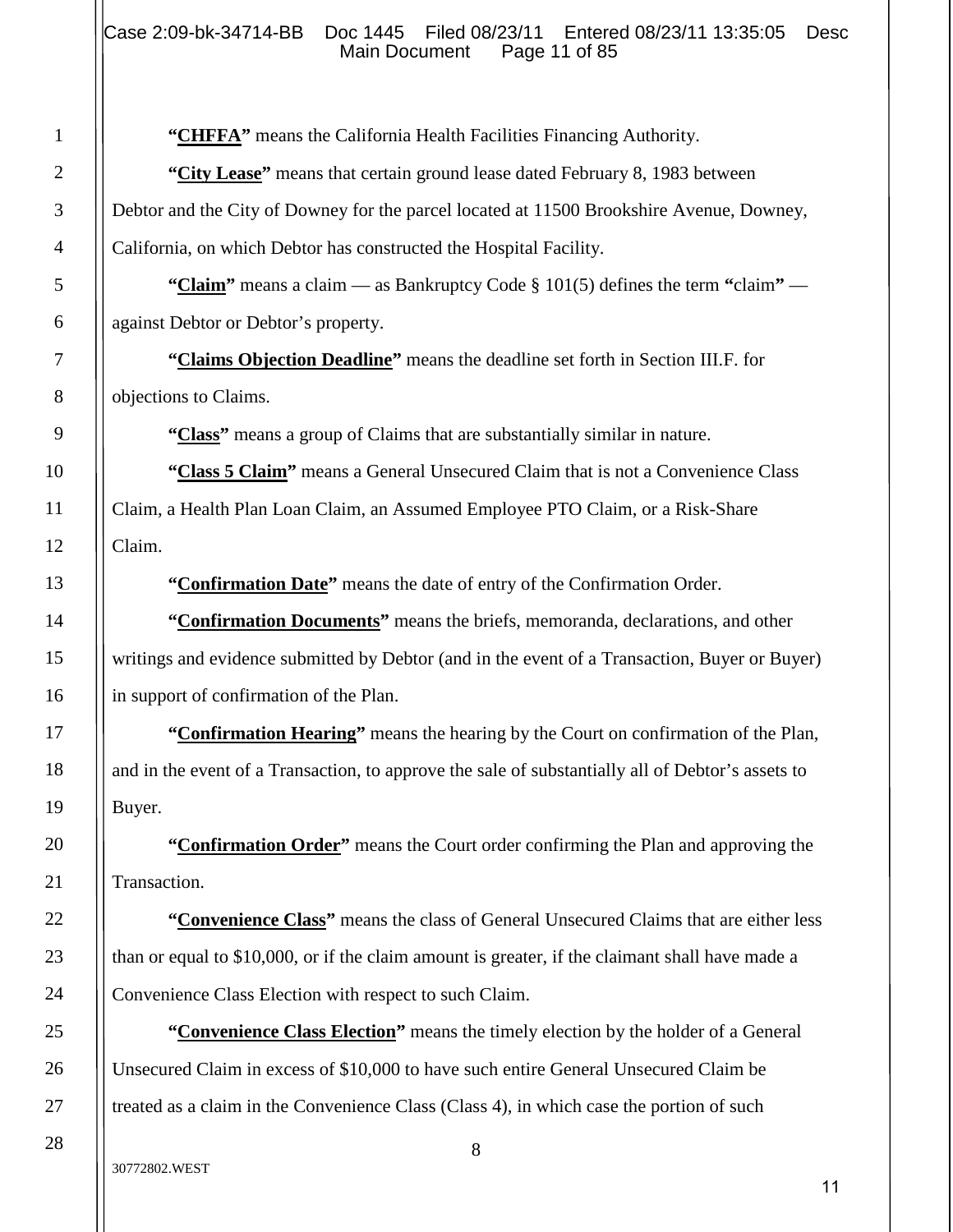General Unsecured Claim in excess of \$10,000 shall be discharged in full on the Effective Date.

**"Creditors' Committee"** means the official committee of unsecured creditors appointed under Bankruptcy Code § 1102 by the United States Trustee.

**"Cure Payment"** means the payment of cash or the distribution of other property (as the parties may agree or the Court may order), as necessary to cure defaults under an executory contract or unexpired lease of Debtor pursuant to Bankruptcy Code § 365(b).

**"Cymetrix"** means Cymetrix, Inc., Debtor's former billing and collection agency that was replaced during the Case.

**"Cymetrix Administrative Claim"** means the stipulated amount to be paid in installments on account of unpaid post-petition invoices and certain contract termination payments.

**"Debtor"** means Downey Regional Medical Center-Hospital, Inc.

**"Debtor's Counsel"** means Arnold & Porter LLP, reorganization counsel to Debtor. **"Debtor's Board"** means the board of directors of Debtor.

**"Defenses to Claims"** means any counterclaims, defenses, rights of setoff, rights of recoupment or credits with respect to any Claims against Debtor in the Case, excluding rights of setoff, recoupment, credit or other entitlement to payments due to Debtor from health insurers contracted with Debtor with respect to services for patients discharged or treated after Petition Date.

**"DIP Lender"** means MidCap, or any successor lender under the MidCap DIP Loan.

**"Disallowed Claim"** means a Claim, or any portion thereof, that: (a) is not listed on the Debtor's Schedules, or is listed therein as contingent, unliquidated, disputed, or in an amount equal to zero, and whose holder has failed to timely File a proof of Claim; or (b) the Court has disallowed pursuant to order of the Court.

**"Disclosure Hearing"** means the hearing(s) on the approval of the Disclosure Statement.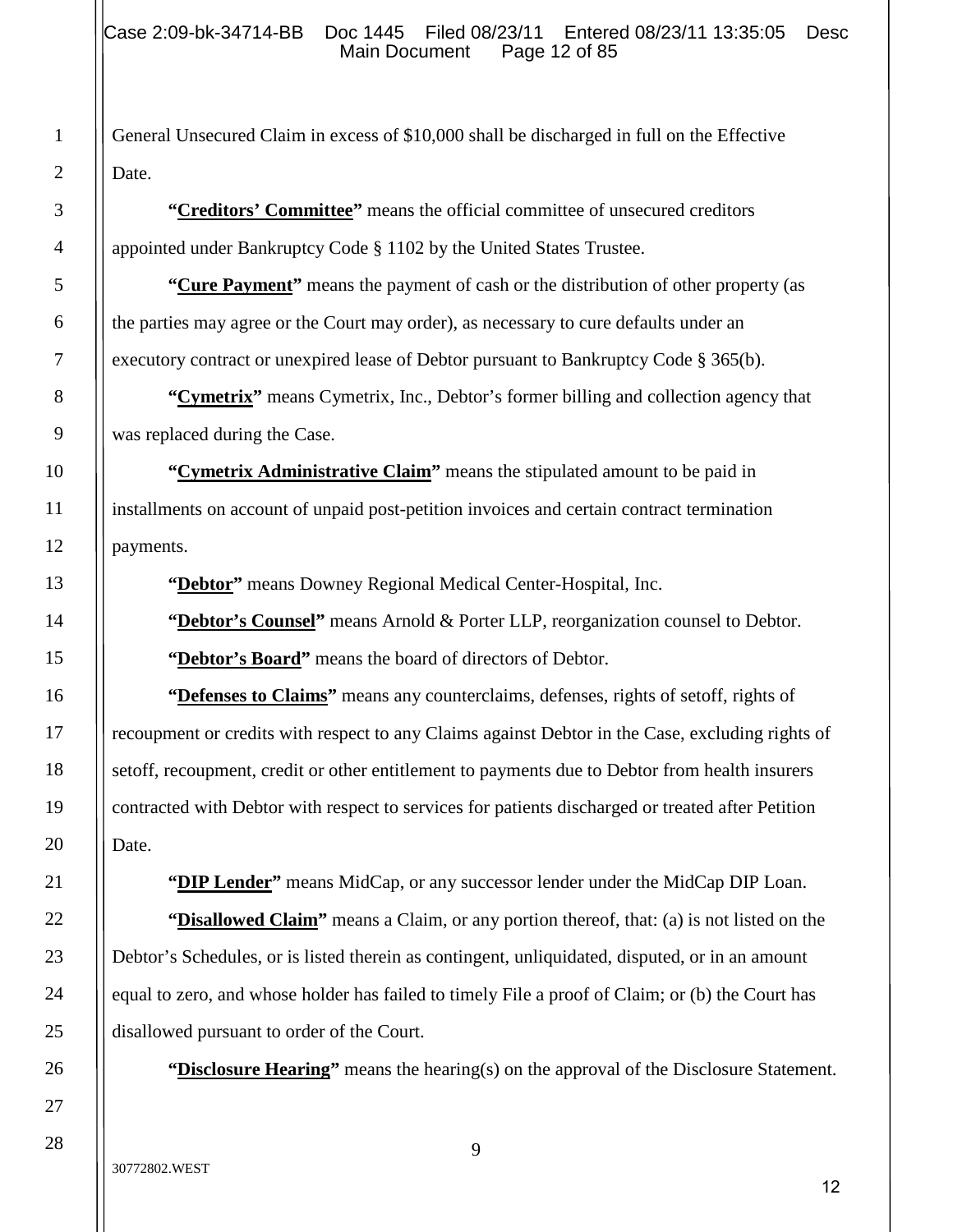**"Disclosure Statement"** means the disclosure statement to accompany the Plan, as it subsequently may be modified or amended.

**"Disputed"** with respect to any Claim means a Claim:

(a) As to which a proof of Claim is Filed or is deemed Filed under Bankruptcy Rule 3003(b)(1); and

(b) As to which:

1

2

3

4

5

6

7

8

9

10

11

12

13

14

15

16

17

18

19

20

21

22

23

24

25

26

27

28

1. An objection: (1) has been timely Filed; and (2) has not been denied by a Final Order or withdrawn; or

2. That Claim is listed on the Debtor's Schedules as disputed, contingent or unliquidated, as amended as of the Effective Date.

For the avoidance of doubt, an Allowed Claim is not a Disputed Claim.

**"Disputed Administrative Claims Reserve"** means funds in an amount sufficient to pay Administrative Claims that are disputed or unresolved as of the Effective Date, including estimated Cure Payments that have not yet been determined or Disputed Cure Payments in the full amounts claimed by objecting contract counterparties, and any professional fees and expenses that have not yet been approved by the Court. Such amounts shall be placed by the Plan Trustee in an interest-bearing account that shall be maintained until the resolution of all such Claims.

**"Disputed Class 5 Claims Reserve"** means an amount reserved from the Initial Distribution or any Installment Plan Payment that is reasonably estimated to be sufficient to pay the Pro Rata distribution to Disputed Class 5 Claims if and when they become Allowed Class 5 Claims. Amounts so withheld shall be placed by the Plan Trustee in an interest-bearing account. The amount in the account shall be adjusted from time to time as Disputed Claims are resolved and catch-up distributions are made on account of any Disputed Claim that has become an Allowed Claim in whole or in part. The account shall be maintained at appropriate funding levels until the resolution of all Class 5 Claims.

///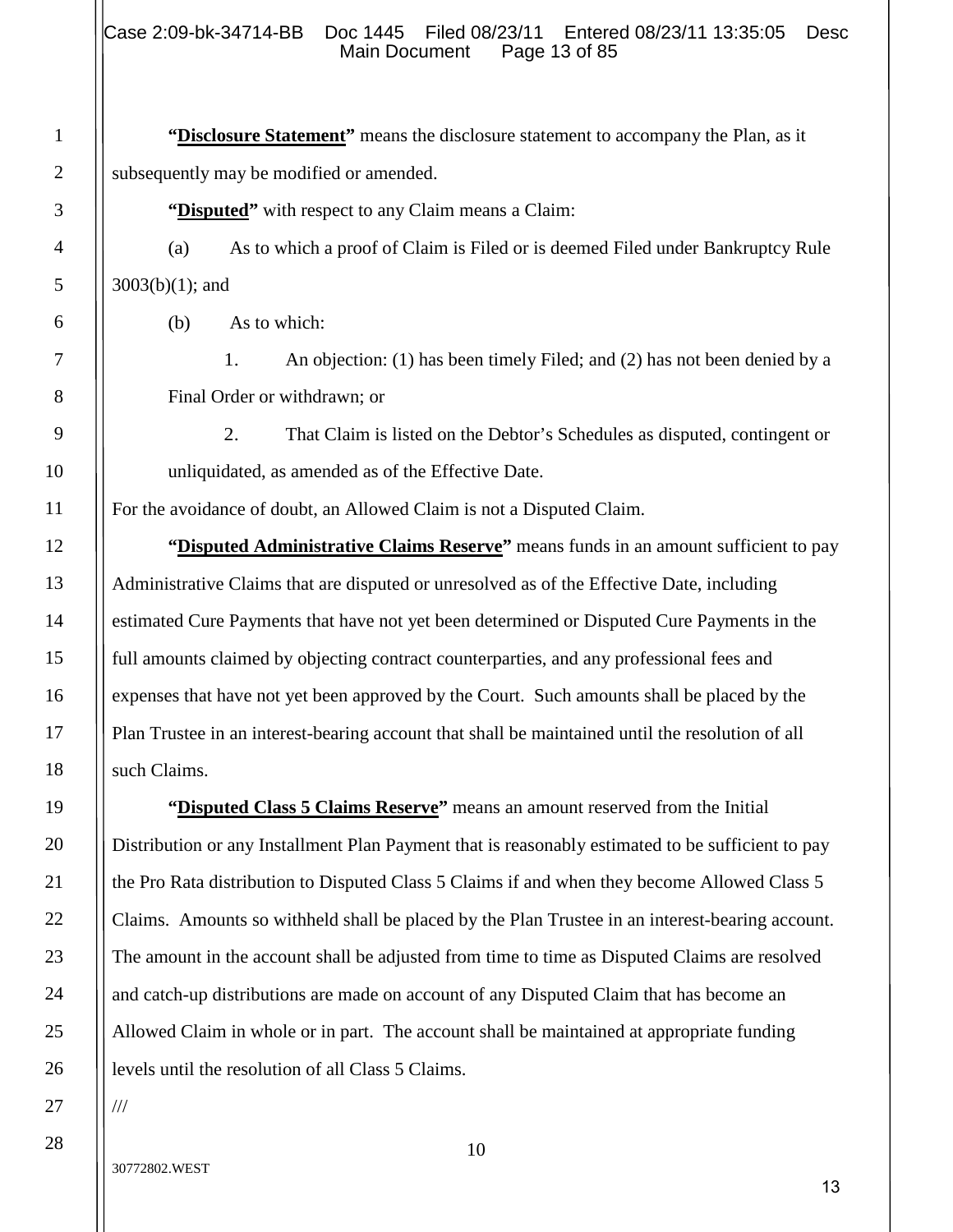**"Disputed Class 6 Claims Reserve"** means an amount reserved from any Initial Distribution or Installment Plan Payment that is reasonably estimated to be sufficient to pay the Pro Rata distribution to Disputed Class 6 Claims if and when they become Allowed Class 6 Claims. The Claim filed by Alliance is the only Disputed Class 6 Claim; all other Class 6 Claims have been resolved and the Allowed amount has been determined. Amounts so withheld shall be placed by the Plan Trustee in an interest-bearing account that shall be maintained until the resolution of the Alliance Disputed Class 6 Claim.

**"Dolan Property"** means the real property owned by Debtor located at 11445 Dolan Road, Downey, California.

**"DRMC Properties"** means DRMC Properties, Inc., a non-debtor, for-profit affiliate of Debtor.

**"EBIDA"** means Debtor's earnings before interest, depreciation and amortization, For the purpose of calculating the amount of potential Additional Plan Payments, EBIDA is deemed to be the "Operating Cash Flows (net of interest/BK exp)" as identified in Debtor's financial projections attached to the Disclosure Statement, as such projections may be revised from time to time.

**"Effective Date"** means the first Business Day (a) that is at least fourteen days after the Confirmation Date; (b) on which no stay of the Confirmation Order is in effect; and (c) on which the conditions set forth in Section III.K. have been satisfied or waived by each of Debtor or Buyer as applicable.

**"Effective Date Payments"** means the payments required by the Bankruptcy Code or the Plan to be made on the Effective Date, including payment of the following: (i) the principal, interest and other amounts, if any, then outstanding under the MidCap DIP Loan, and any other MidCap DIP Facility Claims, (ii) all other Allowed Administrative Expense Claims, including Professional Fees, but excluding Ordinary Course Administrative Expenses that have been paid by Debtor or will be paid by Reorganized Debtor in the ordinary course of business, (iii) all Allowed Priority Claims, (iv) 50% of the Allowed

30772802.WEST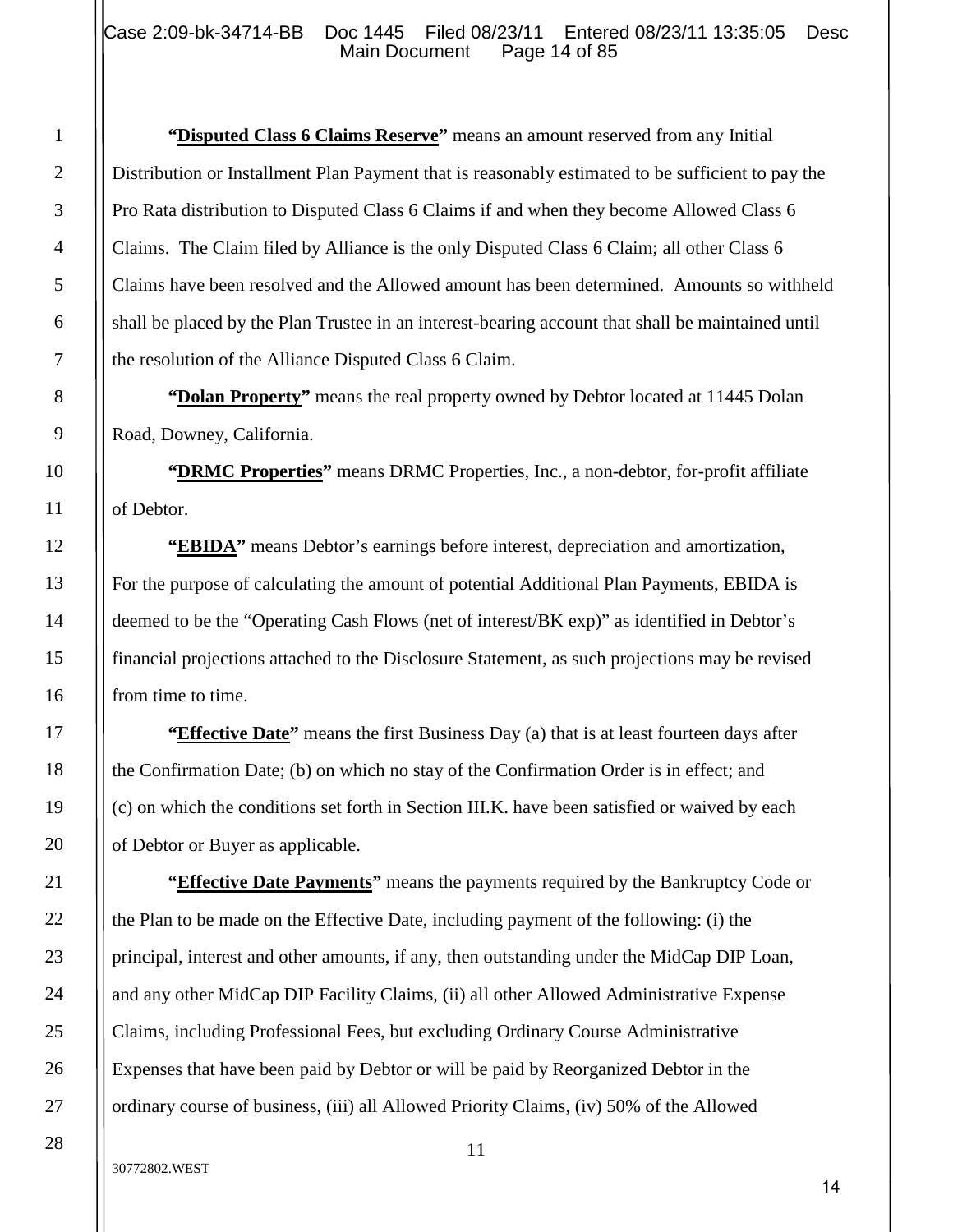#### Case 2:09-bk-34714-BB Doc 1445 Filed 08/23/11 Entered 08/23/11 13:35:05 Desc<br>Main Document Page 15 of 85 Main Document

Convenience Class Claims; (v) the Bond Claims; (vi) all Allowed Cure Payments, except those being paid in installments over time; (vii) Initial Distributions to Classes 2B, 5, and 6; (viii) initial funding for the Plan Trust; and (ix) the Disputed Administrative Claims Reserve, including amounts for Disputed Cure Payments (in the full amounts claimed by objecting contract counterparties) and Disputed Convenience Class Claims.

**"Estate"** means the estate created in the Case under Bankruptcy Code § 541.

**"Excluded Assets"** means, in the event of a Transaction, all assets that are excluded from the sale to Buyer under the Asset Purchase Agreement and that remain assets of the Estate, including any and all Avoidance Actions retained by Debtor; any claims against directors or officers or against directors and officers or other liability insurance policies; any offsets or Defenses to Claims; and any tangible or intangible asset that Buyer designates as an Excluded Asset and any other asset that is excluded from the sale to Buyer pursuant to the Asset Purchase Agreement.

**"Exhibit Filing Date"** means October 4, 2011.

**"Exit Funding"** means the RCB Financing, the A/R Loan, or such other equivalent funding as may be arranged by Debtor to fund the Standalone Alternative. In the event of a Transaction, this term shall refer to (a) the funds provided by Buyer or Buyer from its own resources to pay the Effective Date Payments; and (b) such additional committed working capital as Buyer may arrange, and (c) such other funds for capital expenditures as Buyer may be required to provide by the Attorney General pursuant to the consent of the Attorney General to the Transaction.

**"Exit Lenders"** means RCB and MidCap.

**"Filed"** means duly and properly filed with the Court and reflected on the Court's official docket.

**"Final Order"** means an order or judgment of the Court entered on the Court's official docket:

(a) that has not been reversed, rescinded, stayed, modified, or amended;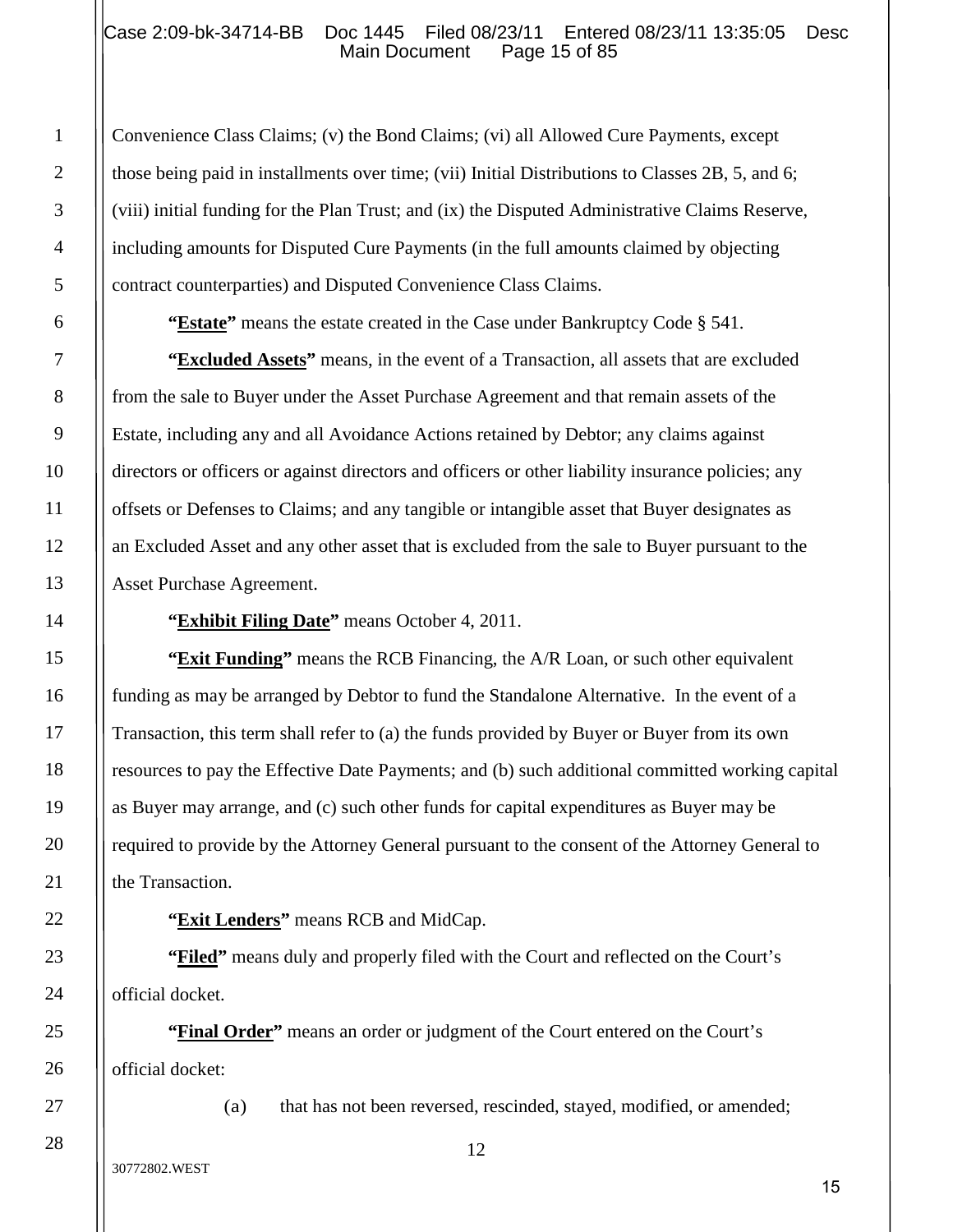(b) that is in full force and effect;

(c) with respect to which: (1) the time to appeal or to seek review, remand, rehearing, or a writ of certiorari has expired and as to which no timely filed appeal or petition for review, rehearing, remand, or writ of certiorari is pending; or (2) any such appeal or petition has been dismissed or resolved by the highest court to which the order or judgment was appealed or from which review, rehearing, remand, or a writ of certiorari was sought; and

(d) that has not been appealed, or that has been appealed but this condition has been waived by Debtor or Buyer, as applicable.

**"General Unsecured Claim"** means a Claim that is not a 503(b)(9) Claim, an Administrative Expense Claim, a Priority Claim, a Priority Tax Claim, a Secured Claim, or a Secured Tax Claim.

**"Health Net"** means Health Net of California.

**"Health Plan Loan Claims"** means the Claims filed by Health Net and PacifiCare with respect to certain prepetition loans made to Debtor or payments made to third-party providers on Debtor's behalf and at its request that are being paid pursuant to assumption and modification of their provider contracts, and installment payment of their Cure Payments.

**"HFG"** means Healthcare Finance Group, the lender that provided debtor in possession financing at the outset of the Case.

**"HFG Cash Collateral Orders"** means the interim order entered September 18, 2009 and final order entered on October 16, 2009 approving the Emergency Motion for Interim and Final Orders Authorizing Debtor to Utilize Cash Collateral, Granting Adequate Protection to Pre-Petition Secured Lenders, and Scheduling Final Hearing with respect to the HFG DIP Loan at the outset of the Case.

**"HFG DIP Loan"** means the \$10 million debtor in possession loan provided by HFG.

**"Hospital Facility"** means Debtor's hospital building, fixtures, and related physical plant located at 11500 Brookshire Avenue, Downey, California.

1

2

3

4

5

6

7

8

9

10

11

12

13

14

15

16

17

18

19

20

21

22

23

24

25

26

27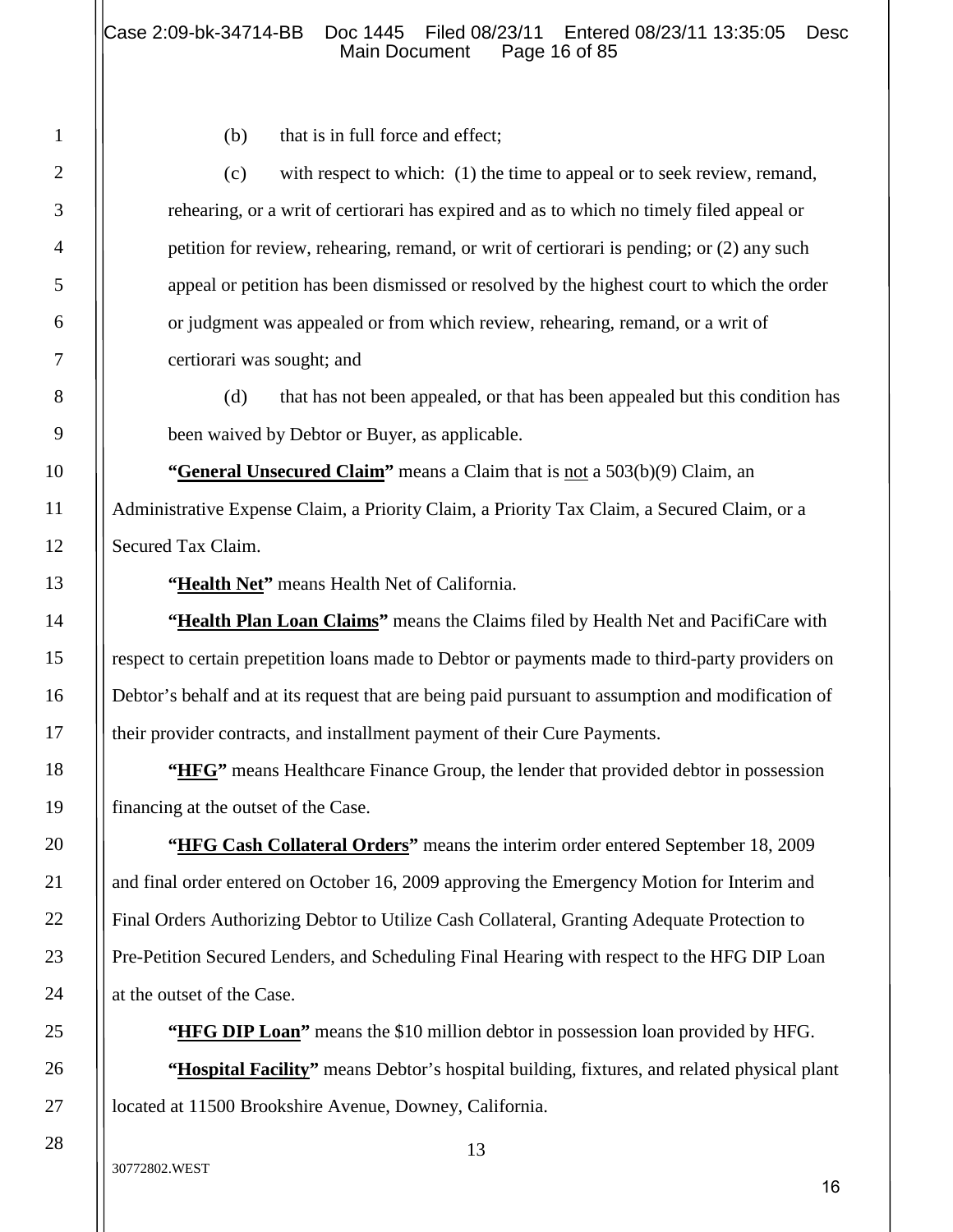**"Indenture"** means that certain Indenture dated as of August 1, 1993 as amended by, among other things, the First Supplemental Indenture, dated as of February 26, 2004, entered into between the CHFFA and Wells Fargo.

**"Initial Distribution"** means a partial payment to be made on account of Allowed Claims in Classes 5 and 6 on the Effective Date.

**"Installment Plan Payments"** means the periodic payments of interest and principal to be made to holders of Allowed Claims in Classes 5, 5A and 6 pursuant to the Plan, but not including the Effective Date Payments or payments to holders of Allowed Claims in Classes 1, 2A, 2B, 2C, and 4.

**"Insured Claims"** means General Unsecured Claims arising prior to the Confirmation Date involving personal injury, medical malpractice, or wrongful death (including slip-and-fall and medical malpractice Claims) that are covered by the terms of Debtor's various insurance policies. All Insured Claims are Disputed Claims, as Debtor contests liability. Some of the Insured Claims are fully insured, and no deductible or self-insured amount would be payable by Debtor under the terms of the applicable insurance policy. As to other Insured Claims, Debtor may owe deductible amounts. Insured Claims are classified as a subclass (Class 5A) of Class 5, General Unsecured Claims (not otherwise classified). See Section III.G below for further information about issues relating to Insured Claims.

**"Interest"** means the interest of Parent, the sole member of the Debtor, as defined in Bankruptcy Code § 101(17).

**"Interest Rate"** means 3% per annum.

**"Majority Beneficial Holder"** means the current majority beneficial holder of the Bonds.

**"Mandatory Assumed Contract"** means managed care contracts between Debtor and various health plans and approved by order of the Court or entered into during the Case that are required to be assumed by Reorganized Debtor or Buyer, as set forth on the Plan Schedules to be filed on the Exhibit Filing Date. This term shall also include the following contracts between

30772802.WEST

1

2

3

4

5

6

7

8

9

10

11

12

13

14

15

16

17

18

19

20

21

22

23

24

25

26

27

28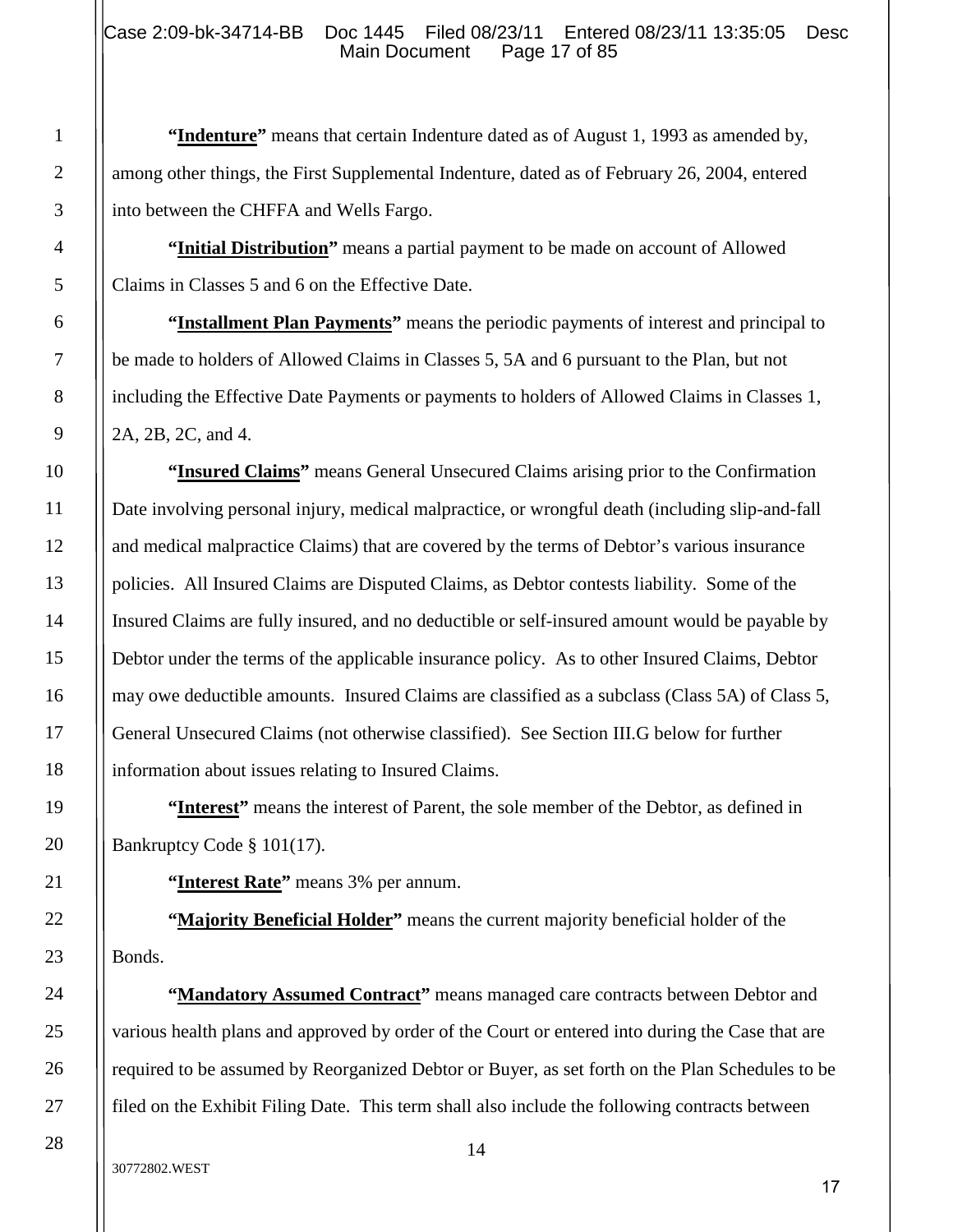#### Case 2:09-bk-34714-BB Doc 1445 Filed 08/23/11 Entered 08/23/11 13:35:05 Desc<br>Main Document Page 18 of 85 Main Document

Debtor and Siemens, which have been assumed pursuant to a global settlement with Siemens that is the subject of a settlement, assumption and contract modification motion granted on August 10, 2011: the UNITY Healthcare Information System Agreement dated as of December 24, 1996; the Modality Service Agreement No. 35079508 dated as of December 11, 2006; the Modality Service Agreement No. 35081401 dated as of January 31, 2007; and the Modality Service Agreement No. 35048453 dated as of February 27, 2009, as all have been amended and modified.

**"Medical Office Building"** means the medical office building owned by DRMC Properties that is located adjacent to the Hospital, 11480 Brookshire Ave., Downey, CA 90241.

**"MidCap"** means MidCap Financial, LLC, the DIP Lender.

**"MidCap Cash Collateral Motion"** means the Motion for Approval of Amended Final Order Authorizing the Use of Cash Collateral and Granting Adequate Protection With Respect Thereto in Connection with Replacement Postpetition Financing With MidCap filed by Debtor on August 31, 2010.

"MidCap Cash Collateral Order" means the final order entered on September 17, 2010 approving the MidCap Cash Collateral Motion.

**"MidCap DIP Facility Claim"** means a Claim and/or Administrative Expense Claim of the DIP Lender against Debtor arising pursuant to the MidCap DIP Loan, the MidCap DIP Order and/or the MidCap Cash Collateral Order as of or after the Effective Date.

**"MidCap DIP Financing Motion"** means the Motion for Final DIP Order Authorizing Debtor to Obtain Replacement Postpetition Financing With MidCap filed by Debtor on August 31, 2010.

**"MidCap DIP Loan"** means that certain First Priority Secured Priming Super-Priority Debtor In Possession Credit and Security Agreement, dated as of September 20, 2010, among Downey Regional Medical Center-Hospital, Inc. and MidCap Financial, LLC, as the same may be refinanced or replaced from time to time, as approved by the Final DIP Order (a) Authorizing Debtor to Obtain Postpetition Financing With Midcap Financial, LLC; (b) Granting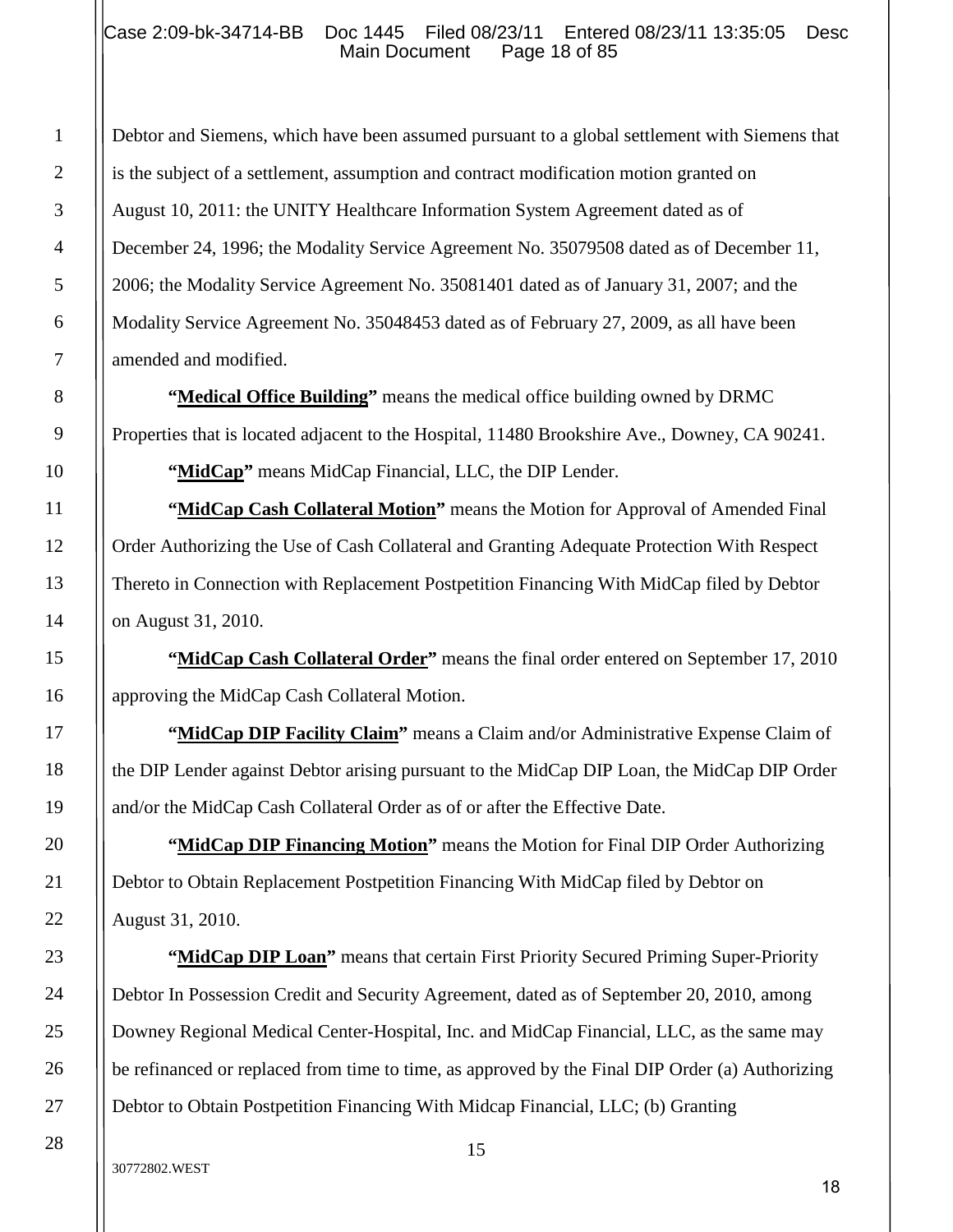Superpriority Expense Claims and Security Interests; and (c) Granting Other Relief, entered on September 17, 2010 [ECF Dkt. No. 810].

**"MidCap DIP Order"** means the final order entered on September 17, 2010 approving the MidCap DIP Financing Motion.

**"Next Payment Date"** means, with respect to any particular Disputed Claim, the first business day of the calendar quarter after such Claim has been Allowed by Final Order.

**"Ordinary Course Administrative Expense"** means Administrative Expense Claims that will be paid as they come due after the Effective Date in the ordinary course of Reorganized Debtor's business, *provided, however,* that the MidCap DIP Facility Claims do not constitute Ordinary Course Administrative Expenses.

**"PacifiCare"** means United/PacifiCare of California, Inc. and its affiliates.

**"PacifiCare Settlement"** means the Claims Settlement Agreement entered into between Debtor and PacifiCare on March 4, 2011, as approved by the Court.

**"Parent"** means Downey Regional Medical Center, Inc., the sole member of Debtor.

**"Parent Board"** means the board of directors of Parent.

**"Patton Property"** means the real property owned by Debtor located at 11400 Patton Road, Downey, California, which is currently used as an employee parking lot.

**"Petition Date"** means September 14, 2009.

**"Pioneer"** means Pioneer Medical Group.

**"Plan"** means Debtor's Chapter 11 Plan of Reorganization (dated April 22, 2010), as amended August 23, 2011, and as it subsequently may be modified or amended.

**"Plan Schedules"** means schedules and exhibits to be attached to and incorporated by reference in the Plan, to be filed on the Exhibit Filing Date.

**"Plan Trust"** means the trust established for the benefit of creditors as of the Effective Date pursuant to the Plan to (a) receive Plan payments from Debtor or Buyer, as applicable, and to receive proceeds of the Trust Causes of Action; (b) act as disbursing agent to make Installment Plan Payments, Additional Plan Payments (if any), Sale Premium Payments (if any), and

28

1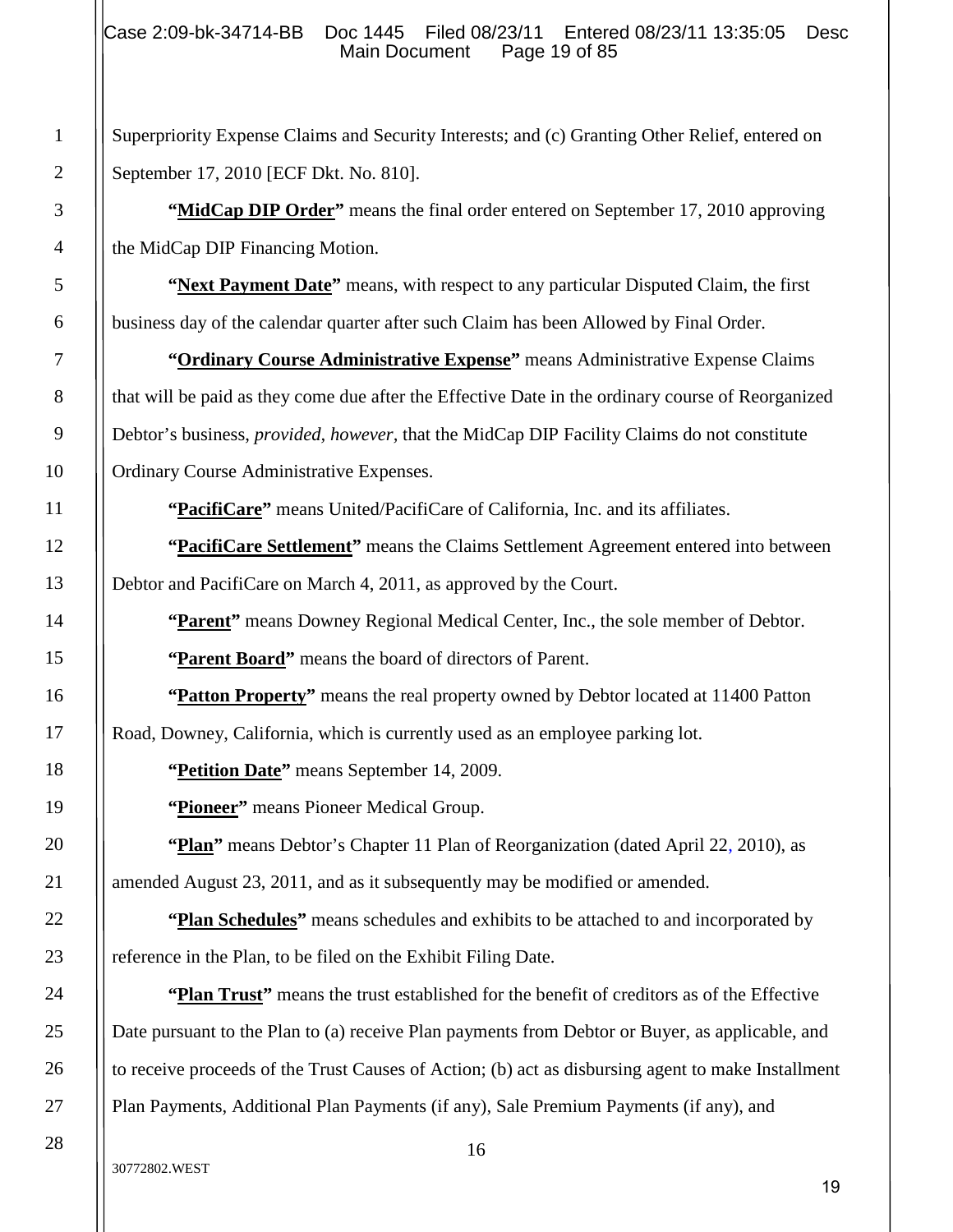### Case 2:09-bk-34714-BB Doc 1445 Filed 08/23/11 Entered 08/23/11 13:35:05 Desc<br>Main Document Page 20 of 85 Main Document

distributions under the Plan on account of the Allowed Claims in Classes 5, 5A and 6, other than (i) the Effective Date Payments, which shall be made by Debtor or Buyer, as applicable, from the Exit Funding, and (ii) the periodic payments on account of the Class 2B and 2C Claims, and assumed contracts and leases, which shall be made directly by Reorganized Debtor or Buyer, as applicable; and (c) in the event of a Transaction, administer, liquidate, and distribute proceeds on account of any Excluded Assets, and object to Claims. The documentation establishing the Plan Trust will be filed as part of the Plan Schedules to be filed on the Exhibit Filing Date. The Plan Trust will be funded as provided in Section III.E.3.

**"Plan Trustee"** means Tim Yoo, the trustee for the Plan Trust. The Plan Trustee shall be entitled to retain attorneys, accountants and such other professionals as may be necessary.

"Plan Trust Agreement" means the trust agreement for the Plan Trust.

**"Post-Confirmation Committee"** means the committee consisting of three members of the Creditors Committee, appointed to serve after the Effective Date on the terms and conditions described in Section III.E.3 of this Plan.

**"Post-Effective Date Transaction"** means an acquisition, merger, or other transaction resulting in a change of control of Reorganized Debtor that occurs after the Effective Date but before distributions Classes 5, 5A and 6 are completed under the terms of the Plan.

**"Potential Bidder"** means a third party that has made an offer or other serious expression of interest in entering into a Transaction to acquire Debtor or its assets.

"Priority Claim" means a Claim entitled to priority against the Estate under Bankruptcy Code §§  $507(a)(4)$ ,  $507(a)(5)$ ,  $507(a)(6)$  or  $507(a)(7)$ . Priority Claims do not include any Claims incurred after Petition Date.

**"Priority Tax Claim"** means a Claim entitled to priority against the Estate under Bankruptcy Code §  $507(a)(8)$ . Priority Tax Claims do not include any Claims incurred after Petition Date.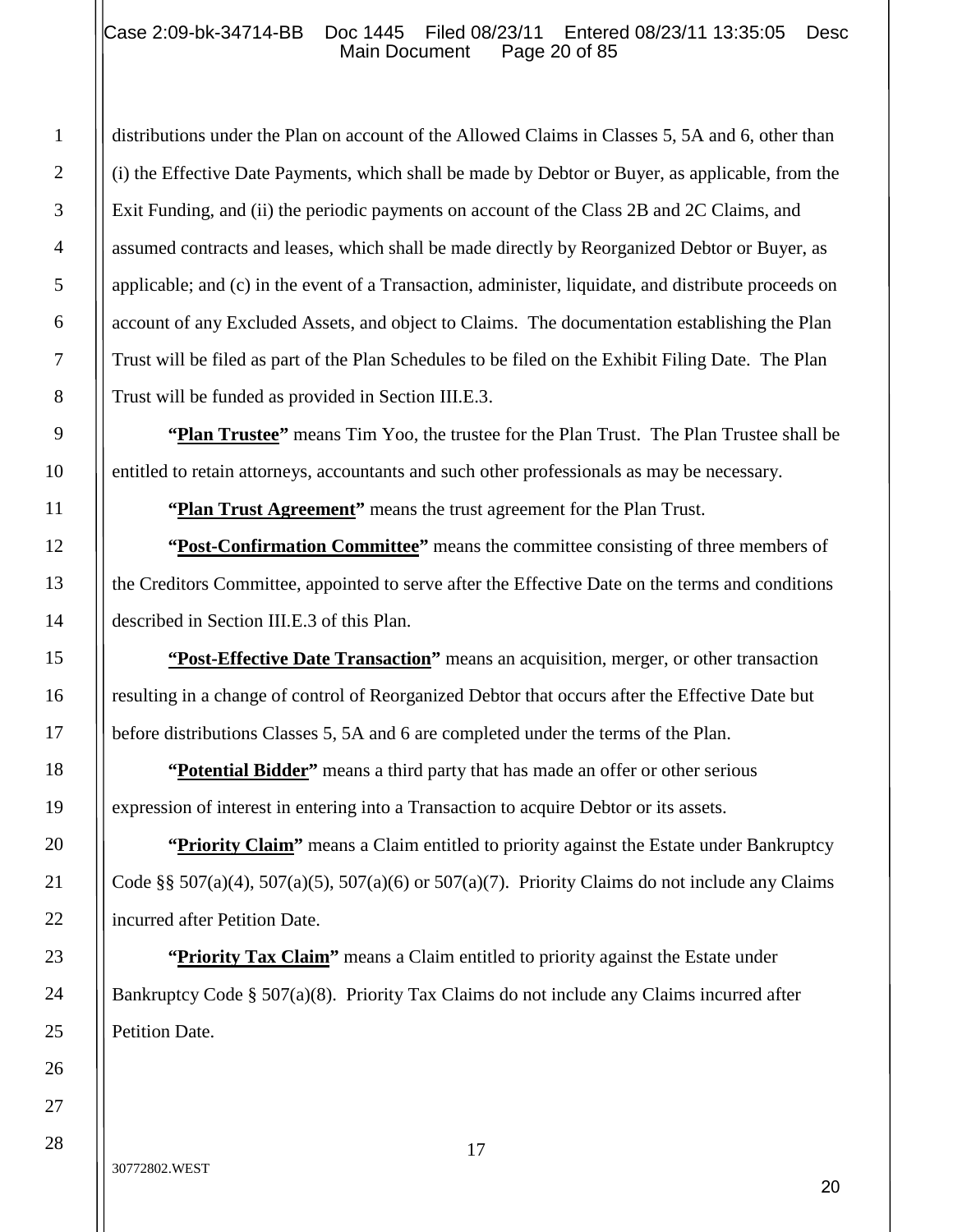**"Professional Fee Claim"** means a Claim under Bankruptcy Code §§ 327, 328, 330, 331, 503, or 1103 for compensation for professional services rendered or expenses incurred for which the Estate is liable for payment.

**"Pro Rata"** means proportionately so that the ratio of (a) the amount of consideration distributed on account of a particular Allowed Claim to (b) the Allowed Claim, is the same as the ratio of (x) the amount of consideration available for distribution on account of Allowed Claims in the Class in which the particular Allowed Claim is included to (y) the amount of all Allowed Claims of that Class.

**"PTO Claims"** mean Claims asserted by Debtor's employees that are based upon accrued hours arising under Debtor's nonworking day and paid time off policies.

**"RCB"** means RCB Equities #1, LLC or such other entity that is the Bond purchaser under the RCB Financing.

**"RCB Financing"** means municipal bond financing to be provided by RCB as part of the Exit Funding in the gross amount of up to \$36.85 million (but with net proceeds of approximately \$29 million, after accounting for the Bond Funds that may be transferred to Debtor and/or RCB), to be secured by (i) a first lien on substantially all of Debtor's assets other than the Dolan Property, on which RCB will have no lien; and (ii) a second lien, subject to the liens securing the A/R Loan, on Debtor's accounts receivable and related collateral. Subject to further negotiation between and among Debtor, RCB, Wells Fargo, and other interested parties, the RCB Financing will consist of two tranches:

(1) The purchase by Debtor, in lieu of redemption, of the outstanding Bonds, with such purchase to be funded by means of a short term bridge loan from RCB, and then either the immediate re-sale of the existing Bonds on modified terms to RCB **or** a refunding and re-issuance of tax-exempt Bonds for purchase by RCB in satisfaction of the bridge loan, the effect of which in either case will be that the Bond Claims will be paid in full on the Effective Date and RCB will hold either not less than \$14.5 million of the existing Bonds or at least \$11 million of re-funded Bonds; **and**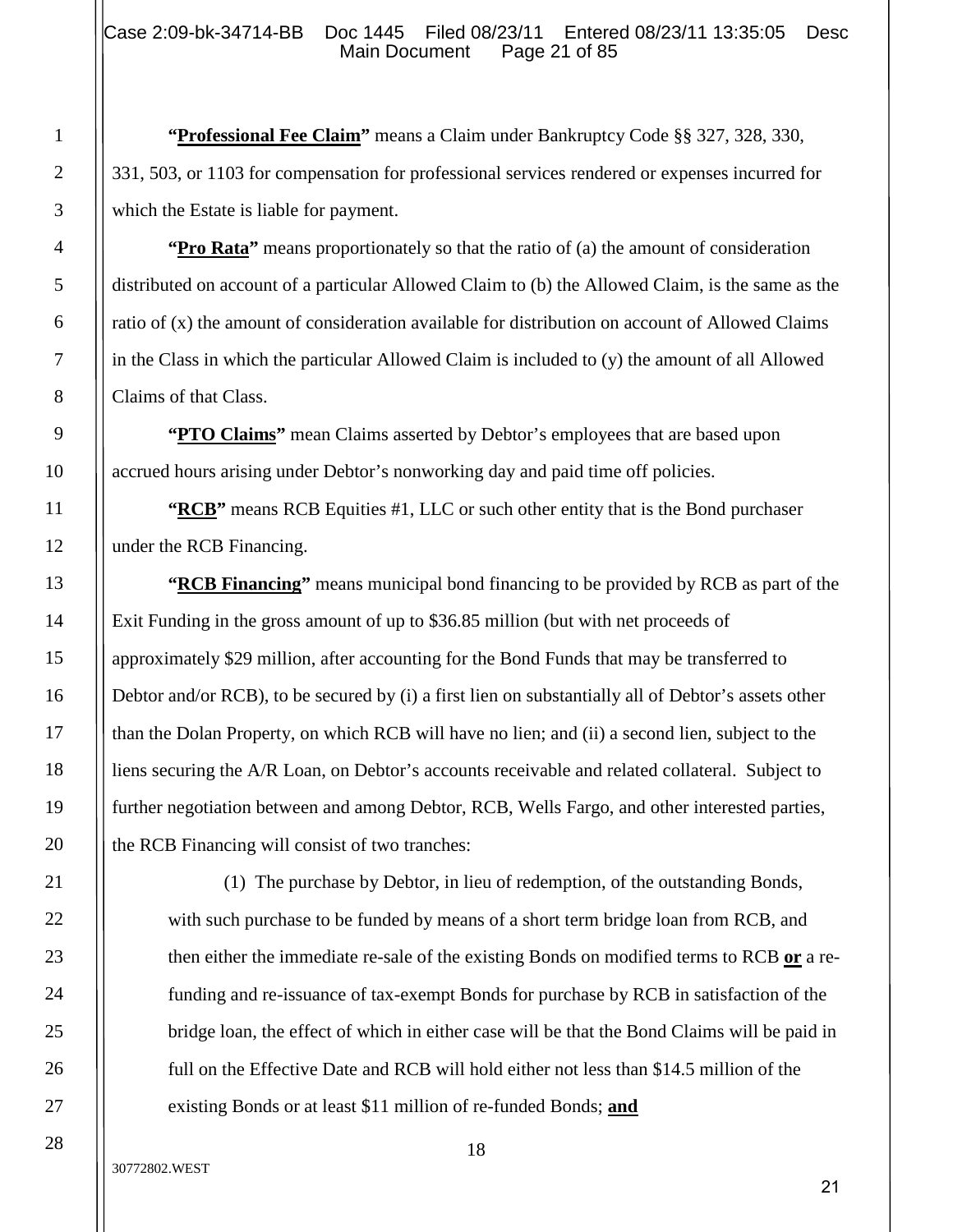## Case 2:09-bk-34714-BB Doc 1445 Filed 08/23/11 Entered 08/23/11 13:35:05 Desc<br>Main Document Page 22 of 85 Main Document

(2) The purchase by RCB of discounted bonds to be issued by a municipal conduit issuer in the face amount of \$31.32 million, less the amount of the tax-exempt Bonds and the Bond Funds that remain in place (it is estimated that the net face amount of this new issuance will be \$15 - 20 million), which will be used to pay Administrative Expense Claims and other Claims on the Effective Date.

Debtor and RCB entered into a binding commitment with respect to certain terms of the RCB Financing on June 1, 2011. A copy of the commitment with respect to the RCB Financing is attached to the Disclosure Statement as Exhibit 5. Final approval of the RCB Financing (other than the binding provisions approved on July 13, 2011) will be the subject of a separate motion for approval that will provide the details of the terms of the financing, to be heard at or before the Confirmation Hearing.

**"Real Property"** means the real property consisting of the Hospital Facility, the underlying grounds, and related fixtures.

**"Rejection Claim"** means a Claim arising under Bankruptcy Code § 365 from the rejection by Debtor of an unexpired lease or executory contract.

**"Reorganized Debtor"** means Debtor on and after the Effective Date, after giving effect to the Plan. In the event that the Plan implements a Transaction, all references to Reorganized Debtor shall be deemed to refer to Buyer, as applicable.

**"Risk-Share Claims"** means Claims held by AppleCare, Alliance, and Pioneer with respect to alleged risk-sharing profit allocations arising from Debtor's former capitation agreements.

**"Sale Premium Payments"** are certain additional payments of 10 or 20% of Allowed Class 5, 5A and 6 Claims that will be payable if Reorganized Debtor ceases to operate as a standalone hospital as the result of a Post-Effective Date Transaction, whether by acquisition, merger, or other transaction resulting in a change of control of Reorganized Debtor, as more fully described in Section III.D.8 below.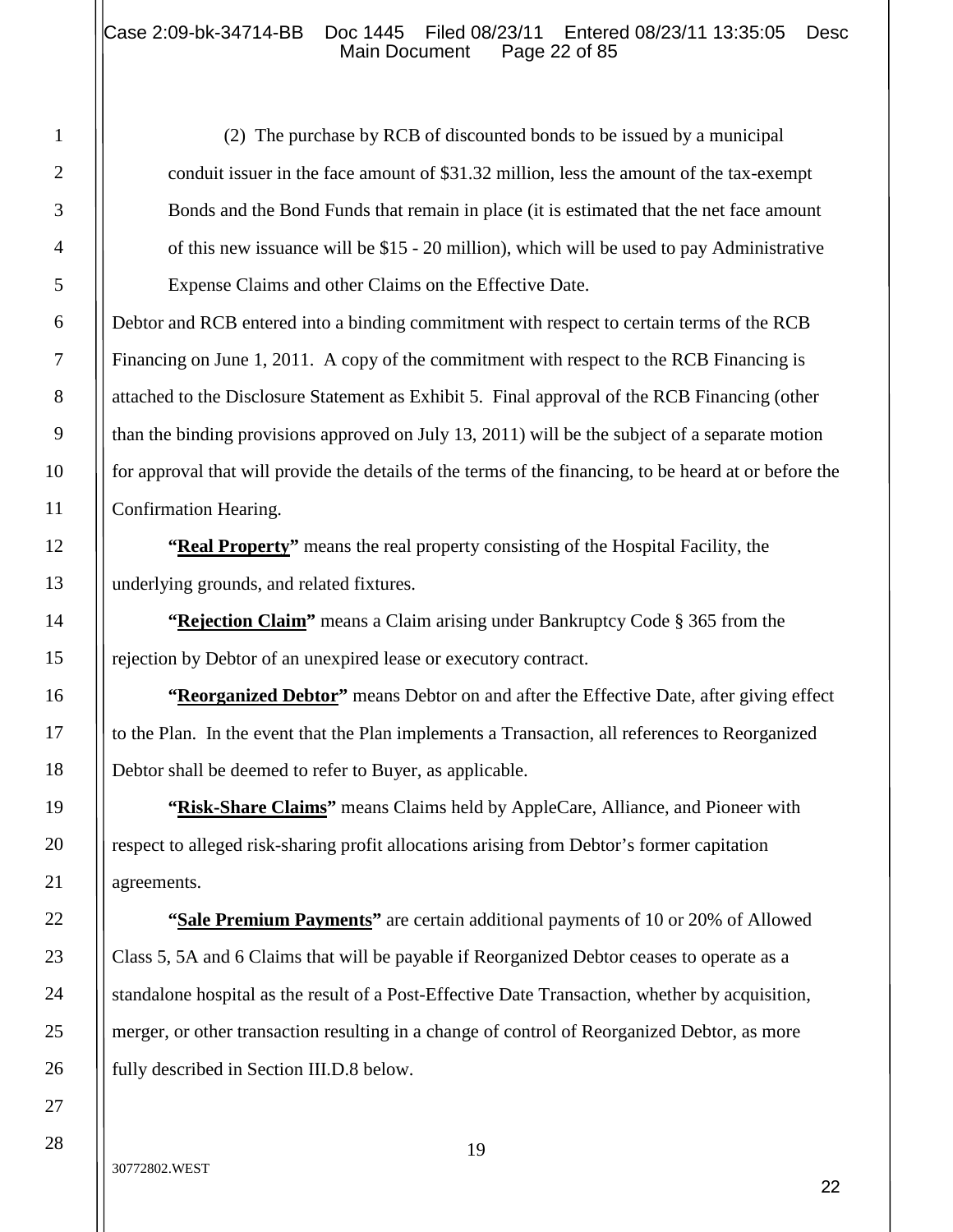### Case 2:09-bk-34714-BB Doc 1445 Filed 08/23/11 Entered 08/23/11 13:35:05 Desc<br>Main Document Page 23 of 85 Main Document

**"Schedule of Assumed Agreements"** means the Plan Schedule of executory contracts and unexpired leases that Debtor will assume on the Effective Date, which shall include all Mandatory Assumed Contracts. On or before the Assumption Schedule Filing Date, Debtor will File the initial Schedule of Assumed Agreements and serve it on the parties to agreements listed on the schedule. The Schedule of Assumed Agreements will identify separately (i) the executory contracts and unexpired leases that Debtor will assume on the Effective Date, and (ii) any contracts or agreements that Debtor does not believe qualify as **"**executory**"** contracts but that Debtor intends to remain in effect, such as billing or service arrangements that do not actually impose any performance obligations on either party. If there is no Transaction, Debtor reserves the right to amend the Schedule of Assumed Agreements at any time after the Assumption Schedule Filing Date and prior to the Effective Date to: (a) delete any executory contract or unexpired lease and provide for its rejection under the Plan or otherwise, except that Mandatory Assumed Contracts shall not be deleted, or (b) add any executory contract or unexpired lease and provide for its assumption under the Plan. Debtor will provide notice of any amendment to the Schedule of Assumed Agreements to the party or parties to the agreement affected by the amendment, subject to the requirement that Debtor must reserve amounts for Disputed Cure Payments in the full amounts claimed by objecting contract counterparties. In the event of a Transaction, up to 30 days after the Effective Date, Buyer may (i) add additional executory contracts or unexpired leases to the Schedule of Assumed Agreements via Supplemental or Amended Plan Schedules, or (ii) delete executory contracts or unexpired leases from the Schedule of Assumed Agreements, except that Mandatory Assumed Contracts shall not be deleted.

**"Schedule of Rejected Agreements"** means the Plan Schedule of executory contracts and unexpired leases that Debtor will reject on the Effective Date. On or before the Assumption Schedule Filing Date, Debtor will File the initial Schedule of Rejected Agreements and serve it on the parties to agreements listed on the schedule. If there is no Transaction, Debtor reserves the right to amend the Schedule of Rejected Agreements at any time after the Assumption

1

2

3

4

5

6

7

8

9

10

11

12

13

14

15

16

17

18

19

20

21

22

23

24

25

26

27

28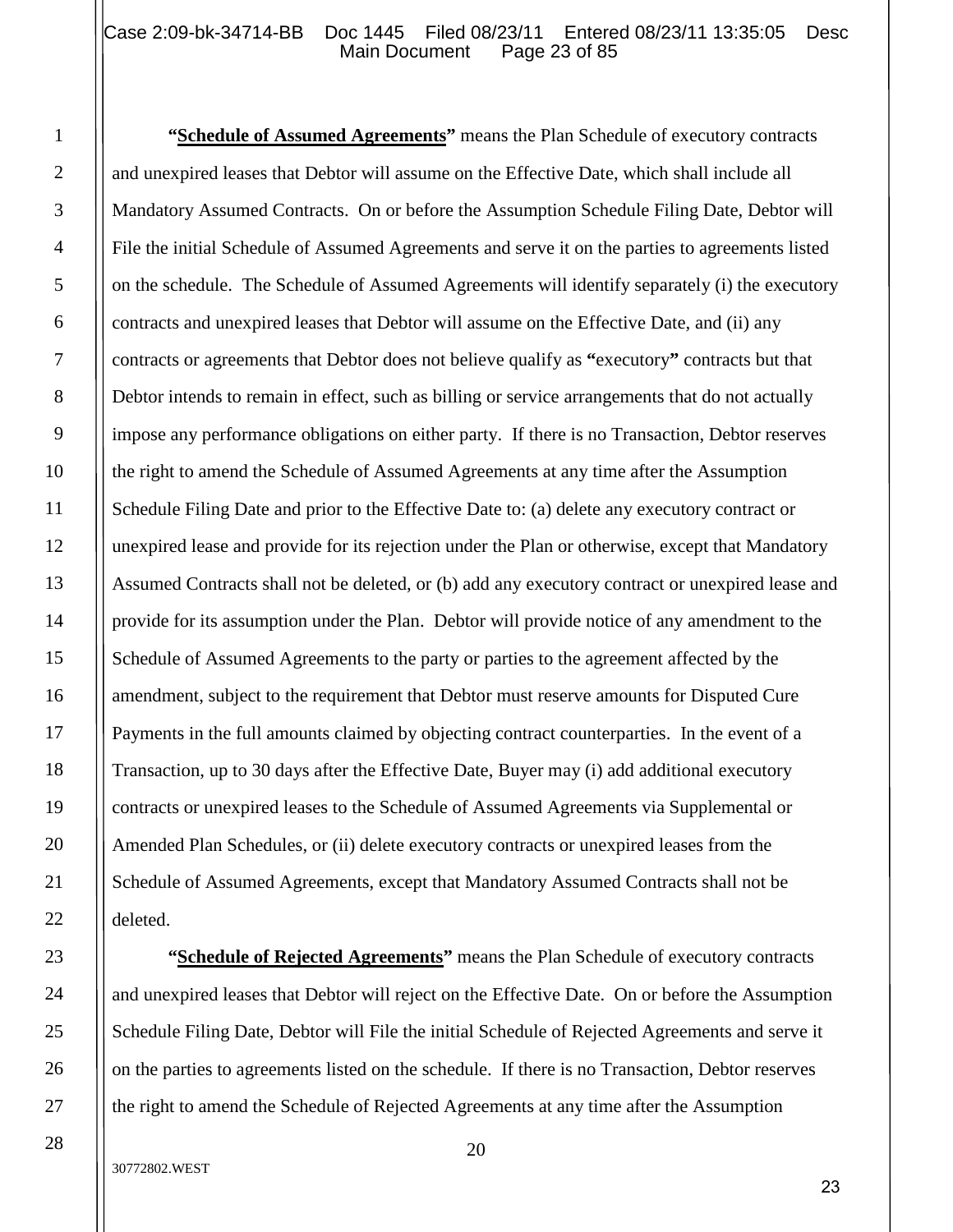#### Case 2:09-bk-34714-BB Doc 1445 Filed 08/23/11 Entered 08/23/11 13:35:05 Desc<br>Main Document Page 24 of 85 Main Document

Schedule Filing Date and prior to the Effective Date to: (a) delete any executory contract or unexpired lease from the Schedule of Rejected Agreements and provide for its assumption under the Plan, subject to the right of the counterparty to object to such transfer within ten business days after notice with a right to a hearing thereon, and subject to the requirement that Debtor must reserve amounts for Disputed Cure Payments in the full amounts claimed by objecting contract counterparties, or (b) add any executory contract or unexpired lease and provide for its rejection under the Plan or otherwise. In the event of a Transaction, up to 30 days after the Effective Date, Buyer may remove an executory contract or unexpired lease from the Schedule of Rejected Agreements and add it to the Schedule of Assumed Agreements, subject to the right of the counterparty to object to such transfer within ten business days after notice with a right to a hearing thereon.

**"Schedules"** means the Schedules of Assets and Liabilities filed by the Debtor as such Schedules may have been, or may subsequently be, amended before the Effective Date.

**"Secured Claim"** means a Claim, including a Secured Tax Claim, that is secured by a lien on Debtor's property. A Claim is a Secured Claim only to the extent of the value of the claimholder's interest in the collateral or to the extent of the amount subject to setoff, whichever is applicable, and as determined under Bankruptcy Code § 506(a).

**"Secured Tax Claim"** means a governmental unit's Secured Claim for unpaid taxes arising before Petition Date.

**"Siemens"** means Siemens Medical Solutions USA, Inc.

**"Transaction"** means the alternative plan transaction pursuant to which Buyer simultaneously acquires (a) the Hospital by member substitution or purchasing the assets of Debtor pursuant to the Asset Purchase Agreement; (b) the Medical Office Building pursuant to a separate agreement with the Parent and DRMC Properties; and, at Buyer's option, (c) the Memorial Foundation, pursuant to a separate agreement with the Parent.

**"Transaction Documents"** means all documents relating to a proposed Transaction, including but not limited to an Asset Purchase Agreement or Member Substitution Agreement.

1

2

3

4

5

6

7

8

9

10

11

12

13

14

15

16

17

18

19

20

21

22

23

24

25

26

27

28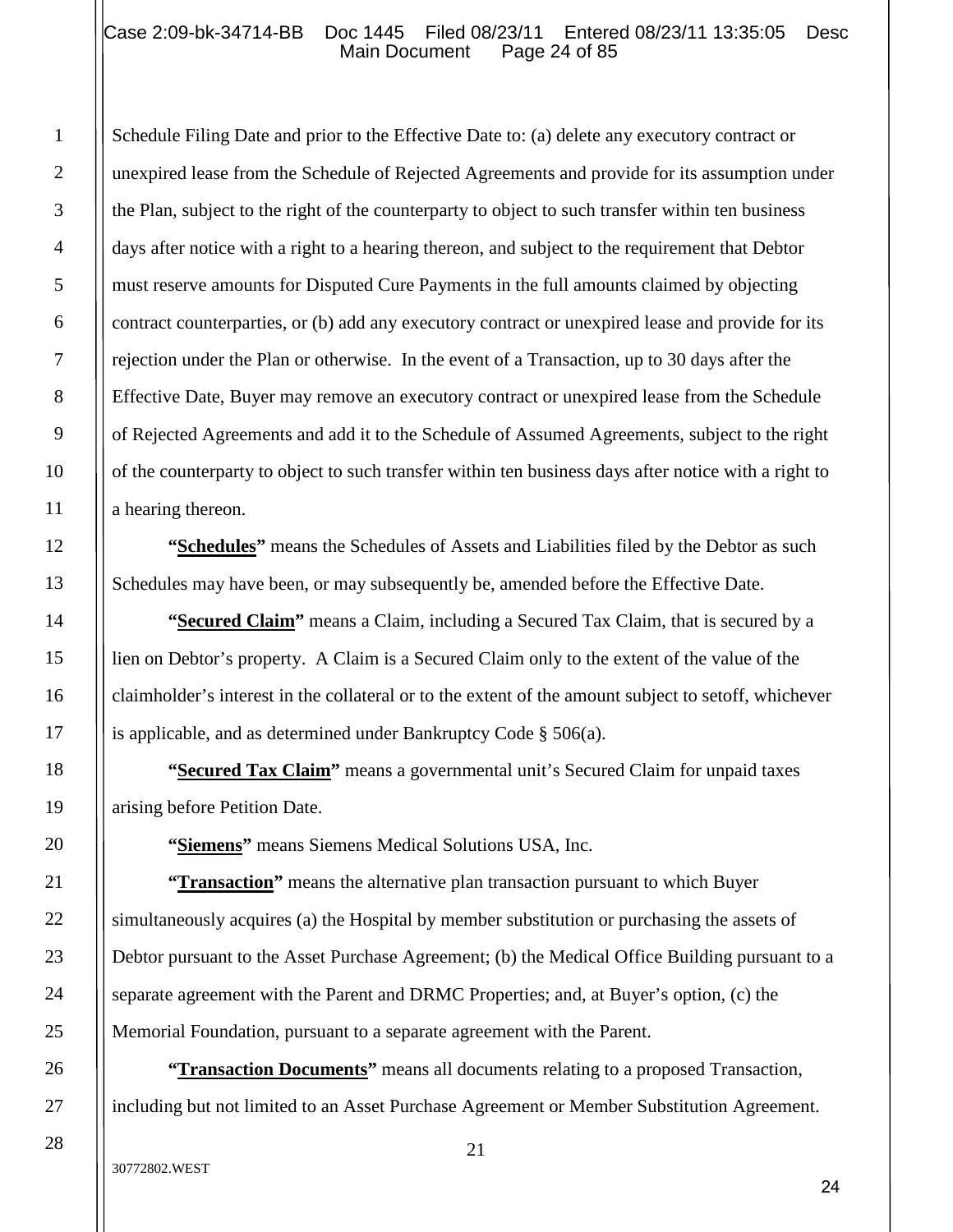## Case 2:09-bk-34714-BB Doc 1445 Filed 08/23/11 Entered 08/23/11 13:35:05 Desc<br>Main Document Page 25 of 85 Main Document

**"Trust Assets"** means (i) the Disputed Claims Reserves; (ii) the Installment Plan Payments, Additional Plan Payments (if any), and Sale Premium Payments (if any) as they are made to the Plan Trustee; (iii) any net proceeds of the sale of the Dolan Property, after payment of the Apollo Claim; and (iv) the Trust Causes of Action.

**"Trust Causes of Action"** means any causes of action belonging to Debtor or the estate against Debtor's present or former accountants who rendered auditing services in connection with the audited financial statements of Debtor (specifically including but not limited to any actions for negligence or professional malpractice), but limited solely to claims or causes of action arising from the present or former accountants' prepetition conduct. Debtor and the Creditors' Committee will enter into a stipulation to grant the Creditors' Committee standing to bring Trust Causes of Action prior to the expiration of the period of limitations for such actions.

**"U.S. Trustee"** means the Office of the United States Trustee for the Central District of California.

**"U.S. Trustee Fees"** means fees or charges assessed against the Estate pursuant to 28 U.S.C. § 1930.

**"VCAP"** means the voluntary closing agreement program of the Internal Revenue Service pursuant to which Debtor is seeking resolution of technical issues with respect to the Bonds in connection with the documentation of a prepetition sale of an outpatient facility many years ago.

**"Wells Fargo"** means Wells Fargo Bank, National Association, as Indenture Trustee for the Bonds.

# **B. Rules of Construction.**

1. The rules of construction in Bankruptcy Code § 102 apply to this Plan to the extent not inconsistent herewith.

2. Bankruptcy Rule 9006(a) applies when computing any time period under the Plan.

3. A term that is used in this Plan and that is not defined in this Plan has the

1

2

3

4

5

6

7

8

9

10

11

12

13

14

15

16

17

18

19

20

21

22

23

24

25

26

27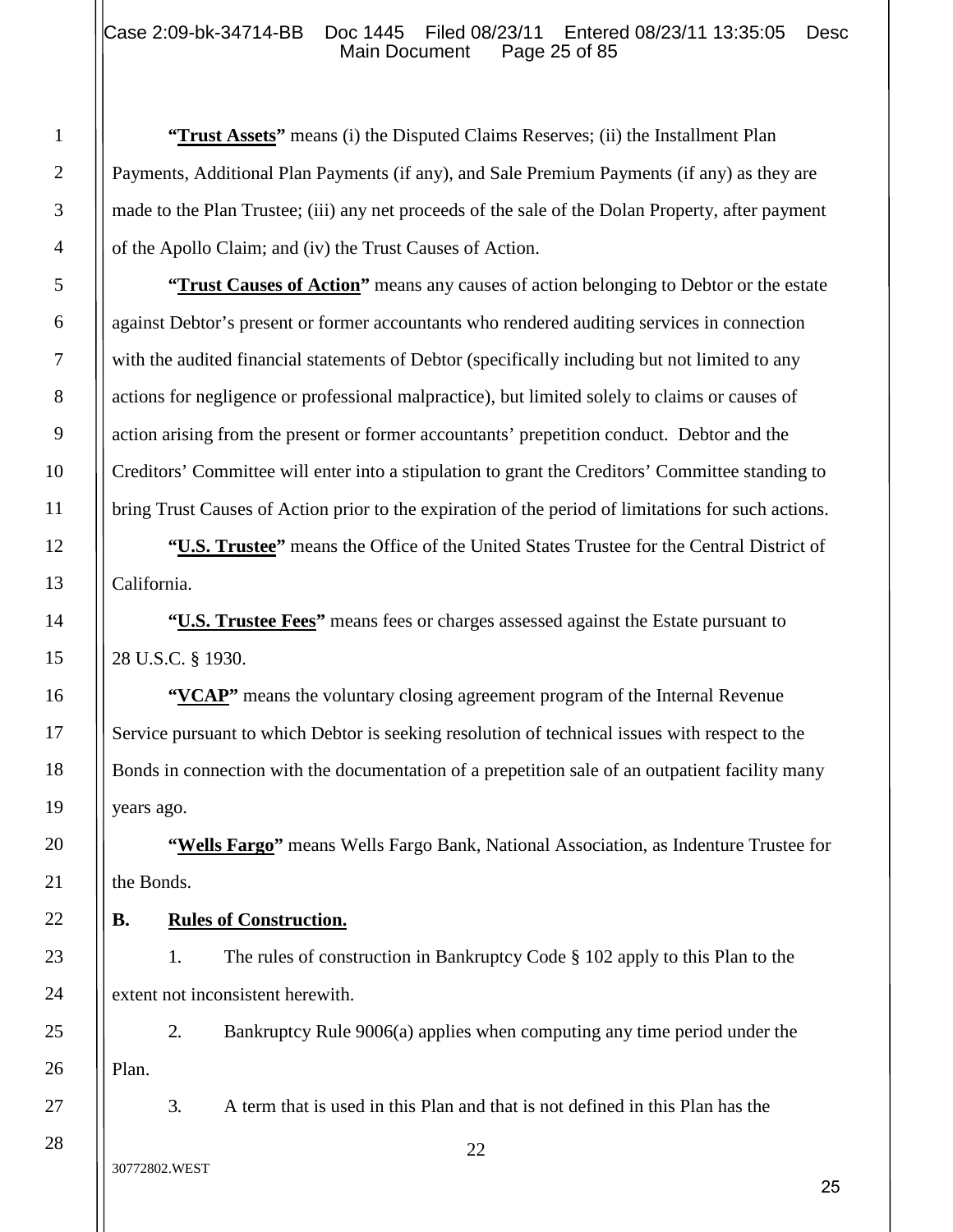meaning attributed to that term, if any, in the Bankruptcy Code or the Bankruptcy Rules.

4. The definition given to any term or provision in the Plan supersedes and controls any different meaning that may be given to that term or provision in the Disclosure Statement.

5. Whenever it is appropriate from the context, each term, whether stated in the singular or the plural, includes both the singular and the plural.

6. Any reference to a document or instrument being in a particular form or on particular terms means that the document or instrument will be substantially in that form or on those terms.

7. Any reference to an existing document means the document as it has been, or may be, amended or supplemented.

8. Unless otherwise indicated, the phrase "under the Plan" and similar words or phrases refer to this Plan in its entirety rather than to only a portion of the Plan.

9. Unless otherwise specified, all references to Sections or Exhibits are references to this Plan's Sections or Exhibits.

10. The words "herein," "hereto," "hereunder," and other words of similar import refer to this Plan in its entirety rather than to only a particular portion hereof.

# **III. CLASSIFICATION AND TREATMENT OF CLAIMS**

# **A. General Overview**

1

2

3

4

5

6

7

8

9

10

11

12

13

14

15

16

17

18

19

20

21

22

23

24

25

26

27

28

As required by the Bankruptcy Code, the Plan classifies claims and interests in various classes according to their right to priority of payments as provided in the Bankruptcy Code. The Plan states whether each Class of Claims or interests is impaired or unimpaired. The Plan provides the treatment each Class will receive under the Plan.

# **B. Summary and Classification of Claims and Interests.**

This Section classifies Claims and Interests – except for Administrative Expense Claims and Priority Tax Claims, which are not classified – for all purposes, including voting, confirmation, and distribution under the Plan. A Claim or Interest is classified in a particular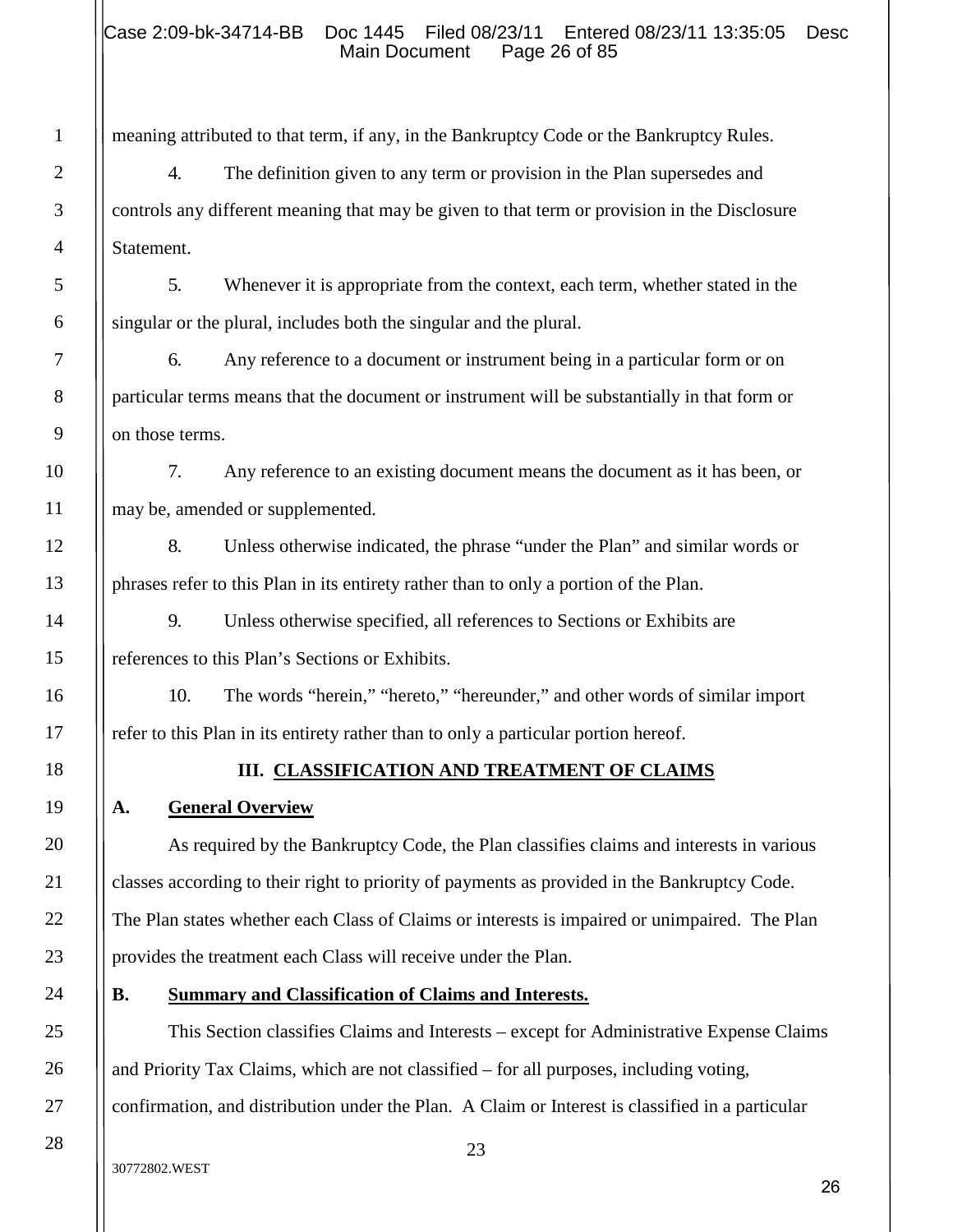### Case 2:09-bk-34714-BB Doc 1445 Filed 08/23/11 Entered 08/23/11 13:35:05 Desc<br>Main Document Page 27 of 85 Main Document

Class only to the extent that the Claim or Interest falls within the Class description. To the extent that part of the Claim or Interest falls within a different Class description, the Claim or Interest is classified in that different Class.

The following table summarizes the Classes of Claims and Interests under the Plan that are Allowed Claims or Allowed Administrative Expense Claims:

| <b>CLASS</b>   | <b>DESCRIPTION</b>                                       | <b>IMPAIRED/</b><br><b>UNIMPAIRED</b> | <b>VOTING STATUS</b>                       |
|----------------|----------------------------------------------------------|---------------------------------------|--------------------------------------------|
| None           | Administrative Expense Claims and<br>Priority Tax Claims | Unimpaired                            | Not Entitled to Vote                       |
| $\mathbf{1}$   | <b>Priority Claims</b>                                   | Unimpaired                            | Not Entitled to Vote /<br>Deemed to Accept |
| 2A             | Secured Claims of Wells Fargo and<br><b>CHFFA</b>        | Unimpaired                            | Not Entitled to Vote /<br>Deemed to Accept |
| 2B             | Secured Claim of Apollo                                  | Impaired                              | <b>Entitled to Vote</b>                    |
| 2C             | <b>Secured Claims of Equipment Lessors</b>               | Unimpaired                            | Not Entitled to Vote /<br>Deemed to Accept |
| $\overline{3}$ | <b>Assumed Employee PTO Claims</b>                       | Unimpaired                            | Not Entitled to Vote /<br>Deemed to Accept |
| $\overline{4}$ | Convenience Class Claims                                 | Impaired                              | <b>Entitled to Vote</b>                    |
| 5              | General Unsecured Claims (Not<br>Otherwise Classified)   | Impaired                              | <b>Entitled to Vote</b>                    |
| 5A             | <b>Insured Claims</b>                                    | Impaired                              | <b>Entitled to Vote</b>                    |
| 6              | <b>Risk-Share Claims</b>                                 | Impaired                              | <b>Entitled to Vote</b>                    |
| $\overline{7}$ | <b>Interest Holders</b>                                  | Unimpaired                            | Not Entitled to Vote                       |

# **NOTWITHSTANDING ANYTHING TO THE CONTRARY IN THE PLAN, NO**

# **DISTRIBUTIONS WILL BE MADE AND NO RIGHTS WILL BE RETAINED ON**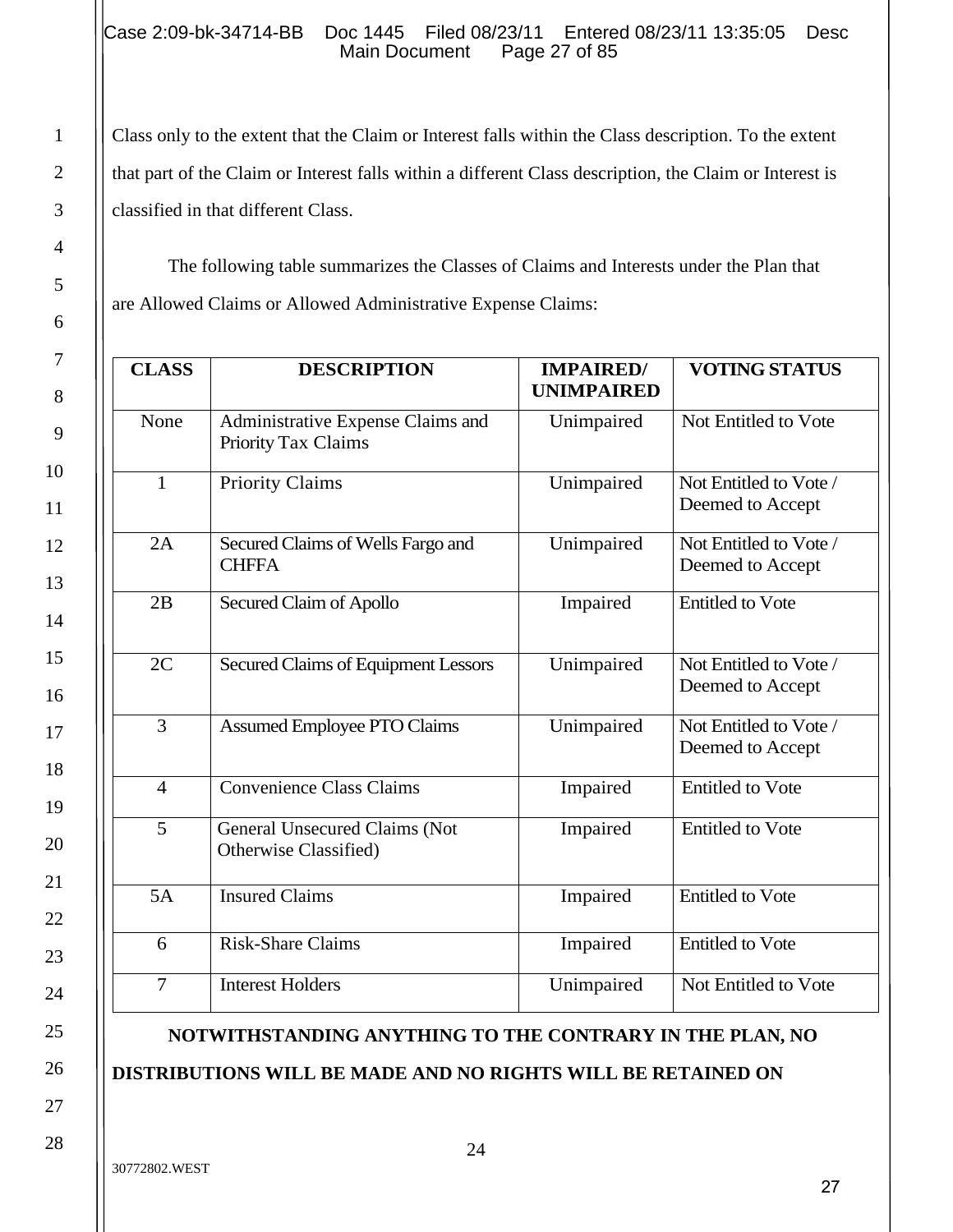# **ACCOUNT OF ANY CLAIM OR INTEREST THAT IS NOT AN ALLOWED CLAIM OR INTEREST.**

The treatment in this Plan is in full and complete satisfaction of the legal, contractual, and equitable rights (including any liens) that each individual or entity holding an Allowed Claim may have in or against Debtor, the Estate, or their respective property. This treatment supersedes and replaces any agreements or rights those individuals or entities may have in or against Debtor, the Estate, or their respective property. Except as otherwise provided in this Plan, all distributions in respect of Allowed Claims will be allocated first to the principal amount of such Allowed Claim, as determined for federal income tax purposes, and thereafter, to the remaining portion of such Allowed Claim, if any.

# **C. Unclassified Claims**

Certain types of claims are not placed into voting classes; instead they are unclassified. They are not considered impaired and they do not vote on the Plan because they are automatically entitled to specific treatment provided for them in the Bankruptcy Code. As such, Debtor has not placed the following claims in a class. The treatment of these claims is provided below.

#### **1. Administrative Expense Claims**

# **a. Types of Claims Entitled to Administrative Priority**

Administrative Expense Claims are claims for costs or expenses of administering the Debtor's Chapter 11 case which are Allowed by the Bankruptcy Court under Bankruptcy Code § 507(a)(1). The Code requires that all Administrative Expense Claims that have not been paid by Debtor in the ordinary course of business before the Effective Date must be paid on the Effective Date of the Plan (or as soon thereafter as they are Allowed) unless a particular claimant agrees to a different treatment. Administrative Expense Claims include (i) the MidCap DIP Facility Claims; (ii) Accrued General Administrative Expenses; (iii) 503(b)(9) Claims; (iv) Allowed Professional Fee Claims; (v) Cure Payments (except for the Cure Payments owed to PacifiCare that are to be paid in installments pursuant to the PacifiCare Settlement and the Cure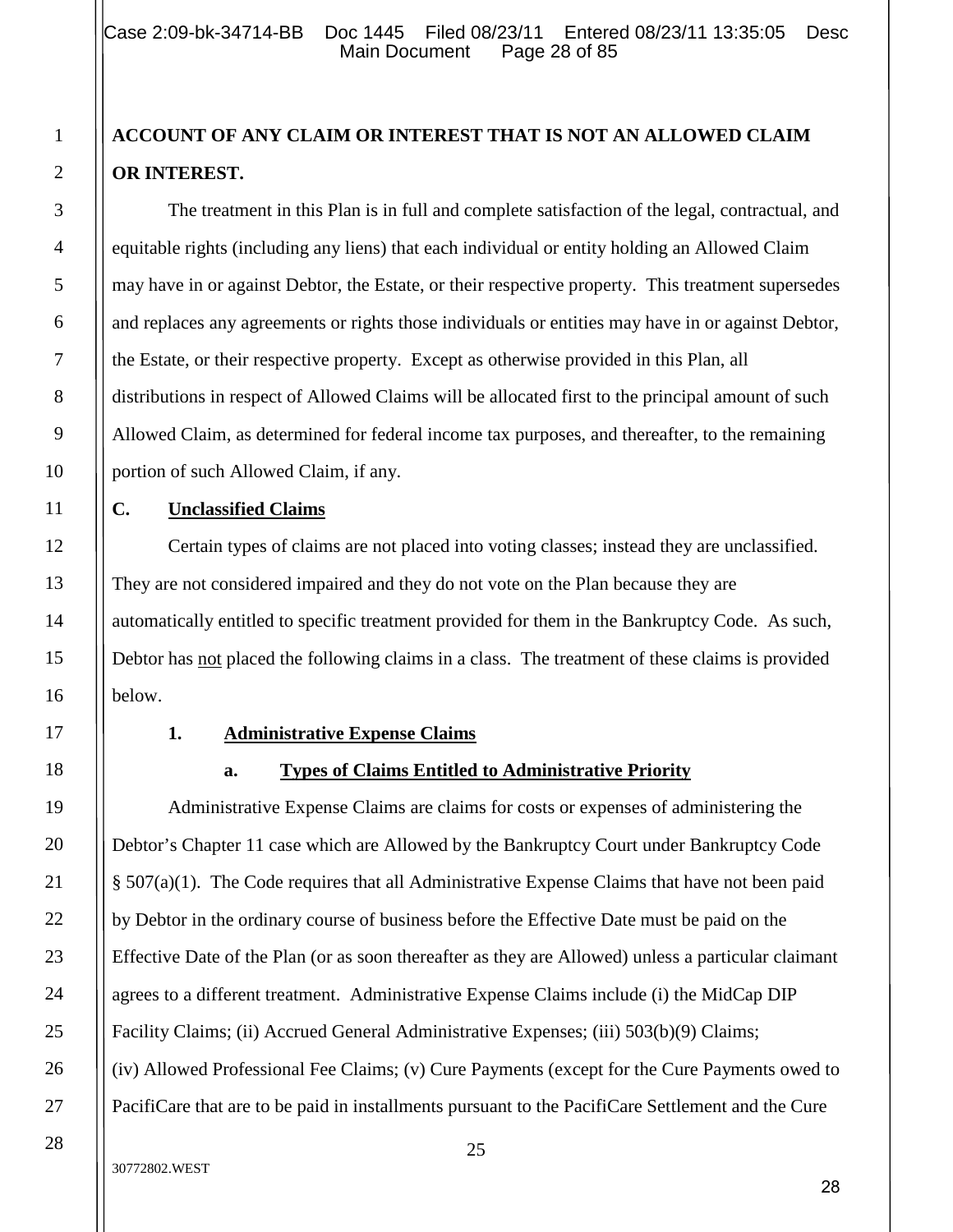#### Case 2:09-bk-34714-BB Doc 1445 Filed 08/23/11 Entered 08/23/11 13:35:05 Desc<br>Main Document Page 29 of 85 Main Document

Payments already paid to Health Net); (vi) any Adequate Protection Payments (as such term is defined in the HFG Cash Collateral Orders and the MidCap Cash Collateral Order) that have not otherwise been paid by the Effective Date, including Wells Fargo's post-petition fees and expenses and any payments of principal, interest, or charges, which amounts shall be deemed Allowed without further action by Wells Fargo, Debtor, or the Court; and (vii) fees payable to the clerk of the Bankruptcy Court and the Office of the United States Trustee.

Pursuant to Section 503(b)(9) of the Bankruptcy Code, certain Claims for payment of goods used in the operation of the Hospital that had been delivered to it within 20 days before Petition Date qualify as administrative priority claims, entitled to payment in full on the Effective Date of the Plan. Debtor's motion to establish deadlines and procedures for 503(b)(9) Claims early in the Case that proposed deadlines and treatment of such Claims was approved early in the Case and a bar date was established for Filing such Claims. Debtor filed objections to certain claims that asserted priority status under Section 503(b)(9) that were upheld. The Allowed 503(b)(9) Claims are listed on Exhibit A and total about \$1.2 million.

With respect to Professional Fee Claims, the professional in question must file and serve a properly noticed fee application and the Court must rule on the application. Only the amount of fees Allowed by the Court will be required to be paid under this Plan.

Other than Ordinary Course Administrative Expenses that will be paid by Debtor or Reorganized Debtor in the ordinary course of business, the Allowed Administrative Expense Claims are estimated to total approximately \$23-24 million as of the Effective Date, of which approximately \$11 million is for the MidCap DIP Facility Claims; \$1 million for the 503(b)(9) Claims; \$500,000 for General Accrued Administrative Expenses; \$3,300,000 for Cure Payments due on the Effective Date, which shall include amounts reserved for Disputed Cure Payments and Disputed Administrative Claims; \$250,000 for Wells Fargo for attorney's and trustee fees (after reduction of fees paid from the Bond Funds) and unpaid Adequate Protection cure amounts; \$7 million for Professional Fee Claims; and \$872,000 for amounts due to PIH and Cymetrix pursuant to court-approved settlements. It should be noted that the MidCap DIP

#### 30772802.WEST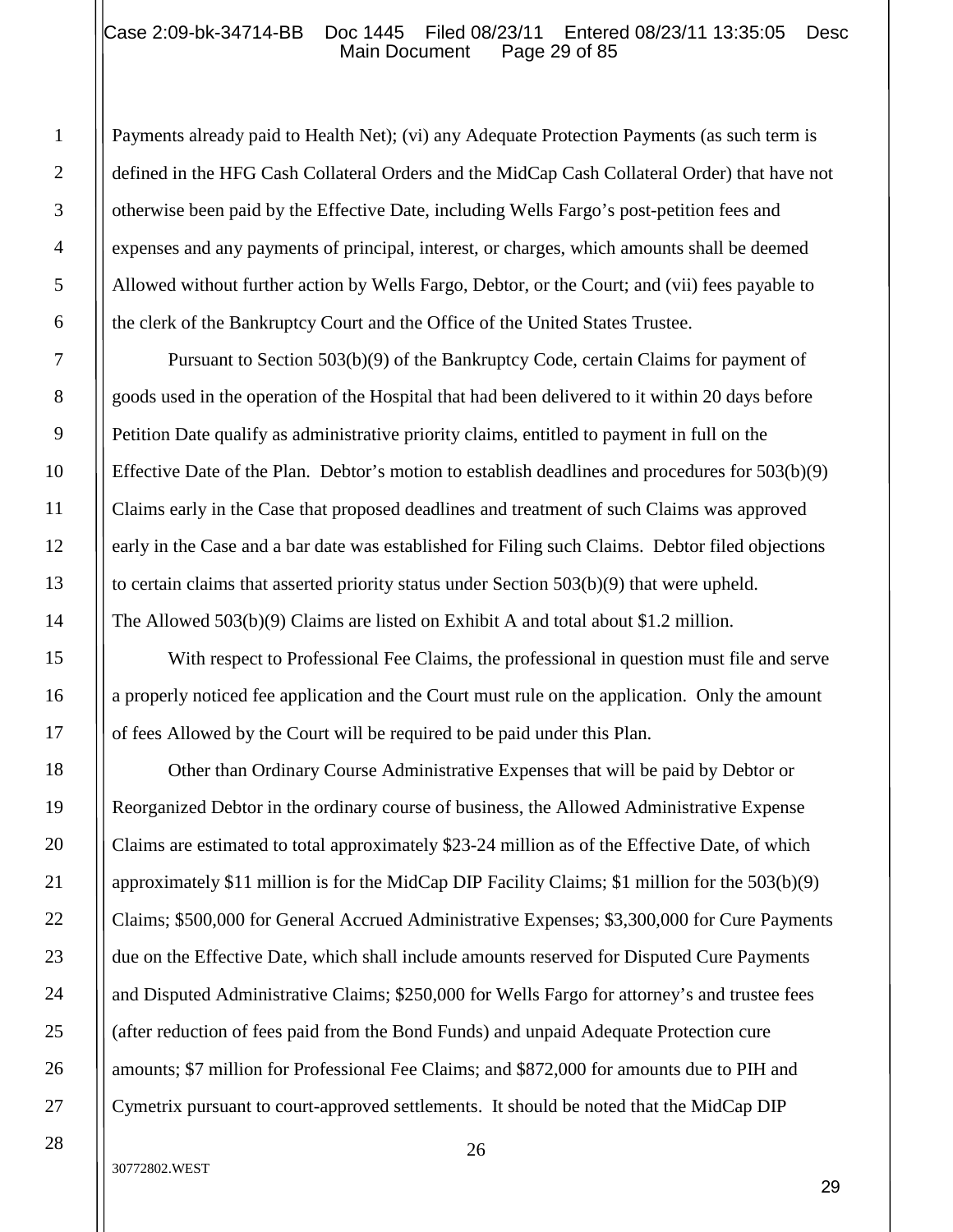#### Case 2:09-bk-34714-BB Doc 1445 Filed 08/23/11 Entered 08/23/11 13:35:05 Desc<br>Main Document Page 30 of 85 Main Document

Facility Claims total does not reflect any substantial incurrence of net, new debt during the case; it is effectively balance-sheet neutral. The availability of the MidCap DIP Loan enabled Debtor to continue to operate while paying approximately \$9-10 million in interest and principal on the Bonds by continuing the regular monthly payments during the Case, as well as the full balance of the \$1.2 million Health Net Health Plan Loan Claim and approximately \$1.5 million on account of the PacifiCare Health Plan Loan Claim pursuant to the court-approved stipulated orders.

#### **b. Treatment of Administrative Priority Claims**

#### **(i) Treatment of MidCap DIP Facility Claims**

All MidCap DIP Facility Claims shall be Allowed Administrative Expense Claims. Unless otherwise agreed in writing by the DIP Lender, each MidCap DIP Facility Claim shall be paid in full in Cash on or prior to the Effective Date.

#### **(ii) Treatment of Other Administrative Priority Claims**

Unless otherwise agreed, and except for Ordinary Course Administrative Expenses (which will be paid in the ordinary course of business), all Administrative Expense Claims, including Professional Fees, Other Administrative Claims, Cure Payments, 503(b)(9) Claims, Clerk's Office Fees, and U.S. Trustee Fees, will be paid in full in cash on the later of the Effective Date or the date such claims are Allowed.

#### **2. Priority Tax Claims**

Priority Tax Claims are certain unsecured income, employment and other taxes described by Bankruptcy Code § 507(a)(8). The Code requires that each holder of such a Priority Tax Claim receive the present value of such claim in deferred cash payments, over a period not exceeding six years from the date of the assessment of such tax.

For this Case, no known Priority Tax Claims exist. Debtor is a nonprofit corporation and does not owe income taxes. During the Case, Debtor obtained court authority to bring wages, benefits and payroll taxes current for the prepetition period, so no prepetition employment related taxes remain due. Debtor has otherwise kept current on taxes. The only Priority Tax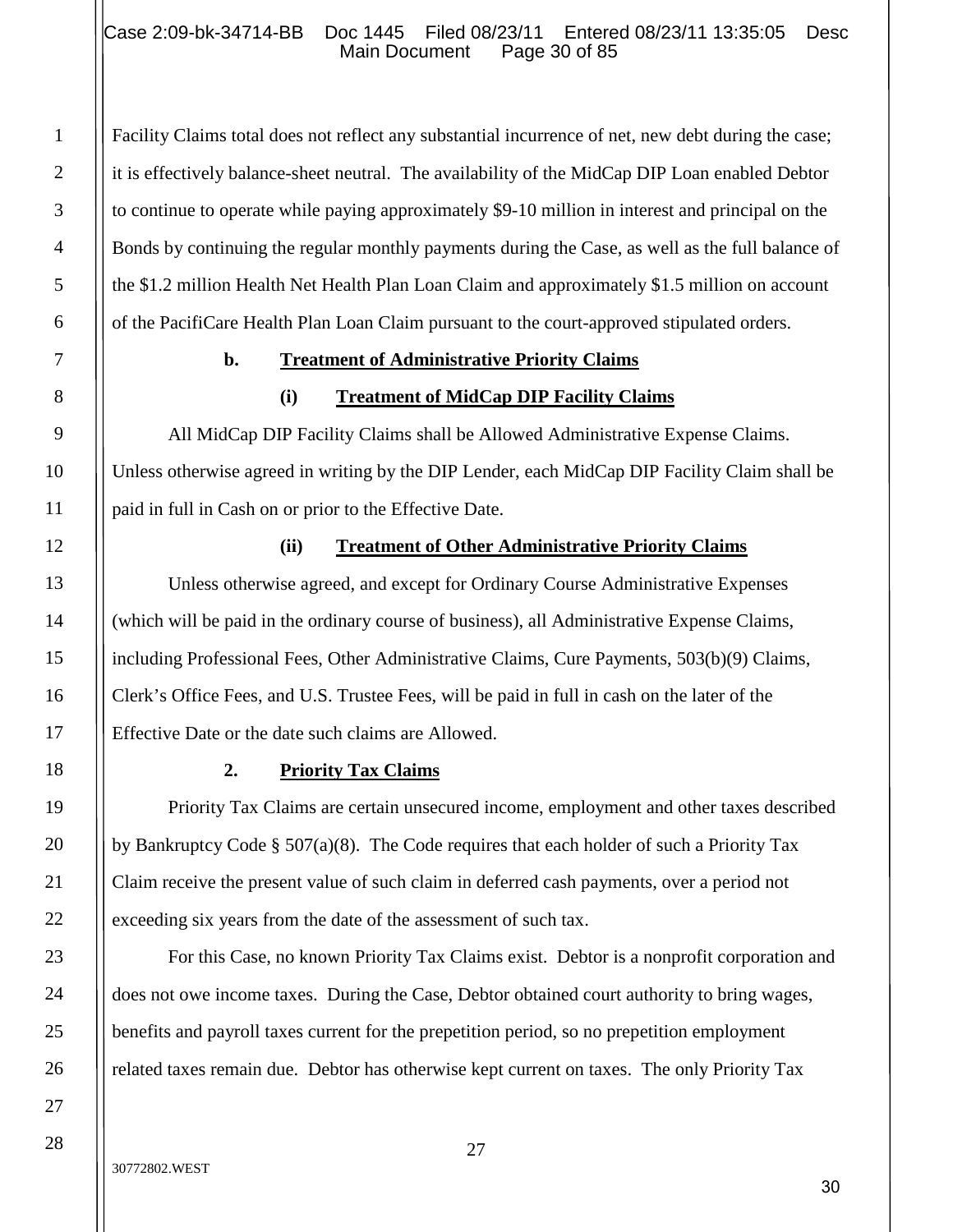Claim scheduled by Debtor related to property taxes, but it was filed as a secured claim and has since been withdrawn:

| <b>Description</b>                  | <b>Amount Owed</b> |
|-------------------------------------|--------------------|
| No priority tax claims are on file. | DЛ                 |

#### **D. Classified Claims**

#### **1. Class 1 – Priority Claims (Other than Priority Tax Claims) –**

Class 1 consists of Priority Claims against Debtor, other than Priority Tax Claims. These Priority Claims are entitled to priority treatment in that each holder of such a claim is entitled to receive cash on the Effective Date equal to the allowed amount of such claim, unless. the class votes to accept deferred cash payments of a value, as of the Effective Date, equal to the allowed amount of such claims.

The only known Priority Claims consist of wage and benefits Claims under Bankruptcy Code §§ 507(a)(4) and (5) for PTO Claims that (a) were for accrued PTO Claims that were not paid pursuant to the Order Authorizing Payment of Prepetition Wages, entered on September 17, 2009; (b) are PTO Claims that arise from the termination of employment during the Case or on the Effective Date, or (c) in the event of a Transaction, are PTO Claims of Debtor's employees who are hired by Buyer, but whose PTO Claims exceed the maximum amount of PTO eligible for assumption under Buyer's human resources policies. Most Claims filed by employees that asserted Priority status were in an "unknown" amount and remain to be determined. The face amount of filed PTO Claims is about \$450,000, but many employees have applied those PTO amounts to time off taken during the Case. Debtor estimates the total amount of Priority PTO Claims to be less than \$200,000.

Excluded from this class are (a) wage claims (including severance pay) in excess of the statutory limit of \$10,950, and (b) PTO Claims in excess of the statutory limit of \$10,950 for benefits. Such Claims will be treated as General Unsecured Claims in Class 5. Also excluded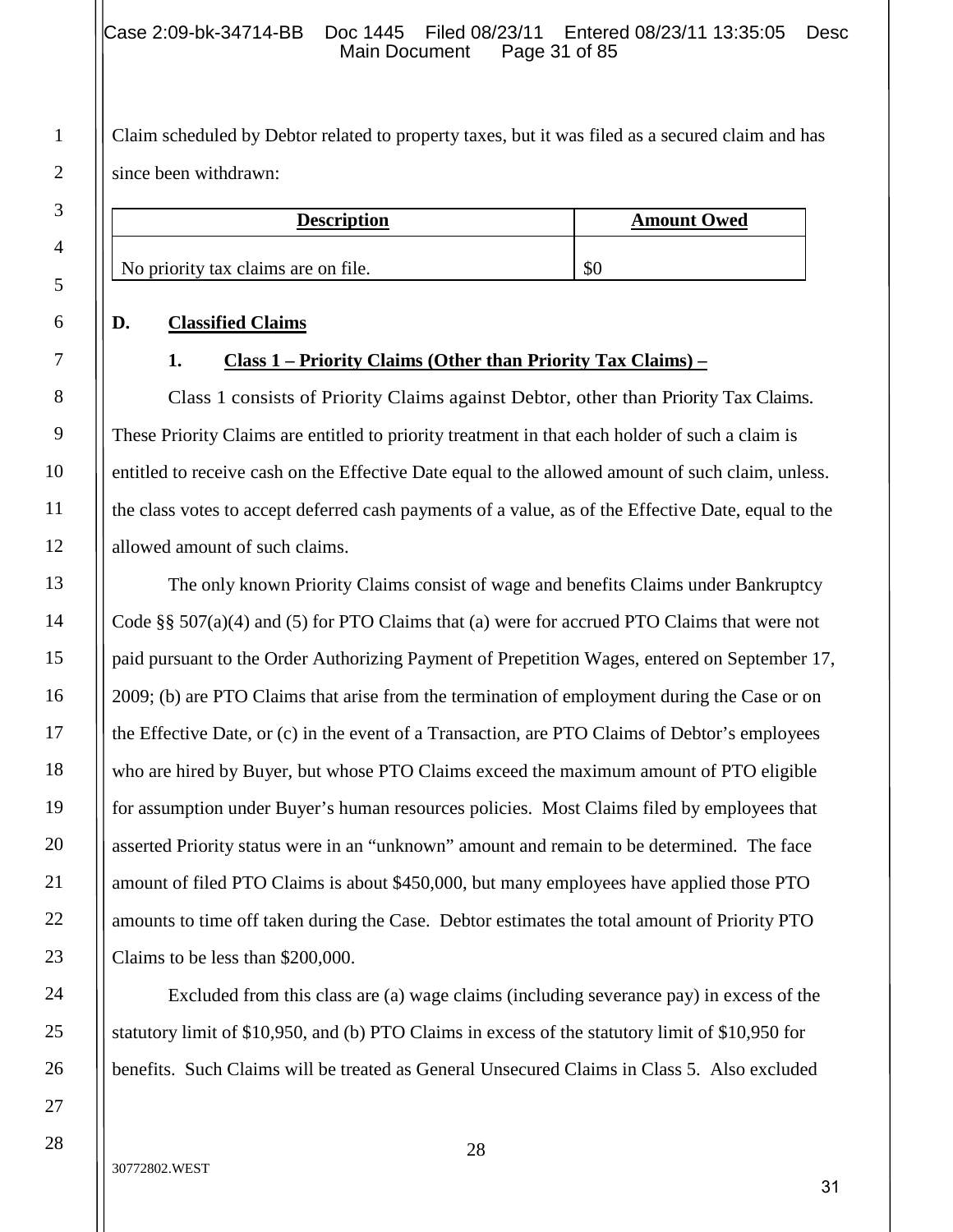## Case 2:09-bk-34714-BB Doc 1445 Filed 08/23/11 Entered 08/23/11 13:35:05 Desc<br>Main Document Page 32 of 85 Main Document

from this class are the Assumed Employee PTO Claims of Debtor's employees who are retained by Reorganized Debtor or who are hired by Buyer, which will be treated as assumed obligations.

Certain medical services providers also asserted priority status on their proofs of Claim forms in the aggregate amount of approximately \$195,000, but provided no evidence that they qualify for priority. Debtor intends file objections to the priority status of those Claims before the Confirmation Hearing and therefore has excluded them from the estimated Priority Claims.

The Priority Claims shall be treated as follows:

| $CLASS$ # | <b>DESCRIPTION</b>                                                                                                                  | <b>INSIDER</b><br>(Y/N) | <b>IMPAIRED</b><br>(Y/N) | <b>TREATMENT</b>                                                                |
|-----------|-------------------------------------------------------------------------------------------------------------------------------------|-------------------------|--------------------------|---------------------------------------------------------------------------------|
|           | Priority unsecured claims alleged<br>pursuant to Code $\S$ § 507(a)(4) and<br>(5)<br>Total amt of claims $=$ less than<br>\$200,000 | No                      | No                       | Paid in cash in full<br>on later of<br><b>Effective Date or</b><br>when Allowed |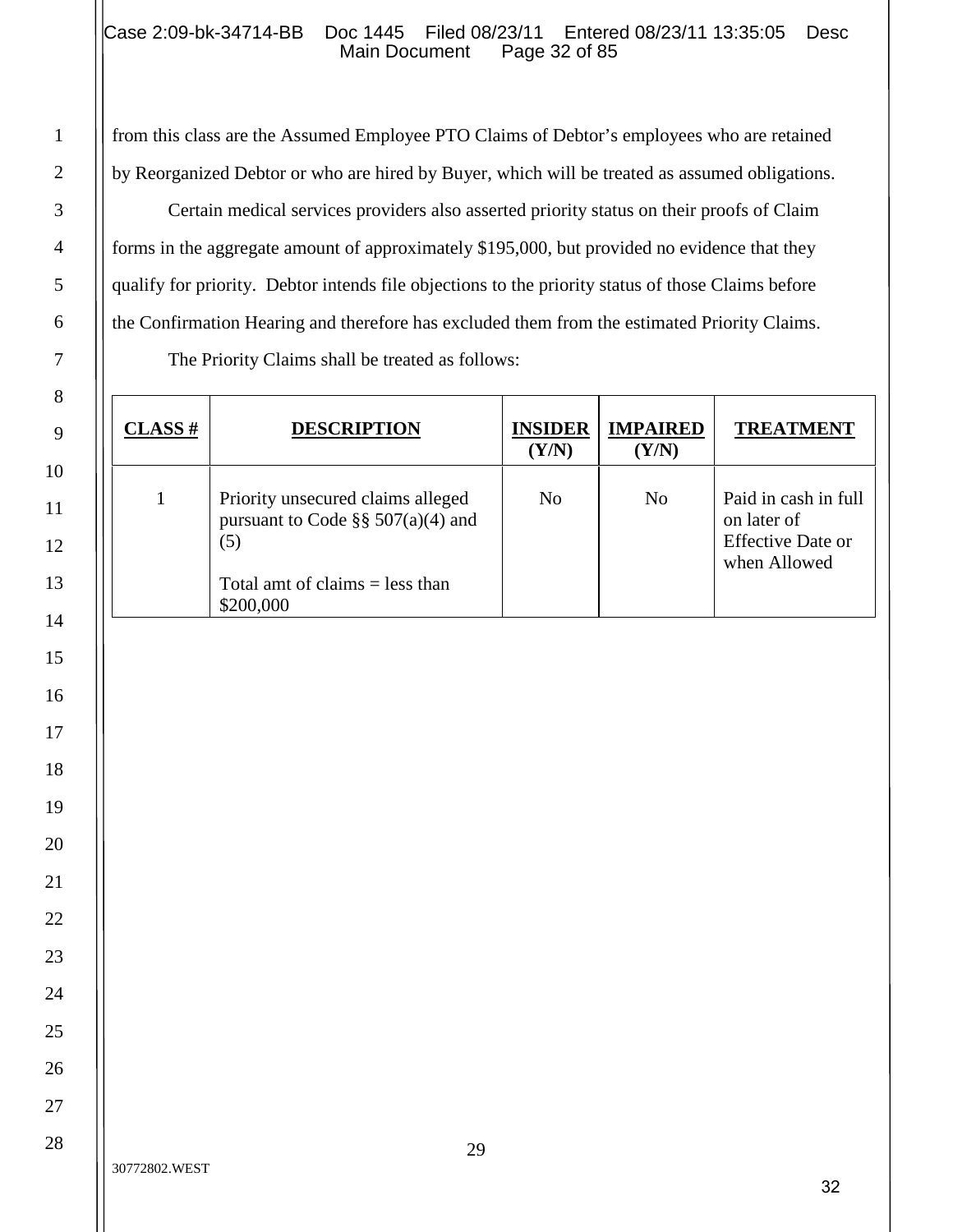Case 2:09-bk-34714-BB Doc 1445 Filed 08/23/11 Entered 08/23/11 13:35:05 Desc<br>Main Document Page 33 of 85 Main Document

# **2. Classes 2A, 2B, and 2C – Secured Claims**

Classes 2A, 2B, and 2C consist of Secured Claims against Debtor. Secured Claims are claims secured by liens on property of the estate. The Secured Claims shall be treated as follows:

| $CLASS$ # | <b>DESCRIPTION</b>                                                                                                                                                                                                                                                                                                                                                                                                                                                                                                                                                                                                                                                                                                                                                                                                                                                                                                               | <b>INSIDER</b><br>(Y/N) | <b>IMPAIRED</b><br>(Y/N) | <b>TREATMENT</b>                                                                                                                                                                                                                                                                                                                                                                                                                                                           |
|-----------|----------------------------------------------------------------------------------------------------------------------------------------------------------------------------------------------------------------------------------------------------------------------------------------------------------------------------------------------------------------------------------------------------------------------------------------------------------------------------------------------------------------------------------------------------------------------------------------------------------------------------------------------------------------------------------------------------------------------------------------------------------------------------------------------------------------------------------------------------------------------------------------------------------------------------------|-------------------------|--------------------------|----------------------------------------------------------------------------------------------------------------------------------------------------------------------------------------------------------------------------------------------------------------------------------------------------------------------------------------------------------------------------------------------------------------------------------------------------------------------------|
| $2A-1$    | Secured Bond Claims of<br>Wells Fargo for the Bonds<br>(all estimated amounts in this<br>section assume that Debtor<br>makes the required monthly<br>adequate protection payments,<br>each in the amount of \$444,000,<br>through October 31, 2011)<br>Collateral description $=$<br>Pursuant to the Indenture, a<br>security interest in Gross<br>Operating Revenues (as defined<br>in the Bond Documents) and the<br>Bond Funds; and pursuant to the<br>HFG Cash Collateral Orders and<br>the MidCap Cash Collateral<br>Order, a security interest in<br>substantially all of Debtor's<br>assets and certain assets of<br>Debtor's affiliates.<br>Collateral value as of Petition<br>$Date =$<br>Fully secured as of Petition<br>Date: Gross Operating Revenues<br>(as defined in the Bond<br>Documents) valued in excess of<br>\$30 million;<br>Bond Funds on deposit as of<br>Petition Date in excess of \$6.785<br>million. | N <sub>o</sub>          | N <sub>o</sub>           | The Bond Claims<br>shall be paid in full<br>on the Effective Date.<br>Debtor may elect to<br>purchase the Bonds in<br>lieu of redemption<br>and re-sell the Bonds<br>to RCB, or re-fund<br>and re-issue the<br>Bonds for purchase<br>by RCB. Under all<br>alternatives, the Bond<br>Claims will be paid in<br>full on the Effective<br>Date.<br>Debtor shall continue<br>to make all payments<br>on account of the<br>Bonds, as scheduled,<br>until the Effective<br>Date. |

1

2

3

4

5

6

7

8

9

10

11

12

13

14

15

16

17

18

19

20

21

22

23

24

25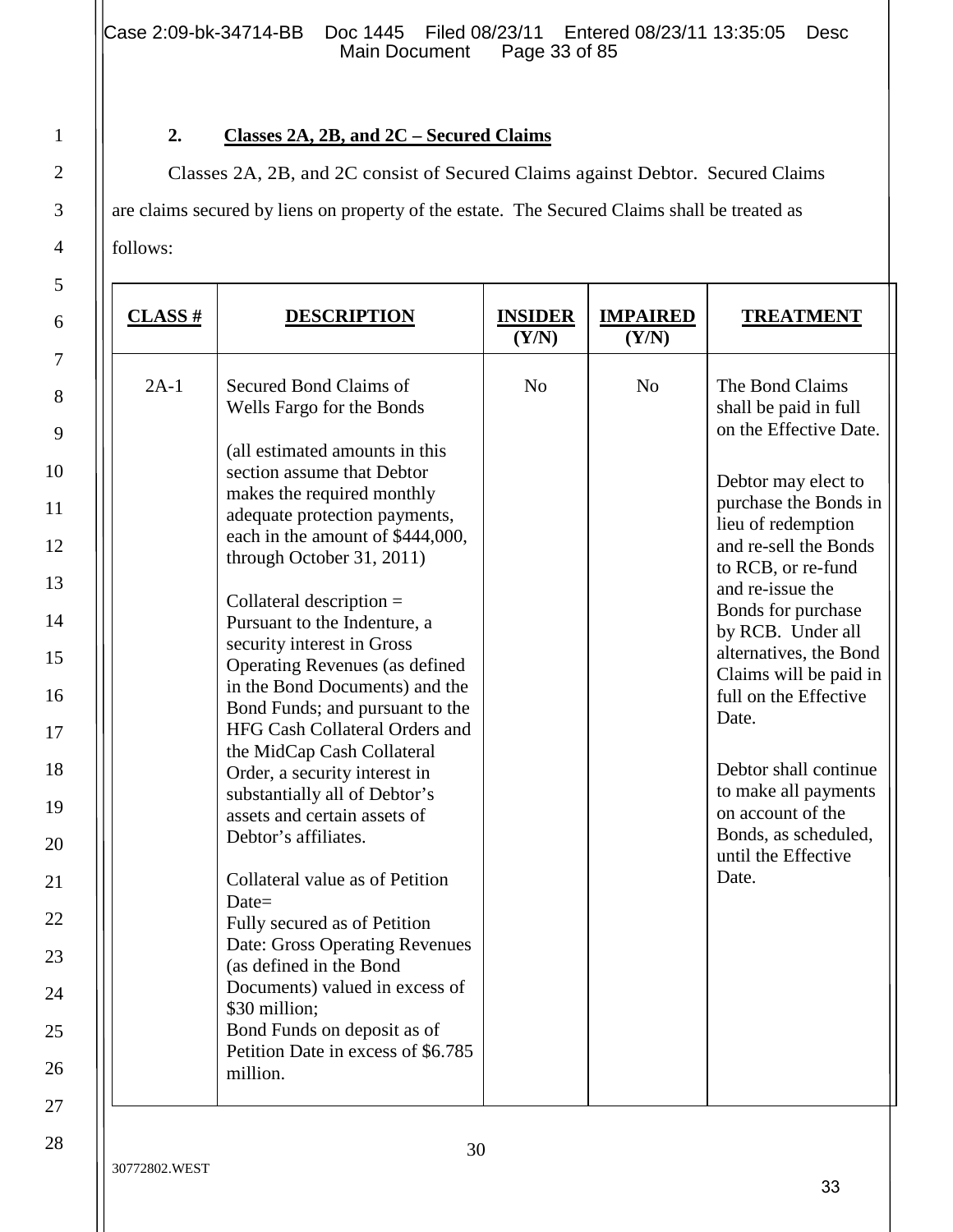1

2

3

4

5

6

7

8

9

10

11

12

13

14

15

16

17

18

19

20

21

22

23

24

25

26

27

| $CLASS$ # | <b>DESCRIPTION</b>                                                                                                                                                                                                                                                                                               | <b>INSIDER</b><br>(Y/N) | <b>IMPAIRED</b><br>(Y/N) | <b>TREATMENT</b>                                                   |
|-----------|------------------------------------------------------------------------------------------------------------------------------------------------------------------------------------------------------------------------------------------------------------------------------------------------------------------|-------------------------|--------------------------|--------------------------------------------------------------------|
|           | As of October 31, 2011, Bond<br>Funds on deposit are expected to<br>be in the amount of \$7.27<br>million                                                                                                                                                                                                        |                         |                          |                                                                    |
|           | Priority of security interest $=$<br>First                                                                                                                                                                                                                                                                       |                         |                          |                                                                    |
|           | Secured Bond Claim:<br>The amount of principal and<br>interest to be owed on the Bonds<br>on October 31, 2011 is expected<br>to be \$16.87 million.                                                                                                                                                              |                         |                          |                                                                    |
|           | Prepetition Arrearage Amt = $$0$                                                                                                                                                                                                                                                                                 |                         |                          |                                                                    |
|           | Post-pet. Arrearage $Amt =$<br>approx. \$122,500 attorney's and<br>trustee fees (after reduction of<br>fees paid from the Bond Funds).                                                                                                                                                                           |                         |                          |                                                                    |
|           | Total claim amount = est. $$17$<br>million (as of October 31, 2011)<br>(subject to potential offset by<br>application of \$7.27 million in<br>Bond Funds, for net claim of<br>\$9.73 million; additional<br>payments will be made, and<br>additional fees and costs may<br>accrue through the Effective<br>Date) |                         |                          |                                                                    |
| $2A-2$    | Secured Claim of CHFFA for<br>expenses relating to the Bonds<br>Collateral Description and value                                                                                                                                                                                                                 | N <sub>o</sub>          | N <sub>o</sub>           | The CHFFA Claim<br>shall be paid in full on<br>the Effective Date. |
|           | same as for Class 2A-1<br>Prepetition Amount due: \$6,186<br>on account of expenses relating<br>to administration of the Bonds                                                                                                                                                                                   |                         |                          |                                                                    |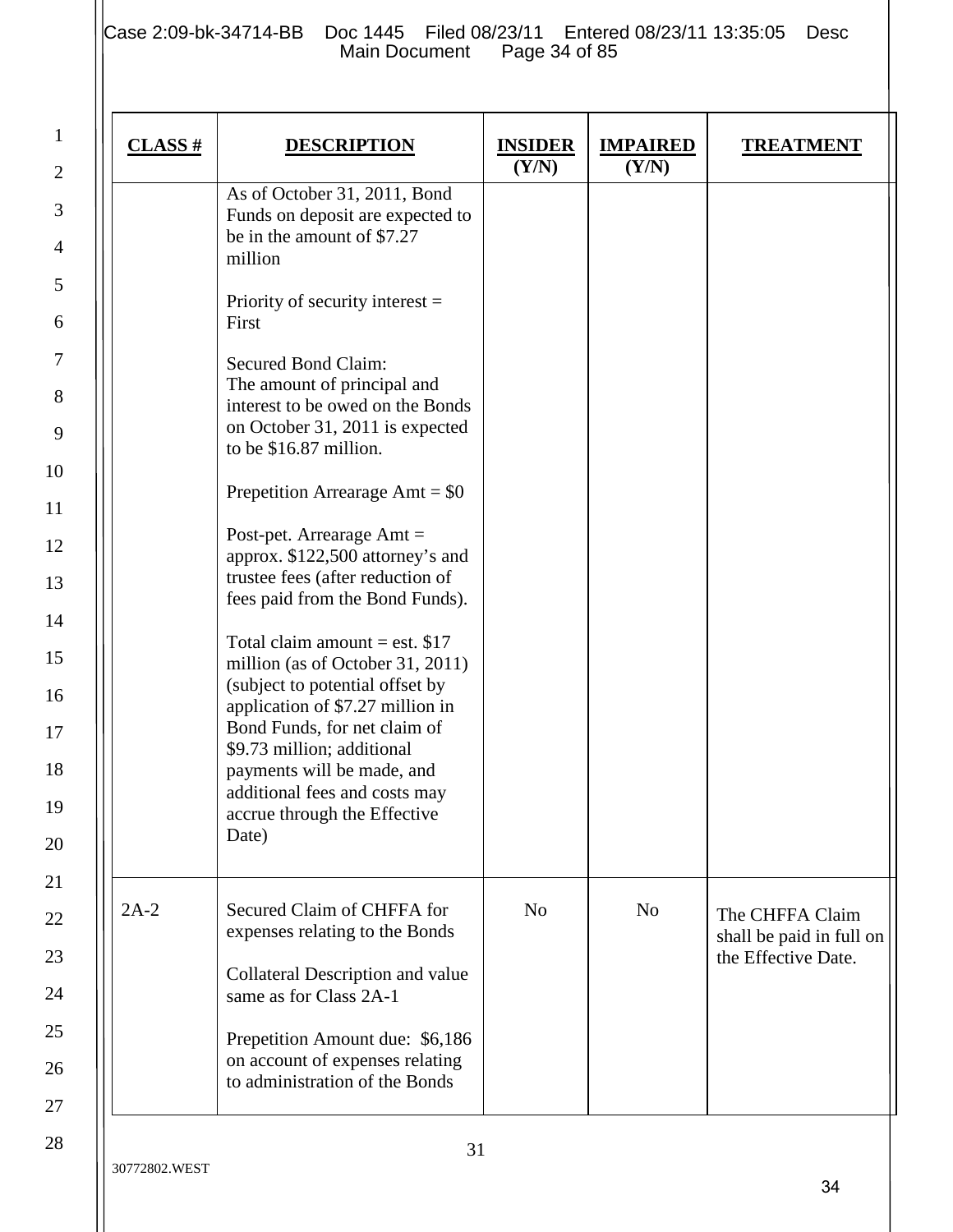1

2

3

4

5

6

7

8

9

10

11

12

13

14

15

16

17

18

19

20

21

22

23

| $CLASS$ # | <b>DESCRIPTION</b>                                                                                                                                                                                                                                                                                                                                                                                                                                                                                              | <b>INSIDER</b><br>(Y/N) | <b>IMPAIRED</b><br>(Y/N) | <b>TREATMENT</b>                                                                                                                                                                                                                                                                                                                                                                                                                                                                                                                                                                                                                                                                                                                                                                                                                          |
|-----------|-----------------------------------------------------------------------------------------------------------------------------------------------------------------------------------------------------------------------------------------------------------------------------------------------------------------------------------------------------------------------------------------------------------------------------------------------------------------------------------------------------------------|-------------------------|--------------------------|-------------------------------------------------------------------------------------------------------------------------------------------------------------------------------------------------------------------------------------------------------------------------------------------------------------------------------------------------------------------------------------------------------------------------------------------------------------------------------------------------------------------------------------------------------------------------------------------------------------------------------------------------------------------------------------------------------------------------------------------------------------------------------------------------------------------------------------------|
| 2B        | Secured Claim of Apollo<br>Collateral description $=$<br>Accounts receivable<br>Collateral value as of Petition<br>Date $=$ in excess of \$5 million<br>Priority of security int. $=$<br>Second/Junior<br>Principal owed = Approx. $$1.2$<br>million<br>Pre-pet. Arrearage amount $=$<br>approx. \$200,000 of principal<br>Post-pet. arrearage amount $=$<br>approx. \$986,000 of principal<br>Total claim amount $=$<br>\$1,201,920, plus such interest,<br>attorneys' fees, and expenses as<br>may be Allowed | N <sub>o</sub>          | Yes                      | The Apollo Claim<br>shall be paid in full<br>and will be:<br>(i) assumed and<br>granted a first priority<br>lien on the Dolan<br>Property;<br>(ii) granted a third<br>priority lien on<br>Reorganized Debtor's<br>accounts receivable,<br>subject only to the<br>liens for the Exit<br>Funding;<br>and<br>(iii) paid in equal<br>quarterly payments on<br>a fully amortized basis<br>over a two-year<br>period, including<br>interest at the Interest<br>Rate, beginning with<br>the first payment due<br>on Effective Date (or<br>as soon as practicable<br>thereafter).<br>If the Dolan Property<br>is sold by Debtor, the<br>proceeds of such sale<br>shall be applied to<br>repay the Apollo<br>Claim.<br>In the event of an<br>uncured payment<br>default on Apollo's<br>quarterly payments,<br>Apollo shall be<br>required first to |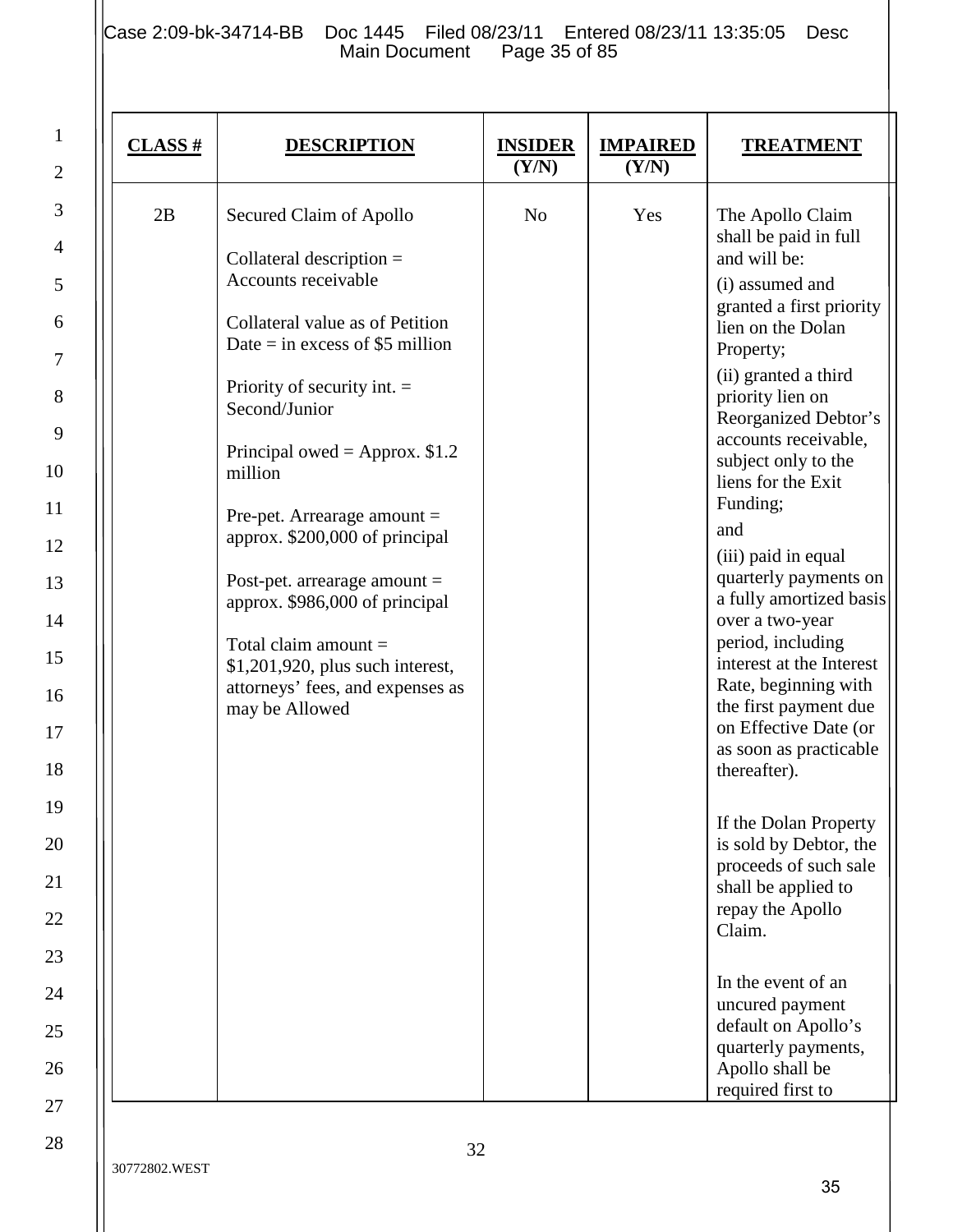Case 2:09-bk-34714-BB Doc 1445 Filed 08/23/11 Entered 08/23/11 13:35:05 Desc<br>Main Document Page 36 of 85 Main Document

| $CLASS$ # | <b>DESCRIPTION</b>                                                                                                                                                                                                                                                                                                            | <b>INSIDER</b><br>(Y/N) | <b>IMPAIRED</b><br>(Y/N) | <b>TREATMENT</b>                                                                                                                                                                                                                                                                                                                                                                                                                                                  |
|-----------|-------------------------------------------------------------------------------------------------------------------------------------------------------------------------------------------------------------------------------------------------------------------------------------------------------------------------------|-------------------------|--------------------------|-------------------------------------------------------------------------------------------------------------------------------------------------------------------------------------------------------------------------------------------------------------------------------------------------------------------------------------------------------------------------------------------------------------------------------------------------------------------|
|           |                                                                                                                                                                                                                                                                                                                               |                         |                          | exhaust all available<br>remedies only with<br>respect to its lien on<br>the Dolan Property.<br>If, and only if, the<br>foreclosure sale<br>proceeds of the Dolan<br>Property are<br>insufficient to satisfy<br>Apollo's remaining<br>Claim, Apollo shall be<br>permitted to enforce<br>any remedies against<br>Reorganized Debtor's<br>accounts receivable,<br>subject to the terms of<br>an intercreditor<br>agreement among<br>Apollo and the Exit<br>Lenders. |
| $2C-1^2$  | Secured Claim of<br>Bank of the West<br>Filed amt = $$1,780,407$<br>Collateral description $=$<br>DR Filmless Imaging System<br>and Alaris System Equipment<br>Collateral value = $$1,300,000$<br>(based upon contract stipulated<br>loss value)<br>Priority of security int. $=$ First<br>Prepetition Arrearage Amt. $=$ \$0 | N <sub>o</sub>          | N <sub>o</sub>           | These security<br>interests were<br>recorded with respect<br>to equipment leases<br>that expire<br>12/25/2012.<br>Leases will be<br>assumed and paid<br>according to their<br>terms. No cure<br>payments are due.                                                                                                                                                                                                                                                 |

 $2^{\circ}$  UCC-1 liens were filed with respect to certain other leased equipment: by Philips Medical Capital with respect to digital diagnostic and x-ray equipment; and by U.S. Bank with respect to the Advia Immunoassay System. These leases expired by their terms during the Case, and Debtor exercised its buy-out options. No further amounts are due. Debtor has requested that appropriate UCC termination notices be filed, and that Philips withdraw its proof of claim.

1

2

3

4

5

6

7

8

9

10

11

12

13

14

15

16

17

18

19

20

21

22

23

24

25

26

27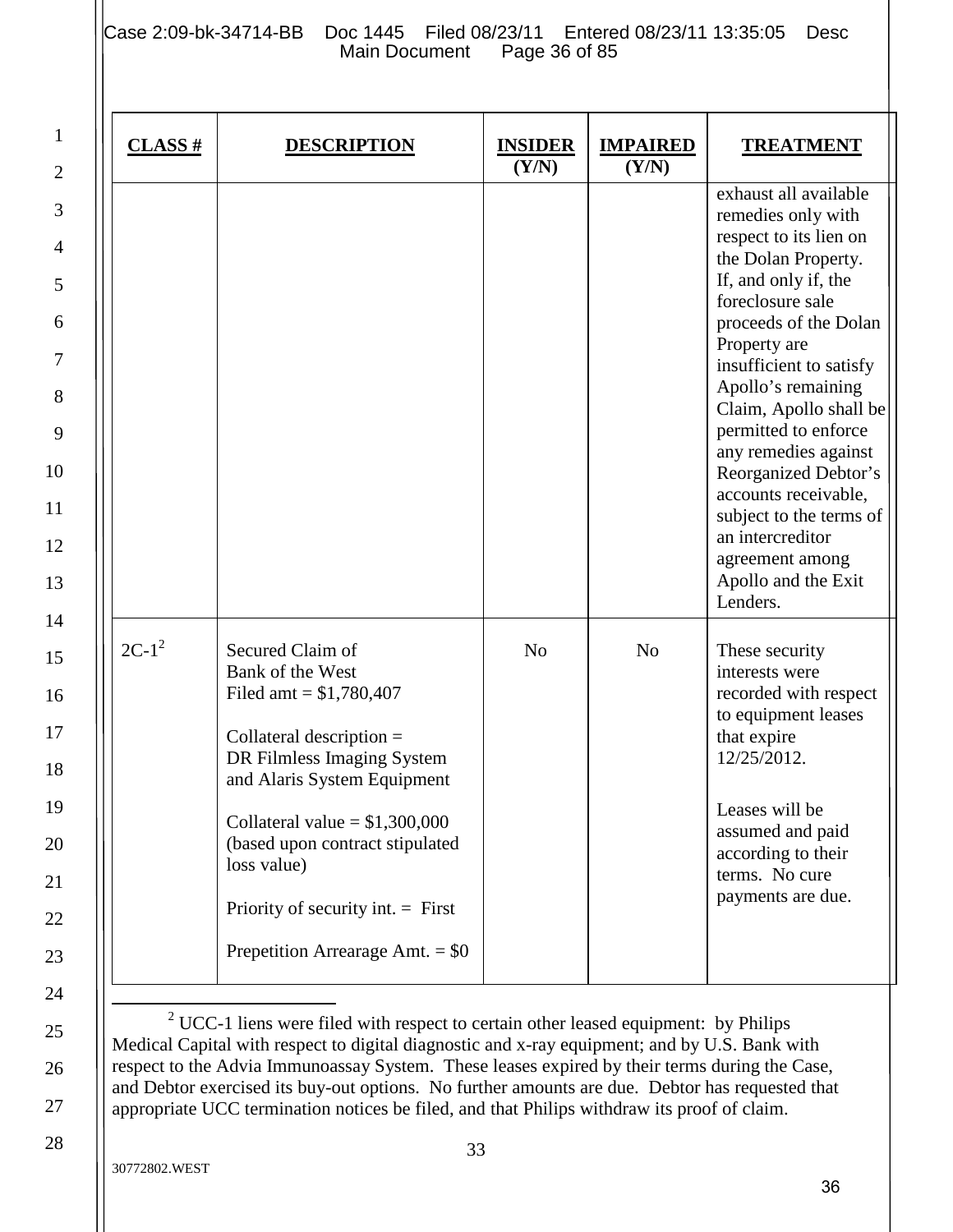1

2

3

4

5

6

7

8

9

10

11

12

13

14

15

16

17

18

19

20

21

22

23

24

25

26

27

28

| $CLASS$ # | <b>DESCRIPTION</b>                                                                                                                                                                                                                                                                                                                                                                                                                                                                          | <b>INSIDER</b><br>(Y/N) | <b>IMPAIRED</b><br>(Y/N) | <b>TREATMENT</b>                                                                                                                                                                                                                                                                                                                          |
|-----------|---------------------------------------------------------------------------------------------------------------------------------------------------------------------------------------------------------------------------------------------------------------------------------------------------------------------------------------------------------------------------------------------------------------------------------------------------------------------------------------------|-------------------------|--------------------------|-------------------------------------------------------------------------------------------------------------------------------------------------------------------------------------------------------------------------------------------------------------------------------------------------------------------------------------------|
|           | Post-pet. arrearage $Amt = $0$<br>Est. total claim amt. as of $6/1/11$<br>$=$ \$1,258,887 (including all<br>remaining lease payments, net<br>after payments during Case)                                                                                                                                                                                                                                                                                                                    |                         |                          |                                                                                                                                                                                                                                                                                                                                           |
| $2C-2$    | Secured Claim of<br>Cisco Systems<br>Filed amt = $$786,750.92$<br>Collateral description $=$<br>Computer servers and related<br>equipment<br>Collateral value $est = $800,000$<br>(as of Petition Date)<br>Priority of security int. $=$ First<br>Pre-pet. Arrearage Amt. $=$<br>\$51,000<br>Post-pet. arrearage $Amt =$<br>$$[0]^3$<br>Total claim amount as of $6/1/11$<br>$=$ \$214,500 (including all<br>remaining lease payments and<br>arrearages, net after payments<br>during Case) | N <sub>o</sub>          | N <sub>o</sub>           | These security<br>interests were<br>recorded with respect<br>to equipment leases<br>that expire $8/31/2012$ .<br>These leases will be<br>assumed and paid by<br>their terms. To the<br>extent a cure amount<br>is determined to be<br>due, it will be paid in<br>full on the Effective<br>Date (or as soon as<br>practicable thereafter). |

Class 3 Assumed Employee PTO Claims are certain PTO Claims for accrued nonworking days and paid time off ("**PTO**") of Hospital employees in good standing as of the Effective

<sup>&</sup>lt;sup>3</sup> All bracketed amounts used herein are estimates of what Debtor expects the actual amounts will be, subject to final determination as of the Effective Date.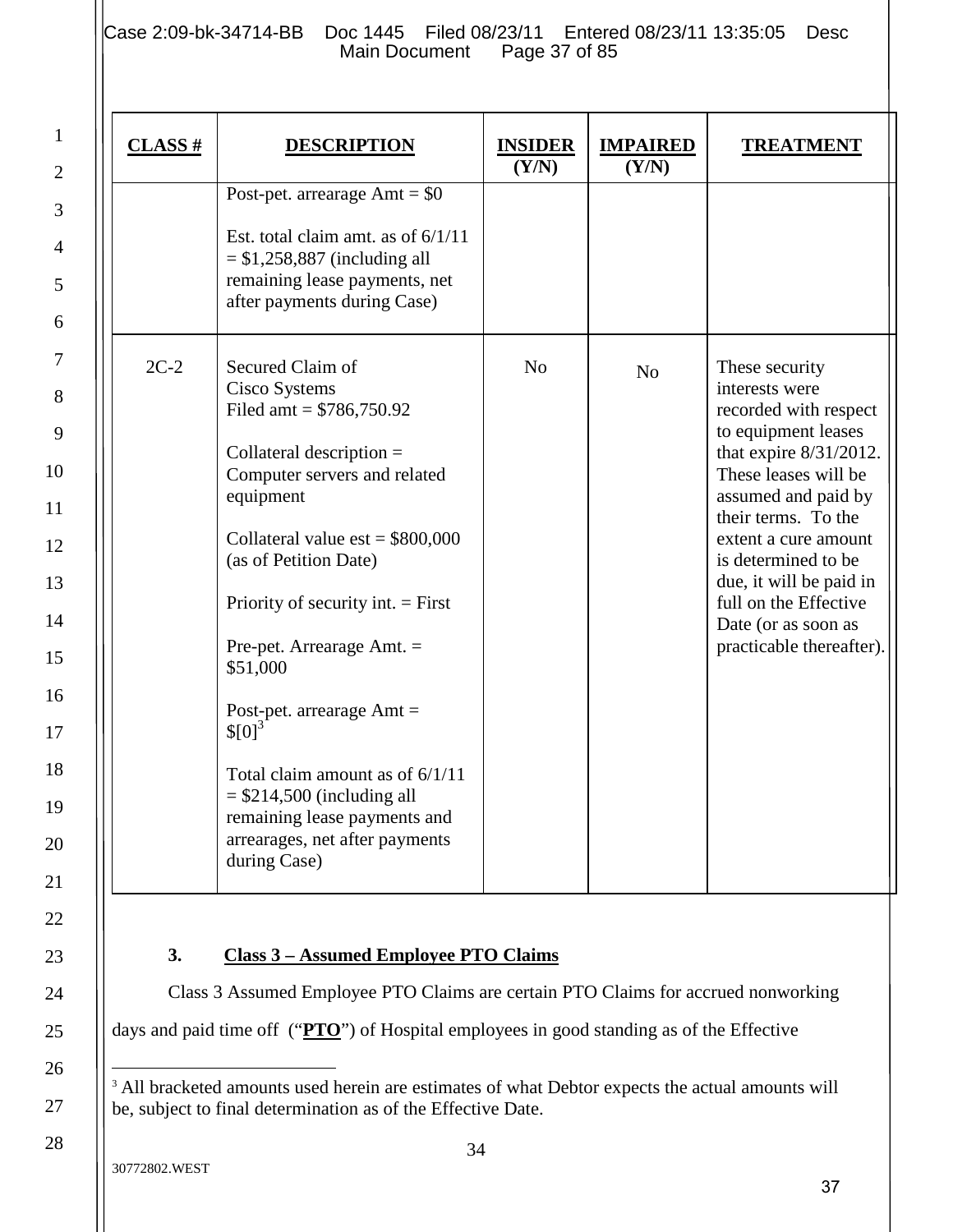## Case 2:09-bk-34714-BB Doc 1445 Filed 08/23/11 Entered 08/23/11 13:35:05 Desc<br>Main Document Page 38 of 85 Main Document

Date. Under Debtor's human resources policies, employees may have accumulated PTO that the employees were able to roll forward from year to year, or cash out at retirement or departure. Reorganized Debtor will assume the PTO Claims for retained employees. It should be noted that any Claims by former employees for amounts due at the time of their separation will be treated as priority wage claims or General Unsecured Claims, as appropriate, and are not part of Class 3. In the event of a Transaction, Buyer will treat each DRMC Employee who becomes an employee of Buyer as if such employee commenced employment with Buyer on the date that he or she commenced his or her employment with Buyer for purposes of determining such employee's seniority as an employee of Buyer as compared to other DRMC Employees who become employees of Buyer. Buyer will honor PTO Claims for hired employees up to the maximum amount permitted to be accrued pursuant to Buyer or Buyer's human resources policies. The Assumed Employee PTO Claims shall be treated as follows:

| <b>CLASS</b> # | <b>DESCRIPTION</b>                                                                                                                      | <b>INSIDER</b><br>(Y/N) | <b>IMPAIRED</b><br>(Y/N) | <b>TREATMENT</b>                                                                                                                                                          |
|----------------|-----------------------------------------------------------------------------------------------------------------------------------------|-------------------------|--------------------------|---------------------------------------------------------------------------------------------------------------------------------------------------------------------------|
| 3              | <b>Assumed Employee</b><br>PTO Claims<br>Filed Amt of claims<br>$=$ \$450,000<br>Est. Assumed Amt $=$<br>Approximately \$3.8<br>million | N <sub>0</sub>          | N <sub>0</sub>           | For all employees that are<br>retained as employees of<br>the Hospital, PTO will be<br>allowed to be used on the<br>same terms and conditions<br>as before Petition Date. |

#### **4. Class 4 – Convenience Class Claims**

Class 4 consists of Convenience Class Claims, meaning those General Unsecured Claims that are either less than or equal to \$10,000, or if the claim amount is greater, the claimant elects

///

1

2

3

4

5

6

7

8

9

10

11

12

13

14

15

16

17

18

19

20

21

22

23

24

25

26

27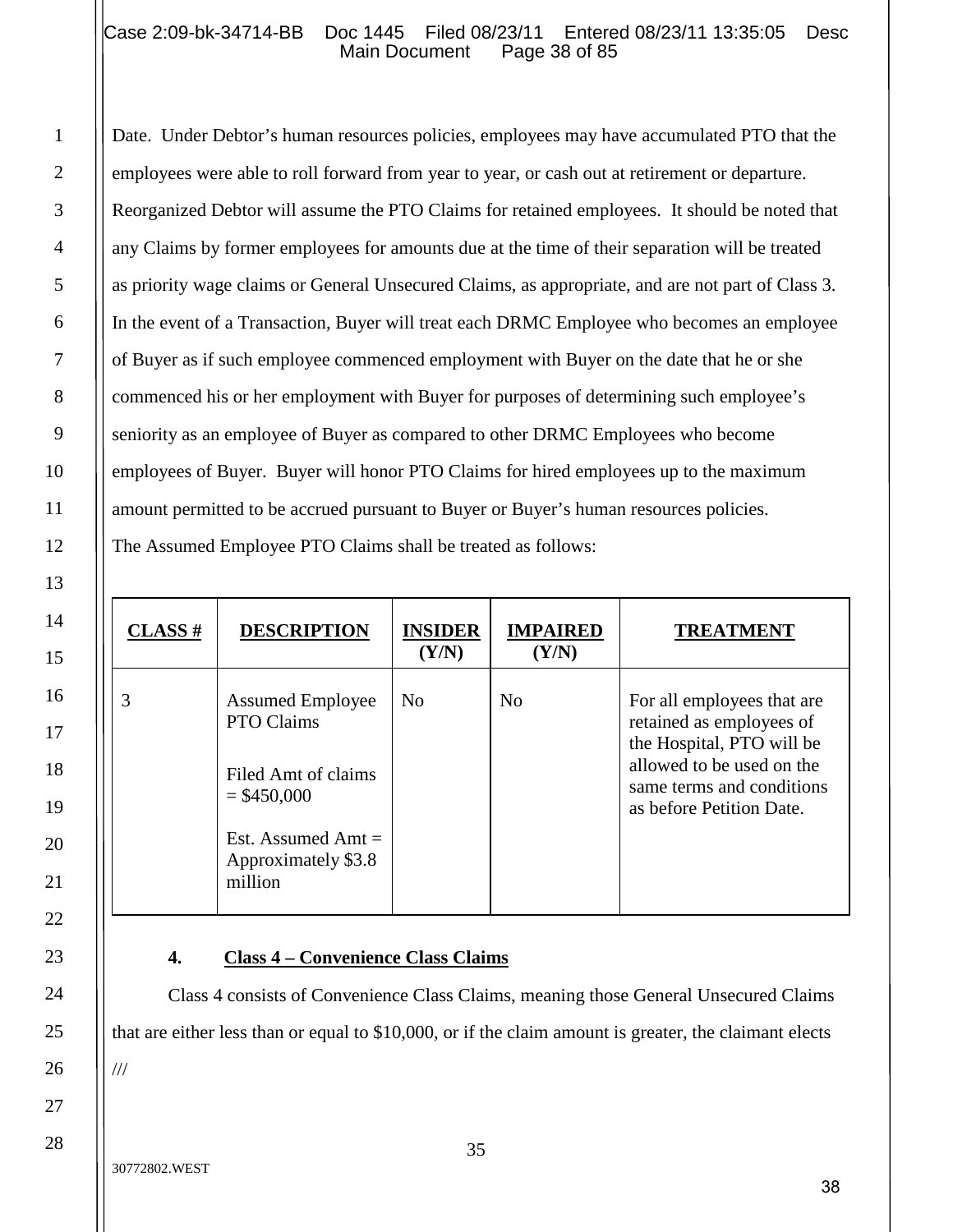to reduce its Claim to \$10,000 pursuant to the Convenience Class Election, and thus accept a maximum of \$5,000 as payment in full.

Debtor estimates that approximately 680 claimants with Claims less than or equal to \$10,000 would naturally fall within the Convenience Class. In addition, approximately 85 additional claimants with Claims between \$10,000 and \$20,000 can be expected to elect treatment as Convenience Class Claims because \$5,000 would be immediate cash and would be more attractive than what they would otherwise receive as Installment Plan Payments or Additional Plan Payments (if any) over a period of years as part of Class 5. Thus, approximately 765 out of a total of approximately 960 Filed or scheduled Claims (not counting Priority Employee Claims or Assumed Employee PTO Claims in Class 3) would be likely to be immediately paid and resolved through the Convenience Class upon the Effective Date. It is possible that holders of Claims greater than \$20,000 will also elect treatment in Class 4 to obtain the benefit of an immediate cash payment. There is no limit on the number or amount of Claims that may be the subject of a Convenience Class Election. Satisfaction and elimination of so many small Claims – constituting approximately 80% of the total number of non-employee Claims – will greatly simplify the administration of the Installment Plan Payments and Additional Plan Payments (if any) and significantly reduce the expenses of post-Effective Date administration.

The Convenience Class Claims shall be treated as follows:

| $CLASS$ #      | <b>DESCRIPTION</b>                                                                                                                                                 | <b>INSIDER</b><br>(Y/N)                                       | <b>IMPAIRED</b><br>(Y/N) | <b>TREATMENT</b>                                                                                                                                                                                                          |
|----------------|--------------------------------------------------------------------------------------------------------------------------------------------------------------------|---------------------------------------------------------------|--------------------------|---------------------------------------------------------------------------------------------------------------------------------------------------------------------------------------------------------------------------|
| $\overline{4}$ | <b>Convenience Class</b><br>Claims<br>Total amt of claims $=$<br>Est. Allowed amount of<br>\$2.3 million, assuming<br>all claimants with<br>Claims between \$1 and | May include<br>insider<br>expense<br>reimburseme<br>nt claims | Yes                      | To be paid 50% of allowed<br>amount of claim up to a<br>maximum of \$5,000<br>(estimated payment of \$1.2)<br>million), on the Effective<br>Date or as soon as<br>practicable thereafter.<br>There shall be no limitation |

1

2

3

4

5

6

7

8

9

10

11

12

13

14

15

16

17

18

19

20

21

22

23

24

25

26

27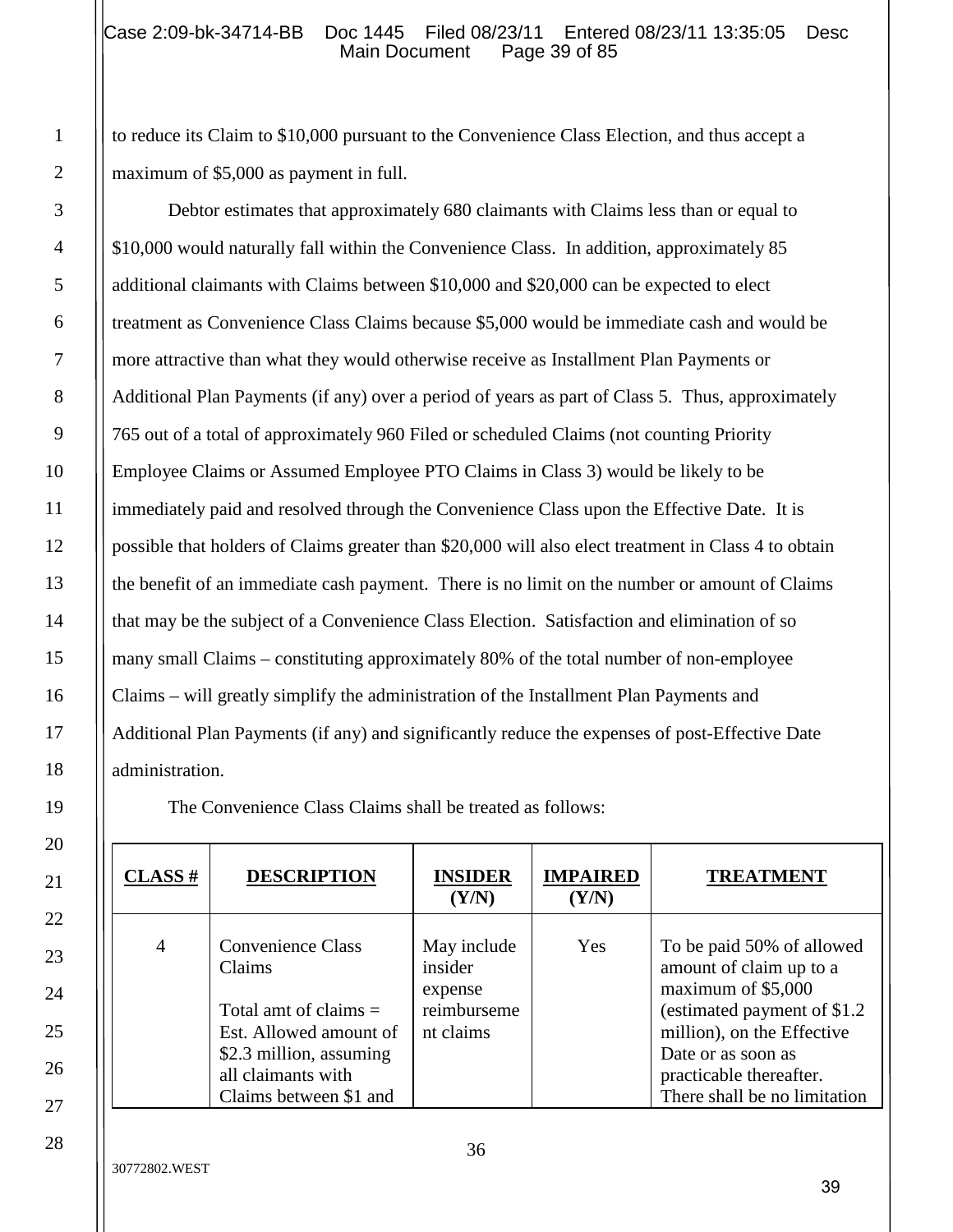Case 2:09-bk-34714-BB Doc 1445 Filed 08/23/11 Entered 08/23/11 13:35:05 Desc<br>Main Document Page 40 of 85 Main Document

| <b>CLASS</b> # | <b>DESCRIPTION</b>                  | <b>INSIDER</b><br>(Y/N) | <b>IMPAIRED</b><br>(Y/N) | <b>TREATMENT</b>                                         |
|----------------|-------------------------------------|-------------------------|--------------------------|----------------------------------------------------------|
|                | \$20,000 elect Class 4<br>treatment |                         |                          | on the number of<br><b>Convenience Class</b><br>members. |

1

2

3

4

5

6

7

8

9

10

11

12

13

14

15

16

17

18

# **5. Classes 5 and 5A– General Unsecured Claims Not Otherwise Classified and Insured General Unsecured Claims**

Class 5 consists of General Unsecured Claims that are not Priority Claims, Assumed Employee PTO Claims, Convenience Class Claims, Risk-Share Claims, or Health Plan Loan Claims. Class 5A is a subclass consisting of Class 5 Claims that are also Insured Claims. Class 5 and 5A Claims do not include claims arising under any assumed contracts and leases, which shall be treated as Administrative Expense Claims and paid or otherwise satisfied according to the terms of the assumed contract or lease and any order of the Court authorizing its assumption. To the extent any Class 5 or Class 5A Claim is paid in the ordinary course of business by any party that has reached a prior agreement with Debtor, such Claim will be deemed satisfied and shall not receive a distribution under the Plan. Otherwise, the Class 5 and Class 5A Claims shall be treated as follows:

///

///

///

///

///

///

///

///

///

///

27 28

24

25

26

30772802.WEST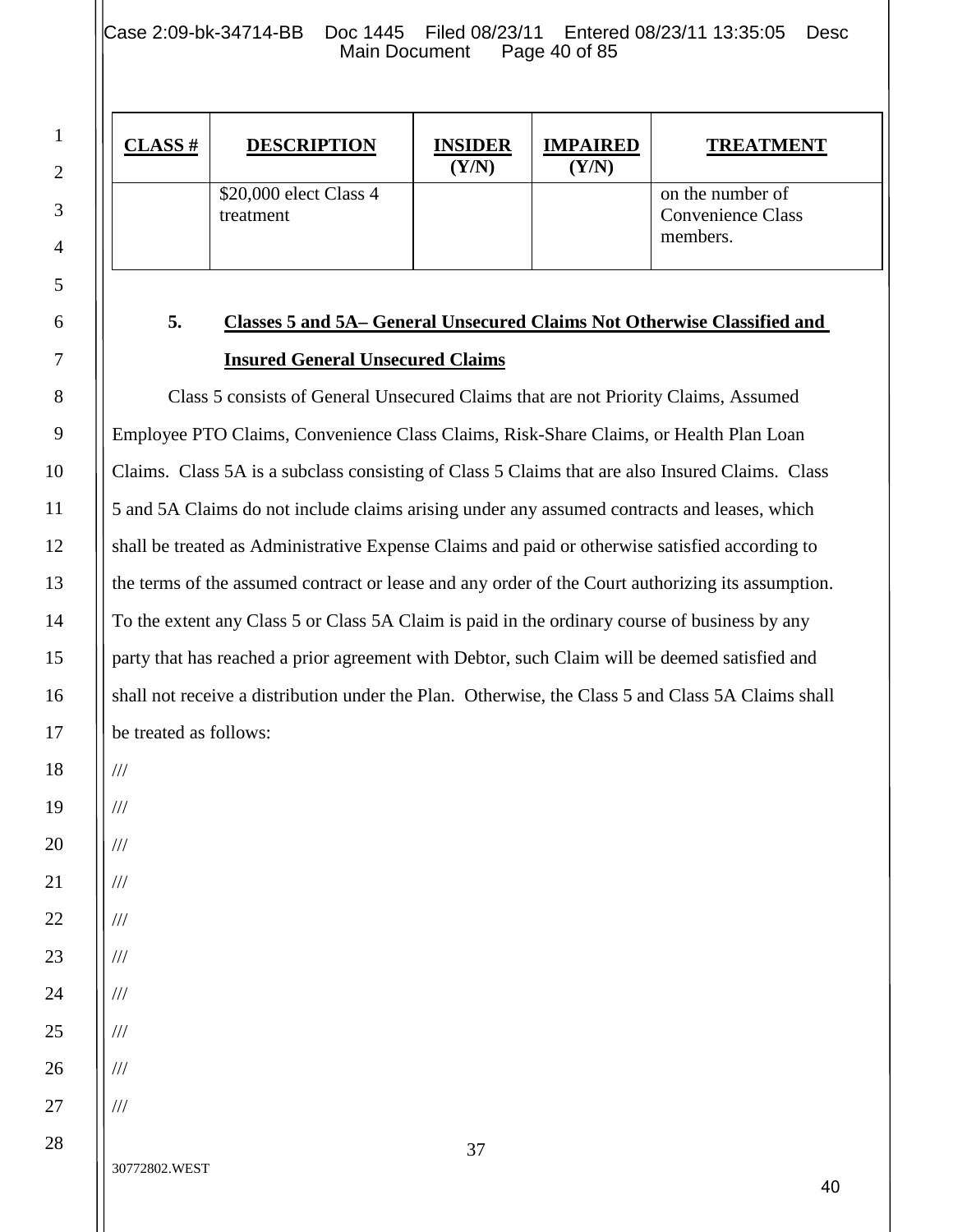Case 2:09-bk-34714-BB Doc 1445 Filed 08/23/11 Entered 08/23/11 13:35:05 Desc Main Document Page 41 of 85

| $CLASS$ # | <b>DESCRIPTION</b>                                                                                                                                                                                                                         | <b>INSIDER</b><br>(Y/N)                                      | <b>IMPAIRED</b><br>(Y/N) | <b>TREATMENT</b>                                                                                                                                                                                                                                                                                                                                                                                                                                                                                                                                                                                                                                                                                                                                                                                                                                                                                                                                                                                                                                                                                                                         |
|-----------|--------------------------------------------------------------------------------------------------------------------------------------------------------------------------------------------------------------------------------------------|--------------------------------------------------------------|--------------------------|------------------------------------------------------------------------------------------------------------------------------------------------------------------------------------------------------------------------------------------------------------------------------------------------------------------------------------------------------------------------------------------------------------------------------------------------------------------------------------------------------------------------------------------------------------------------------------------------------------------------------------------------------------------------------------------------------------------------------------------------------------------------------------------------------------------------------------------------------------------------------------------------------------------------------------------------------------------------------------------------------------------------------------------------------------------------------------------------------------------------------------------|
| 5         | <b>General Unsecured</b><br>Claims (Not Otherwise<br>Classified)<br>Total amt of claims $=$<br>Approximately \$30<br>million for Trade,<br>Rejection, Litigation,<br>Capitation Provider,<br>and other Claims not<br>separately classified | May<br>include<br>some<br>insider<br>compensati<br>on claims | Yes                      | Class 5 Claims shall be<br>paid:<br><b>Initial Distribution:</b><br>5% in cash (about \$1.5)<br>million) payable on the<br>Effective Date (or as soon<br>as practicable thereafter)<br>or, for Disputed Claims,<br>payment to be made on the<br>Next Payment Date after<br>the Claim is Allowed.<br><b>Installment Plan Payments:</b><br>(i) Interest-only annual<br>cash payments at the<br>Interest Rate, commencing<br>on the first anniversary of<br>the Effective Date;<br>(ii) Quarterly Pro Rata<br>principal payments in the<br>aggregate amount of<br>\$540,000, commencing in<br>the 39 <sup>th</sup> month and<br>continuing until the 108 <sup>th</sup><br>month after the Effective<br>Date,<br>for a total distribution of<br>50% of the Allowed<br>amount of the Class 5<br>Claims, not to exceed<br>\$12.5 million in the<br>aggregate (including the<br>Initial Distribution and the<br>principal Installment Plan<br>Payments). Reorganized<br>Debtor shall have the right<br>to prepay some or all of the<br>Class 5 Installment Plan<br>Payments Pro Rata at any<br>time, provided that the<br>Class 6 payments have |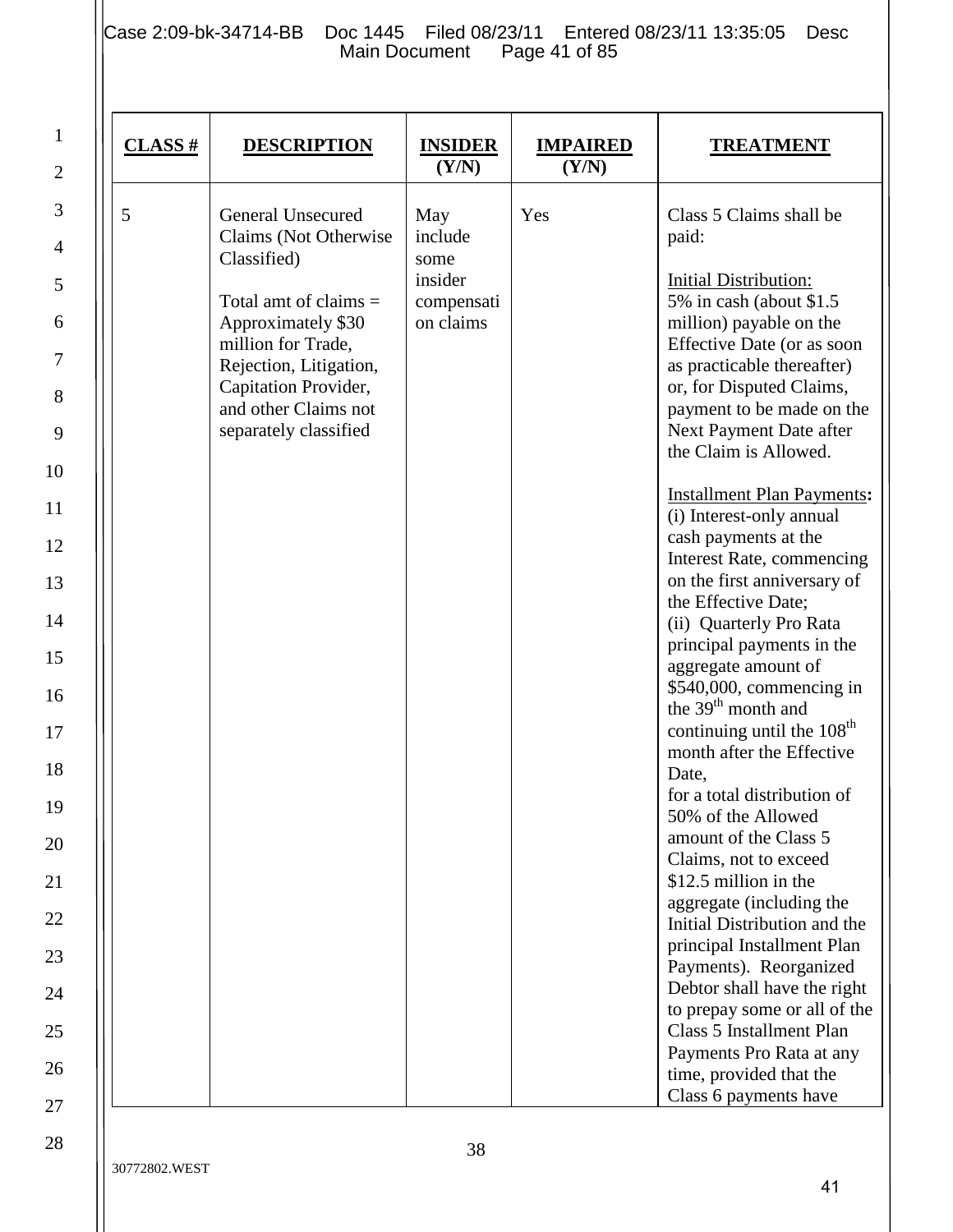Case 2:09-bk-34714-BB Doc 1445 Filed 08/23/11 Entered 08/23/11 13:35:05 Desc Main Document Page 42 of 85

| $CLASS$ # | <b>DESCRIPTION</b> | <b>INSIDER</b><br>(Y/N) | <b>IMPAIRED</b><br>(Y/N) | <b>TREATMENT</b>                                                                                                                                                                                                                                                                                                                                                                                                                                                                                                                                                                                                                                                                                                                                                                                      |
|-----------|--------------------|-------------------------|--------------------------|-------------------------------------------------------------------------------------------------------------------------------------------------------------------------------------------------------------------------------------------------------------------------------------------------------------------------------------------------------------------------------------------------------------------------------------------------------------------------------------------------------------------------------------------------------------------------------------------------------------------------------------------------------------------------------------------------------------------------------------------------------------------------------------------------------|
|           |                    |                         |                          | already been paid in full or<br>are being paid in full at the<br>same time.                                                                                                                                                                                                                                                                                                                                                                                                                                                                                                                                                                                                                                                                                                                           |
|           |                    |                         |                          | <b>Opportunities for</b><br><b>Enhanced Distributions</b>                                                                                                                                                                                                                                                                                                                                                                                                                                                                                                                                                                                                                                                                                                                                             |
|           |                    |                         |                          | Alternative A: Additional<br>Plan Payments:<br>As long as Reorganized<br>Debtor remains a<br>standalone entity, on an<br>annual basis commencing<br>on the first anniversary of<br>the Effective Date,<br>Reorganized Debtor will<br>pay to holders of Allowed<br>Class 5, Class 5A and<br>Class 6 Claims their Pro<br>Rata share of 50% of the<br>amount by which<br>Reorganized Debtor's<br>EBIDA exceeds 11% of<br>Reorganized Debtor's<br>annual gross revenues for<br>Reorganized Debtor's<br>fiscal year. These<br><b>Additional Plan Payments</b><br>paid each year shall not<br>exceed 10% of the<br>aggregate Allowed amount<br>of the Class 5, Class 5A<br>and Class 6 Claims. To<br>the extent that Additional<br>Plan Payments are<br>available, holders of Class<br>5 Claims may receive |
|           |                    |                         |                          | distributions up to 100% of<br>the Allowed amount of<br>their Claims.<br>Alternative B: Sale<br><b>Premium Payments</b>                                                                                                                                                                                                                                                                                                                                                                                                                                                                                                                                                                                                                                                                               |

23

24

25

26

27

28

1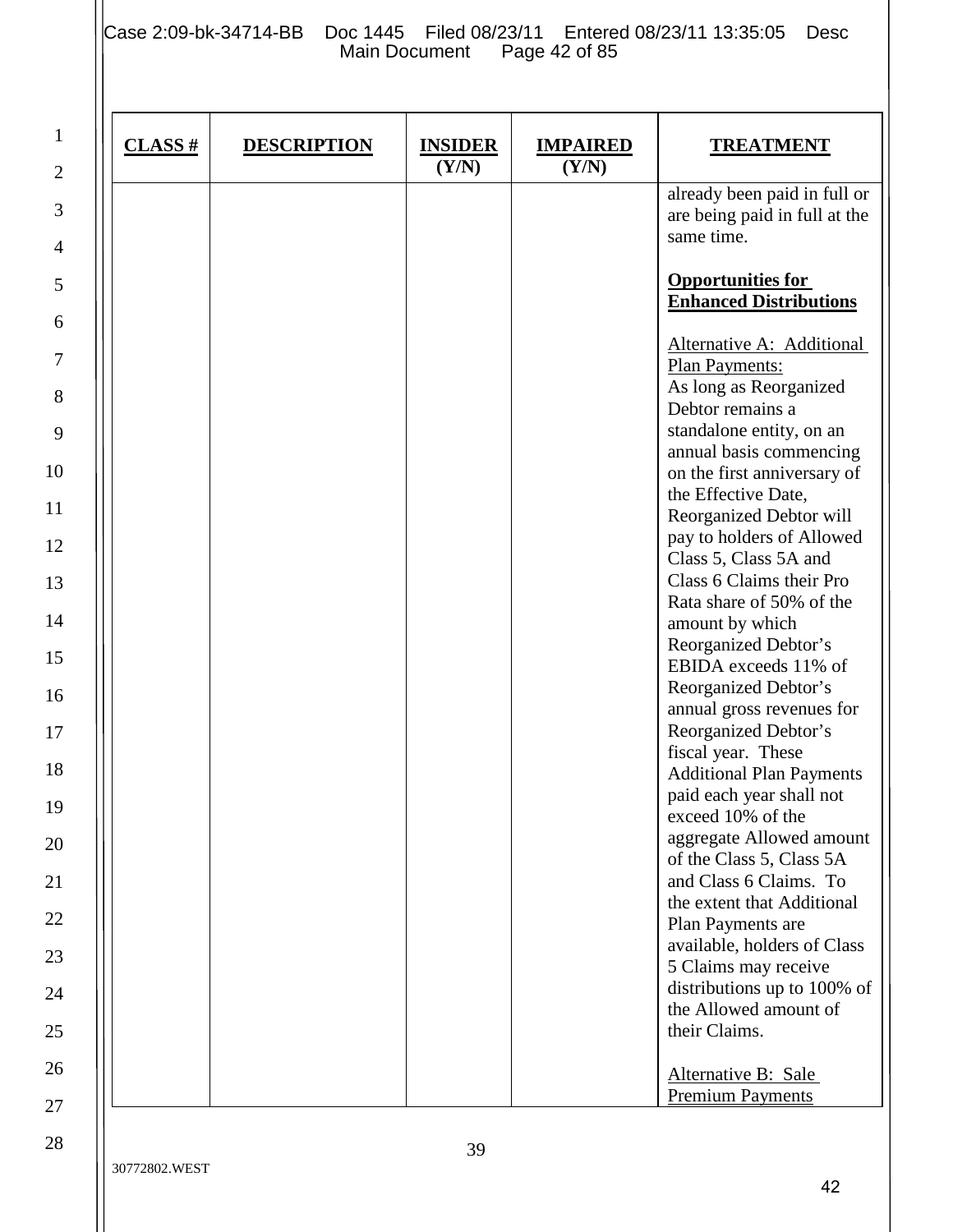Case 2:09-bk-34714-BB Doc 1445 Filed 08/23/11 Entered 08/23/11 13:35:05 Desc Main Document Page 43 of 85

| $CLASS$ # | <b>DESCRIPTION</b>    | <b>INSIDER</b><br>(Y/N) | <b>IMPAIRED</b><br>(Y/N) | <b>TREATMENT</b>                                                                                                                                                                                                                                                                                                                                                                                                                                                                                                                                                                                                                                                                                                                                                                                     |
|-----------|-----------------------|-------------------------|--------------------------|------------------------------------------------------------------------------------------------------------------------------------------------------------------------------------------------------------------------------------------------------------------------------------------------------------------------------------------------------------------------------------------------------------------------------------------------------------------------------------------------------------------------------------------------------------------------------------------------------------------------------------------------------------------------------------------------------------------------------------------------------------------------------------------------------|
|           |                       |                         |                          | If Reorganized Debtor<br>ceases to operate as a<br>standalone hospital as the<br>result of a Post-Effective<br>Date Transaction, whether<br>by acquisition, merger, or<br>other transaction resulting<br>in a change of control of<br>Reorganized Debtor,<br>holders of Class 5 Claims<br>will be entitled to their<br>remaining Installment Plan<br>Payments due under the<br>terms of the Plan, plus an<br>additional 10 or 20%<br>distribution over the<br>remaining term of the Plan<br>or five years, whichever is<br>shorter, as set forth in<br>Section III.D.8 below. The<br>amount of Additional Plan<br>Payments actually paid to<br>Class 5 creditors shall be<br>credited against Sale<br>Premium Payments as they<br>become due as set forth<br>more fully in Section<br>III.D.8 below. |
| 5A        | <b>Insured Claims</b> | N <sub>o</sub>          | N <sub>o</sub>           | Subject to the terms and<br>conditions set forth in<br>Section III.G below,<br>Allowed Insured Claims in<br>Class 5A shall be paid on<br>the same terms as Class 5,<br>but solely to the extent that<br>an Allowed Insured Claim<br>is within Debtor's self-<br>insured retention amounts.<br>Amounts in excess of the<br>applicable self-insured<br>amount shall be                                                                                                                                                                                                                                                                                                                                                                                                                                 |

15

16

17

18

19

20

21

22

23

24

25

26

27

28

1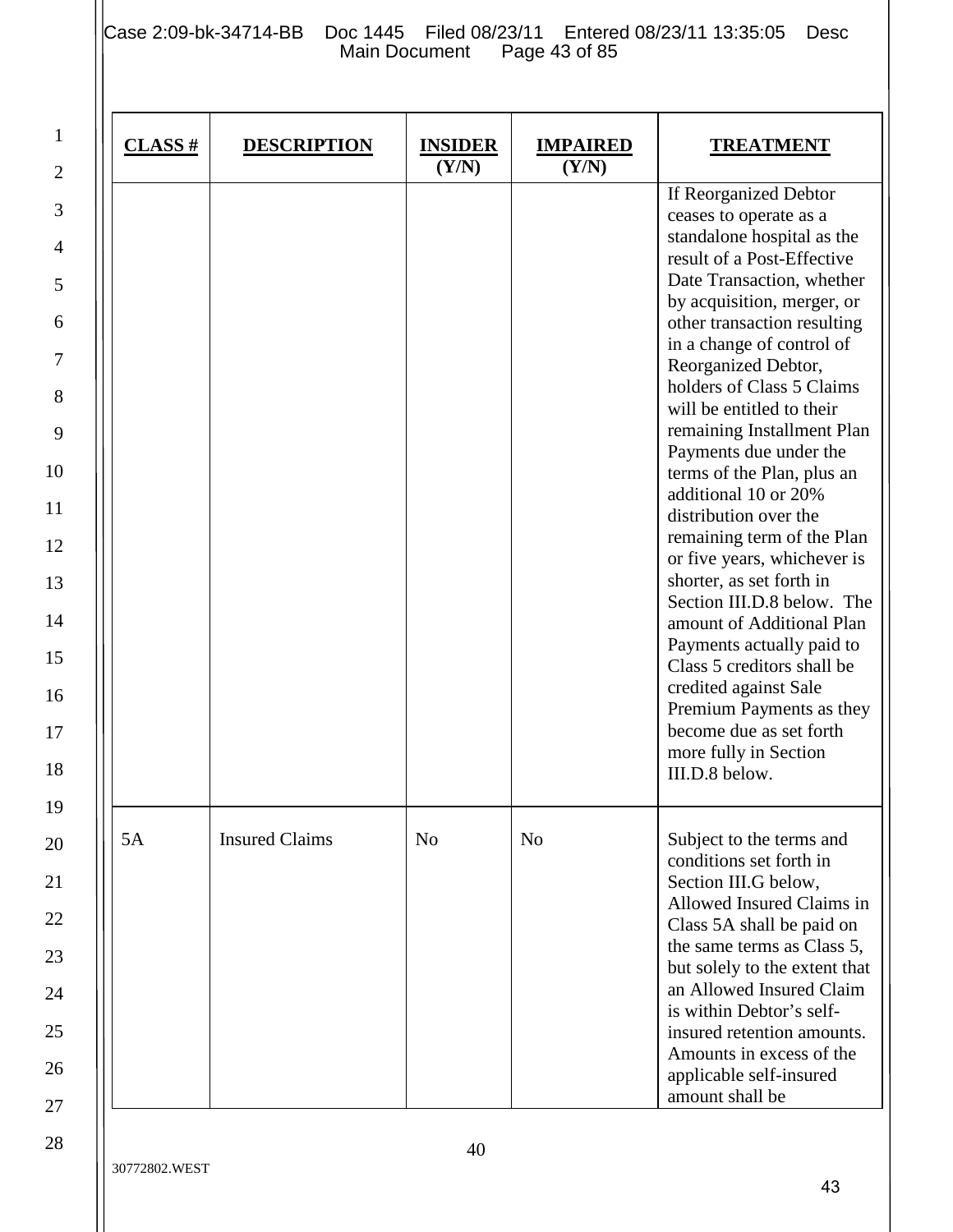Case 2:09-bk-34714-BB Doc 1445 Filed 08/23/11 Entered 08/23/11 13:35:05 Desc<br>Main Document Page 44 of 85 Main Document

| $CLASS$ # | <b>DESCRIPTION</b> | <b>INSIDER</b><br>(Y/N) | <b>IMPAIRED</b><br>(Y/N) | <b>TREATMENT</b>                                                                                                                                                                                                                                                                                                                                                       |
|-----------|--------------------|-------------------------|--------------------------|------------------------------------------------------------------------------------------------------------------------------------------------------------------------------------------------------------------------------------------------------------------------------------------------------------------------------------------------------------------------|
|           |                    |                         |                          | recoverable only from the<br>available insurance and<br>Debtor shall be discharged<br>to the extent of any such<br>excess.                                                                                                                                                                                                                                             |
|           |                    |                         |                          | As of the Effective Date,<br>all Insured Claims are<br>Disputed. Amounts will<br>be set aside in the Class 5<br><b>Disputed Claims Reserve</b><br>based upon the self-insured<br>retention amounts for such<br>Insured Claims, until such<br>Disputed Insured Claims<br>are resolved by final<br>judgment or settlement in<br>the applicable non-<br>bankruptcy forum. |

## **6. Class 6 – Risk-Share Claims**

Class 6 consists of certain General Unsecured Claims held by AppleCare, Alliance, and Pioneer with respect to alleged risk-sharing profit allocations arising from Debtor's former capitation agreements. Debtor has asserted formal or informal offsets and counterclaims as to each of these Risk-Share Claims. Two of the three holders of Risk Share Claims have stipulated to Allowed Claims and the treatment provided in Class 6. Debtor still hopes to resolve the Alliance Claim consensually as well.

Debtor entered into a settlement agreement with Pioneer as to allowance and treatment of its Risk-Share Claim resulting in a reduction of the Claim from \$2,247,181 to \$2,200,000 and treatment consistent with the terms and conditions herein. Debtor's motion to approve the settlement was granted by order entered on April 19, 2011.

Debtor has also entered into a settlement with AppleCare that resolves the amount of its Claim as well as certain amounts due from AppleCare to Debtor. AppleCare's filed proof of

1

2

3

4

5

6

7

8

9

10

11

12

13

14

15

16

17

18

19

20

21

22

23

24

25

26

27

28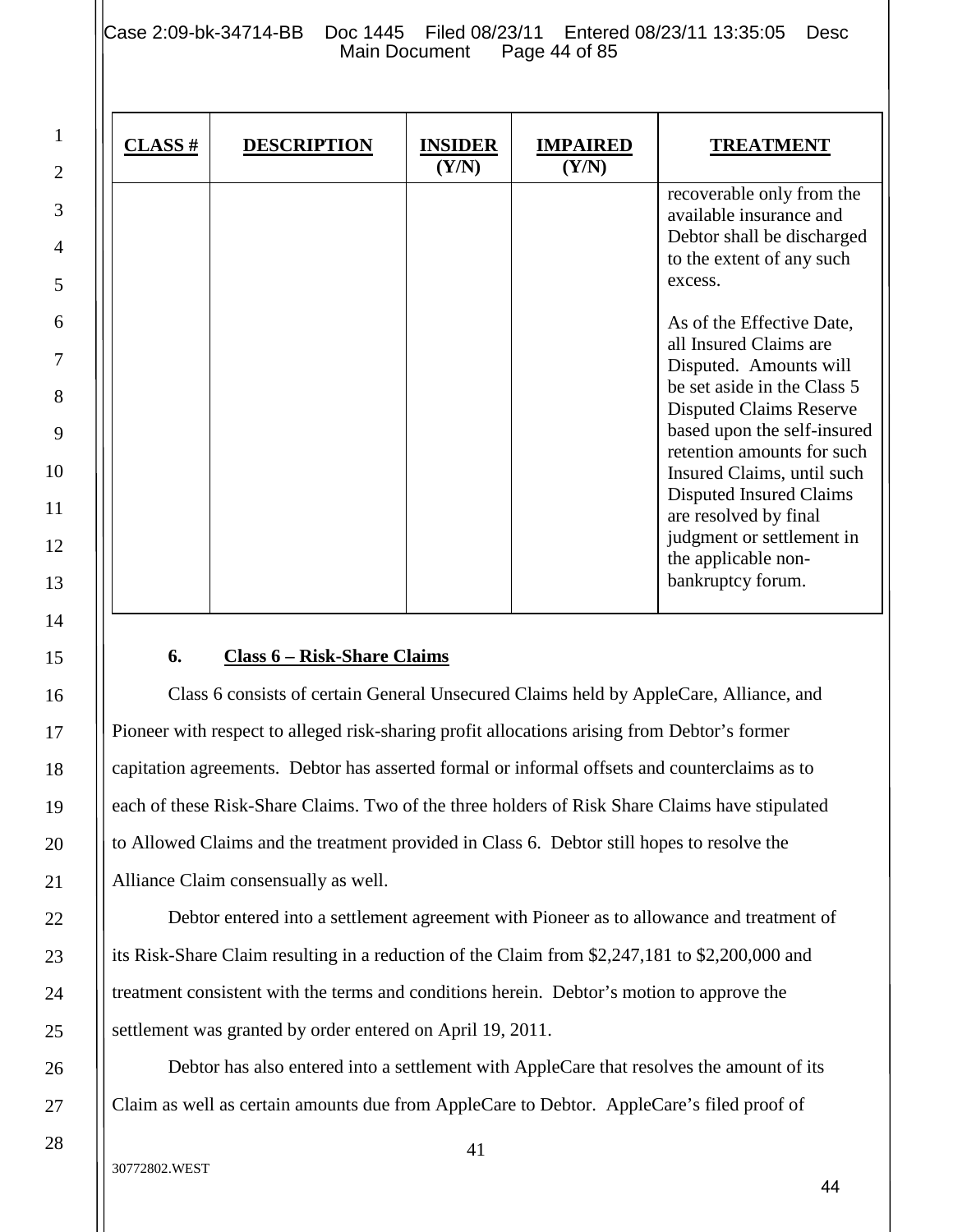## Case 2:09-bk-34714-BB Doc 1445 Filed 08/23/11 Entered 08/23/11 13:35:05 Desc<br>Main Document Page 45 of 85 Main Document

claim asserted a Claim for approximately \$12.6 million, consisting of \$8.7 million in allegedly earned risk share profits, as well as \$3.9 million in future profits allegedly lost as a result of Debtor's termination of the costly capitation agreements. Pursuant to the settlement, AppleCare's Claim will be Allowed in the amount of \$6.3 million subject to an offset of \$380,000 with respect to certain prepetition receivables Debtor contends are owed by AppleCare. Debtor's motion to approve the AppleCare settlement was granted by order entered on May 26, 2011.

Good, ongoing relationships with the holders of the Risk Share Claims are of critical importance to Debtor, as the physician members of these three medical groups are a major source of patients admitted to the Hospital. For that reason, their Claims are separately classified from the General Unsecured Claims and treated more favorably, to encourage them to help increase revenues by sending patients to the Hospital.

The Risk-Share Claims shall be treated as follows:

| $CLASS$ # | <b>DESCRIPTION</b>                                                                                                                                                                                                       | <b>INSIDER</b><br>(Y/N) | <b>IMPAIRED</b><br>(Y/N) | <b>TREATMENT</b>                                                                                                                                                                                                                                                                                                                                                                                                                                                                                  |
|-----------|--------------------------------------------------------------------------------------------------------------------------------------------------------------------------------------------------------------------------|-------------------------|--------------------------|---------------------------------------------------------------------------------------------------------------------------------------------------------------------------------------------------------------------------------------------------------------------------------------------------------------------------------------------------------------------------------------------------------------------------------------------------------------------------------------------------|
| 6         | <b>Risk-Share Claims</b><br>held by AppleCare,<br>Alliance, and<br>Pioneer<br>Filed amt $= $18.5$<br>million<br>Est. Net Allowed<br>Amt = $\[10.4]$<br>million, after<br>\$380,000 in offsets<br>to AppleCare's<br>Claim | N <sub>0</sub>          | Yes                      | Class 6 Claims shall be paid:<br>Initial Distribution: 5% in cash<br>[\$520,000] payable on the<br>Effective Date (or as soon as<br>practicable thereafter) or, for<br>Disputed Claims, payment to be<br>made on the Next Payment Date<br>after the Claim is Allowed, after<br>giving effect to AppleCare<br>offsets.<br><b>Installment Plan Payments:</b><br>(i) Interest-only annual cash<br>payments at the Interest Rate,<br>commencing on the first<br>anniversary of the Effective<br>Date; |

1

2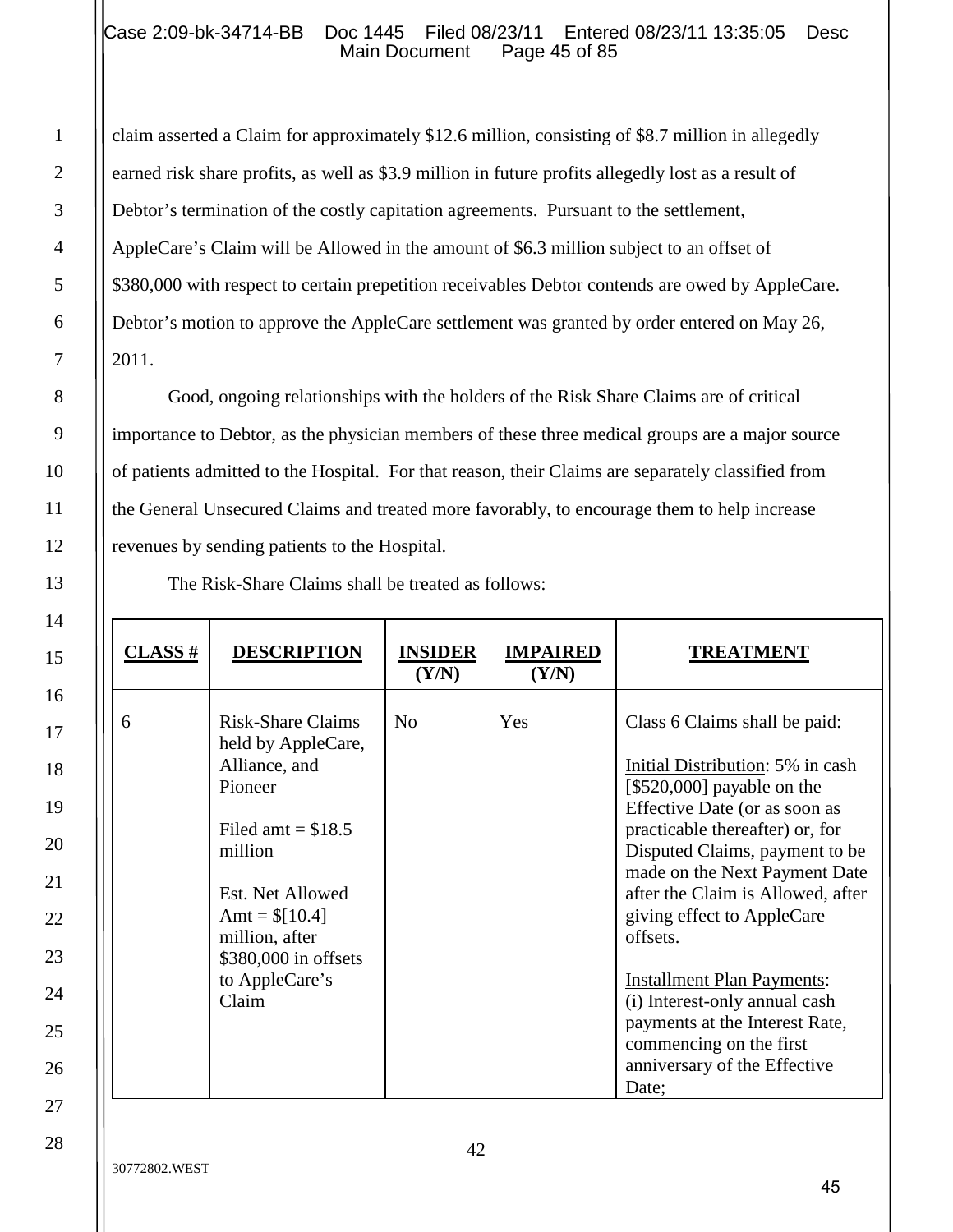Case 2:09-bk-34714-BB Doc 1445 Filed 08/23/11 Entered 08/23/11 13:35:05 Desc Main Document Page 46 of 85

| $CLASS$ # | <b>DESCRIPTION</b> | <b>INSIDER</b><br>(Y/N) | <b>IMPAIRED</b><br>(Y/N) | <b>TREATMENT</b>                                                                                                                                                                                                                                                                                                                                                                                                                                                                                                                                                                              |
|-----------|--------------------|-------------------------|--------------------------|-----------------------------------------------------------------------------------------------------------------------------------------------------------------------------------------------------------------------------------------------------------------------------------------------------------------------------------------------------------------------------------------------------------------------------------------------------------------------------------------------------------------------------------------------------------------------------------------------|
|           |                    |                         |                          | (ii) Quarterly Pro Rata principal<br>payments in the aggregate<br>amount of \$668,570,<br>commencing in the $15th$ month<br>and continuing until the 38 <sup>th</sup><br>month after the Effective Date,<br>for a total distribution of 48.5%<br>of the Allowed amount of the<br>Class 6 Claims, not to exceed<br>\$5.044 million in the aggregate<br>(including the Initial<br>Distribution and the principal<br><b>Installment Plan Payments).</b><br>Reorganized Debtor shall have<br>the right to prepay some or all of<br>the Class 6 Installment Plan<br>Payments Pro Rata at any time. |
|           |                    |                         |                          | <b>Opportunities for Enhanced</b><br><b>Distributions</b><br>Alternative A: Additional Plan<br>Payments:<br>As long as Reorganized Debtor<br>remains a standalone entity, on<br>an annual basis commencing on<br>the first anniversary of the<br><b>Effective Date, Reorganized</b>                                                                                                                                                                                                                                                                                                           |
|           |                    |                         |                          | Debtor will pay to holders of<br>Allowed Class 5, Class 5A and<br>Class 6 Claims their Pro Rata<br>share of 50% of the amount by<br>which Reorganized Debtor's<br>EBIDA exceeds 11% of<br>Reorganized Debtor's annual<br>gross revenues for Reorganized<br>Debtor's fiscal year. These<br>Additional Plan Payments paid<br>each year shall not exceed 10%                                                                                                                                                                                                                                     |
|           |                    |                         |                          | of the aggregate Allowed<br>amount of the Class 5, Class 5A<br>and Class 6 Claims. To the<br>extent that Additional Plan                                                                                                                                                                                                                                                                                                                                                                                                                                                                      |

1

2

3

4

5

6

7

8

9

10

11

12

13

14

15

16

17

18

19

20

21

22

23

24

25

26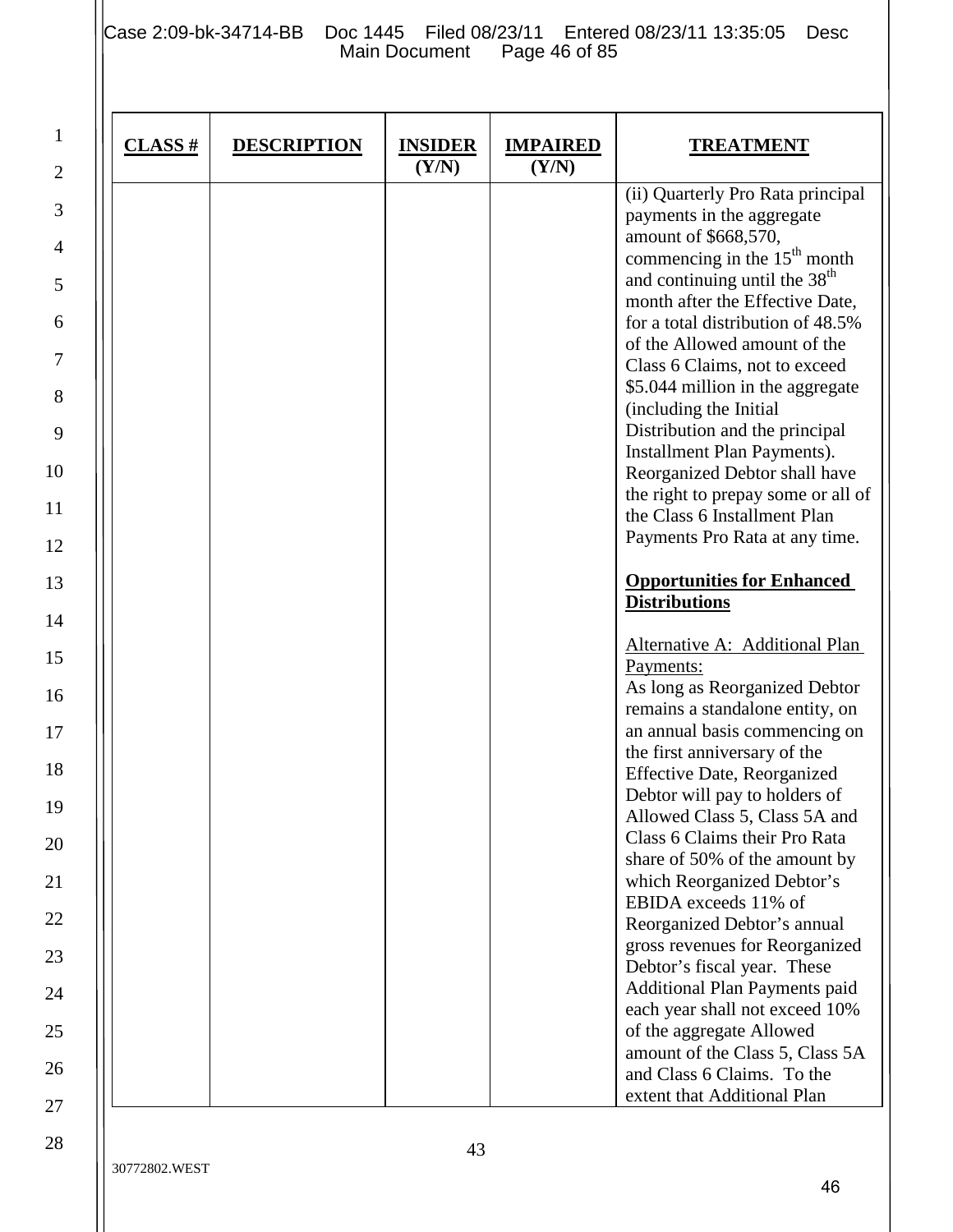Case 2:09-bk-34714-BB Doc 1445 Filed 08/23/11 Entered 08/23/11 13:35:05 Desc<br>Main Document Page 47 of 85 Main Document

| $CLASS$ # | <b>DESCRIPTION</b> | <b>INSIDER</b><br>(Y/N) | <b>IMPAIRED</b><br>(Y/N) | <b>TREATMENT</b>                   |
|-----------|--------------------|-------------------------|--------------------------|------------------------------------|
|           |                    |                         |                          | Payments are available, holders    |
|           |                    |                         |                          | of Class 6 Claims may receive      |
|           |                    |                         |                          | distributions up to 100% of the    |
|           |                    |                         |                          | Allowed amount of their Claims.    |
|           |                    |                         |                          | <b>Alternative B: Sale Premium</b> |
|           |                    |                         |                          | Payments                           |
|           |                    |                         |                          | If Reorganized Debtor ceases to    |
|           |                    |                         |                          | operate as a standalone hospital   |
|           |                    |                         |                          | as the result of a post-Effective  |
|           |                    |                         |                          | Date acquisition, merger, or       |
|           |                    |                         |                          | other transaction resulting in a   |
|           |                    |                         |                          | change of control of               |
|           |                    |                         |                          | Reorganized Debtor, holders of     |
|           |                    |                         |                          | Class 6 Claims will be entitled    |
|           |                    |                         |                          | to their remaining Installment     |
|           |                    |                         |                          | Plan Payments due under the        |
|           |                    |                         |                          | terms of the Plan, plus an         |
|           |                    |                         |                          | additional 10 or 20%               |
|           |                    |                         |                          | distribution over the remaining    |
|           |                    |                         |                          | term of the Plan or five years,    |
|           |                    |                         |                          | whichever is shorter, as set forth |
|           |                    |                         |                          | in Section III.D.8 below. The      |
|           |                    |                         |                          | amount of Additional Plan          |
|           |                    |                         |                          | Payments actually paid to Class    |
|           |                    |                         |                          | 6 creditors shall be credited      |
|           |                    |                         |                          | against Sale Premium Payments      |
|           |                    |                         |                          | as they become due as set forth    |
|           |                    |                         |                          | more fully in Section III.D.8      |
|           |                    |                         |                          | below.                             |

## **7. Class of Interest Holders**

Interest holders are the parties who hold ownership interest (i.e., equity interest) in the Debtor. As a non-profit corporation under California law, Debtor has no Interest holders in the usual sense. Instead, Debtor's non-profit Parent is its sole corporate member. Parent will not receive any distribution on account of its interest in Debtor, but will retain its interest in Debtor unless a member substitution Transaction is implemented through the Plan.

1

2

3

4

5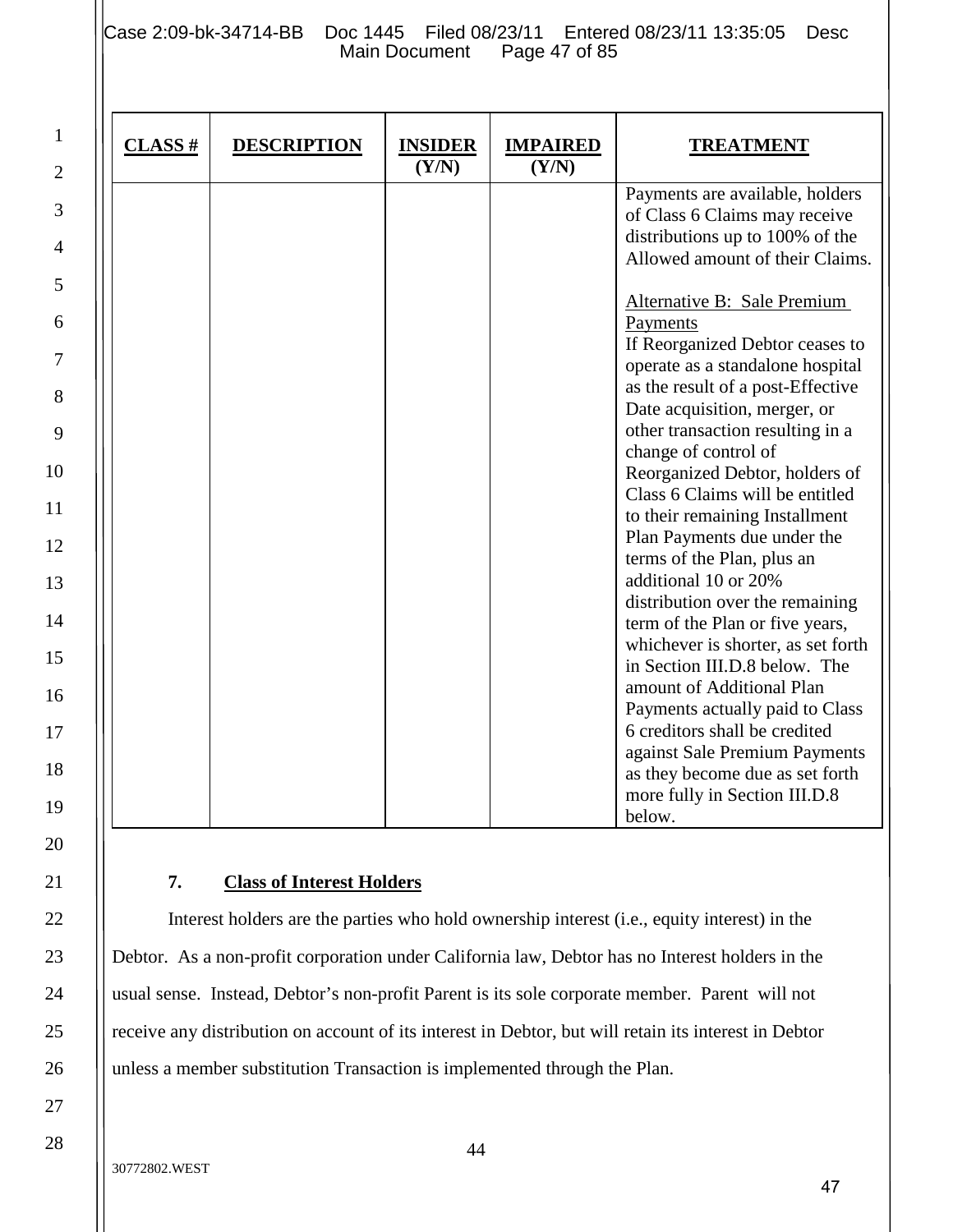## **8. Augmentation of Plan Payments and Availability of Sale Premium Payments Upon a Post-Effective Date Transaction**

If Reorganized Debtor ceases to operate as a standalone hospital as the result of a Post-Effective Date Transaction, holders of Class 5, 5A and 6 Claims will be entitled to Sale Premium Payments as set forth herein, instead of the Additional Plan Payments that would have been payable after the date of a Post-Effective Date Transaction by Reorganized Debtor operating as a standalone hospital.

Transaction with a For-Profit Entity: If Reorganized Debtor enters into a Post-Effective Date Transaction with a for-profit institution, then such for-profit institution shall (1) assume all of Reorganized Debtor's remaining obligations to make Installment Plan Payments under the Plan to holders of Allowed Claims in Classes 5, 5A and 6; (2) pay holders of Allowed Claims in Classes 5, 5A and 6 any accrued, unpaid amounts due for Installment Plan Payments or Additional Plan Payments; and (3) on an on-going basis, pay (a) the unpaid Installment Plan Payments as they come due under the Plan plus (b) additional Sale Premium Payments in the amount of 20% of the aggregate Allowed amount of their Claims, subject to offset by the amount of any Additional Plan Payments that may have accrued and been paid to date (the "**Aggregate Additional Plan Payments**"). Such Aggregate Additional Plan Payments shall be credited toward the amount of the first Sale Premium Payment that is due and payable and such successive Sale Premium Payments as they become due and payable until the Aggregate Additional Plan Payments balance is fully credited against Sale Premium Payments otherwise payable. Such Sale Premium Payments shall be paid over the remaining term of the Plan or five years, whichever is shorter.

Transaction with a Non-Profit Entity: If Reorganized Debtor enters into a Post-Effective Date Transaction with a non-profit institution, then such non-profit institution shall (1) assume all of Reorganized Debtor's remaining obligations to make Installment Plan Payments under the Plan to holders of Allowed Claims in Classes 5, 5A and 6, and (2) pay holders of Allowed Claims in Classes 5, 5A and 6 any accrued, unpaid amounts due for Installment Plan Payments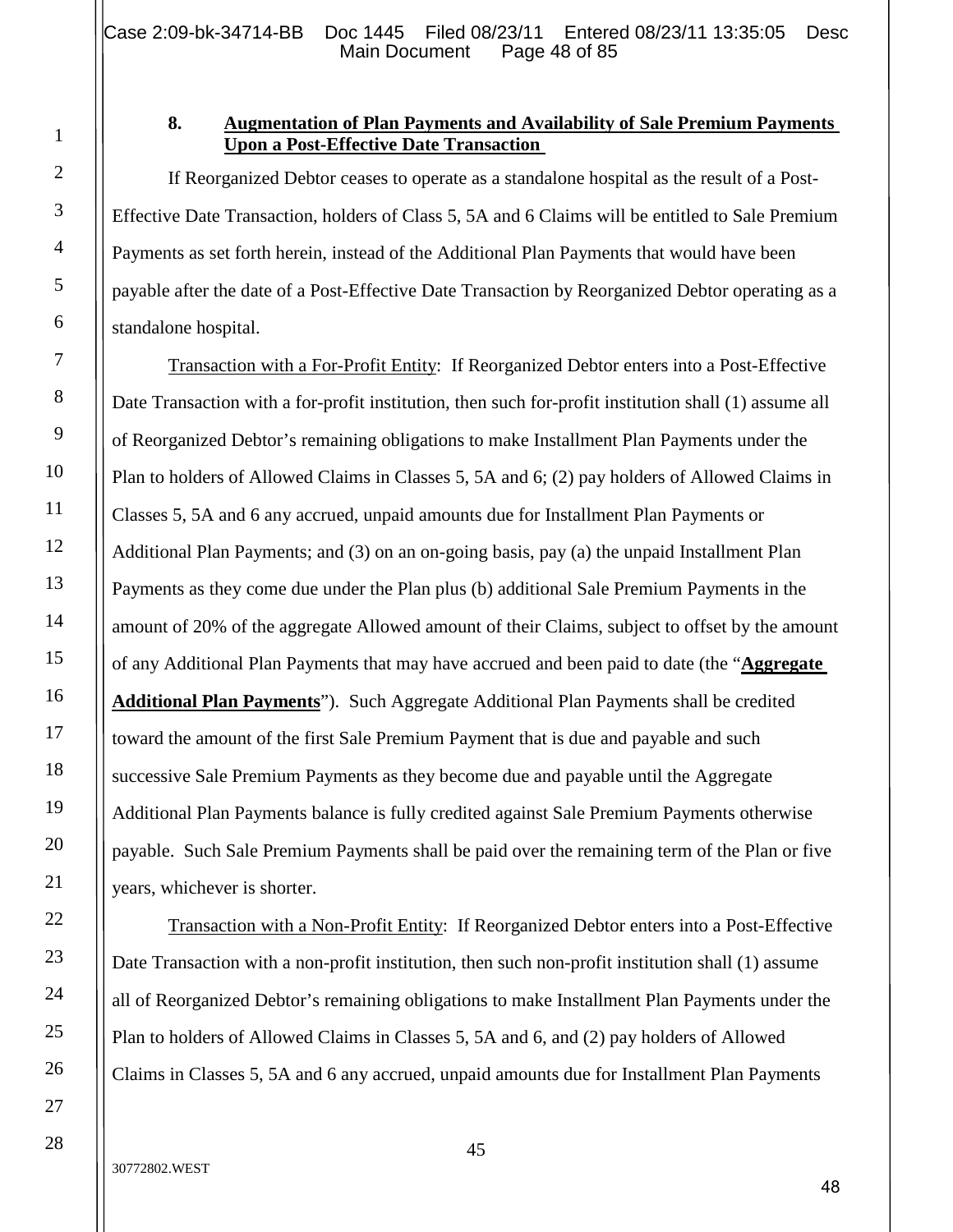#### Case 2:09-bk-34714-BB Doc 1445 Filed 08/23/11 Entered 08/23/11 13:35:05 Desc<br>Main Document Page 49 of 85 Main Document

or Additional Plan Payments; and (3) on an on-going basis, pay (a) the unpaid Installment Plan Payments as they come due under the Plan plus (b) additional Sale Premium Payments in the amount of 10% of the aggregate Allowed amount of their Claims, subject to offset by the amount of any Additional Plan Payments that may have accrued and been paid to date. Such Sale Premium Payments shall be paid over the remaining term of the Plan or five years, whichever is shorter.

After the closing of a Post-Effective Date Transaction and payment upon closing of any accrued unpaid Installment Plan Payments and Additional Plan Payments then due, all rights to further Additional Plan Payments shall terminate. The Post-Confirmation Committee may waive or modify the foregoing rights to augmentation of Installment Plan Payments, Additional Plan Payments, or the Sale Premium Payments in its discretion.

#### **E. Means of Funding and Implementing the Plan**

Debtor intends to emerge from Chapter 11 as a reorganized, standalone nonprofit community hospital. The key components of the Plan funding and implementation consist of: (i) obtaining the RCB Financing in the gross amount of up to \$36.85 million (but with net proceeds of approximately \$29 million), which is secured by a first lien on substantially all of Debtor's assets other than the Dolan Property, and a second lien, subject to the liens securing the A/R Loan, on accounts receivable and related collateral; (ii) obtaining the A/R Loan in the amount of \$20 million, which is secured by a first lien on Debtor's accounts receivable and related collateral, and a second lien on substantially all of Debtor's other assets, subject to the liens securing the RCB Financing, that together with the RCB Financing will provide sufficient funds to pay the Bond Claims and other Effective Date Payments in full; (iii) completing the renegotiation of Debtor's contracts with the major insurance companies, so as to increase revenues (which process may be completed before the Effective Date); and (iv) paying creditors partly in cash on the Effective Date and partly in installment payments over a period of years.

As part of Debtor's efforts to obtain financing secured by the Hospital Facility, it learned that many potential lenders would only be interested if Debtor owned the fee simple interest –

1

2

3

4

5

6

7

8

9

10

11

12

13

14

15

16

17

18

19

20

21

22

23

24

25

26

27

28

46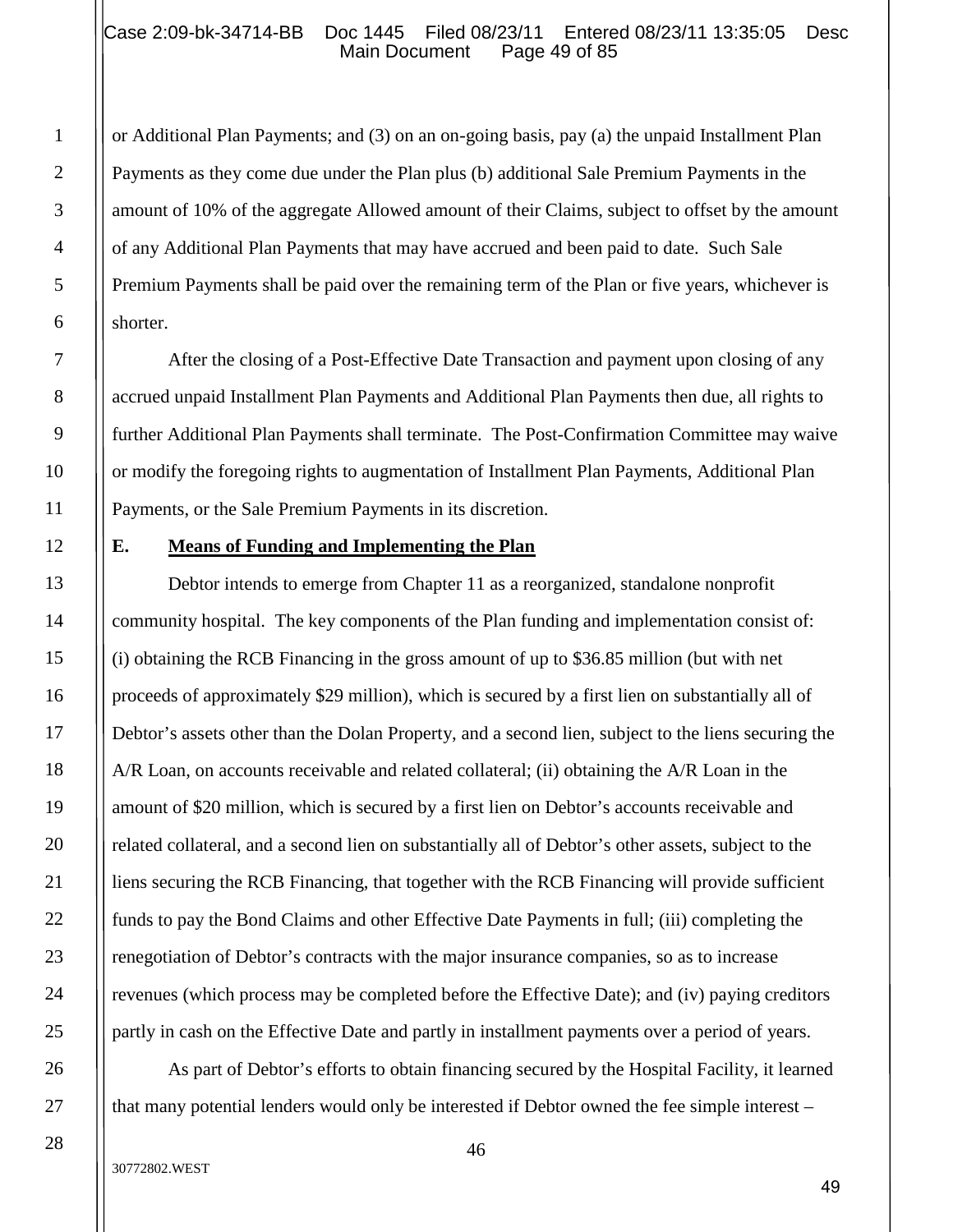#### Case 2:09-bk-34714-BB Doc 1445 Filed 08/23/11 Entered 08/23/11 13:35:05 Desc<br>Main Document Page 50 of 85 Main Document

that is, if Debtor bought out the reversionary interest held by the City of Downey (the "**City**") in the City Lease and, as sole owner of the land, could grant a mortgage lien on the land as well as on the Hospital Facility itself. Debtor thereupon proposed a buyout to the City. However, the City informed Debtor that it was not interested in selling its interest in the land under the circumstances. Of necessity, Debtor has instead arranged for the Exit Funding based upon, among other things, a pledge of Debtor's interest in the City Lease, the subordination of the City's interest in the City Lease to the Exit Lenders, and the granting of a first lien on its own fee interest in the underlying property. The City Lease mandates such subordination and pledge, because any lender looking to the Hospital Facility as collateral would need effective remedies if foreclosure ever becomes necessary.

Also in the process of seeking exit financing, Debtor learned that many potential sources of funding, such as health care REIT funds, would only be available after Reorganized Debtor completes its exit from the Chapter 11 case and establishes a significant period of solid postbankruptcy financial performance. The only exit financing available to Debtor is quite expensive; post-bankruptcy sources of financing should be less expensive. Accordingly, Debtor has concluded that completing its bankruptcy case and exiting from Chapter 11 will both reduce its professional fees and other expenses and enable it to obtain more favorable financing terms within a couple of years. Debtor anticipates that it will refinance the RCB Financing before the related bonds final 2016 maturity date, and renegotiate rates with MidCap for an extension of its A/R Loan. If Debtor remains in Chapter 11, its professional expenses will remain substantial, and it will not be able to take advantage of post-bankruptcy financing opportunities. The resulting higher costs would impair Debtor's ability to succeed in its financial turnaround.

Despite these transactional costs, the protections and tools of the Chapter 11 process have enabled Debtor to (a) obtain DIP loans so that it could continue until the credit markets recovered sufficiently to permit Debtor to obtain the Exit Funding, (b) negotiate significantly improved contract rates with its major health plans where the alternative was rejection of the contracts using the bankruptcy powers, (c) overhaul many of its financial, billing and collections

1

2

3

4

5

6

7

8

9

10

11

12

13

14

15

16

17

18

19

20

21

22

23

24

25

26

27

28

47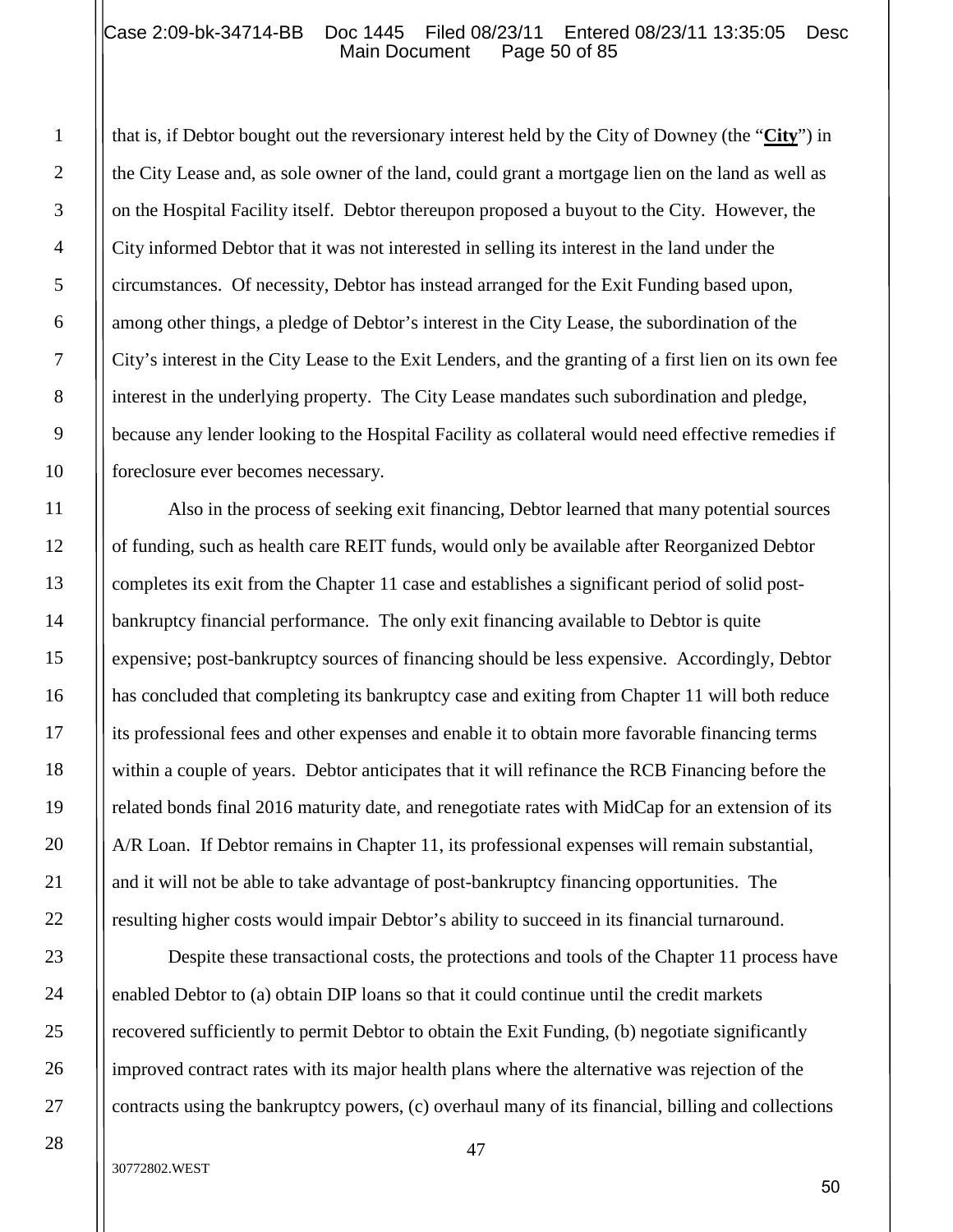## Case 2:09-bk-34714-BB Doc 1445 Filed 08/23/11 Entered 08/23/11 13:35:05 Desc<br>Main Document Page 51 of 85 Main Document

systems and practices to improve its revenue cycle, and (d) resolve major disputes with the Health Plan Loan Claim and Risk Share Claim holders among others, thereby reducing Debtor's outstanding debt by tens of millions of dollars. The structure of the Exit Funding (which defers principal payments to permit completion of necessary capital expenditures and the accelerated payments of the PacifiCare Health Plan Loan Claim and other assumed contracts), the benefit of improved revenues from the increased health plan rates, and the reduction of overall debt obligations will provide sufficient cash flow to enable Reorganized Debtor to remain competitive and to pay the Installment Plan Payments, Additional Plan Payments (if any), and Sale Premium Payments (if any) over time.

In the event of a Transaction, which Debtor does not intend to pursue unless Debtor is unable to close the RCB Financing and A/R Loan, the Exit Funding shall be provided by Buyer in an amount adequate to pay the Effective Date Payments; and shall include such additional committed working capital as Buyer may arrange and such other funds for capital expenditures as Buyer may be required to provide by the Attorney General pursuant to the consent of the Attorney General to the Transaction.

#### **1. Funding for the Plan**

#### **a. Closing Conditions for the Exit Funding**

The Exit Funding commitments received from RCB and MidCap are non-contingent, but remain subject to various closing conditions. Although final approval of the Exit Funding will take place prior to confirmation and the exact terms and conditions remain subject to negotiation in the final documentation for the RCB Financing and the A/R Loan, Debtor submits that the closing conditions can all be satisfied prior to closing unless waived by RCB and/or MidCap. The most significant of these conditions are addressed herein.

#### **(i) Consent by the Holders of the Bonds:**

The Majority Beneficial Holder of the existing Bonds and Wells Fargo have agreed to the RCB Financing proposal, subject to (i) appropriate documentation satisfactory to the Indenture

1

2

3

4

5

6

7

8

9

10

11

12

13

14

15

16

17

18

19

20

21

22

23

24

25

26

27

28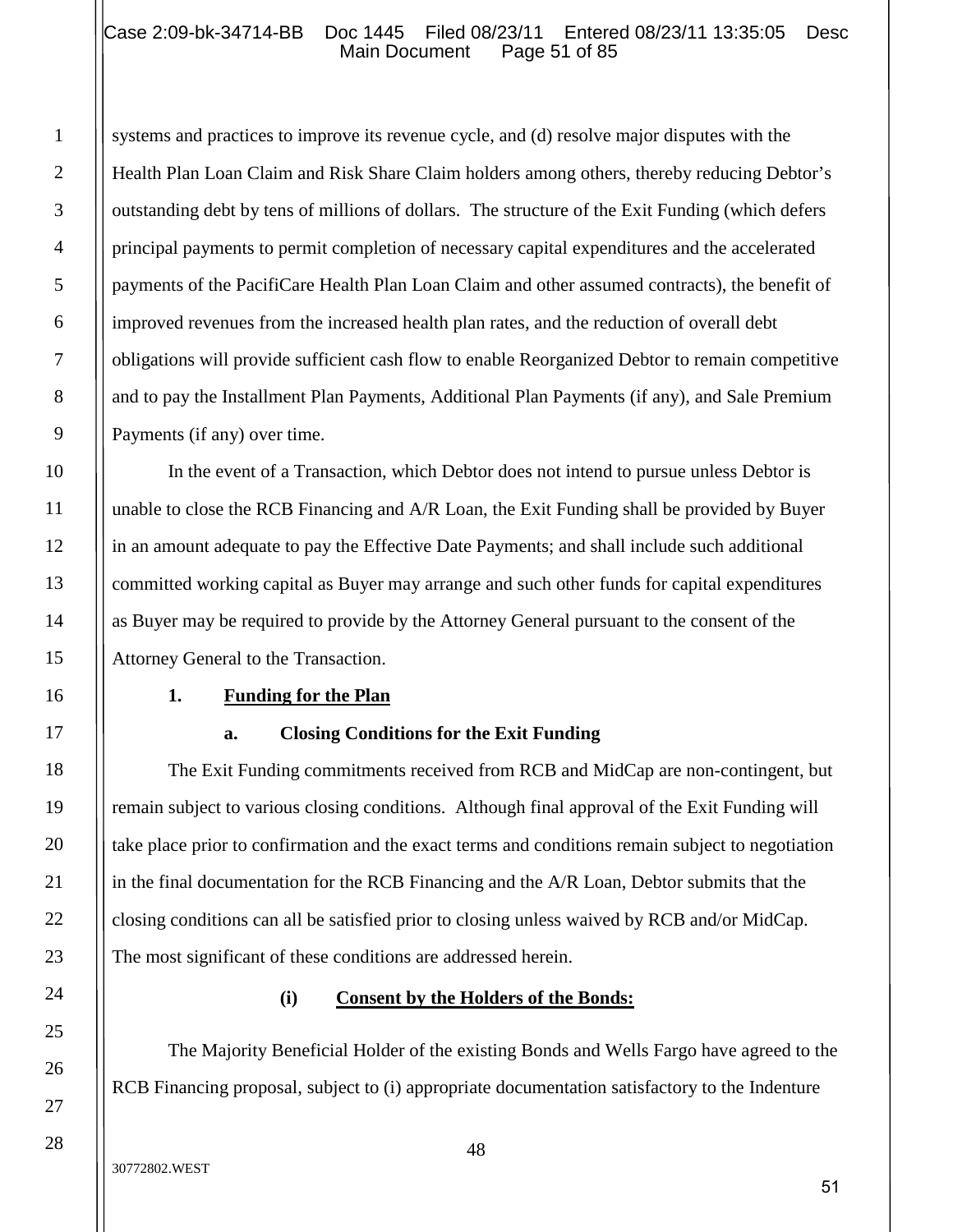## Case 2:09-bk-34714-BB Doc 1445 Filed 08/23/11 Entered 08/23/11 13:35:05 Desc<br>Main Document Page 52 of 85 Main Document

Trustee and the Majority Beneficial Holder, including any amendments to the existing bond documents and delivery of opinions from Debtor's counsel or bond counsel that Wells Fargo and the Majority Beneficial Holder deem necessary, and (ii) an arrangement acceptable to RCB, Wells Fargo and the Majority Beneficial Holder to facilitate the redemption of such additional Bonds as are necessary in connection with the VCAP; provided, that such arrangement shall not obligate RCB to extend any credit to or for the benefit of Debtor or any other entity in addition to that which is specifically described in the RCB commitment. Similarly, Debtor and RCB are coordinating with CHFFA, the issuer of the Bonds. The proposed modifications to the indenture were presented and approved at CHFFA's June 13, 2011 meeting.

#### **(ii) Debtor Representations Regarding the Tax-Exempt Status of the Bonds:**

RCB requires Debtor to make certain representations to provide assurance regarding the tax-exempt status of the Bonds prior to their purchase by RCB. Debtor has negotiated the terms of these representations with RCB, and has delivered or will deliver all of the other requested materials.

#### **(iii) Completion of Transaction Documents and Closing of Exit Funding:**

The definitive documentation, legal opinions, authorizing resolutions, and new disclosure documents required for the RCB Financing are being contemporaneously negotiated and prepared by Debtor and RCB, subject to the review and consent of Wells Fargo and the Majority Beneficial Holder, and will be completed prior to closing. Debtor does not expect any obstacles in complying with these conditions, and the parties have already taken substantial steps in the preparation of all necessary documentation. Similarly, concurrent closing of the two Exit Funding tranches is necessary for satisfying Debtor's Effective Date obligations, and Debtor expects both to close in a timely manner in conjunction with confirmation of the Plan.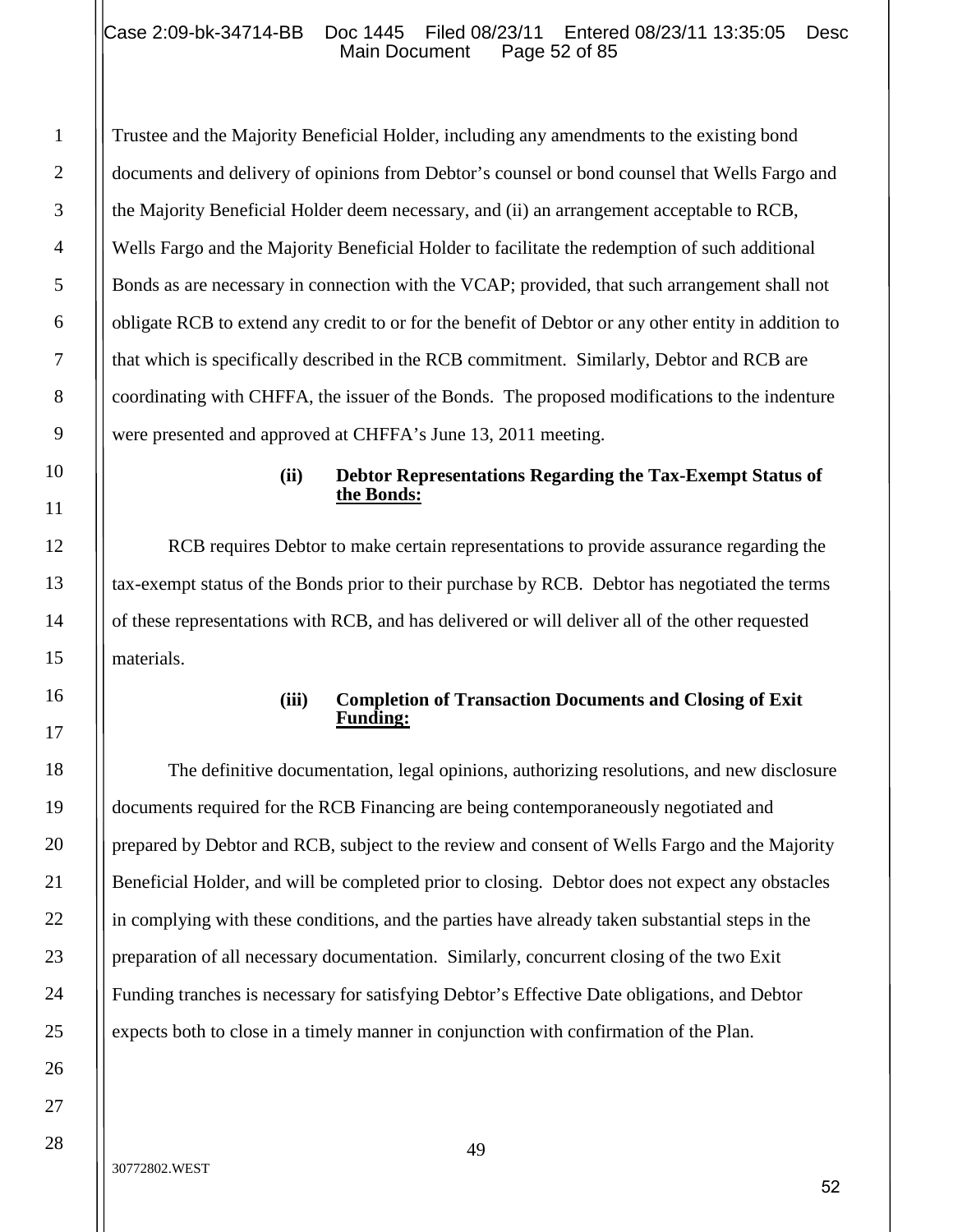1

2

3

4

5

6

7

8

9

10

11

12

13

14

15

16

17

18

19

20

21

22

23

24

25

26

27

28

## **(iv) Completion of Required Intercreditor Agreements:**

The necessary intercreditor agreements are being negotiated between and among RCB, MidCap and Apollo as part of the final documentation of the Exit Funding..

# **(v) Subordination and Pledge of the City's Leasehold Interest:**

RCB and MidCap require that the City subordinate its interest in the City Lease to the Exit Funding, and grant liens on its own fee interest in the underlying property. The City Lease mandates the subordination and pledge, because it anticipated that any lender looking to the Hospital Facility as collateral would need effective remedies if foreclosure ever becomes necessary. Debtor and RCB are working together on the necessary forms of subordination and pledge agreements, and expect to complete such documentation and negotiation with the City prior to the confirmation hearing. No referendum is required for the City's approval, and Debtor also does not believe that City Council approval is required. If the City does require Council approval, there should be sufficient time prior to closing to obtain it. RCB has further requested representations from the City regarding the ownership of the underlying property and the absence of other leaseholds, which if not provided by the City, can be covered by additional title insurance.

## **(vi) Confirmation of a Plan Acceptable to RCB and MidCap and Satisfaction of Conditions Prior to Effective Date:**

While confirmation is of course still pending, Debtor expects that the Plan (if amended, subject to RCB and MidCap's consent) will be confirmed and the conditions to the Effective Date will be satisfied prior to closing. Debtor also does not foresee any adverse change in circumstances prior to closing that would prevent these conditions from being satisfied.

# **(vii) Cash on Hand After Confirmation of the Plan:**

MidCap separately requires as of the Effective Date, on a pro forma basis after payment in full of all Allowed Administrative Expense Claims (including professional fees), that Reorganized Debtor have unrestricted cash on hand (excluding cash held in certain loan reserves and withheld for taxes, deposits, accrued insurance expenses, workers' compensation payables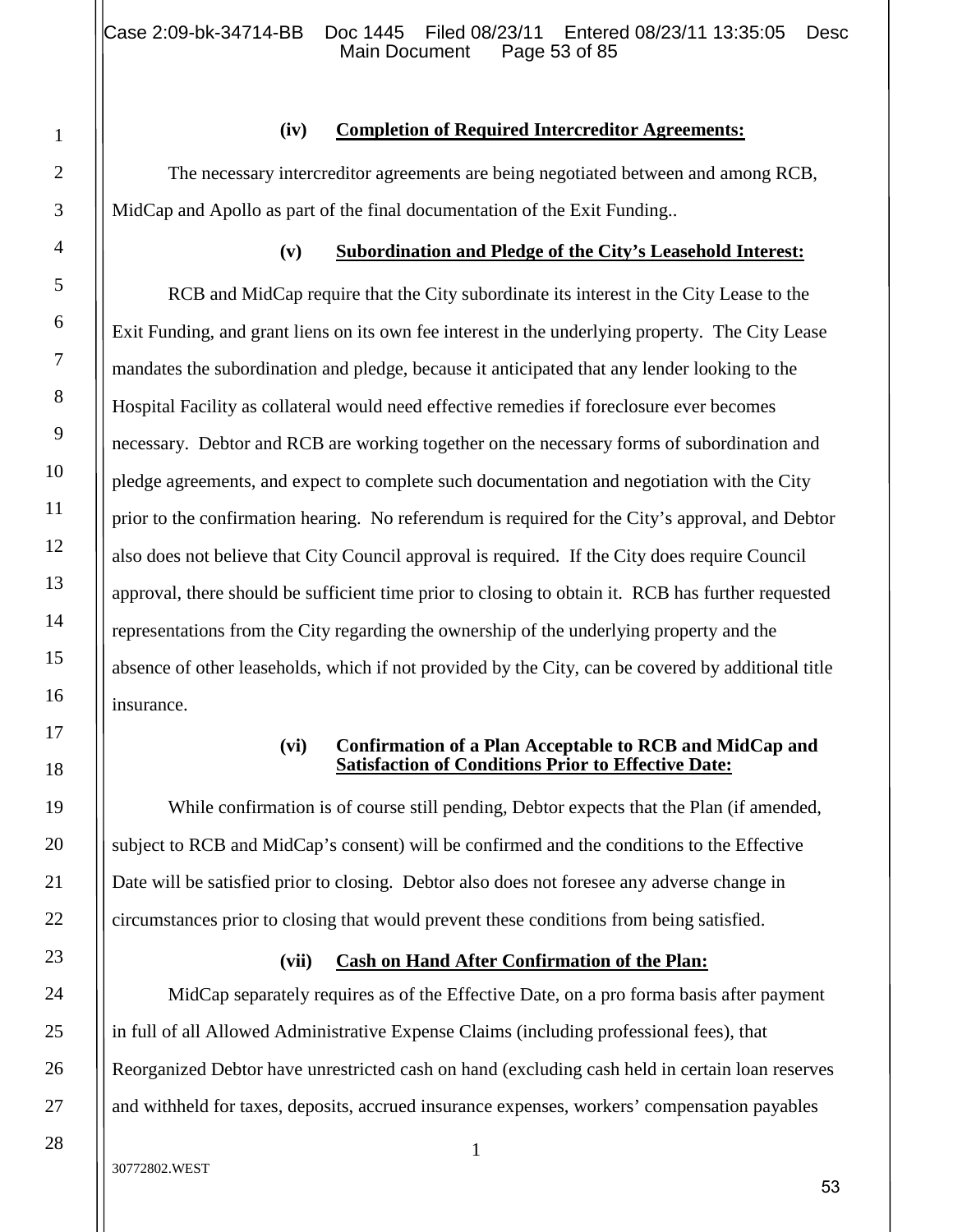and other designated expenses or obligations) in an amount equal to at least \$5,000,000. Based upon its current projections and the simultaneous closing of the RCB Financing on the Effective Date, this condition will be satisfied.

#### **(viii) Maintenance of Licenses, Provider Numbers, and Third Party Payor Contracts:**

MidCap also requires that Debtor maintain all licenses and Medicaid, Medicare and commercial insurance company provider numbers and participation agreements in full force and effect after the Effective Date. Debtor has maintained such items during the course of the Case, and does not foresee any change in circumstances prior to closing that would prevent this condition from being satisfied.

#### **b. The Effective Date Payments**

The Exit Funding will (i) provide funds to or on behalf of the Debtor on the Effective Date in an amount equal to the following: (a) all principal, interest and other amounts, if any, due or outstanding under the MidCap DIP Loan and the MidCap Cash Collateral Order, as of the Effective Date; and (b) the other Effective Date Payments; and (ii) provide sufficient working capital and funds for capital expenditures.

The Effective Date Payments are estimated in the aggregate amount of \$37.432 million, as follows: (i) the principal, interest and other amounts, if any, then outstanding under the MidCap DIP Loan and the MidCap Cash Collateral Order, estimated at \$11 million; (ii) the estimated \$17 million balance (inclusive of principal, interest, and accrued fees) due on the Bonds (\$9.73 million net if the Bond Funds held as of the Effective Date are applied to the Bond Claims), which includes any Adequate Protection Payments (as such term is defined in the HFG Cash Collateral Orders and the MidCap Cash Collateral Order) that have not otherwise been paid by the Effective Date for Wells Fargo's fees and expenses and any payments of principal, interest, or charges necessary to bring the Bonds current as of the Effective Date; (iii) all Administrative Expense Claims estimated at an aggregate of \$8.5 million (other than Ordinary Course Administrative Expenses that have been paid by Debtor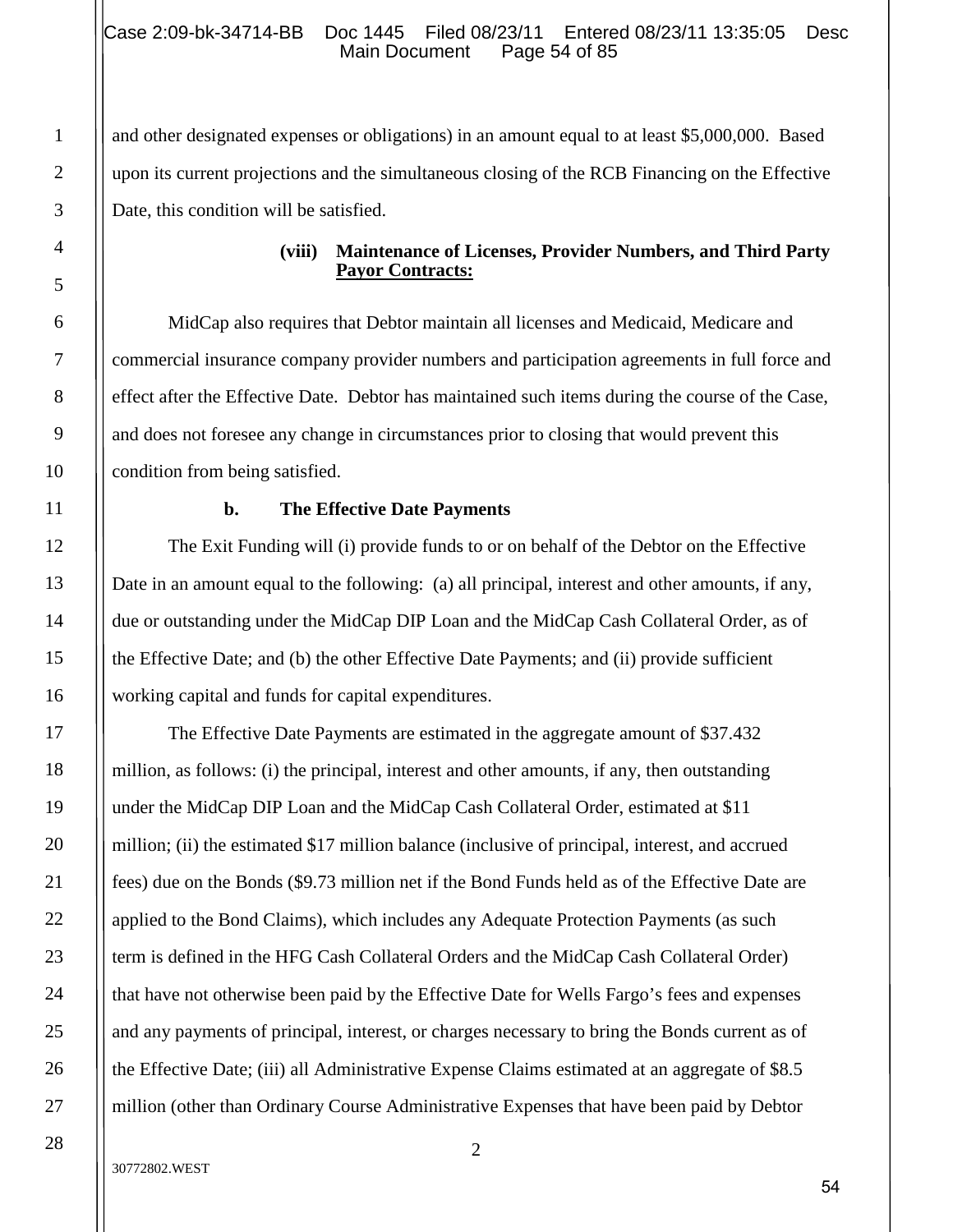## Case 2:09-bk-34714-BB Doc 1445 Filed 08/23/11 Entered 08/23/11 13:35:05 Desc<br>Main Document Page 55 of 85 Main Document

in the ordinary course of business or that will be paid by Reorganized Debtor after the Effective Date), consisting of (w) any Accrued General Administrative Expenses (estimated to be approximately \$500,000), (x) accrued professional fees and expenses (estimated to be approximately \$7,000,000), and (y)  $503(b)(9)$  Claims (approximately \$1,000,000); (iv) all Allowed Priority Claims (not quantified, but estimated at \$200,000); (v) 50% of the Convenience Claims, totaling about \$1.2 million; (vi) Cure Payments, which shall include cure amounts payable to Siemens and amounts reserved for Disputed Cure Payments and Disputed Administrative Claims, but excluding Health Plan Loan Claim Cure Payments that are payable pursuant to the terms of the stipulated orders approving the Assumed Health Net and PacifiCare Agreements (with all such included Cure Payments and reserves estimated in the aggregate to be \$3,300,000); (vii) settlement payments with respect to the Allowed Administrative Claims of PIH and Cymetrix due on the Effective Date (\$872,000); (viii) Initial Distributions to Allowed Claims in Classes 5 and 6 (estimated at \$2.02 million); (ix) initial funding for the Plan Trust (\$200,000); and (x) fees payable to the Clerk's Office (estimated at \$10,000) and the U.S. Trustee (estimated at \$30,000).

The Effective Date Payments shall be paid from the proceeds of the Exit Funding.

#### **c. Working Capital Financing**

The Exit Funding will provide an estimated \$10 million in working capital for its operation of the Hospital Facility after the Effective Date. In the event of a Transaction, Buyer shall either provide or arrange for a third party lender to provide sufficient working capital to satisfy any requirement of the Attorney General.

The actual amount of working capital availability will depend on a number of factors that are not yet fully determined, including without limitation the precise balance of the MidCap DIP Loan to be repaid on the Effective Date, the reserves that MidCap will require under the A/R Loan, the final borrowing base formula under the A/R Loan, and additional Administrative Expenses that may be incurred between now and the Effective Date. For the purposes of projecting working capital availability, Debtor has estimated that these factors could require the

1

2

3

4

5

6

7

8

9

10

11

12

13

14

15

16

17

18

19

20

21

22

23

24

25

26

27

28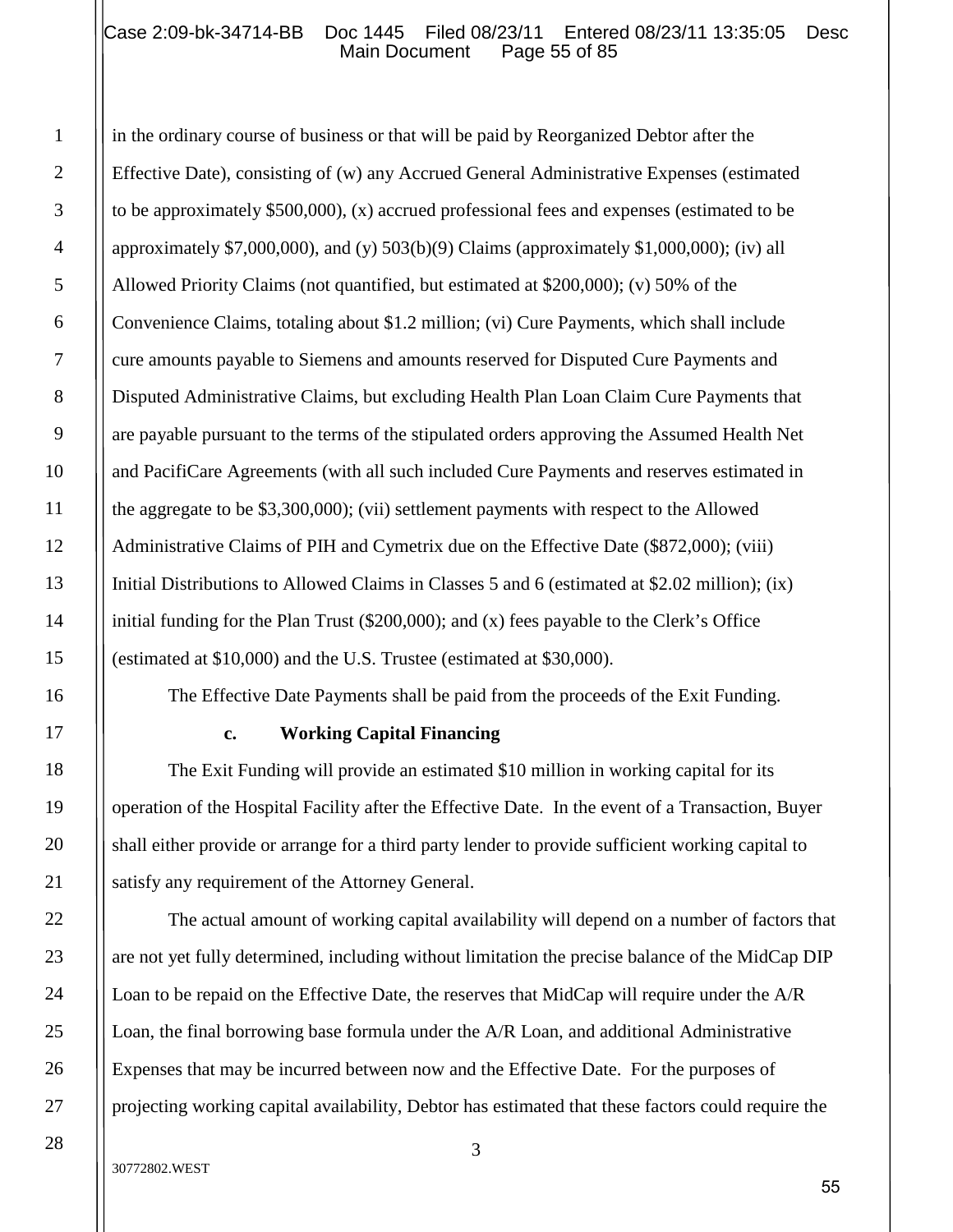## Case 2:09-bk-34714-BB Doc 1445 Filed 08/23/11 Entered 08/23/11 13:35:05 Desc<br>Main Document Page 56 of 85 Main Document

application of an additional \$1,000,000 of the Exit Funding proceeds, after payment of the Effective Date Payments described above. However, Debtor expects that the actual amount of these additional payments from the Exit Funding proceeds, if any, will be far less. Even under this scenario, the Exit Funding proceeds provide approximately \$10 million in working capital financing, as follows:

## *[Remainder of page intentionally left blank]*

| $\mathbf{1}$    |
|-----------------|
| $\overline{c}$  |
| 3               |
| $\overline{4}$  |
| 5               |
| 6               |
| $\overline{7}$  |
| 8               |
| 9               |
| 10              |
| 11              |
| 12              |
| 13              |
| 14              |
| 15              |
| 16              |
| 17              |
| 18              |
| 19              |
| 20              |
| $\overline{21}$ |
| 22              |
| 23              |
| 24              |
| 25              |
| 26              |
| 27              |
| 28              |
|                 |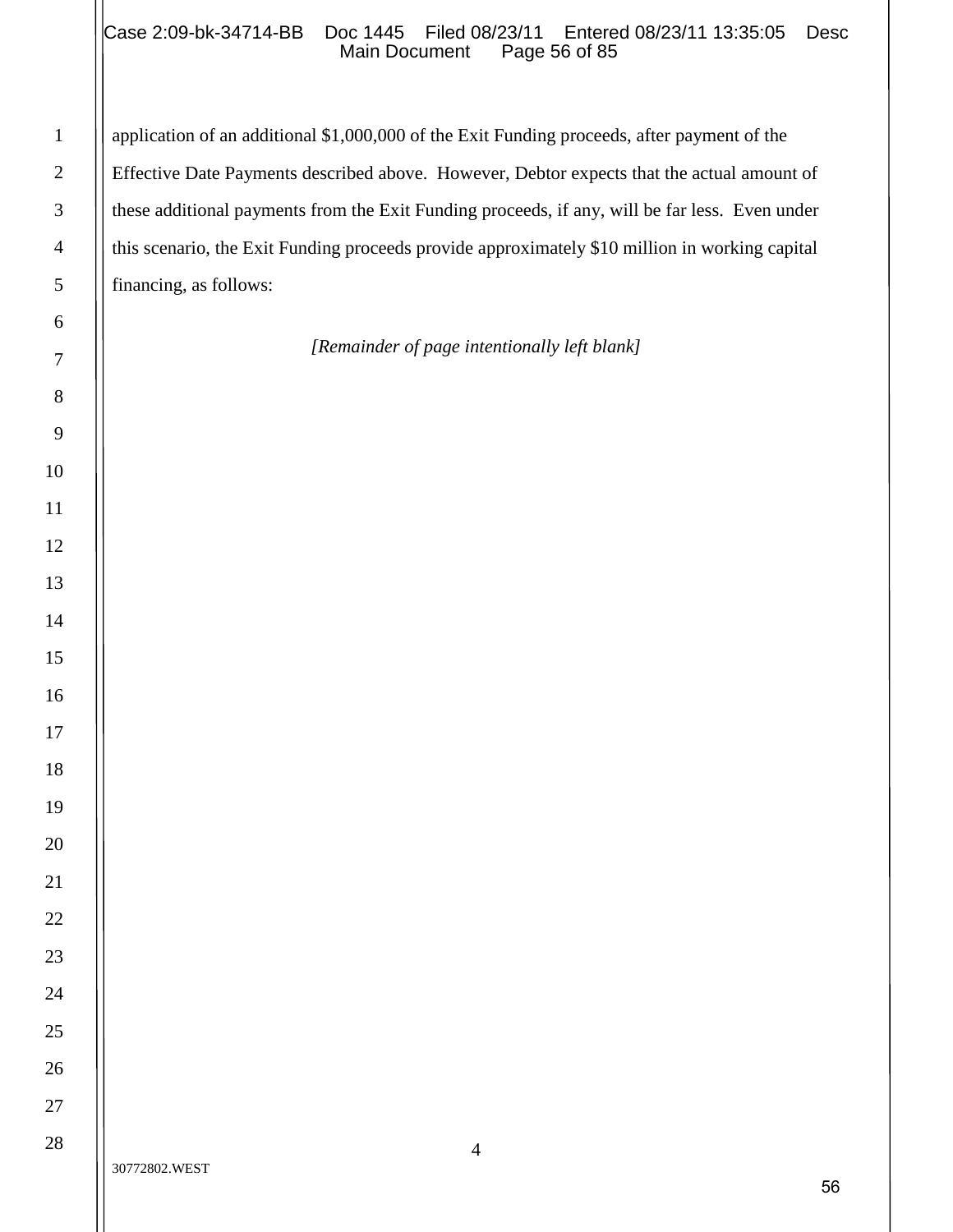Case 2:09-bk-34714-BB Doc 1445 Filed 08/23/11 Entered 08/23/11 13:35:05 Desc<br>Main Document Page 57 of 85 Main Document

| <b>Sources of Cash from</b><br><b>Exit Funding</b>                           | <b>Amount</b>      | <b>Uses of Exit</b><br><b>Funding Cash</b>                                            | <b>Amount</b>      |
|------------------------------------------------------------------------------|--------------------|---------------------------------------------------------------------------------------|--------------------|
| <b>RCB</b> Financing                                                         | \$29 million (net) | Repayment of MidCap DIP<br>Loan                                                       | $[11]$ million     |
| A/R Loan                                                                     | \$20 million       | Administrative Expense<br>Claims                                                      | $[8.5]$ million    |
|                                                                              |                    | <b>Class 1 Priority Claims</b>                                                        | \$[200,000]        |
|                                                                              |                    | Class 2A Secured Claims of<br>Wells Fargo and CHFFA                                   | $$[9.73]$ million  |
|                                                                              |                    | <b>Class 4 Convenience Class</b><br>Claims                                            | $[1.2]$ million    |
|                                                                              |                    | Class 5 and Class 5A<br><b>General Unsecured Claims</b><br>(Not Otherwise Classified) | $$[1.5]$ million   |
|                                                                              |                    | <b>Class 6 Risk Share Claims</b>                                                      | \$[520,000]        |
|                                                                              |                    | <b>Cure Payments and reserves</b>                                                     | $$[3.3]$ million   |
|                                                                              |                    | <b>Allowed Administrative</b><br>Claims of PIH and<br>Cymetrix                        | \$872,000          |
|                                                                              |                    | <b>Initial Funding for Plan</b><br>Trust                                              | \$200,000          |
|                                                                              |                    | Clerk and U.S. Trustee Fees                                                           | \$[40,000]         |
| <b>TOTAL</b>                                                                 | \$49 million       |                                                                                       | \$[37.062] million |
| <b>Net Exit Funding</b><br>proceeds after Effective<br><b>Date Payments:</b> |                    |                                                                                       | \$[11.938] million |
| <b>Allowance for</b><br><b>Additional Payments</b><br>from Exit Funding:     |                    |                                                                                       | \$1 million        |
| <b>NET WORKING</b><br><b>CAPITAL BALANCE:</b>                                |                    |                                                                                       | \$[10.938] million |

## **d. Payments to Class 2 Secured Creditors**

The Class 2A Bond Claims shall be paid in full on the Effective Date. As part of the

proposed Exit Funding, Debtor may elect to purchase the Bonds in lieu of redemption and re-sell

1

2

3

4

5

6

7

8

9

10

11

12

13

14

15

16

17

18

19

20

21

22

23

24

25

26

27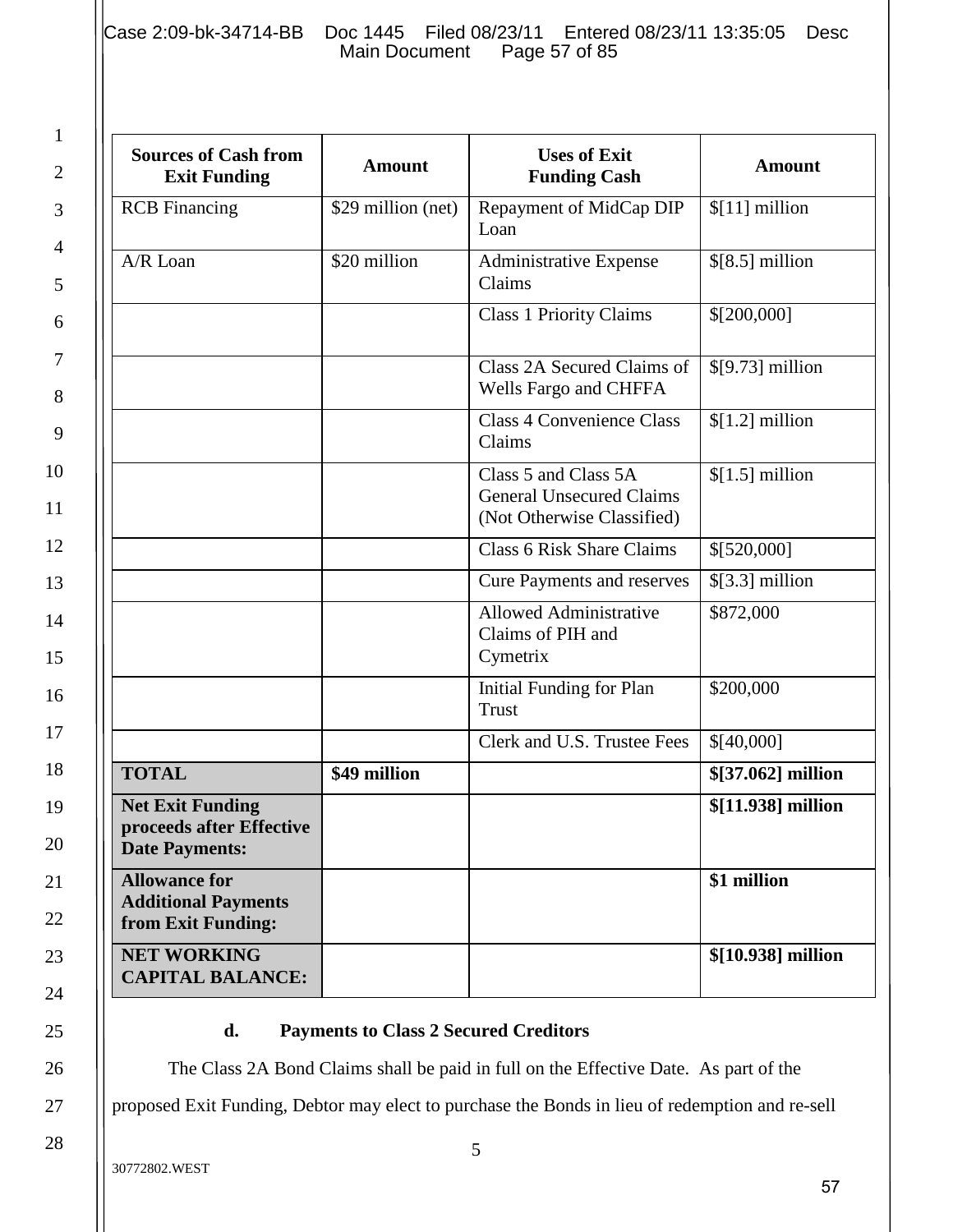#### Case 2:09-bk-34714-BB Doc 1445 Filed 08/23/11 Entered 08/23/11 13:35:05 Desc<br>Main Document Page 58 of 85 Main Document

them to RCB, or re-fund or re-issue the Bonds for purchase by RCB. Under all circumstances, the current Bond holders will be paid in full on the Effective Date.

Class 2B, Apollo, shall be assumed and (i) provided with a first priority lien on the Dolan Property (appraised at \$1.7 million, and the subject of a pending sale to Olson at a purchase price of \$2.1 million) and a third priority lien on Reorganized Debtor's accounts receivable, subject only to the liens with respect to the Exit Funding; (ii) be fully amortized and paid over two years in quarterly payments by Reorganized Debtor, with the first payment due on the Effective Date. If the Dolan Property is sold by Debtor, the proceeds of such sale shall be applied to repay the Apollo Claim. In the event of an uncured payment default on Apollo's quarterly payments, Apollo shall be required first to exhaust all available remedies only with respect to its lien on the Dolan Property. If, and only if, the foreclosure sale proceeds of the Dolan Property are insufficient to satisfy Apollo's remaining Claim, Apollo shall be permitted to enforce any remedies against Reorganized Debtor's accounts receivable, subject to the terms of an intercreditor agreement among Apollo and the Exit Lenders.

Class 2C equipment leases shall be assumed, replacement liens shall be granted in the collateral, and the leases paid according to their terms by Reorganized Debtor.

#### **e. Plan Payments for Classes 5, 5A and 6**

From and after the Confirmation Date, Reorganized Debtor will (i) pay Apollo directly with respect to the Apollo Claim, (ii) pay the contract counter parties directly with respect to the equipment lease and other assumed contract obligations as they come due, (iii) honor the Assumed PTO Claims as PTO is used by employees in the ordinary course of business, and (iv) pay the Installment Plan Payments and Additional Plan Payments (if any) to the Plan Trustee as they come due. In the event of a Post-Effective Date Transaction, any Installment Plan Payments or Additional Plan Payments due at closing, as well as the post-closing Installment Plan Payments and the Sale Premium Payments, will all be payable to the Plan Trustee by the acquiring entity. Prepayments in whole or in part are permitted and shall not constitute nor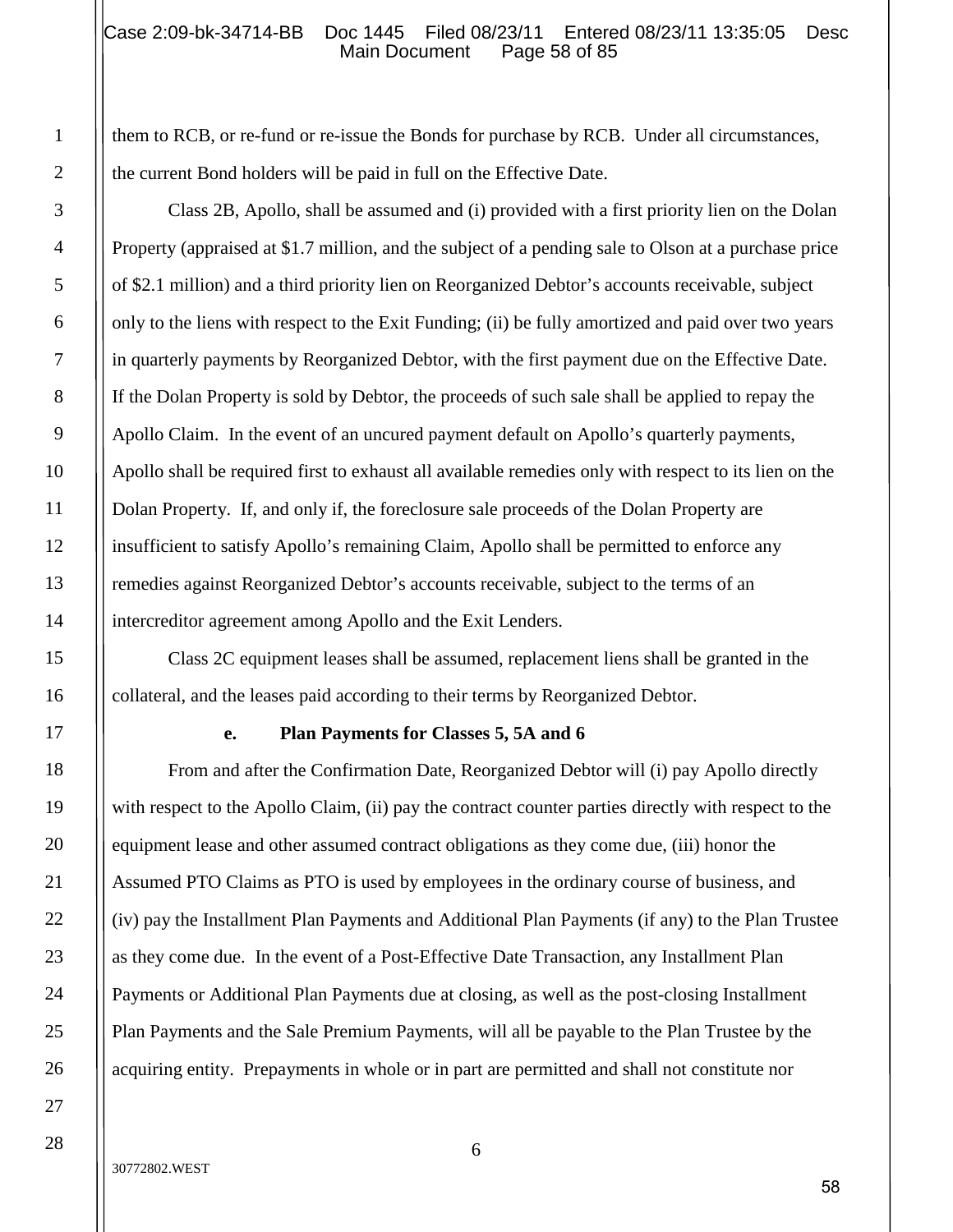require modification of the Plan, provided that prepayments shall be made Pro Rata with respect to Claims in Classes 5, 5A and 6.

## **2. Post-Confirmation Management**

Reorganized Debtor (or Buyer, as applicable) will provide the management for the Hospital after the Effective Date. The senior officers of Reorganized Debtor are expected to be:

- Kenneth Strople will continue in his role as CEO.
- Rob Fuller will continue in his role as COO.
- Galen Gorman will continue as CFO.

After review and analysis of the senior officers' employment contracts, Debtor has determined that amendments to the contracts are necessary to conform them to tax law requirements regarding employee benefit plans and severance benefits. Moreover, pursuant to principles adopted by the compensation committee of Debtor's Board, the senior officers' postconfirmation performance incentives will be linked to Reorganized Debtor's success in making payments to creditors in accordance with the terms of the Plan. To accommodate these contractual changes and new governing principles, Debtor expects to amend the senior officers' employment contracts and assume these contracts in conjunction with confirmation of the Plan. Subject to the foregoing, the terms and conditions of the senior officers' employment contracts will be set forth in the Supplemental Schedules to be filed on or before the Exhibit Filing Date.

For Reorganized Debtor, the new board members will have staggered terms: three will appointed for three-year terms, three for two-year terms, and three for one-year terms. The full board for Reorganized Debtor will be set forth in the Supplemental Schedules.

## **3. The Disbursing Agent, Plan Trustee, and the Post-Confirmation Committee**

The Plan Trustee shall act as the disbursing agent for the purpose of making the Initial Distributions, Installment Plan Payments, Additional Plan Payments (if any), and Sale Premium Payments (if any) to Classes 5, 5A and 6. Wells Fargo or its designee shall act as the disbursing agent for the purpose of making the Effective Date payments to holders of Bonds in Class 2.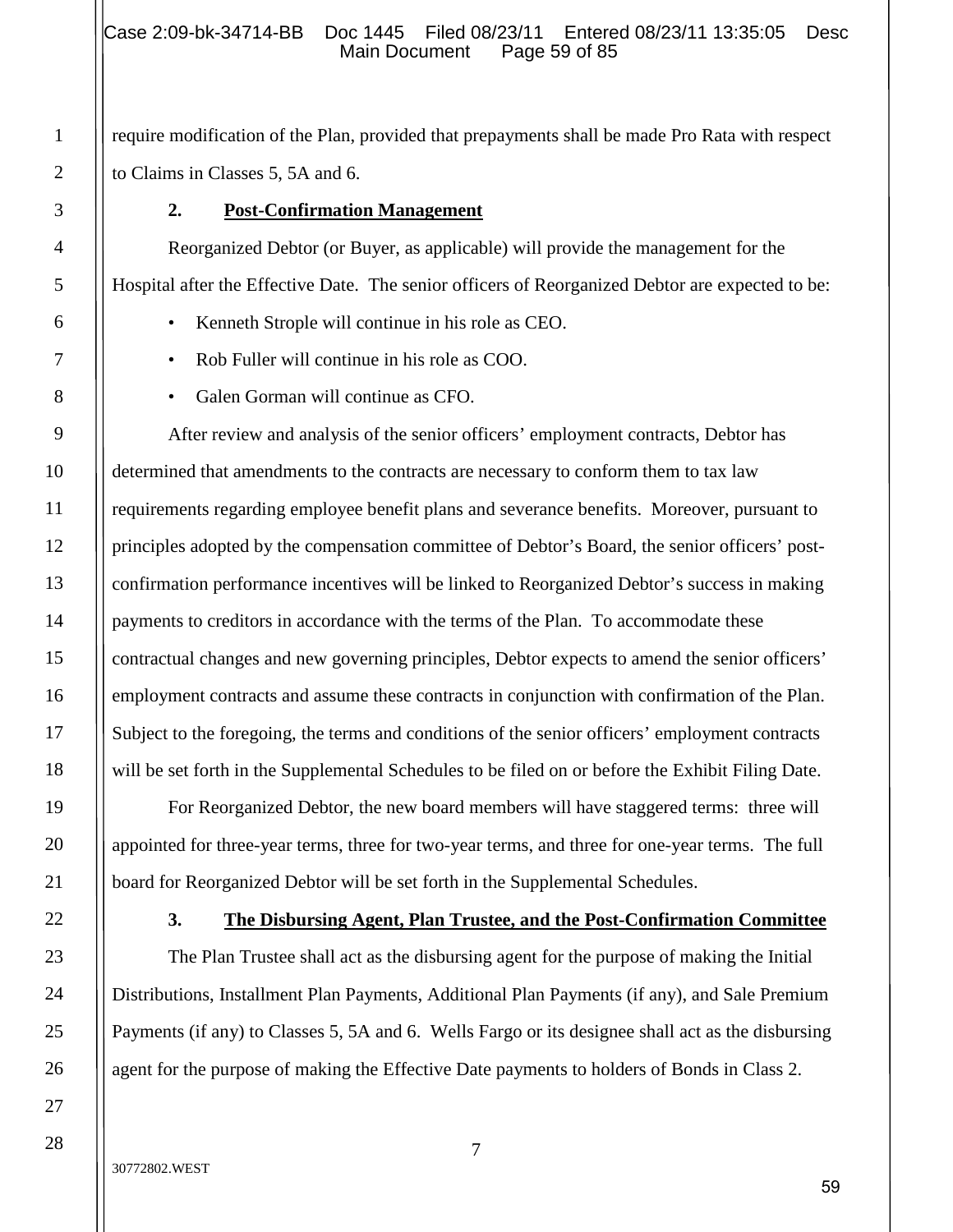#### Case 2:09-bk-34714-BB Doc 1445 Filed 08/23/11 Entered 08/23/11 13:35:05 Desc<br>Main Document Page 60 of 85 Main Document

A Post-Confirmation Committee shall be appointed effective upon the Effective Date. The members of the Post-Confirmation Committee shall be chosen by the Creditors' Committee and shall consist of three creditors who are members of the Creditors' Committee as of thirty days prior to the Effective Date. The members of the Post-Confirmation Committee shall be holders of Allowed prepetition, unsecured Claims in Classes 5 or 6. The Creditors' Committee shall provide written notice of the appointed members of the Post-Confirmation Committee to Debtor no later than ten days prior to the hearing on confirmation of the Plan. The members of the Post-Confirmation Committee shall be identified in the Confirmation Order.

The Plan Trustee and the Post-Confirmation Committee shall serve without a bond. The Plan Trustee and the Post-Confirmation Committee are authorized to employ attorneys and/or other professionals as appropriate to discharge their duties without need for Bankruptcy Court approval. Members of the Post-Confirmation Committee shall be entitled to reimbursement of out-of-pocket costs incurred in the course of the performance of their duties.

The Plan Trustee shall receive two forms of compensation: (1) fees calculated based upon the hourly rate that is his or her customary rate for rendering such services, subject to the approval of the Post-Confirmation Committee; and (2) an amount equal to 1% of the distributions made by the Plan Trustee under the Plan, calculated on an annual basis. Compensation to the Plan Trustee and the professionals employed by the Plan Trustee shall be funded from an initial \$200,000 retainer (the "**Initial Retainer**") to be deposited in trust with the Plan Trustee no later than five court days following the Effective Date. The Post-Confirmation Committee and the professionals engaged by the Post-Confirmation Committee shall be paid and reimbursed from the annual deposits of \$50,000 paid to the Plan Trustee (each an "**Annual Fee Deposit**"). The first Annual Fee Deposit shall be due 60 days after the Effective Date. Thereafter, each succeeding Annual Fee Deposit shall be due on the anniversary date of the Effective Date, commencing with the first anniversary date of the Effective Date. The Annual Fee Deposits shall be made in each year within which creditors in Classes 5, 5A and 6 continue to be due distributions under the Plan. In the event of a Post-Effective Date Transaction at any

#### 30772802.WEST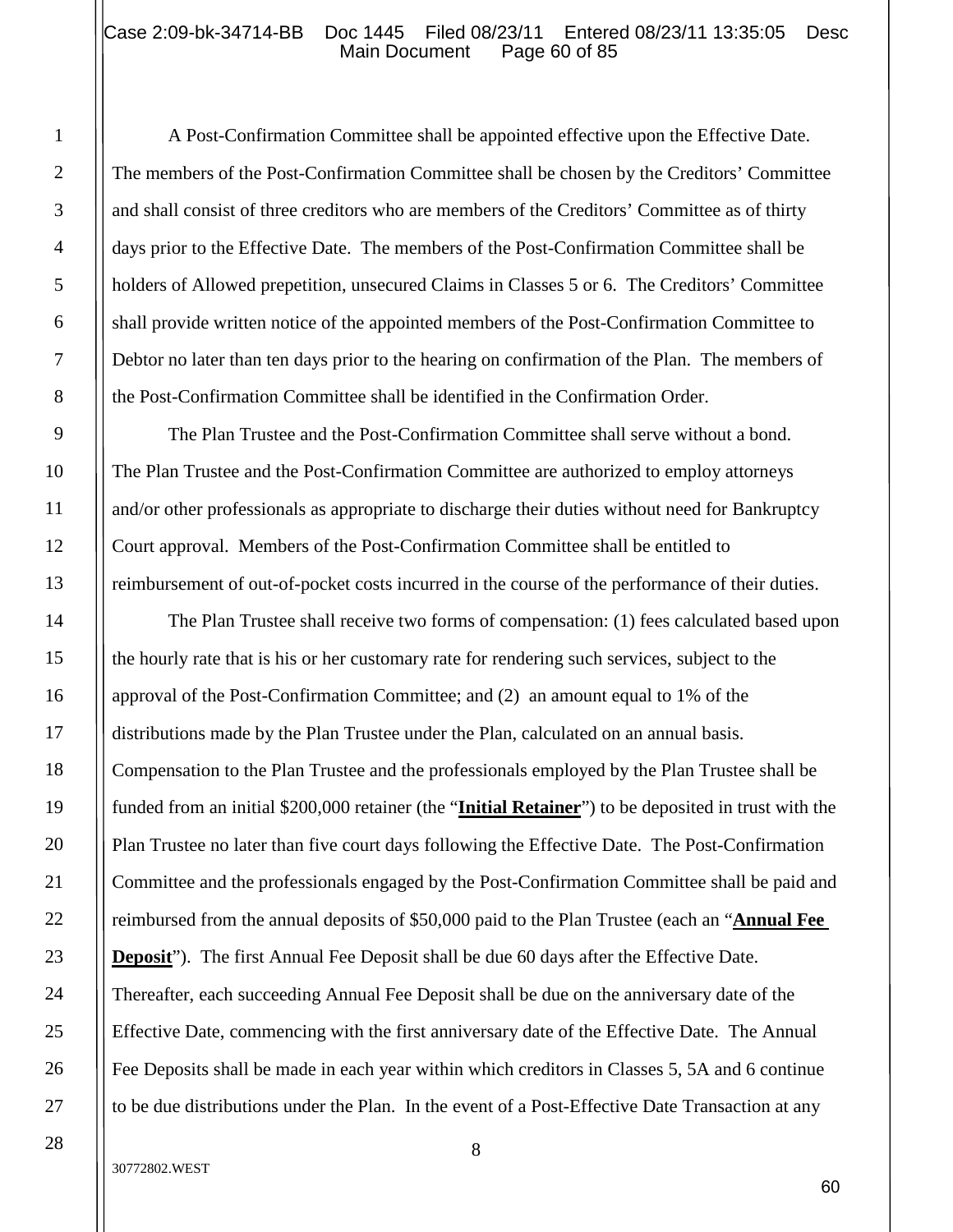## Case 2:09-bk-34714-BB Doc 1445 Filed 08/23/11 Entered 08/23/11 13:35:05 Desc<br>Main Document Page 61 of 85 Main Document

time after the Effective Date, the Annual Fee Deposits for the current calendar year not yet paid and the Annual Fee Deposits for the following three calendar years shall be accelerated and due upon the close of the Post-Effective Date Transaction; provided, however, that the Annual Fee Deposits then due will not exceed \$200,000. Any remaining Annual Fee Deposits applicable to Plan years occurring after the three years paid in advance shall be paid in the ordinary course. In the event Reorganized Debtor ceases substantially all of its operations, the Annual Fee Deposit for the current calendar year not yet paid and the Annual Fee Deposits for the following calendar year shall become due immediately upon the shutdown of substantially all of its operations. In addition to the Initial Retainer and Annual Fee Deposits, the Plan Trustee may surcharge the Installment Plan Payments, Additional Plan Payments, and Sale Premium Payments received from Reorganized Debtor to the extent necessary to pay reasonable and necessary fees and expenses of professionals engaged by either the Plan Trustee or the Post-Confirmation Committee. Any unused portion of the Initial Retainer and the Annual Fee Deposits shall be added to the final distribution under the Plan for Pro Rata distribution to creditors in Classes 5, 5A and 6.

The Initial Retainer shall be included in the Administrative Expense Claims to be paid by Reorganized Debtor on the Effective Date. Any funds received by the Plan Trustee shall be maintained in segregated, interest bearing bank accounts. Professionals employed by the Plan Trustee and the Post-Confirmation Committee shall be compensated based on their customary rates and terms on a monthly basis without need for Court approval of fees and expenses. Professionals employed by the Plan Trustee and the Post-Confirmation Committee shall submit monthly bills to both the Plan Trustee and the Post-Confirmation Committee in the ordinary course of the professionals' billing practices. The Plan Trustee and the Post-Confirmation Committee shall have ten calendar days to object to the payment of the fees and expenses provided in such billings (the "**Fee Objection Date**"). If no written objection by the Plan Trustee or the Post-Confirmation Committee is received by the respective professional(s) by the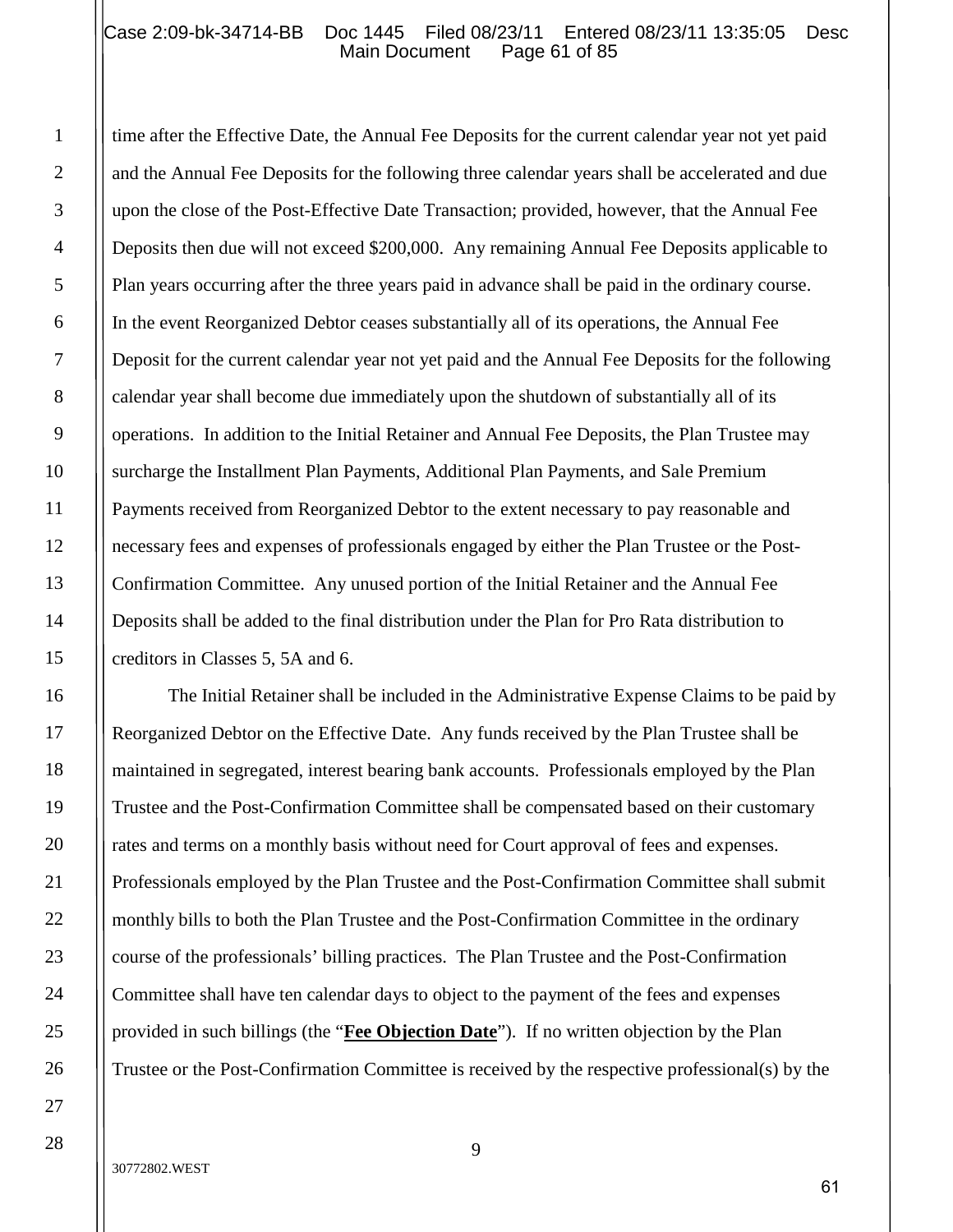#### Case 2:09-bk-34714-BB Doc 1445 Filed 08/23/11 Entered 08/23/11 13:35:05 Desc<br>Main Document Page 62 of 85 Main Document

Fee Objection Date, then such fees shall be paid in the full amount requested without need for further review or authorization.

As soon as practicable after the Effective Date, the Post-Confirmation Committee shall have the right to adopt and be governed by by-laws that are customary for post-confirmation committees. The Post-Confirmation Committee shall have general supervisory authority over the Plan Trustee, and the Plan Trustee shall report to the Post-Confirmation Committee as to the status of the matters within the responsibility of the Plan Trustee at such intervals and in such forms as reasonably requested by the Post-Confirmation Committee. The Plan Trustee will also be required to do the following upon the receipt of written instruction from the Post-Confirmation Committee: (1) commence or continue to prosecute litigation with respect to any Trust Causes of Action; (2) propose, accept or reject any settlement proposals with respect to any Trust Causes of Action; (3) propose, accept or reject any settlement proposals with respect to any claim asserted against the assets distributable from the Plan Trust under the Plan arising out of the post-confirmation administration of the Plan Trust; (4) make disbursements in accordance with the terms of the Plan if they have not been timely made by the Plan Trustee; and (5) perform such other reasonable and necessary acts in order to carry out the terms of the Plan and/or which are in the best interests of Classes 5, 5A and 6 if such does not violate any provision of the Plan. Notwithstanding the foregoing, the Post-Confirmation Committee, at its option, may enforce the provisions of the Plan in the place of the Plan Trustee.

The Post-Confirmation Committee shall have the authority to remove and/or replace the Plan Trustee for cause shown. After one year from the Effective Date, the Post-Confirmation Committee shall have sole and unfettered discretion to replace the Plan Trustee upon thirty days' written notice to the Plan Trustee without cause. In the event the Post-Confirmation Committee removes the Plan Trustee, the Post-Confirmation Committee shall use all commercially reasonable efforts to appoint a substitute Plan Trustee, which subsequent Plan Trustee shall be compensated at his/her customary rate. Each Plan Trustee appointed after the initial Plan Trustee is chosen shall be subject to removal by the Post-Confirmation Committee upon thirty days'

1

2

3

#### 30772802.WEST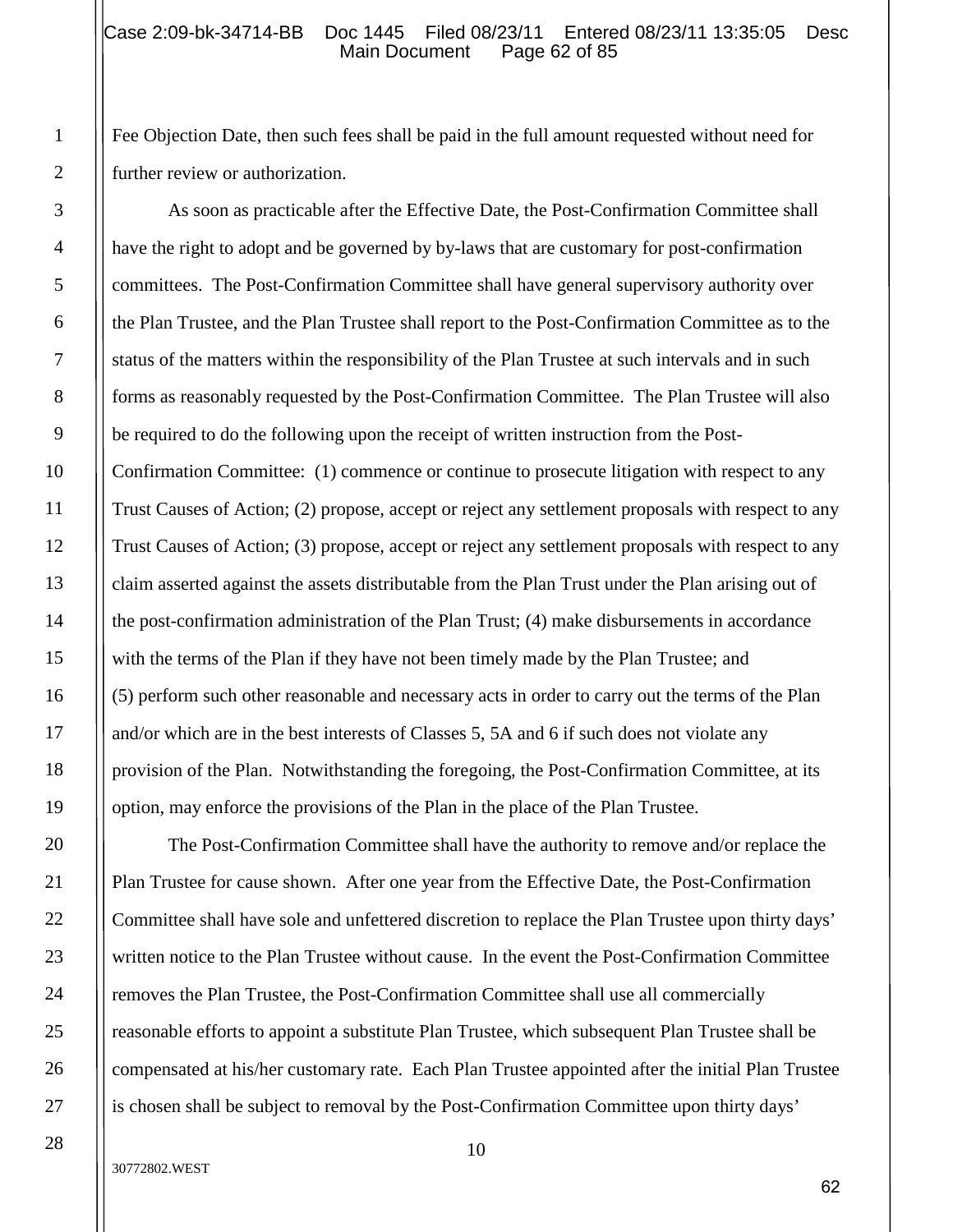#### Case 2:09-bk-34714-BB Doc 1445 Filed 08/23/11 Entered 08/23/11 13:35:05 Desc<br>Main Document Page 63 of 85 Main Document

written notice without cause. In the event a suitable substitute Plan Trustee cannot be found, the Post-Confirmation Committee shall consult with the U.S. Trustee's office with respect to appointing a successor Plan Trustee, and if no successor Plan Trustee is willing to serve, the Post-Confirmation Committee may assume the responsibilities of the Plan Trustee under the Plan. Any successor Plan Trustee shall be qualified to serve as a Plan Trustee only if such Trustee has served as a chapter 7 or chapter 11 trustee in the United States Bankruptcy Court for the Central District of California, or otherwise meets the approval of the U.S. Trustee for the Central District of California. In no event shall the Post-Confirmation Committee serve in place of the Plan Trustee until the Post-Confirmation Committee has exhausted all good faith efforts to find a replacement Plan Trustee within the requirements of this section.

For the appropriate functions of the Plan Trust, upon reasonable notice, the Plan Trustee shall have access to all books, records, and employees of Debtor for the functions of the Plan Trust. The Plan Trustee shall also have the authority and obligation to enforce the terms of the Plan if payments to the Plan Trustee are not made as required under the Plan.

The Post-Confirmation Committee shall have the right to receive (i) the same financial and other information provided to Reorganized Debtor's board of directors, which shall be handled confidentially among the Post-Confirmation Committee's members and professionals, although summaries may be shared with creditors who have not yet been paid their distribution under the Plan; and (ii) regular financial reporting to the same extent provided to the Exit Lenders

The Post-Confirmation Committee is authorized to appoint one observer (the "**Observer**") who will be authorized to attend all meetings of the board of directors for Reorganized Debtor, its Parent or any affiliate of Reorganized Debtor. The Observer shall be an individual who would be eligible under applicable law to be a director of Reorganized Debtor, but the Observer shall not be a director of Reorganized Debtor, its Parent or any affiliate of Reorganized Debtor. The Observer shall not have rights regarding management of the Hospital or any voting or speaking privileges at board meetings attended. Reorganized Debtor will not

1

2

3

4

5

6

7

8

9

10

11

12

13

14

15

16

17

18

19

20

21

22

23

24

25

26

27

28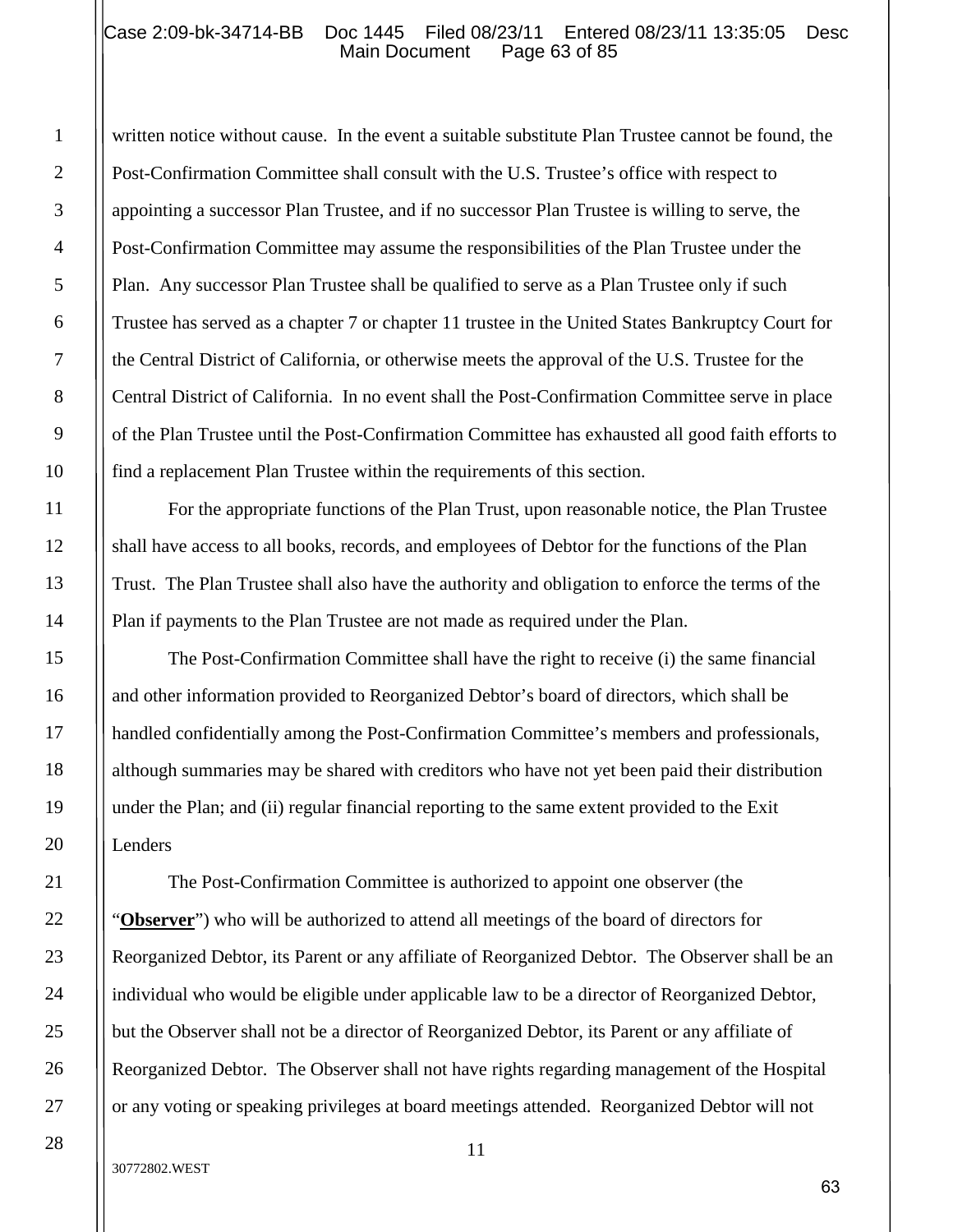#### Case 2:09-bk-34714-BB Doc 1445 Filed 08/23/11 Entered 08/23/11 13:35:05 Desc<br>Main Document Page 64 of 85 Main Document

exclude the Observer from board meetings discussions or have special meetings of the board that may exclude the Observer, except for executive sessions dealing with personnel or other matters from which the general members of Reorganized Debtor's board are also excluded. The Observer shall be authorized to report to the Post-Confirmation Committee with respect to such board meetings. The Post-Confirmation Committee will cooperate as appropriate with Reorganized Debtor and its affiliates with respect to the reasonable requests for confidentiality of the information obtained by the Observer.

In the event Reorganized Debtor executes any letter of intent, memorandum of understanding or other document regarding a proposed Post-Effective Date Transaction, Reorganized Debtor will, immediately after the execution of any such document (1) use its best efforts to provide the Post-Confirmation Committee with access to the potential counter-party once any such document is executed; and (2) provide to the Post-Confirmation Committee (i) access to all due diligence information made available to the counter-party and (ii) all material exchanged between Reorganized Debtor and the counter-party, so long as the Post-Confirmation Committee executes usual and customary non-disclosure agreements as reasonably requested by Reorganized Debtor.

The rights and duties of the Post-Confirmation Committee set forth herein shall terminate on the terms and conditions to be established in the Plan Trust Agreement.

#### **4. Assignment of Trust Causes of Action**

Debtor shall irrevocably assign, transfer, and convey to the Plan Trust all of its rights, title and interest to the Trust Causes of Action. Subject to the provisions of III.E.3., above, regarding oversight and authority of the Post-Confirmation Committee with respect to matters undertaken by the Plan Trustee, the Plan Trustee shall have the standing and authority to initiate, prosecute, compromise or otherwise resolve any and all Trust Causes of Action, with all recoveries derived therefrom to be distributed Pro Rata among the holders of Allowed Claims in Classes 5, 5A and 6 under the Plan. Any and all fees, costs and expenses incurred in respect of the investigation, initiation and prosecution of the Trust Causes of Action, including the

1

2

3

4

5

6

7

8

9

10

11

12

13

14

15

16

17

18

#### 30772802.WEST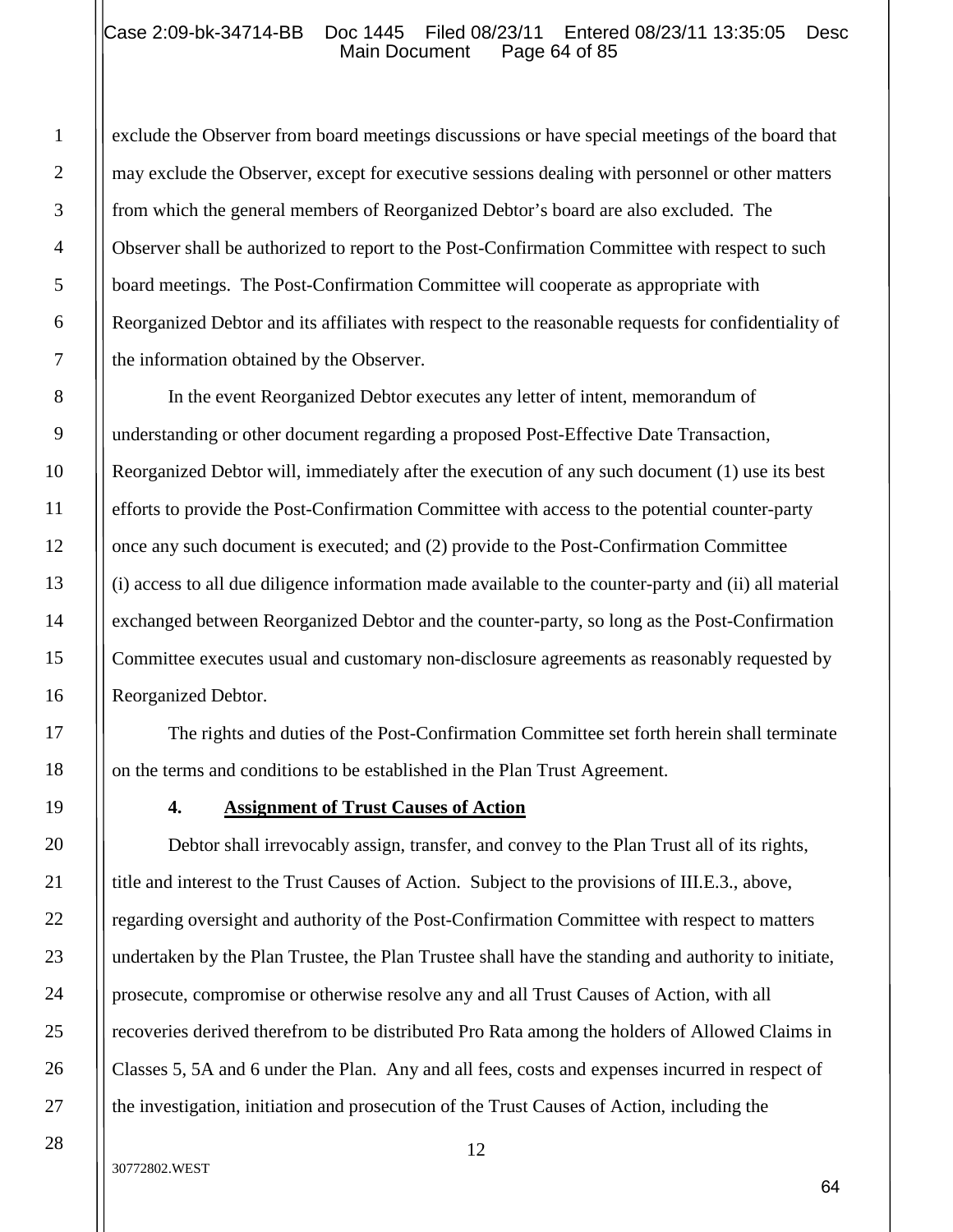## Case 2:09-bk-34714-BB Doc 1445 Filed 08/23/11 Entered 08/23/11 13:35:05 Desc<br>Main Document Page 65 of 85 Main Document

reasonable fees, costs and expenses incurred in connection with such litigation, shall be payable and paid from the Plan Trust assets, except not from the Annual Fee Deposits defined in Section III.E.3, without need for Court approval. The Trust Causes of Action transferred to the Plan Trust shall be transferred to and vested in the Plan Trust free and clear of all liens, claims, and interests, subject only to the rights of the beneficiaries of the Plan Trust to be paid from the proceeds thereof, and the Plan Trust shall own and manage such assets in accordance with the provisions of the Plan and the Plan Trust Agreement. The Bankruptcy Court shall have nonexclusive jurisdiction to hear and determine any litigation commenced with respect to the Trust Causes of Action and such litigation is integral to creditor treatment and consummation of the Plan.

## **F. Objections to Claims**

1

2

3

4

5

6

7

8

9

10

11

12

13

14

15

16

17

18

19

20

21

22

23

24

25

26

27

28

Prior to the Effective Date, Debtor will seek to resolve as many disputes or objections to Claims as possible. After the Effective Date, Reorganized Debtor will have the authority and obligation to review, compromise, and object to any Claims. Reorganized Debtor will: (i) have the authority, without Bankruptcy Court approval, to compromise, release or settle any Claim where the Claim has an asserted face value of \$200,000 or less; (ii) have authority, without Bankruptcy Court approval but with consent and upon notice to the Plan Trustee and the Post-Confirmation Committee, to compromise, release or settle any Claim where the Claim has an asserted face value of \$201,000 to \$500,000; and (iii) be required to seek an order of the Bankruptcy Court approving the compromise, release or settlement of any Claim that has an asserted value of greater than \$500,000, with notice and opportunity for hearing required with respect to such compromise, release or settlement.

#### **G. Special Issues Regarding Insured Claims**

Under the terms of Debtor's various insurance policies, Debtor may owe deductible amounts on account of Insured Claims for personal injury and medical malpractice. After the Effective Date of the Plan (unless an order modifying the automatic stay has been entered at an earlier date), holders of Insured Claims may proceed with litigation in appropriate non-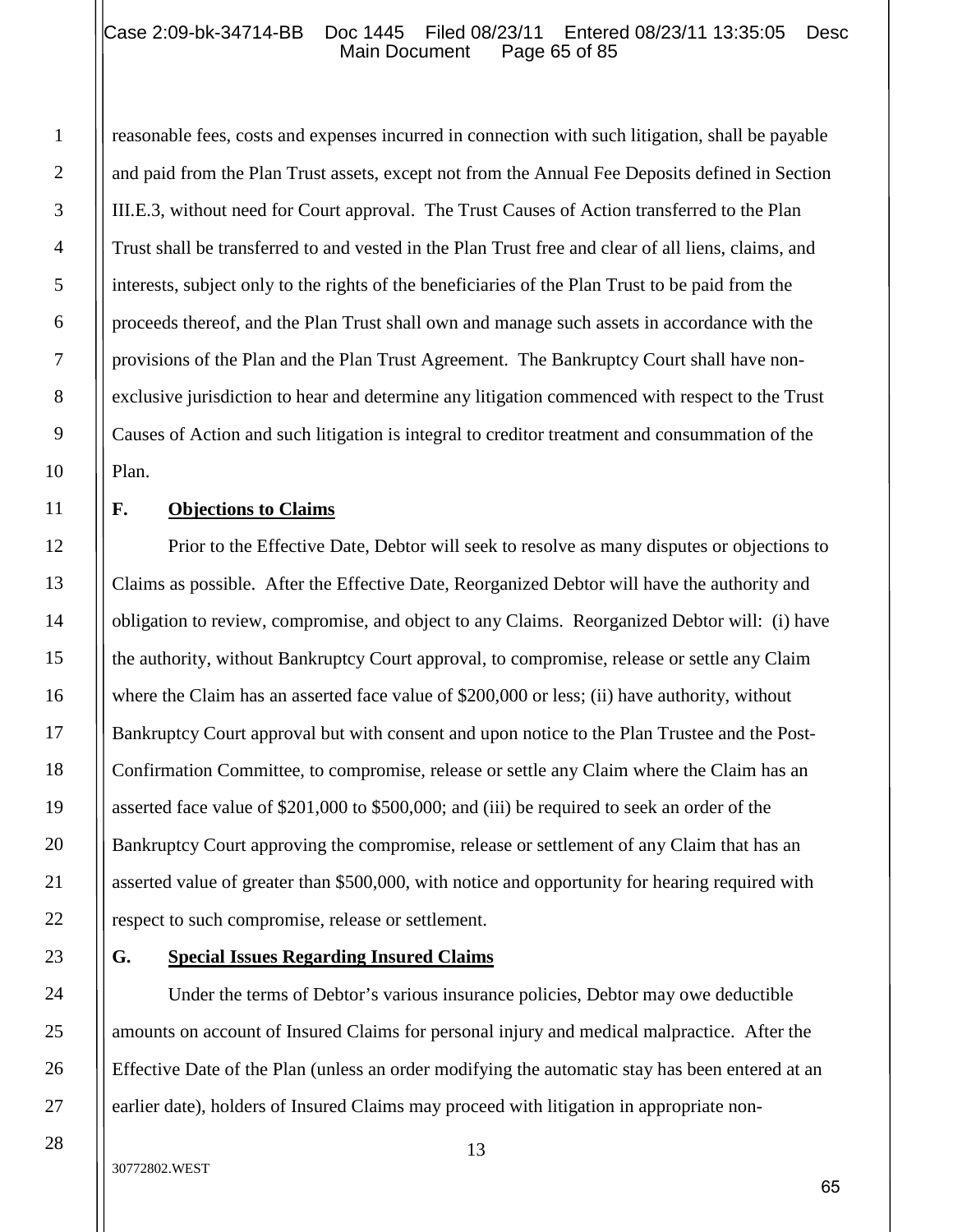#### Case 2:09-bk-34714-BB Doc 1445 Filed 08/23/11 Entered 08/23/11 13:35:05 Desc<br>Main Document Page 66 of 85 Main Document

bankruptcy forums to liquidate the Insured Claims, but they shall be enjoined by the injunction established by the Confirmation Order from commencing or continuing any enforcement action to collect such Claim against the estate except in conformity with the Bankruptcy Code's claim adjudication procedures.

Subject to the foregoing, distributions under the Plan to each holder of an Allowed Insured Claim shall be in accordance with the treatment provided under the Plan for Class 5A, but solely to the extent that such Allowed Insured Claim is within Debtor's self-insured retention amounts, which range from \$50,000 to \$250,000 per occurrence, depending on the nature of the claim and the applicable insurance policy. Amounts in excess of the applicable self-insured amount shall be recoverable only from the available insurance and Debtor shall be discharged to the extent of any such excess. Further, the Plan shall not expand the scope of, or alter in any other way, the rights and obligations of Debtor's insurers under their policies, and Debtor's insurers shall retain any and all defenses to coverage that such insurers may have, including the right to contest and/or litigate with any party, including Debtor, the existence, primacy and/or scope of available coverage under any alleged applicable policy. The Plan shall not operate as a waiver of any other Claims that Debtor's insurers have asserted or may assert in any proof of Claim or Debtor's rights and defenses to such proofs of Claim.

## **H. Distributions of Property Under the Plan**

The following procedures set forth in the Plan apply to distributions made pursuant to the Plan whether by (i) Debtor (or Buyer, if applicable) as to the Effective Date Payments, or (ii) the Plan Trustee as to all post-Effective Date distributions received from Reorganized Debtor or Buyer (each of Reorganized Debtor, the Plan Trustee, or Buyer, a "**Distributing Party**"). In connection with the Plan, to the extent applicable, the Distributing Party shall comply with all tax withholding and reporting requirements imposed on it by any governmental unit, and all distributions pursuant to the Plan shall be subject to such withholding and reporting requirements.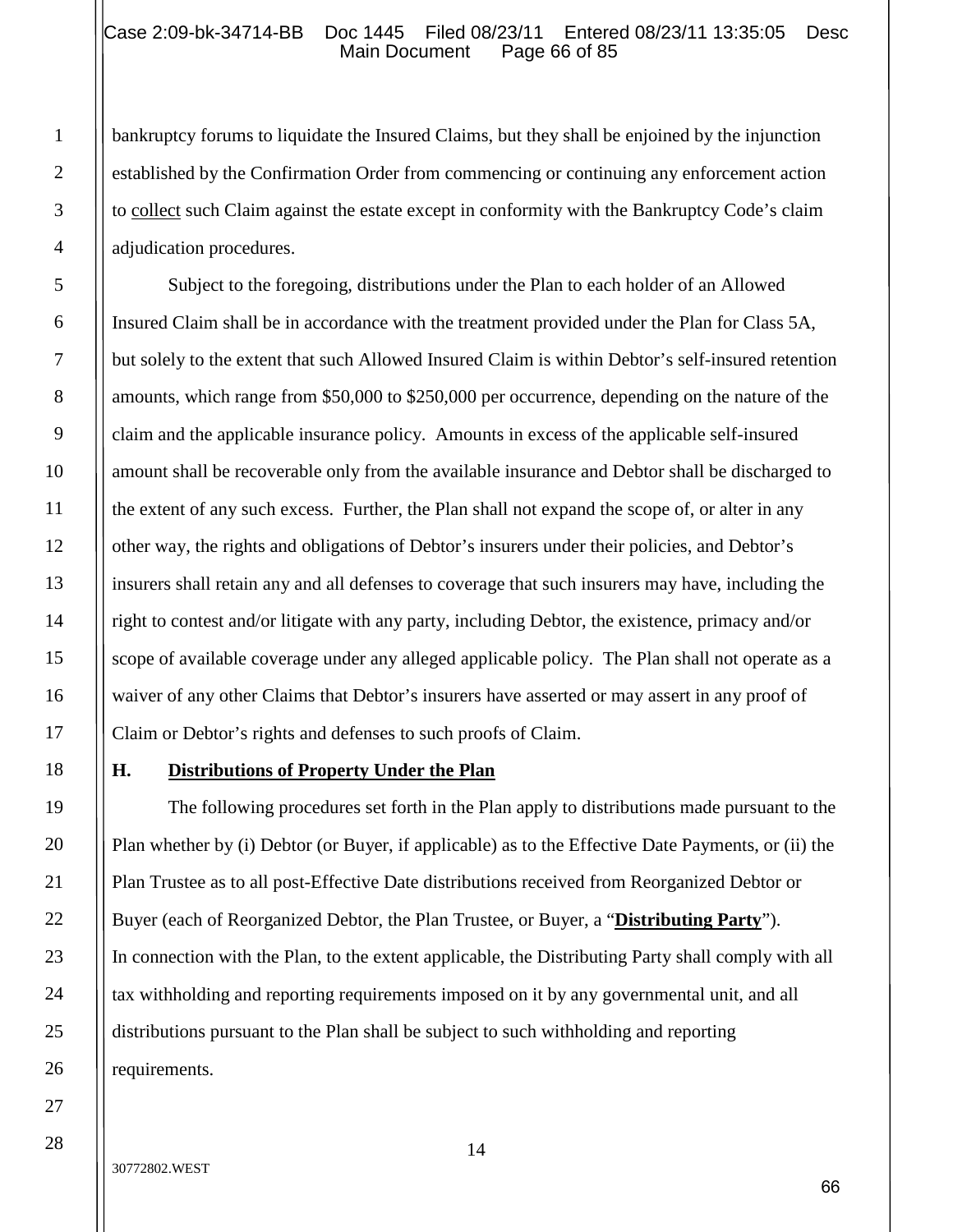## **1. Manner of Cash Payments Under the Plan**

Cash payments to domestic entities holding Allowed Claims will be tendered in U.S. Dollars and will be made by checks drawn on a domestic bank or by wire transfer from a domestic bank. Payments made to any foreign creditors holding Allowed Claims may be paid, at the option of the Distributing Party in such funds and by such means as are necessary or customary in a particular foreign jurisdiction.

## **2. No Distributions With Respect to Disputed Claims**

No payments of cash or distributions of other property or other consideration of any kind shall be made on account of any Disputed Claim unless and until such Claim becomes an Allowed Claim or is deemed to be such for purposes of distribution, and then only to the extent that the Claim becomes, or is deemed to be for distribution purposes, an Allowed Claim. Separate Disputed Claims Reserves will be established for Administrative Claims (which shall include Disputed Cure Payments, with reserves for the full amounts claimed by objecting contract counterparties) and for each of Classes 5, 5A and 6 in amounts to be determined at the Confirmation Hearing. Unless otherwise provided herein, any holder of a Claim that becomes an Allowed Claim after the Effective Date will receive any unpaid distribution that otherwise would have been payable under the Plan on the Next Payment Date after the date that such Claim becomes an Allowed Claim.

## **3. Delivery of Distributions**

The Distributing Party shall make distributions to each holder of an Allowed Claim by mail as follows: (a) at the address set forth on the proof of Claim filed by such holder of an Allowed Claim; (b) at the address set forth in any written notice of address change delivered to the Distributing Party after the date of any related proof of Claim; and (c) at the address reflected in the Schedules if no proof of Claim is filed and the Distributing Party has not received a written notice of a change of address.

///

1

2

3

4

5

6

7

8

9

10

11

12

13

14

15

16

17

18

19

20

21

22

23

24

25

26

27

28

///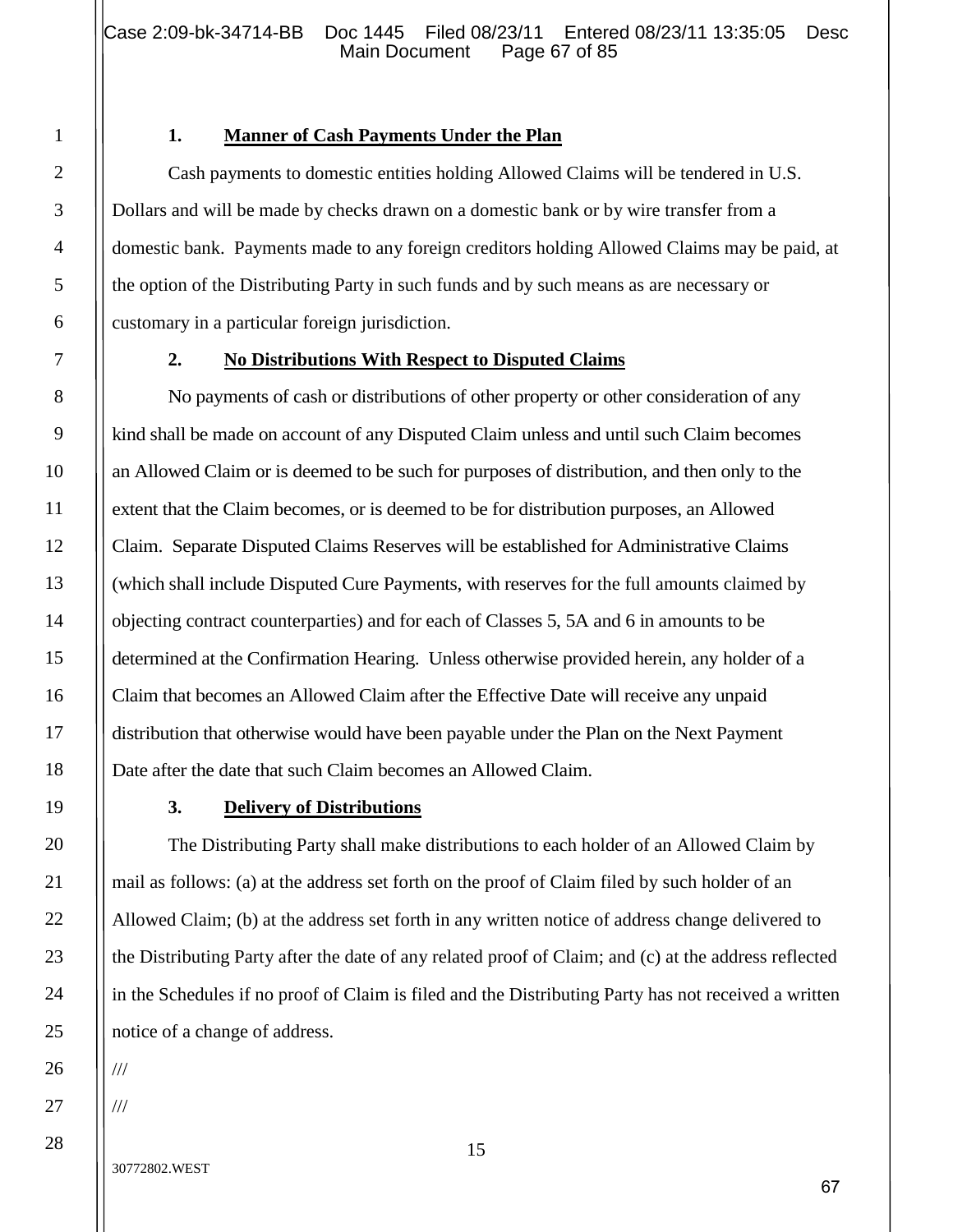Case 2:09-bk-34714-BB Doc 1445 Filed 08/23/11 Entered 08/23/11 13:35:05 Desc<br>Main Document Page 68 of 85 Main Document

#### **4. Undeliverable and Unclaimed Distributions**

If the distribution to the holder of any Allowed Claim is returned as undeliverable, no further distribution shall be made to such holder unless and until the Distributing Party is notified in writing of such holder's then current address. Subject to the other provisions of the Plan, undeliverable distributions shall remain in the possession of the Distributing Party pursuant to this Section until such time as a distribution becomes deliverable. All undeliverable cash distributions will be held in unsegregated, interest-bearing bank accounts for the benefit of the entities entitled to the distributions. These entities will be entitled to any interest actually earned on account of the undeliverable distributions. The bank account will be maintained in the name of the Distributing Party, but it will be accounted for separately.

Any holder of an Allowed Claim who does not assert a Claim in writing for an undeliverable distribution within one year after the date such distribution was due shall no longer have any Claim to or interest in such undeliverable distribution, and shall be forever barred from receiving any distributions under this Plan, or from asserting a Claim against the Debtor, the Plan Trust, or their respective property, and the Claim giving rise to the undeliverable distribution will be discharged.

Nothing contained in the Plan shall require the Distributing Party to attempt to locate any holder of an Allowed Claim.

#### **5. Estimation of Disputed Claims for Distribution Purposes**

Debtor (on or before the Effective Date), or the Reorganized Debtor, or Buyer (in the event of a Transaction) may move for a Court order estimating any Disputed Claim. The estimated amount of any Disputed Claim so determined by the Court shall constitute the maximum recovery that the holder thereof may recover after the ultimate liquidation of its Disputed Claim, irrespective of the actual amount ultimately Allowed.

#### **6. Possible Cancellation of Bonds and Bond Documents**

If the Bonds do not remain outstanding and the Bond Claims are paid in full as provided herein, then as of the Effective Date, the Bonds shall be deemed cancelled without further action

1

2

3

4

5

6

7

8

9

10

11

12

13

14

15

16

17

18

19

20

21

22

23

24

25

26

27

28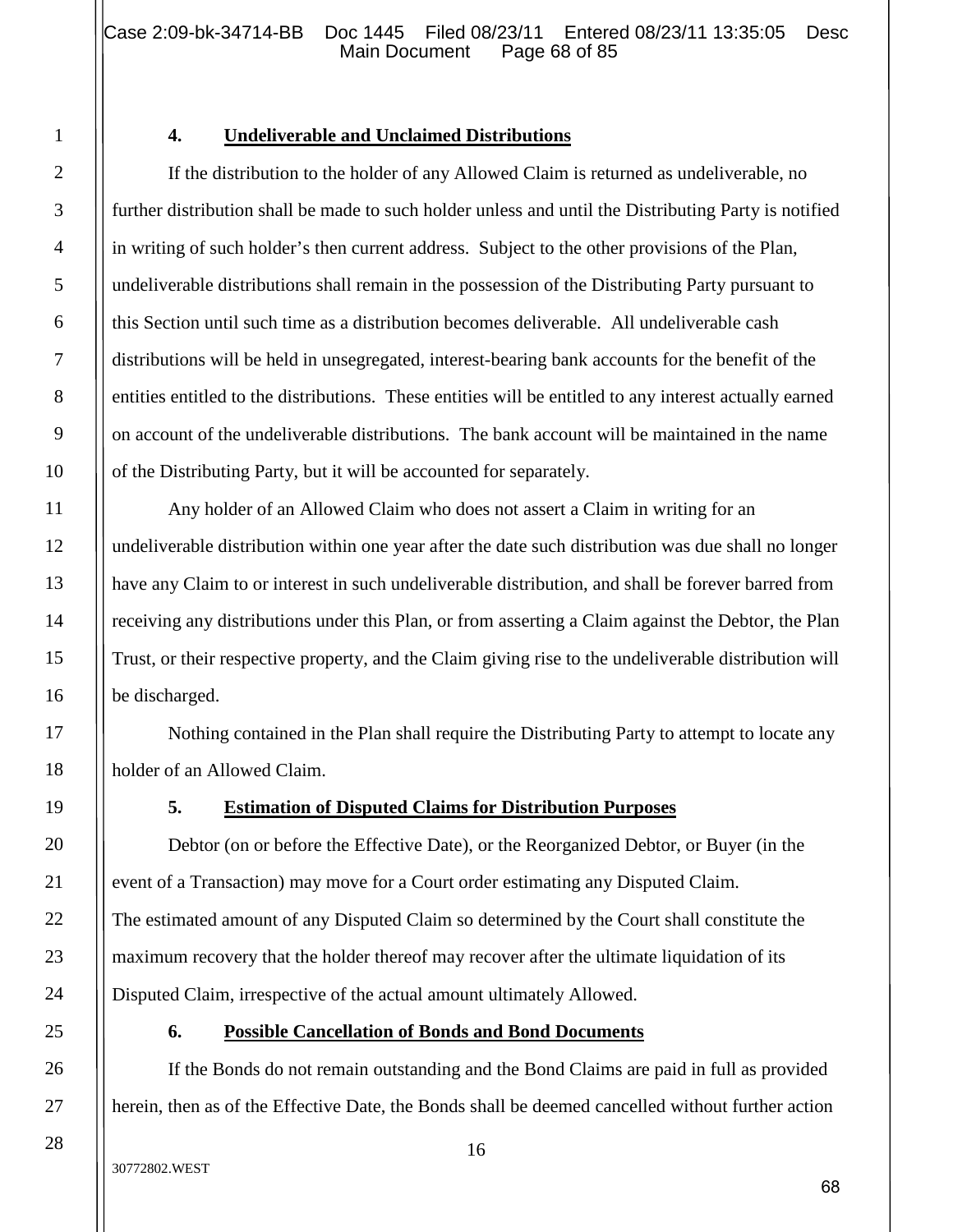## Case 2:09-bk-34714-BB Doc 1445 Filed 08/23/11 Entered 08/23/11 13:35:05 Desc<br>Main Document Page 69 of 85 Main Document

by any party, and the Bonds and related Bond Documents shall continue in effect solely to the extent they relate to and are necessary to (i) allow applicable distributions pursuant to this Plan, (ii) permit Wells Fargo to be compensated for fees and reimbursed for expenses of its professionals, assert its charging lien, and enforce its indemnity and other rights and protections with respect to and pursuant to the Bond Documents, (iii) permit Wells Fargo to set one or more record dates and distribution dates with respect to the distribution of funds to beneficial holders of the Bonds, (iv) permit Wells Fargo to appear in the Case with respect to matters relevant to the Bonds, (v) otherwise continue to govern relationships of Wells Fargo and the holders of the Bonds, and (vi) permit Wells Fargo to perform any functions that are necessary in connection with the foregoing clauses (i) through (v); provided that nothing in the Plan shall deprive Wells Fargo of standing to enforce the terms of the Plan with respect to its Allowed Claim.

#### **I. Full Satisfaction**

The Distributing Party shall make, and each holder of a Claim shall receive, the distributions provided for in the Plan for full satisfaction and discharge of such Claim.

## **J. Setoff, Recoupment, and Other Rights**

Reorganized Debtor will retain all rights with respect to setoff, recoupment, assertion of counterclaims or withholdings against the distributions to be made pursuant to this Plan on account of any claims that Debtor or the Estate (or the Plan Trust as successor to the Estate) may have against the entity holding an Allowed Claim; provided, however, that neither the failure to effect such a setoff or recoupment, nor the allowance of any Claim against Debtor, nor any partial or full payment during the Cases or after the Effective Date in respect of any Allowed Claim, shall constitute a waiver or release by Debtor or the Estate of any claim that they may possess against such holder.

## **K. Conditions to Effectiveness**

The Plan shall not become binding unless and until the Effective Date occurs. The Effective Date is the first Business Day (a) that is at least fourteen days after the Confirmation

1

2

3

4

5

6

7

8

9

10

11

12

13

14

15

16

17

18

19

20

21

22

23

24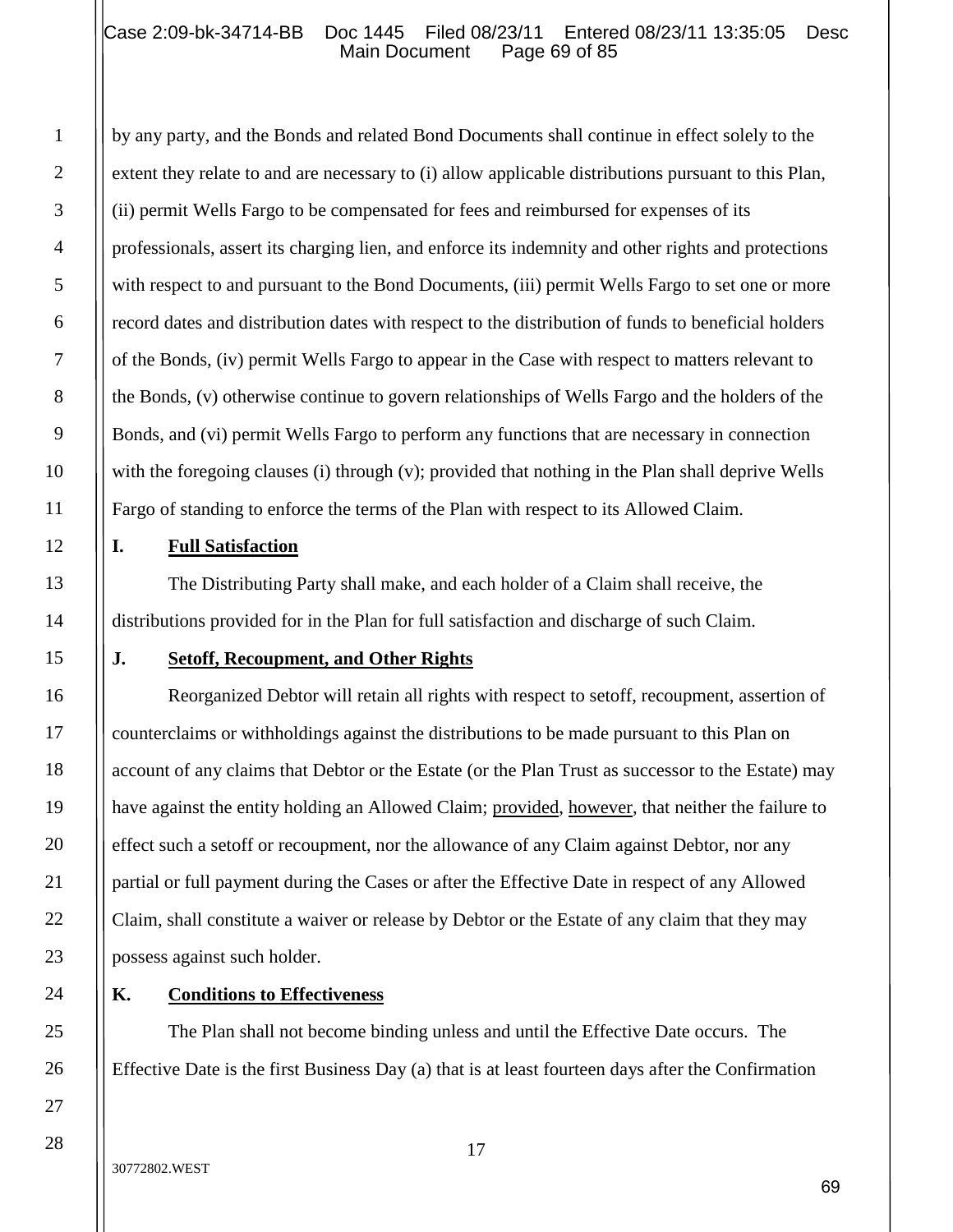Date; (b) on which no stay of the Confirmation Order is in effect; and (c) on which all of the following conditions have been satisfied as set forth below or waived:

**1. Conditions**

a) The Confirmation Order shall have become a Final Order;

b) The Exit Funding shall be in full force and effect and all conditions therein to the obligations of the parties to the Exit Funding will have been satisfied or waived as set forth in the Exit Funding documents (and Debtor shall not waive such condition without the express written consent of Wells Fargo); and

c) All other documents, agreements, writings and undertakings required under the Plan shall be executed and ready for consummation, including the Transaction Documents, if a Transaction is to be implemented.

Debtor shall mail a "Notice of Occurrence of Effective Date" to all creditors and interest holders of record as of the date of entry of the Confirmation Order.

## **2. Waiver of Conditions**

Except as otherwise specified herein, the requirement that the conditions to the occurrence of the Effective Date be satisfied may be waived in whole or in part, and the time within which any such conditions must be satisfied may be extended, by Debtor. The failure to timely satisfy or waive any of such conditions may be asserted by Debtor regardless of the circumstances giving rise to the failure of such condition to be satisfied, including any action or inaction by Debtor. The failure of Debtor to exercise any of the foregoing rights shall not be deemed a waiver of any other rights and each such right shall be deemed ongoing and subject to assertion at any time.

# **L. Authorization of Entity Action**

Each of the matters provided for under this Plan involving the entity structure of Debtor or entity action to be taken by or required of Debtor shall, as of the Effective Date, be deemed to have occurred and be effective as provided herein, and shall be authorized, approved and, to the

1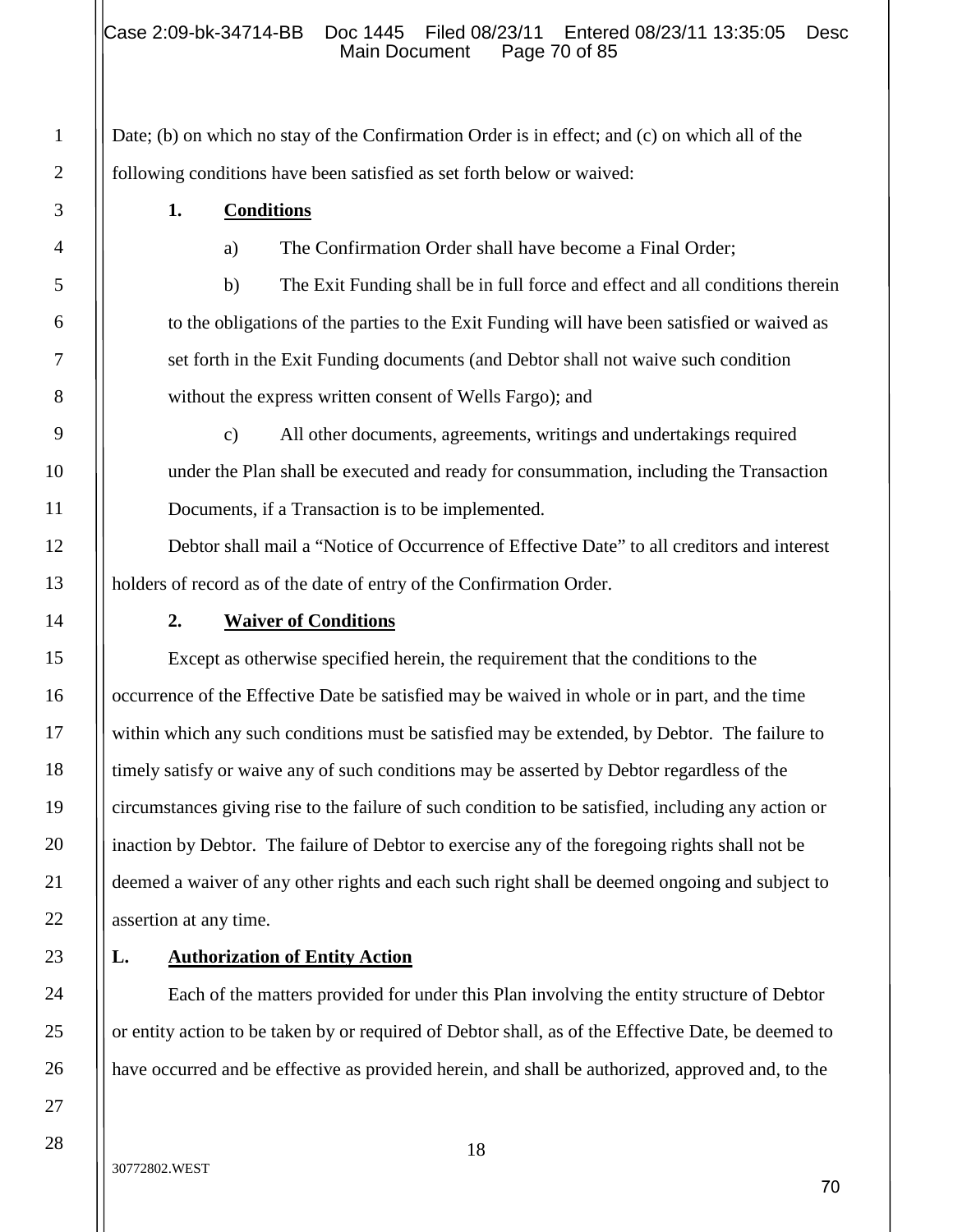extent taken prior to the Effective Date, ratified in all respects without any requirement of further action by creditors or directors of Debtor.

#### **M. Reservation of Fair and Equitable (Cram Down) Power**

Debtor reserves the right to confirm this Plan as to any impaired Class that does not accept the Plan by the requisite number of votes pursuant to the fair and equitable power of Bankruptcy Code § 1129(b).

#### **IV. TREATMENT OF MISCELLANEOUS ITEMS**

#### **A. Assumption of Executory Contracts and Unexpired Leases**

#### **1. Assumptions**

On the Effective Date, Reorganized Debtor shall assume the Apollo debt and all executory contracts and unexpired leases of Debtor listed on the Schedule of Assumed Agreements (which shall include the Mandatory Assumed Contracts), which is to be filed by the Assumption Schedule Filing Date. Any contract or lease not included on the Schedule of Assumed Agreements, as it may be amended prior to the Effective Date, shall be deemed to have been rejected pursuant to Bankruptcy Code § 365. The Schedule of Assumed Agreements will identify separately (i) the executory contracts and unexpired leases that Debtor will assume on the Effective Date, and (ii) any contracts or agreements that Debtor does not believe qualify as "executory" contracts but that Debtor intends to remain in effect, such as billing or service arrangements that do not actually impose any performance obligations on either party. Subject to the requirement to assume certain Mandatory Assumed Contracts, and if there is no Transaction, Debtor reserves the right to amend the Schedule of Assumed Agreements at any time after the Assumption Schedule Filing Date and prior to the Effective Date to: (a) delete any executory contract or unexpired lease and provide for its rejection under the Plan or otherwise, except that Mandatory Assumed Contracts shall not be deleted, or (b) add any executory contract or unexpired lease and provide for its assumption under the Plan. Debtor will provide notice of any amendment to the Schedule of Assumed Agreements to the party or parties to the agreement affected by the amendment. The Confirmation Order will constitute a Court order approving the

#### 30772802.WEST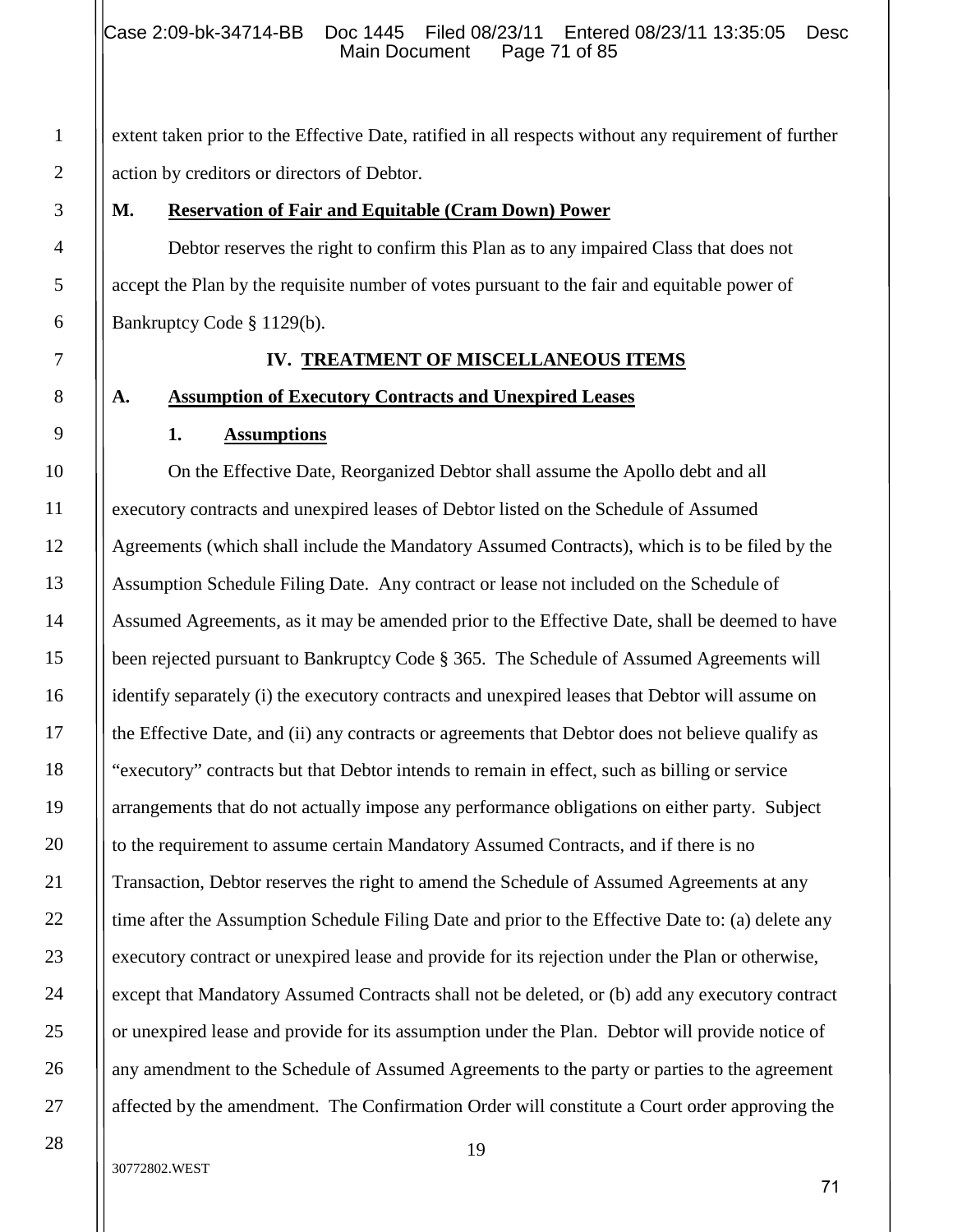assumption, on the Effective Date, of all executory contracts and unexpired leases identified on the Schedule of Assumed Agreements, as it may be amended prior to the Effective Date, subject to the requirement that Debtor must reserve amounts for Disputed Cure Payments in the full amounts claimed by objecting contract counterparties. To the extent there is any inconsistency between the Plan or the Confirmation Order and the language of a Mandatory Assumed Contract, the language of the Mandatory Assumed Contract shall control.

#### **2. Cure Payments**

1

2

3

4

5

6

7

8

9

10

11

12

13

14

15

16

17

18

19

20

21

22

23

24

25

26

27

28

Any monetary amounts by which each executory contract and unexpired lease to be assumed is in default shall be satisfied, pursuant to Bankruptcy Code § 365(b)(l), by payment of the default amount (as set forth in the Debtor's books and records), a schedule of which will be Filed and served by the Assumption Schedule Filing Date, in full in cash on the later of the Effective Date or when such Cure Claim is Allowed, or on such other terms as the parties to each such executory contract or unexpired lease may otherwise agree. In this Case, prior to confirmation of the Plan, some known Cure Payments will have already been paid or resolved by stipulation, including the Cure Payments of Health Net, PacifiCare and Siemens, and most others have already been determined by stipulation or agreement. In the event of a dispute regarding (a) the amount of any Cure Payments, (b) the ability of Reorganized Debtor to provide "adequate assurance of future performance" (within the meaning of Bankruptcy Code § 365) under the contract or lease to be assumed, or (c) any other matter pertaining to assumption, the cure payments required by Bankruptcy Code § 365(b)(1) shall be made following the entry of a Final Order resolving the dispute and approving the assumption. Pending the Bankruptcy Court's ruling on such motion, the executory contract or unexpired lease at issue shall be deemed assumed by Reorganized Debtor as of the Effective Date, unless otherwise ordered by the Bankruptcy Court.

#### **3. Objections to Assumption**

Other than a party to a Mandatory Assumed Contract (which shall be deemed to have consented to assumption), any entity who is a party to an executory contract or unexpired lease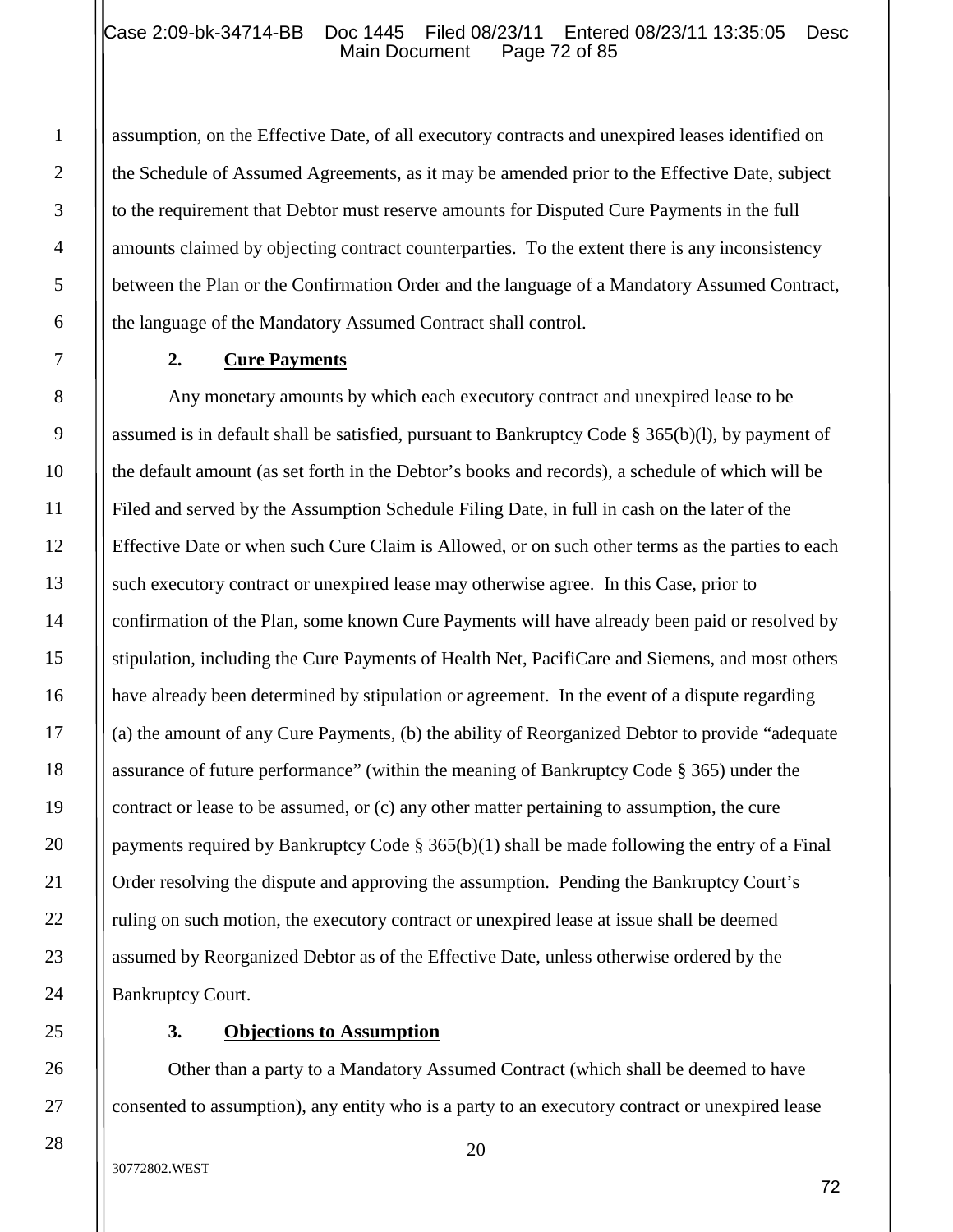## Case 2:09-bk-34714-BB Doc 1445 Filed 08/23/11 Entered 08/23/11 13:35:05 Desc<br>Main Document Page 73 of 85 Main Document

that will be assumed under the Plan must File with the Court and serve upon interested parties a written statement and supporting declaration stating the basis for any objection to assumption. Any entity whose contract or lease is identified on the Schedule of Assumed Agreements Filed on the Assumption Schedule Filing Date must File and serve its statement and declaration by no later than October 4, 2011 ("**Assumption Objections**"). Any entity that fails to timely File and serve such a statement and declaration will be deemed to waive any and all objections to the proposed assumption of its contract or lease. Debtor must file and serve its reply with respect to any Assumption Objections by no later than October 18, 2011. A hearing on the Assumption Objections will take place at the Confirmation Hearing, or as soon thereafter as the Court is available.

Any entity whose contract or lease is identified as an assumed agreement on an amendment to the Schedule of Assumed Agreements Filed after the Assumption Schedule Filing Date and before the Effective Date must File and serve its statement and declaration regarding assumption by no later than five business days after notice of assumption ("**Supplemental Assumption Objections**"). Any entity that fails to timely File and serve such a statement and declaration will be deemed to waive any and all objections to the proposed assumption of its contract or lease. Debtor must file and serve its reply with respect to any Supplemental Assumption Objections by no later than five business days after the filing of such objection. A hearing on such Supplemental Assumption Objections will take place seven days after the filing of Debtor's reply, or as soon thereafter as the Court is available.

In the absence of a timely objection by an entity who is a party to an executory contract or unexpired lease, the Confirmation Order shall constitute a conclusive determination as to the amount of any cure and compensation due under the executory contract or unexpired lease, and that Reorganized Debtor has demonstrated adequate assurance of future performance with respect to such executory contract or unexpired lease.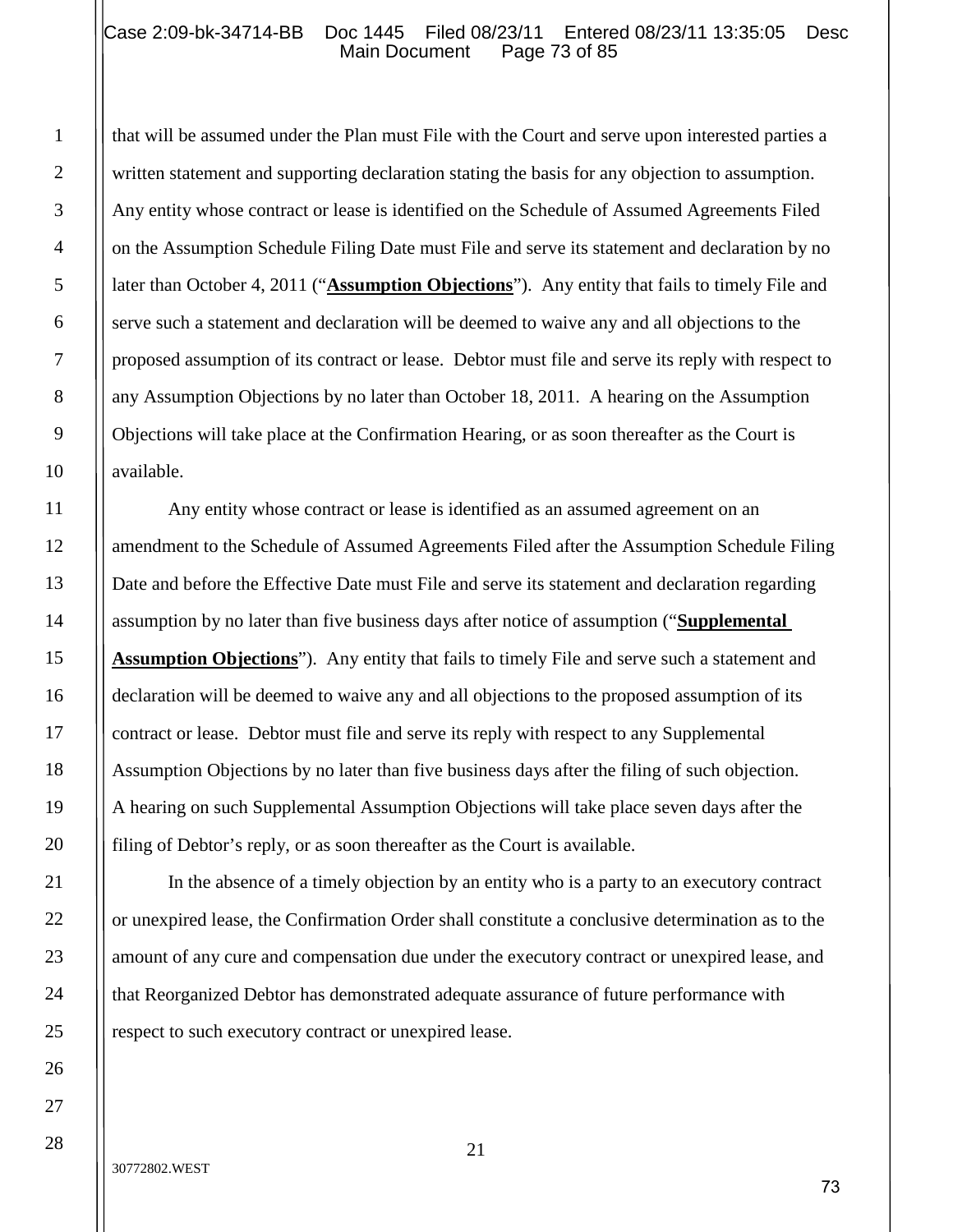Case 2:09-bk-34714-BB Doc 1445 Filed 08/23/11 Entered 08/23/11 13:35:05 Desc<br>Main Document Page 74 of 85 Main Document

#### **4. Resolution of Claims Relating to Assumed Agreements**

In accordance with the procedures set forth in Sections IV.A.2 and IV.A.3 relating to the Cure Payments and objections to assumption, payment of the Cure Payments with respect to executory contracts or unexpired leases that will be assumed under the Plan shall be deemed to satisfy, in full, any prepetition or postpetition arrearage or other Claim asserted in a Filed proof of Claim or listed in the Schedules, irrespective of whether the Cure Payment is less than the amount set forth in such proof of Claim or the Schedules. Upon the tendering of the Cure Payment, such Claim shall be disallowed, without further order of the Court or action by any party.

#### **B. Rejection of Executory Contracts and Unexpired Leases**

#### **1. Rejected Agreements**

On the Effective Date, Debtor will reject all executory contracts and unexpired leases set forth on the Schedule of Rejected Agreements. The Confirmation Order will constitute a Court order approving the rejection, on the Effective Date, of the executory contracts and unexpired leases not assumed under the Plan.

#### **2. Bar Date for Rejection Damage Claims**

Any Rejection Damage Claim or other Claim for damages arising from the rejection under the Plan of an executory contract or unexpired lease must be Filed and served upon counsel to the Plan Trustee within 30 days after the mailing of notice of the occurrence of the Effective Date. Any such Claims that are not timely Filed and served will be forever barred and unenforceable against Debtor, the Plan Trust, the Estate, Reorganized Debtor, and their respective property, and entities holding these Claims will be barred from receiving any distribution under the Plan on account of such untimely claims.

#### **3. Postpetition Contracts and Leases**

Except as set forth in the Schedule of Rejected Agreements or as otherwise expressly provided in the Plan or the Confirmation Order, all contracts, leases, and other

1

2

3

4

5

6

7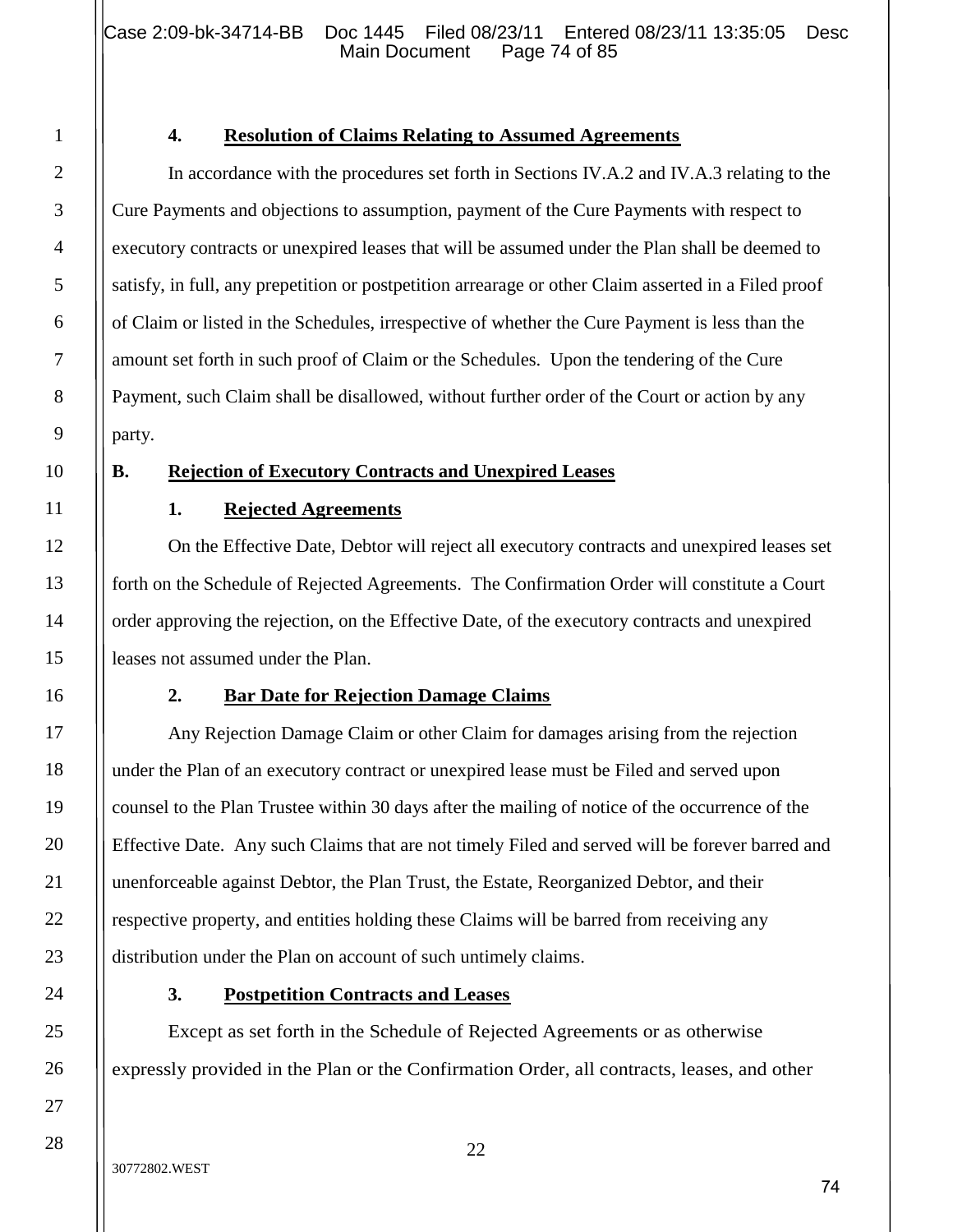agreements that Debtor entered into after Petition Date will be assumed by Reorganized Debtor.

#### **C. Changes in Rates Subject to Regulatory Commission Approval**

This Debtor is not subject to governmental regulatory commission approval of its rates.

**D. Retention of Jurisdiction**

The Court will retain jurisdiction to the extent provided by law.

#### **V. EFFECT OF CONFIRMATION OF PLAN**

#### **A. Discharge**

This is a reorganization plan. The rights afforded in the Plan and the treatment of all Claims shall be in exchange for and in complete satisfaction, discharge, and release of all Claims of any nature whatsoever arising prior to the Effective Date, including any interest accrued on such Claims from and after the Petition Date (except as otherwise ordered by the Court), against the Debtor, the Estate and their property.

Except as otherwise provided in the Plan or the Confirmation Order or in any contract assumed by Debtor during the Case (including, without limitation, the Debtor's indemnification obligations thereunder), the Plan and Confirmation Order shall: (a) on the Effective Date, discharge and release the Debtor, the Estate, the Reorganized Debtor, and their property to the fullest extent permitted by Bankruptcy Code §§ 524 and 1141 from all Claims, including all debts, obligations, demands, liabilities, and Claims that arose before the Effective Date, and all debts of the kind specified in Bankruptcy Code §§ 502(g), 502(h), or 502(i), regardless of whether or not (i) a proof of Claim based on such debt is Filed or deemed Filed, (ii) a Claim based on such debt is allowed pursuant to Bankruptcy Code § 502, or (iii) the holder of a Claim based on such debt or Interest has or has not accepted the Plan; (b) void any judgment underlying a Claim discharged hereunder; and (c) preclude all entities from asserting against the Debtor, the Estate, the Reorganized Debtor, or their respective property any Claims based upon any act or omission, transaction, or other activity of any kind or nature that occurred prior to the Effective Date. To the extent any Claim is paid other than under the Plan, Debtor will be deemed

1

2

#### 30772802.WEST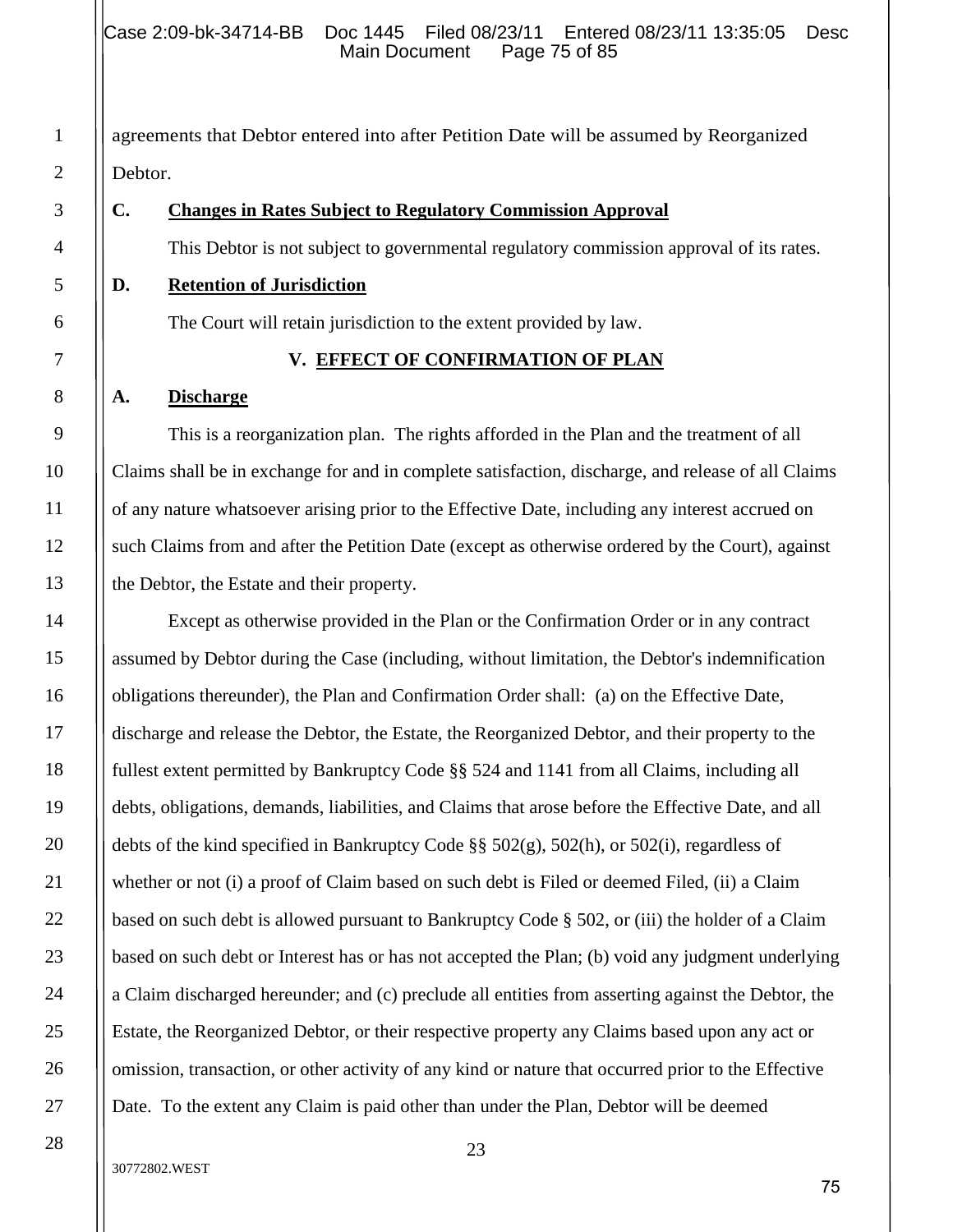#### Case 2:09-bk-34714-BB Doc 1445 Filed 08/23/11 Entered 08/23/11 13:35:05 Desc<br>Main Document Page 76 of 85 Page 76 of 85

discharged and released with respect to such Claim and such Claim and shall not receive a distribution under the Plan.

Except as otherwise provided in the Plan or the Confirmation Order, or as provided in contracts assumed during the Case and Debtor's indemnification obligations thereunder, on and after the Effective Date, all entities who have held, currently hold, or may hold a debt or Claim against the Debtor, the Estate, the Reorganized Debtor, or their respective property that is based upon any act or omission, transaction, or other activity of any kind or nature that occurred prior to the Effective Date, that otherwise arose or accrued prior to the Effective Date, or that is otherwise discharged pursuant to the Plan, shall be permanently enjoined from taking any of the following actions on account of any such discharged debt, Claim, or Interest (the "**Permanent Injunction**"): (a) commencing or continuing in any manner any action or other proceeding against the Debtor, the Estate, the Reorganized Debtor, or their respective property that is inconsistent with the Plan or the Confirmation Order; (b) enforcing, attaching, collecting, or recovering in any manner any judgment, award, decree, or order against the Debtor, the Estate, the Reorganized Debtor, or their respective property other than as specifically permitted under the Plan, as approved by the Confirmation Order; (c) creating, perfecting, or enforcing any lien or encumbrance against the Debtor, the Estate, the Reorganized Debtor, or their respective property; and (d) commencing or continuing any action, in any manner, in any place that does not comply with or is inconsistent with the provisions of the Plan, the Confirmation Order, or the discharge provisions of Bankruptcy Code § 1141. Any entity injured by any willful violation of such Permanent Injunction shall recover actual damages, including costs and attorneys' fees, and, in appropriate circumstances, may recover punitive damages, from the willful violator.

In the event of a Transaction, this Plan shall be considered a liquidating plan, and no discharge will be entered.

# **B. Exculpation: No Liability for Solicitation or Prosecution of Confirmation**

None of Debtor, the Estate, the Creditors' Committee, Wells Fargo, Apollo, the DIP Lender, the Exit Lenders, Buyer (in the event of a Transaction), or any of the foregoing parties'

24

27

28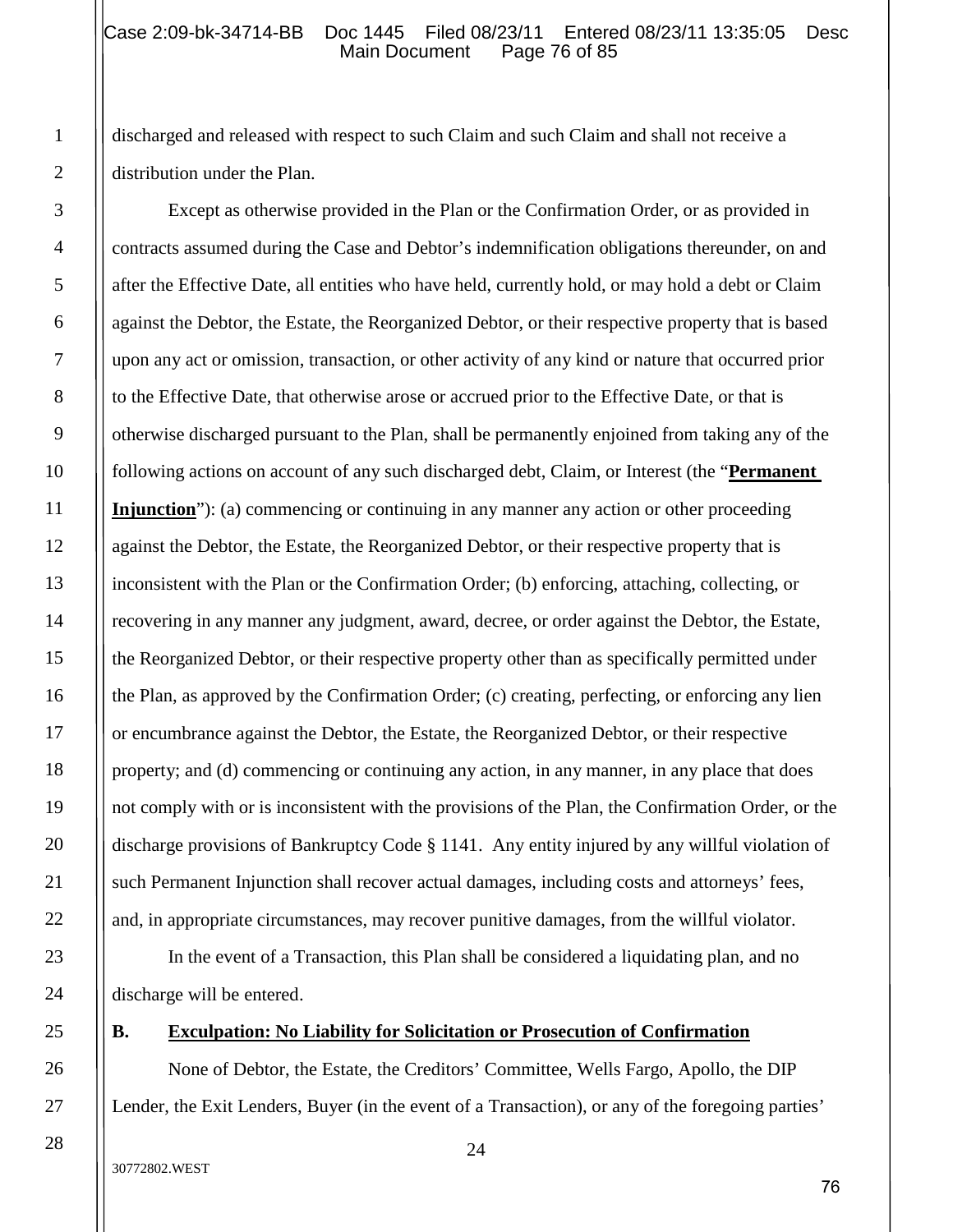## Case 2:09-bk-34714-BB Doc 1445 Filed 08/23/11 Entered 08/23/11 13:35:05 Desc<br>Main Document Page 77 of 85 Main Document

respective members, officers, directors, employees, advisors, professionals or agents shall have or incur any liability to any holder of a Claim for any act or omission occurring on or after Petition Date in connection with, related to, or arising out of the Case, the pursuit of confirmation of the Plan, the consummation or administration of the Plan, or property to be distributed under the Plan, except for willful misconduct or gross negligence, and in all respects, Debtor, the Estate, the DIP Lender, the Exit Lenders, Wells Fargo, Apollo, the Creditors' Committee, Buyer (in the event of a Transaction), or any of the foregoing parties' respective members, officers, directors, employees, advisors, professionals or agents shall be entitled to rely on the advice of their respective counsel with respect to their duties and responsibilities during the Case under the Plan.

## **C. Revesting of Property in Debtor**

Except as provided in Sections III.D.2 and V.E. of the Plan, and except as provided elsewhere in the Plan, the confirmation of the Plan revests the assets of the Estate in the Reorganized Debtor, free and clear of all Claims, liens, encumbrances, and Interests, except as expressly provided in the Plan, except for the Trust Assets that will be transferred to the Plan Trust. From and after the Effective Date, Reorganized Debtor may operate its business and use, acquire and dispose of property without supervision by the Court and free of any restrictions of the Bankruptcy Code or Bankruptcy Rules, other than those restrictions expressly imposed by the Plan and the Confirmation Order. The Plan Trust shall remain subject to the jurisdiction of the Bankruptcy Court.

#### **D. Transfer of Acquired Assets to Buyer in the Event of a Transaction**

In the event of a Transaction, and except as provided in Sections III.D.2 above and V.F below, and except as expressly provided elsewhere in the Plan, the confirmation of the Plan transfers all of the Acquired Assets to Buyer, free and clear of all Claims, liens, encumbrances, and Interests, except as expressly provided in the Plan. From and after the Effective Date, Buyer may operate the business and use, acquire and dispose of Acquired Assets without supervision

#### 30772802.WEST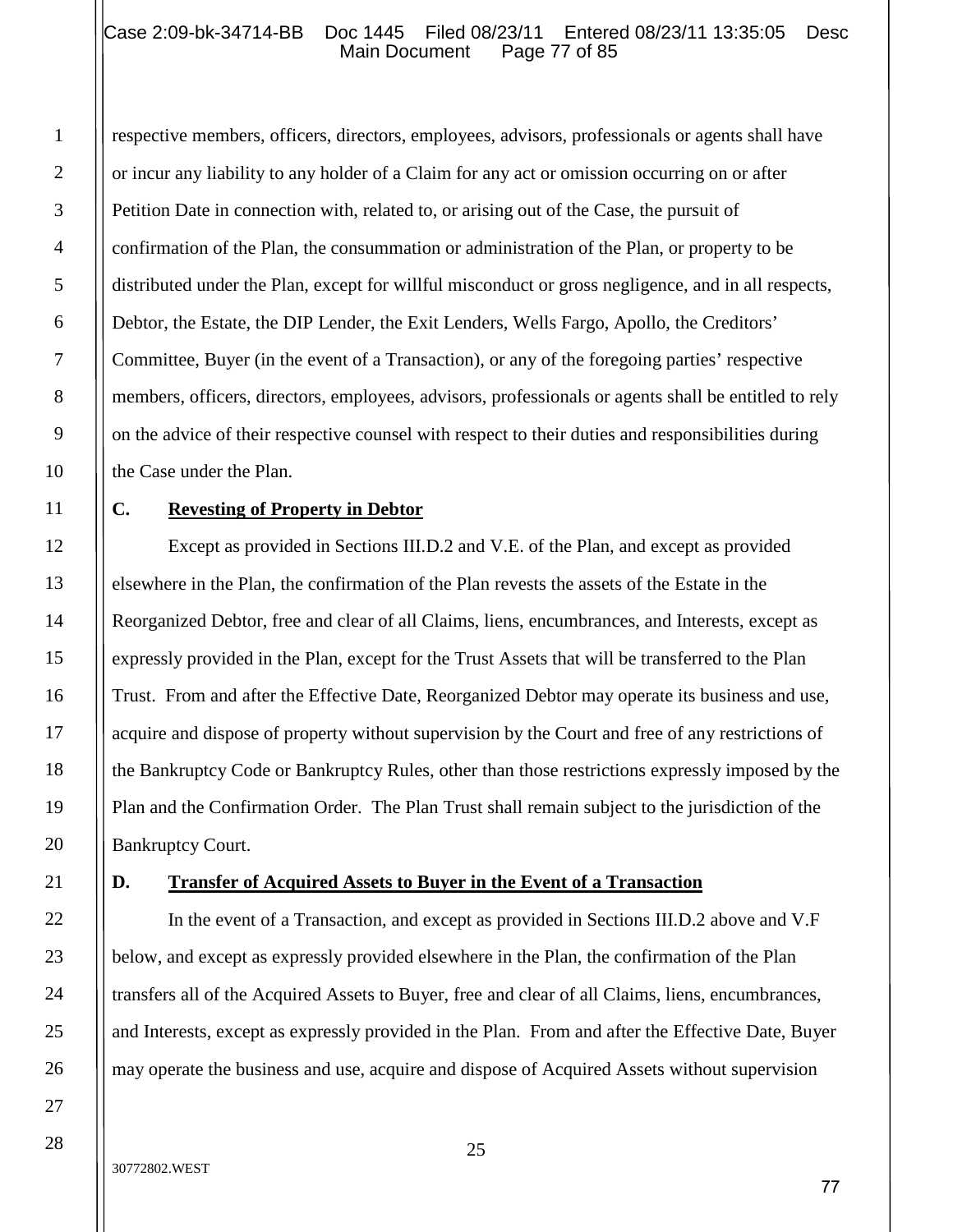by the Court and free of any restrictions of the Bankruptcy Code or Bankruptcy Rules, other than those restrictions expressly imposed by the Plan and the Confirmation Order.

## **E. Transfer of Excluded Assets to the Plan Trust in the Event of a Transaction**

In the event of a Transaction, confirmation of the Plan transfers all of the Excluded Assets to the Plan Trust for the benefit of holders of General Unsecured Claims (except for rejected contracts and leases and any equipment associated therewith, which shall be turned over to the lessor or lender, as appropriate), subject to the continuing supervision of this Court.

## **F. Preservation of Restricted Funds for Charitable Purposes**

Pursuant to Bankruptcy Code § 1123(b) and all other applicable law and subject to the AG Consent, Reorganized Debtor (or Buyer, as applicable) shall be vested with and shall retain any and all restricted funds formerly held by Debtor. All such funds shall be held in charitable trust and may be used only for the restricted purposes permitted under applicable law. Debtor estimates that the amount of such funds was approximately \$610,000 as of Petition Date, and approximately \$334,000 as of the date hereof, as the funds have continued to be used for their restricted purposes during the course of this Case.

## **G. Preservation and Assignment of Rights of Action**

All Avoidance Actions shall be deemed waived and released upon the Effective Date. Except for the Trust Causes of Action, or as expressly released or otherwise expressly provided in the Plan pursuant to Bankruptcy Code § 1123(b), Reorganized Debtor shall retain and may enforce any and all other claims or causes of action, any Defenses to Claims, including counterclaims, rights of setoff, rights of recoupment, credits, recharacterization, or rights of subordination with respect to any Claim asserted against the Estate.

Debtor does not believe that it has any viable claims or causes of action against its former or current officers or directors, and does not intend to pursue any such actions before the expiration of the applicable statute of limitations on September 13, 2011. Debtor has entered into a settlement and release of its former long-time CEO Allen Korneff specifically releasing any claims against him, which settlement will be submitted for approval at the Confirmation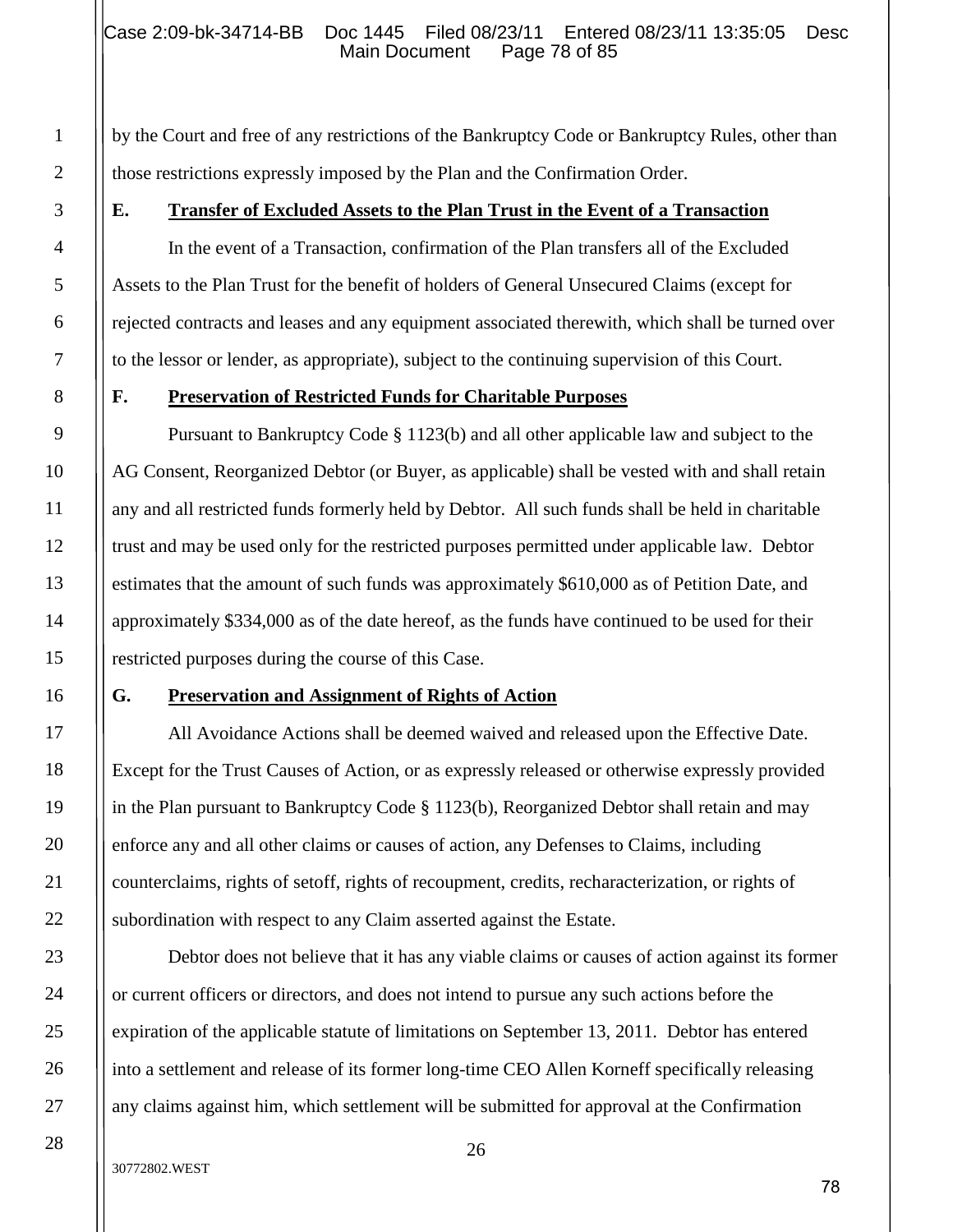Hearing. The Committee has consented to the Korneff settlement subject to the entry of an order confirming the Plan.

In the event of a Transaction, any and all claims or causes of action against Buyer and its affiliates are waived and released.

## **H. Modification of Plan**

Subject to such notice as the Court may require, Debtor may modify the Plan at any time before confirmation, including the substitution of a Transaction instead of the Standalone Alternative, if circumstances develop that warrant modification or amendment to the Plan. However, the Court may require a new disclosure statement and/or re-voting on the Plan if Debtor materially modifies the Plan before confirmation.

Debtor may also seek to modify the Plan at any time after confirmation so long as (1) the Plan has not been substantially consummated and (2) if the Court authorizes the proposed modifications after notice and a hearing. An early payoff of the Installment Plan Payments shall not be deemed to require modification of the Plan. However, in the event of a Transaction, Debtor may not modify the Plan to effect any change in the Transaction or any change in the rights held by, or relief granted to, the Buyer pursuant to the Transaction Documents and the Confirmation Order.

## **I. Dissolution of Creditors' Committee**

No later than the Effective Date, the Creditors' Committee shall be dissolved, and shall be released and discharged from the rights and duties arising from or related to the Case, except with respect to final applications for professionals' compensation. The professionals retained by the Creditors' Committee and the members thereof shall not be entitled to compensation or reimbursement of expenses for any services rendered or expenses incurred after the Effective Date, except for services rendered and expenses incurred in connection with any applications by such professionals or Creditors' Committee members for allowance of compensation and reimbursement of expenses pending on the Effective Date or timely Filed after the Effective Date as provided in the Plan, as approved by the Court. As of the Effective Date, the complaint filed

1

2

3

4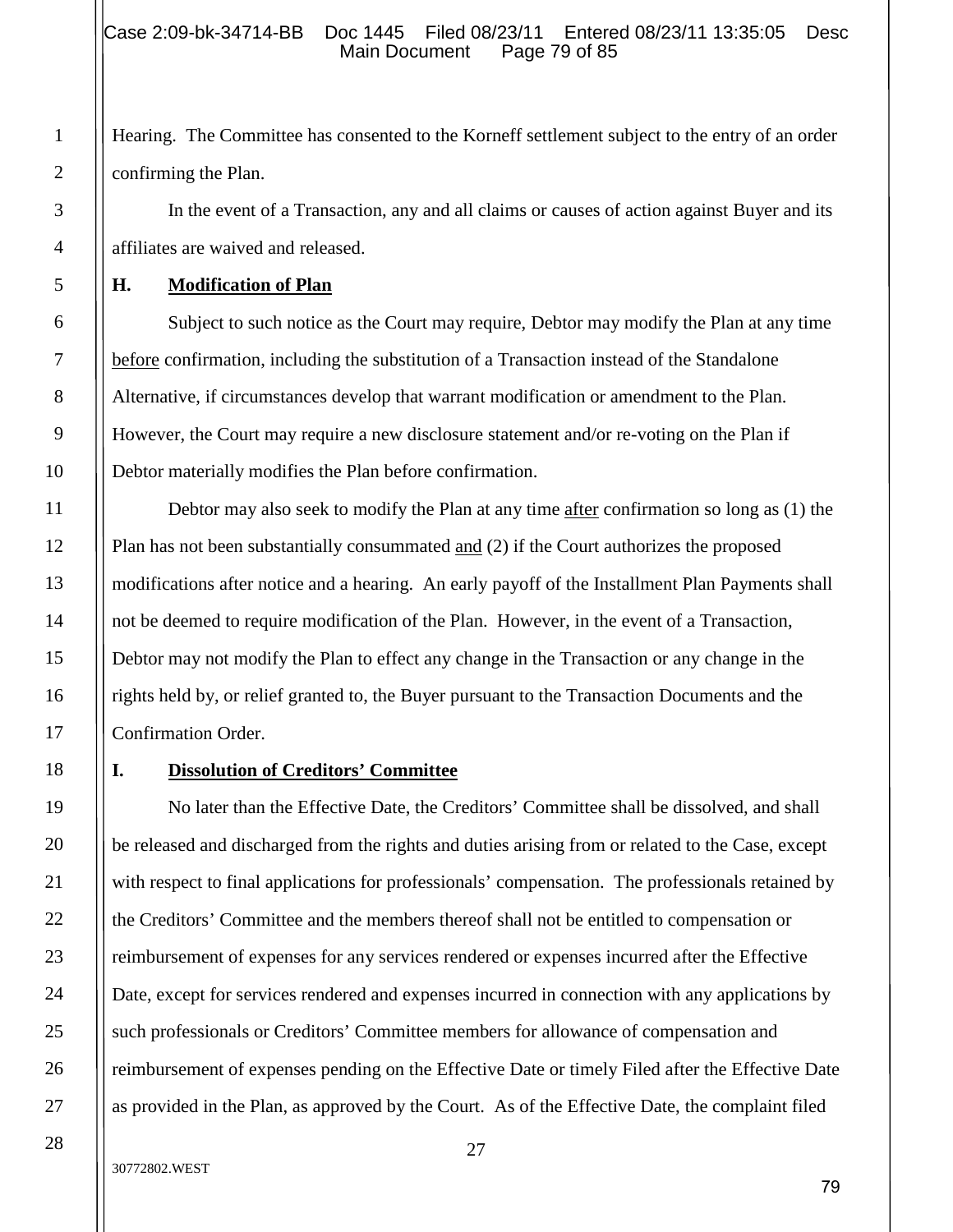by the Creditors' Committee against Wells Fargo in Case No. 09-03545-BB is dismissed with prejudice and may not be refiled or reasserted by the Creditors' Committee or any other party.

## **J. Post-Confirmation Status Report**

Within 120 days of the entry of the order confirming the Plan, Debtor (if the Effective Date has not occurred) or Reorganized Debtor (if it has) shall file a status report with the Court explaining what progress has been made toward consummation of the confirmed Plan. The status report shall be served on the United States Trustee, the twenty largest unsecured creditors, and those parties who have requested special notice. Further status reports shall be filed every 120 days and served on the same entities.

## **K. Quarterly Fees**

Quarterly fees accruing under 28 U.S.C. § 1930(a)(6) to date of confirmation shall be paid to the United States Trustee on or before the Effective Date of the Plan. Quarterly fees accruing under 28 U.S.C. § 1930(a)(6) after confirmation shall be paid to the United States Trustee in accordance with 28 U.S.C. § 1930(a)(6) until entry of a final decree, or entry of an order of dismissal or conversion to chapter 7.

# **L. Post-Confirmation Conversion/Dismissal**

The Plan Trustee, the Post-Confirmation Committee, a creditor or party in interest may bring a motion to convert or dismiss the Case under § 1112(b), after the Plan is confirmed, if there is a default in performing the Plan. If the Court orders the Case converted to Chapter 7 after the Plan is confirmed, then all property that had been property of the Chapter 11 estate, and that has not been disbursed pursuant to the Plan, will revest in the Chapter 7 estate, and the automatic stay will be reimposed upon the revested property only to the extent that relief from stay was not previously granted by the Court during this Case. In the event of a Transaction, conversion or dismissal of the Case will not affect the rights granted Buyer under the Plan, the Asset Purchase Agreement or the Confirmation Order, and Acquired Assets transferred thereunder shall remain assets of the Buyer.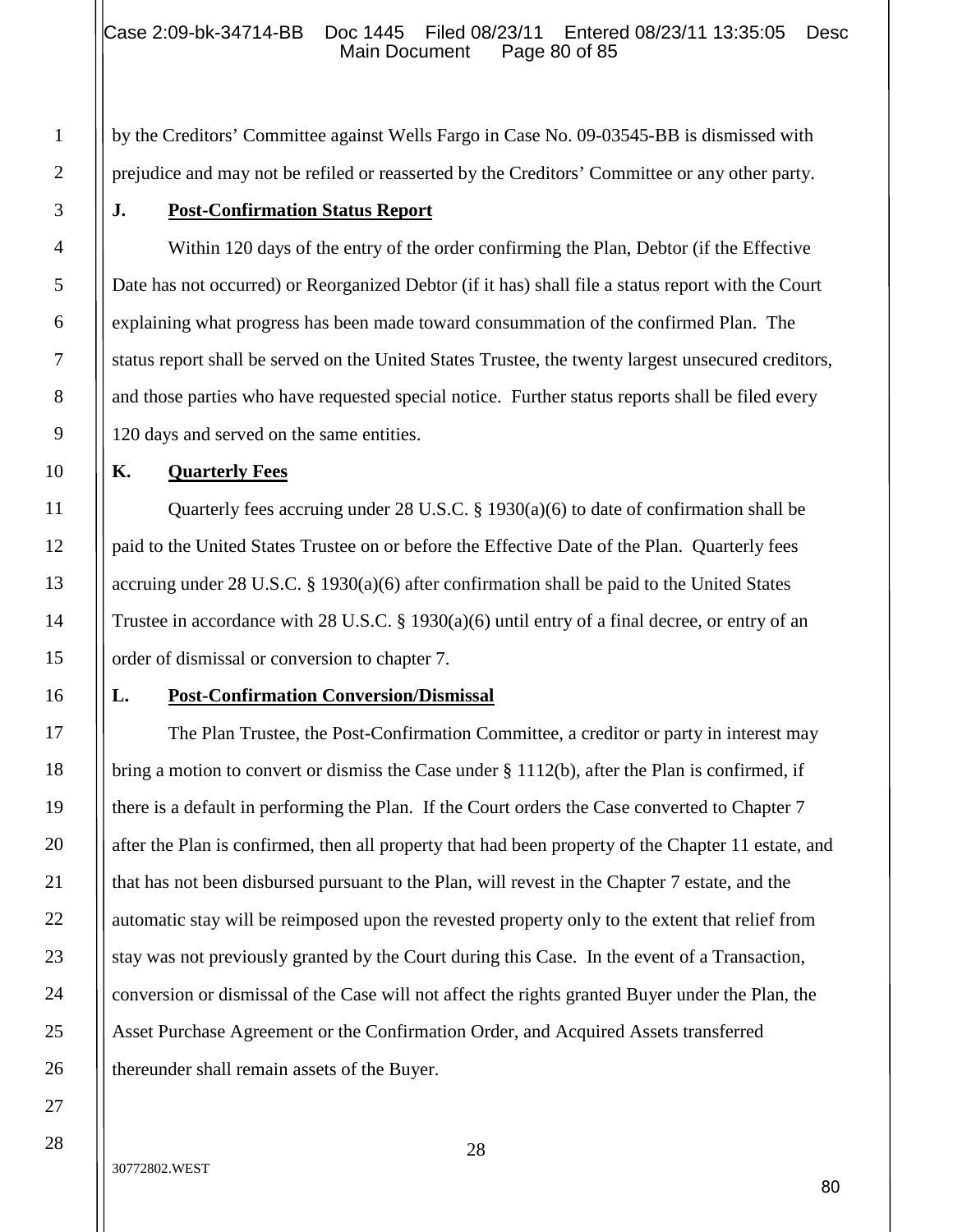The order confirming the Plan may also be revoked under very limited circumstances. The Court may revoke the order if the order of confirmation was procured by fraud and if the party in interest brings an adversary proceeding to revoke confirmation within 180 days after the entry of the order of confirmation.

## **M. Final Decree**

Once the estate has been fully administered as referred to in Bankruptcy Rule 3022, Reorganized Debtor, or such other party as the Court shall designate in the Plan Confirmation Order, shall file a motion with the Court to obtain a final decree to close the Case.

Date: August 23, 2011

Downey Regional Medical Center-Hospital, Inc. Plan Proponent

/s/ Lisa Hill Fenning Lisa Hill Fenning Arnold & Porter LLP

Counsel for Downey Regional Medical Center-Hospital, Inc., Debtor in Possession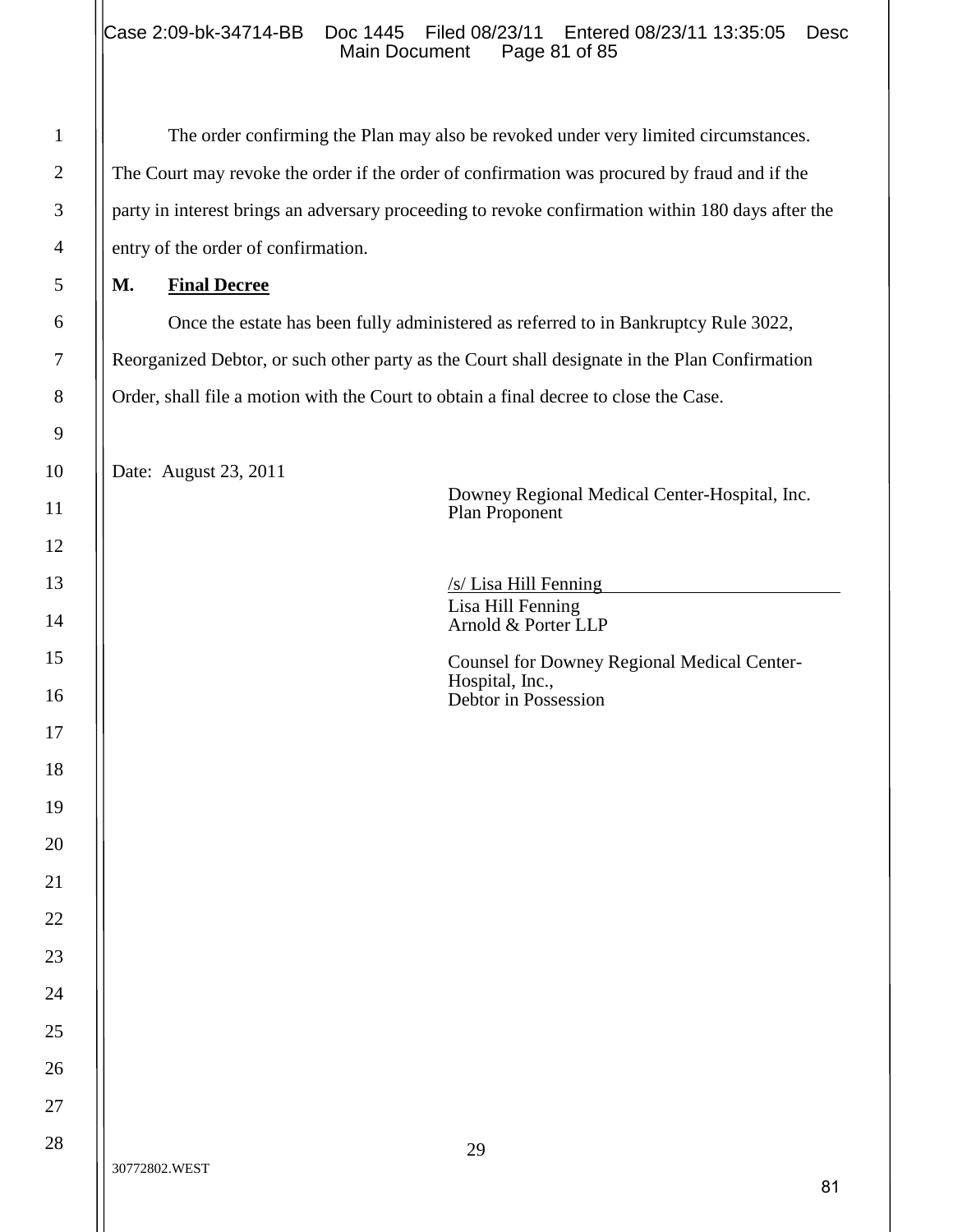Case 2:09-bk-34714-BB Doc 1445 Filed 08/23/11 Entered 08/23/11 13:35:05 Desc Main Document Page 82 of 85

# **EXHIBIT A**

**503(B)(9) CLAIMS**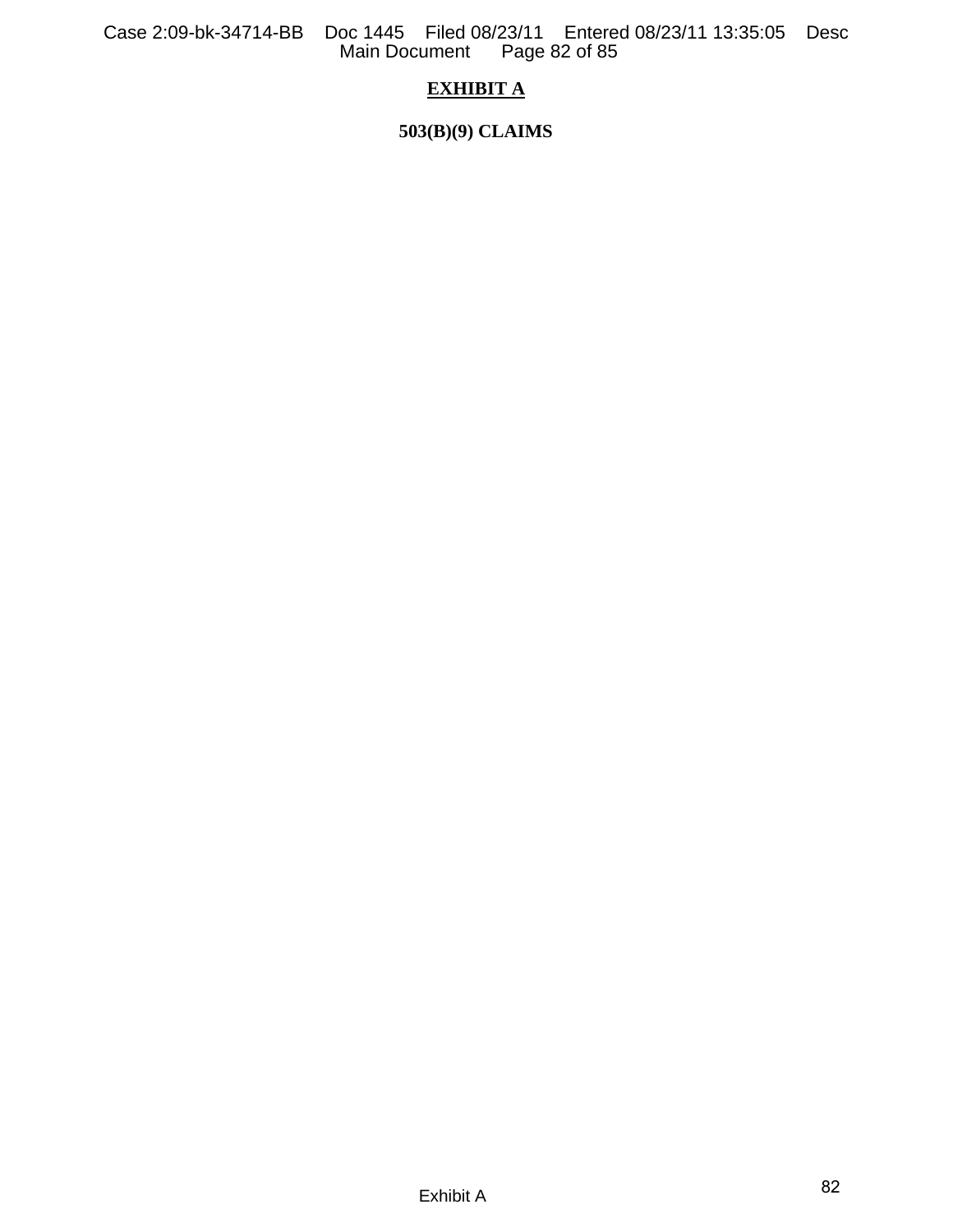| POC No     | Case 2:09-bk-34714-BB                                                    |                                                               | Doc 1445 Filed 08/23/14 Entered 08/23/14 13:35:05 Desc |                                                     |                        | Addr5<br>POC Amount                       |
|------------|--------------------------------------------------------------------------|---------------------------------------------------------------|--------------------------------------------------------|-----------------------------------------------------|------------------------|-------------------------------------------|
| 264        | CAREER STAFF UNLIMITED                                                   | ATTN: RICHARD KOPECKY                                         | Main Document FATE HWY Page 83 of 85                   | SUITE 650                                           | <b>RVING, TX 75038</b> | \$116,606.00                              |
| 461        | DOWNEY ACUTE CARE MEDICAL GROUP                                          | PO BOX 39159                                                  |                                                        |                                                     |                        | \$1,100.00                                |
| 224        | HEALING HEALTHCARE SYSTEMS, INC.                                         | 700 SMITHRIDGE DR., STE. A102                                 | <b>RENO, NV 89502</b>                                  |                                                     |                        | \$2,472.00                                |
| 299        | <b>HEALTHTALENT</b>                                                      | 29219 CANWOOD ST, SUITE #220                                  | AGOURA HILLS, CA 91301                                 |                                                     |                        | \$7,623.00                                |
| 231<br>228 | KEVIN S. PARK, M.D.<br>KOUROSH K. SHAMLOU, M.D., INC.                    | 11525 BROOK SHIRE AVE, #201<br>11525 BROOKSHIRE AVE., STE 201 | DOWNEY, CA 90241<br>DOWNEY, CA 90241                   |                                                     |                        | \$500.00<br>\$500.00                      |
| 235        | MC STRATEGIES, INC.                                                      | 245 PEACHTREE CENTER AVE. STE. 1900                           | ATLANTA, GA 30303                                      |                                                     |                        | \$3,250.00                                |
| 227        | RICHARD B. CHAMBERS, M.D.                                                | 11525 BROOKSHIRE AVE. #201                                    | DOWNEY, CA 90241                                       |                                                     |                        | \$500.00                                  |
| 165        | SOUTHLAND MANAGEMENT GROUP, INC.                                         | C/O RALPH ASCHER                                              | 3300 EAST SOUTH ST., STE 307                           | LAKEWOOD, CA 90805                                  |                        | \$35,625.00                               |
| 258        | VANCE C. EBERLY, M.D                                                     | 11525 BROOKSHIRE AVE. #201                                    | DOWNEY, CA 90241                                       |                                                     |                        | \$500.00                                  |
| 88         | AD INDUSTRIES, INC                                                       | ATTN: BARBARA BECK                                            | 12160 SHERMAN WAY                                      | NO. HOLLYWOOD, CA 91605                             |                        | \$1,810.02                                |
| 94         | CAL PARTITIONS, INC.                                                     | ATTN: A.E. ANDERSON                                           | 23814 PRESIDENT AVE                                    | HARBOR CITY, CA 90710                               |                        | \$463.22                                  |
| 81         | DOWNEY PARTY RENTALS                                                     | ATTN: KITTY THOMPSON                                          | 10900 PARAMOUNT BLVD                                   | DOWNEY, CA 90241                                    |                        | \$1,621.32                                |
| 111        | GD MANAGEMENT GROUP LLC                                                  | DBA: MANAGEWARE                                               | ATTN: GEOFFREY DANIELS                                 | 24601 STAGG ST                                      | WEST HILLS, CA 91304   | \$1,551.12                                |
| 104<br>238 | HOLLYWOOD PREBYTERIAN MEDICAL CENTER<br>MARION PETTEWAY                  | 1300 N. VERMONT AVE<br>2000 COUNTRY CIR.                      | LOS ANGELES, CA 90027<br>SPARKS, NV 89434              |                                                     |                        | \$7,595.00                                |
| 170        | MES, INC                                                                 | ATTN: LORENA ZUEHL                                            | 1968 E. US HWY 90                                      | SEGUIN, TX 78155                                    |                        | \$704.50<br>\$299.11                      |
| 99         | MINUTE MAN DELIVERY                                                      | ATTN: TAMMY TANJI                                             | P.O. BOX 3759                                          | GARDENA, CA 90247-7459                              |                        | \$1,101.93                                |
| 414        | ORTHOPEDIC ALLIANCE                                                      | 26157 JEFFERSON AVE.                                          | MURRIETA, CA 92562                                     |                                                     |                        | \$108,035.00                              |
| 411        | PALL MEDICAL                                                             | ATTN: APRIL DEBEAUVERNET                                      | 25 HARBOR PARK DR.                                     | PORT WASHINGTON, NY 11050                           |                        | \$356.91                                  |
| 156        | PROFESSIONAL X-RAY EQUIPMENT SERVICE                                     | P.O. BOX 536                                                  | TORRANCE, CA 90508-0536                                |                                                     |                        | \$590.21                                  |
| 87         | TED PUSKAS & ASSOC.                                                      | 952-P AVENIDA CARMEL                                          | LAGUNA WOODS, CA                                       |                                                     |                        | \$1,862.71                                |
| 390        | TILLER CONSTRUCTORS INC                                                  | 306 W. KATELLA AVE 3A                                         | ORANGE, CA 92867                                       |                                                     |                        | \$69,536.00                               |
| 117        | TITAN TRANSPORTATION, INC                                                | 8282 PHLOX STREET                                             | DOWNEY, CA 90241                                       |                                                     |                        | \$65.00                                   |
| 146        | TRANSLOGIC CORPORATION                                                   | DBA SWISS LOG HEALTHCARE SOLUTIONS                            | ATTN: LAWRENCE PELO                                    | 10825 E 47TH AVE                                    | DENVER, CO 80239       |                                           |
| 101        | <b>UMDS</b>                                                              | ATTN: JENIFER JONES                                           | P.O. BOX 60250                                         | LOS ANGELES, CA 90060                               |                        | \$919.66                                  |
|            |                                                                          |                                                               |                                                        |                                                     |                        |                                           |
| 260        | CHILDRENS HOSPITAL LOS ANGELES                                           | ATTN: SANJUANO PEREZ                                          | 4650 SUNSET BLVD                                       | LOS ANGELES, CA 90027                               |                        | \$77,901.08                               |
|            |                                                                          |                                                               |                                                        |                                                     |                        |                                           |
| 263        | GREATER EL MONTE HOSPITAL                                                | ATTN: LORI KEENOY                                             | 1701 SANTA ANITA AVENUE                                | SOUTH EL MONTE, CA 91733                            |                        | \$8,991.00                                |
|            |                                                                          |                                                               |                                                        |                                                     |                        |                                           |
| 253        | HANGER PROSTHETICS & ORTHOTICS                                           | <b>ATTN: KATHY TOWNSEND</b>                                   | 3602 INLAND EMPIRE BL., #C130                          | ONTARIO, CA 91764                                   |                        | \$1,375.00                                |
|            |                                                                          |                                                               |                                                        |                                                     |                        |                                           |
| 254        | HANGER PROSTHETICS & ORTHOTICS                                           | ATTN: KATHY TOWNSEND                                          | 7700 IMPERIAL HWY #E2                                  | DOWNEY, CA 90242                                    |                        | \$169,907.23                              |
|            |                                                                          |                                                               |                                                        |                                                     |                        |                                           |
| 261        | IV LEAGUE INC.                                                           | 6076 BRISTOL PKWY STE #104                                    | CULVER CITY, CA 90230                                  |                                                     |                        | \$1,155,169.03                            |
|            |                                                                          |                                                               |                                                        |                                                     |                        |                                           |
| 176        | MEDIX AMBULANCE SERVICE, INC.                                            | ATTN: JANET SEAL                                              | 26021 PALA DR.                                         | MISSION VIEJO, CA 92691                             |                        | \$1,170.72                                |
|            |                                                                          |                                                               |                                                        |                                                     |                        |                                           |
| 266        | MONTEREY PARK HOSPITAL                                                   | ATTN: LORI KEENAY                                             | 900 S ATLANTIC BLVD.                                   | MONTEREY PARK, CA 91754                             |                        | \$21,414.75                               |
|            |                                                                          |                                                               |                                                        |                                                     |                        |                                           |
| 211        | PIONEER SURGICAL TECHNOLOGY, INC.                                        | C/O MARY KAY SHAVER, ESQ.                                     | VARNUM LLP                                             | <b>BRIDGEWATER PLACE</b>                            | P.O. BOX 352           | GRAND RAPIDS, MI 49501-0352<br>\$8,220.00 |
|            |                                                                          |                                                               |                                                        |                                                     |                        |                                           |
| 161        | PRIORITY ONE MEDICAL TRANSPORT                                           | ATTN: DEBORAH STEINBACHER                                     | 740 S. ROCHESTER AVE. SUITE E                          | ONTARIO, CA 91761                                   |                        | \$900.50                                  |
|            |                                                                          |                                                               |                                                        |                                                     |                        |                                           |
| 265        | SAN GABRIEL VALLEY MEDICAL CENTER                                        | ATTN: LORI KEENAY                                             | 438 WEST LAS TUNAS DRIVE                               | SAN GABRIEL, CA 91776                               |                        | \$8,325.00                                |
|            |                                                                          |                                                               |                                                        |                                                     |                        |                                           |
|            |                                                                          |                                                               |                                                        |                                                     |                        |                                           |
| 267<br>102 | WHITTIER HOSPITAL MEDICAL CENTER<br>A W C COMMERCIAL                     | ATTN: LORI KEENAY<br>WINDOW COVERINGS                         | 9080 COLIMA RD.<br>ATTN: CAROL MARTIN                  | WHITTIER, CA 90615<br>325 WEST WILLIAMSON           | FULLERTON, CA 92832    | \$294,162.78<br>\$127.07                  |
| 142        | AADCO MEDICAL INC                                                        | 2279 VT RTE66, CATAMOUNT COMMERCIAL PK                        | P.O. BOX 410                                           | RANDOLPH, VT 05060-0110                             |                        | \$1,267.14                                |
| 90         | ABC PRINTING                                                             | ATTN: CATHY SHIN                                              | 11823 E. SOUTH ST.                                     | CERRITOS, CA 90703                                  |                        | \$285.35                                  |
| 162        | ADVANCED CHEMICAL TECHNOLOGY                                             | ATTN: CAROL MCKENNON                                          | 8728 UTICA AVENUE                                      | RANCHO CUCAMONGA, CA 91730                          |                        | \$8,479.31                                |
| 128        | ADVANCED STAINLESS & ALLOYS, INC.                                        | ATTN: M. L. SPRAGUE JR.                                       | 8266 PHLOX STREET                                      | P.O. BOX 97                                         | DOWNEY, CA 90242       | \$874.00                                  |
| 126        | ALTO DEVELOPMENT CORP                                                    | DBA A & E MEDICAL CORP                                        | ATTN: LIZ CAMPBELL                                     | P.O. BOX 758                                        | FARMINGDALE, NJ 07727  | \$804.44                                  |
|            | ALTURA COMMUNICATION SOLUTIONS                                           | ATTN: LINDA PITTMAN                                           | 1335 S ACACIA AVE                                      | ULLERTON, CA 92831                                  |                        | \$15,712.69                               |
| 113        | AMB ENTERPRISES INC DBA TRAC                                             | 6708 FOOTHILL BLVD #207                                       | TUJUNGA,CA 91042                                       |                                                     |                        | \$5,400.77                                |
| 95<br>50   | AMERICAN GAGE<br>AMERICAN RED CROSS                                      | 1440 S. STATE COLLEGE BLVD<br>ATTN: LORI POLACHECK            | #E2<br>OFFICE OF THE GENERAL COUNSEL                   | <b>ANAHEIM, CA 92806</b><br>2025 E. STREET N.W.     | WASHINGTON, DC 20006   | \$462.00<br>\$107,707.00                  |
| 219        | AMO SALES AND SERVICES, INC.                                             | ATTN: GEORGE BUTORAE                                          | 1700 E ST ANDREW PLACE                                 | SANTA ANA, CA 92705                                 |                        | \$6,830.00                                |
| 177        | ANACOM MEDTEK                                                            | ATTN: BRIAN YAP                                               | 1240 S. CLAUDINA ST.                                   | ANAHEIM, CA 92805                                   |                        | \$1,120.20                                |
| 249        | ARMED FORCES INSTITUTE OF PATHOLOGY<br>ARMSTRONG MEDICAL INDUSTRIES INC. | 6825 16TH ST., N.W.<br>ATTN: KYLE GROVE                       | BLDG. 54, ROOM G013<br>575 KNIGHTSBRIDGE PARKWAY       | WASHINGTON, DC 20306-6000<br>LINCOLNSHIRE, IL 60069 |                        | \$968.30                                  |
| 185<br>250 | ATRILIM MEDICAL CORPORATION                                              | 5 WENTWORTH DRIVE                                             | HUDSON, NH 03051                                       |                                                     |                        | \$777.46<br>\$1,437.92                    |
| 115        | <b>B &amp; K ELECTRIC WHOLESALE</b>                                      | ATTN: CLIFF NEHAMEN                                           | 1225 SO. JOHNSON DR                                    | CITY OF INDUSTRY, CA 91745                          |                        | \$1,043.66                                |
| 256        | BAXTER HEALTHCARE                                                        | ATTN: GAIL DALESANDRO - DFG/3W                                | 1 BAXTER PARKWAY                                       | DEERFIELD, IL 60015                                 |                        | \$17,064.54                               |
| 188        | BECKMAN COULTER, INC.                                                    | ATTN: JILLIAN L.NOLAN                                         | C/O THE BERNSTEIN LAW FIRM                             | 707 GRANT STREET, 2200 GULF TOWER                   | PITTSBURGH, PA 15219   | \$2,576.77                                |
| 123        | BETTER BEVERAGES, INC.                                                   | ATTN: VANESSA BARRAGAN                                        | 10624 MIDWAY AVE                                       | CERRITOS, CA 90703                                  |                        | \$110.96                                  |
| 180<br>89  | BIOSEAL INC.<br><b>BRYAN EXHAUST</b>                                     | ATTN: GEORGE LOPEZ<br>ATTN: CALEB MCDANIEL                    | 167 ORANGETHORPE AVE<br>2808 N. NAOMI ST               | PLACENTIA, CA 92870<br>BURBANK, CA 91504            |                        | \$3,622.89                                |
|            |                                                                          |                                                               | Page 1                                                 |                                                     |                        | <b>83°</b>                                |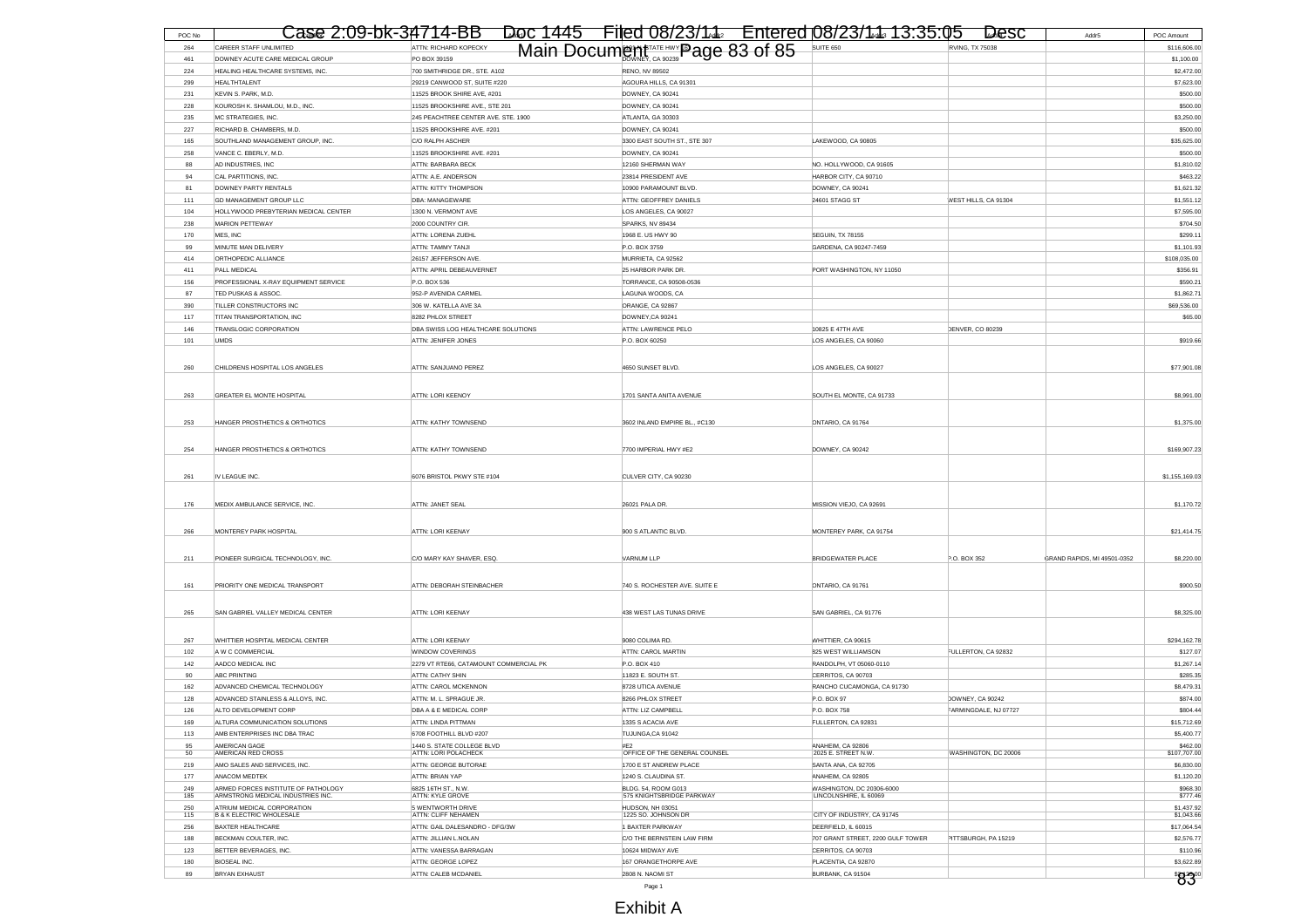| POC No     | Case 2:09-bk-34714-BB                                  |                                                                                   | Doc 1445  Filed 08/23/14  Entered 08/23/14  13:35:05 |                                                    | Desc<br>Addr <sub>5</sub>       | POC Amount                 |
|------------|--------------------------------------------------------|-----------------------------------------------------------------------------------|------------------------------------------------------|----------------------------------------------------|---------------------------------|----------------------------|
| 236        | C.R. BARD, INC.                                        |                                                                                   |                                                      | MURRAY HILL, NJ 07974                              |                                 | \$12,424.40                |
| 195        | CALPEC ENGINEERING, INC.                               | CO BRIAN L. BURLEW COORANDO BLVD., SUITE 250 Main Docume COLORAD BLVD., SUITE 250 |                                                      |                                                    |                                 | \$17,670.00                |
| 233        | CARDINAL HEALTH 200, LLC                               | ATTN: DENENE BYRD                                                                 | C/O DEBRA WILLET                                     | 700 CARDINAL PLACE                                 | DUBLIN, OH 43017                | \$195,044.38               |
| 234        | CARDINAL HEALTH 411, INC                               | ATTN: DENENE BYRD                                                                 | C/O DEBRA WILLET                                     | 7000 CARDINAL PLACE                                | DUBLI, OH 43017                 | \$243,685.33               |
| 232        | CARDINAL HEALTH 414, LLC                               | ATTN: DENENE BYRD                                                                 | C/O DEBRA WILLET                                     | 7000 CARDINAL PLACE                                | DUBLIN, OH 43017                | \$150.00                   |
| 184        | <b>CARSTENS INC</b>                                    | ATTN: DANIEL INGERSOLL                                                            | PO BOX 99110                                         | CHICAGO, IL 60693                                  |                                 | \$1,410.10                 |
| 116        | CERTIFIED NURSING REGISTRY, INC.                       | <b>ATTN: CRISTINA SY</b>                                                          | 18826 ALDRIDGE PLACE                                 | ROWLAND HEIGHTS, CA 91748                          |                                 | \$5,349.00                 |
| 367        | COAST TO COAST UROLOGICAL ASSOC                        | ATTN: IVONNE M. SULLIVON                                                          | P.O. BOX 490                                         | CENTERVILLE, MA 02632                              |                                 | \$765.69                   |
| 157        | COR-O-VAN RECORDS MANAGEMENT, INC                      | ATTN: IWONA SARTAN - JOCELYN STOCK                                                | 12375 KERRAN ST.                                     | POWAY, CA 92064                                    |                                 | \$1,137.6                  |
| 96         | CP HEALTH GROUP INC                                    | <b>ATTN: CHRIS FONTANA</b>                                                        | 1365 LOGAN AVE                                       | COSTA MESA, CA 92626                               |                                 | \$1,019.50                 |
| 225        | CURBELL ELECTRONICS INC                                | ATTN: MARY ANN GRANICA                                                            | 7 COBHAM DRIVE                                       | ORCHARD RANCH, NY 14127                            |                                 | \$446.09                   |
| 145        | DIAGNOSTICA STAGO INC                                  | 5 CENTURY DRIVE                                                                   | PARSIPPANY, NJ 07054                                 |                                                    |                                 | \$33,151.98                |
| 173        | DOWNEY PLAZA PHARMACY                                  | ATTN: LORAINE M. ROSKELLEY                                                        | 11480 BROOKSHIRE AVE. #102                           | DOWNEY, CA 90241                                   |                                 | \$222.26                   |
| 125        | <b>EMERY PRATT COMPANY</b>                             | ATTN: PAMELA A. SHATTUCK                                                          | 1966 W M 21                                          | OWOSSO, MI 48867                                   |                                 | \$50.10                    |
| 182        | <b>EMSAR CALIFORNIA</b>                                | PO BOX 93052                                                                      | PHOENIX, AZ 85070                                    |                                                    |                                 | \$1,552.17                 |
| 251        | F.F.F. ENTERPRISES. INC.                               | ATTN: JOHANNA FVANS                                                               | 41093 COUNTY CENTER DR.                              | TEMECULA, CA 92562                                 |                                 | \$6,735.25                 |
| 229        | FITZGERALD'S FLOWERS & GIFTS                           | ATTN: FERDINAND SUMABAY                                                           | 7435 FLORENCE AVE.                                   | DOWNEY, CA 90240                                   |                                 | \$185.47                   |
| 193        | FOCUS DIAGNOSTICS, INC.                                | 11331 VALLEY VIEW ST                                                              | CYPRESS, CA 90630                                    |                                                    |                                 | \$43,093.16                |
| 108        | GARCIA-BENTLEY CONSTRUCTION INC.                       | <b>ATTN: PENNY GARCIA</b>                                                         | 640 AVENUE B                                         | REDONDO BEACH, CA 90277                            |                                 | \$20,780.00                |
| 213<br>131 | <b>GENZYME GENETICS</b><br><b>GRAPHIC CONTROLS LLC</b> | ATTN: CHRISTINE M SADOWSKI<br>ATTN: GAIL TOY                                      | 3400 COMPUTER DRIVE<br>PO BOX 1271                   | WESTBORO, MA 01581<br>BUFFALO, NY 14240            |                                 | \$2,550.00<br>\$485.82     |
| 214        | GREATRAKE, MCBRIDE & ASSOC., INC.                      | ATTN: JOAN MCBRIDE                                                                | 13881 MAUVE DR                                       | SANTA ANA, CA 92705                                |                                 | \$17,489.00                |
| 215        | HC INTEGRATED SYSTEMS, INC.                            | ATTN: DARIO CAMZALEZ                                                              | 14175 TELEPHONE AVE # E                              | CHINO, CA 91710                                    |                                 | \$565.00                   |
| 223        | HERZOG SURGICAL, INC                                   | ATTN: SUE RAMIREZ                                                                 | 5901 ROSEBUD LANE                                    | SACRAMENTO, CA 95841                               |                                 | \$816.19                   |
| 212        | <b>HIGHLAND PLASTICS</b>                               | ATTN: AURORA RODRIGUEZ                                                            | 3650 DULLES DRIVE                                    | MIRA LOMA, CA 91752                                |                                 | \$969.0                    |
| 135        | IMD, INC.                                              | P.O. BOX 510 * 560 HWY 39                                                         | HUNTSVILLE, UT 84317                                 | <b>USA</b>                                         |                                 | \$2,167.50                 |
| 252        | <b>INSITE ONE INC</b>                                  | 135 N. PLAINS INDUSTRIAL RD                                                       | WALLINGFORD, CT 06492                                |                                                    |                                 | \$18,511.80                |
| 132        | <b>IPRINT TECHNOLOGIES</b>                             | 980 MAGNOLIA AVE #5                                                               | LARKSPUR, CA 94939                                   |                                                    |                                 | \$25,507.00                |
| 134        | <b>IVANS, INC</b>                                      | 5405 CYPRESS CTR DF                                                               | TAMPA, FL 33609                                      |                                                    |                                 | \$761.40                   |
| 78         | J. R. MEDICAL, INC.                                    | 18003 SKY PARK CIR #H                                                             | IRVINE, CA 92614                                     |                                                    |                                 | \$2,745.46                 |
| 237        | JA NEURODIAGNOSTICS MEDICAL SERVICES                   | ATTN: JOSE ARVIZU                                                                 | 468 W 4TH ST # 308                                   | SAN PEDRO, CA 90731                                |                                 | \$13,755.00                |
| 166        | JCH WIRE & CABLE                                       | ATTN: MERCEDES SERNA                                                              | 4527 LOSEE RD.                                       | NORTH LAS VEGAS, NV 89081                          |                                 | \$3,933.97                 |
| 92         | JDL PACKAGING SYSTEM                                   | 2480 BRAYTON AVE                                                                  | SIGNAL HILL, CA 90755                                |                                                    |                                 | \$104.93                   |
| 239        | JOHNSON & JOHNSON HEALTH CARE SYSTEMS INC.             | C/O DAVID W. DYKHOUSE, ESQ.                                                       | PATTERSON BELKNAP WEBB & TYLER LLP                   | 1133 AVENUE OF THE AMERICAS                        | NEW YORK, NY 10036-6710         | \$185,069.00               |
| 240        | JOHNSON & JOHNSON HEALTH CARE SYSTEMS INC              | C/O DAVID W. DYKHOUSE, ESQ.                                                       | PATTERSON BELKNAP WEBB & TYLER LLP                   | 1133 AVENUE OF THE AMERICAS                        | NEW YORK, NY 10036-6710         | \$185,069.00               |
| 100        | KAND MEDICAL. INC                                      | ATTN: DUNCAN B. WALLACE                                                           | 1341 DISTRIBUTION WAY #17                            | VISTA, CA 92081                                    |                                 | \$599.90                   |
| 154        | <b>KENNETH RASMUS</b>                                  | 8813 STAMPS RD                                                                    | DOWNEY, CA 90240                                     |                                                    |                                 | \$2,860.00                 |
| 247        | KING MEDICAL SUPPLY OF CALIFORNIA                      | 20816 HIGGINS CT                                                                  | TORRANCE, CA 90501                                   |                                                    |                                 | \$2,047.00                 |
| 300        | <b>LANGUAGE LINE SERVICES</b><br>LIFENET HEALTH        | ATTN: ANGEL SANTOS<br>1864 CONCERT DR.                                            | 1 LOWER RAGSDALE DR<br>VIRGINIA BEACH, VA 23453      | MONTEREY, CA 93940                                 |                                 | \$863.50                   |
| 130<br>183 | LUDLUM MEASUREMENTS INC                                | P.O. BOX 810                                                                      | SWEETWATER, TX 79556                                 |                                                    |                                 | \$736.3                    |
| 140        | MACBRUD CORPORATION                                    |                                                                                   |                                                      |                                                    |                                 |                            |
| 158        | MARKETLAB INC.                                         | ATTN: SHIRLEY OSPINA<br>6850 SOUTHBELT DR.                                        | P.O. BOX 770640<br>CALEDONIA, MI 49316               | MIAMI, FL 33177                                    |                                 | \$1,144.00<br>\$3,724.08   |
| 172        | MEDICAL CHEMICAL CORP.                                 | ATTN: I INDA CUI PEPPER                                                           | 19430 VAN NESS AVE                                   | TORRANCE, CA 90501                                 |                                 | \$972.08                   |
| 230        | MINDRAY DS USA INC                                     | ATTN: PETER CHRISTOFOROU                                                          | <b>CREDIT DEPARTMENT</b>                             | 300 MAC ARTHUR BLVD                                | MAHWAH, NJ 07430                | \$2,147.90                 |
| 85         | <b>MK BATTERY</b>                                      | ATTN: LYN B. SMITH                                                                | 1631 S. SINCLAIR ST.                                 | ANAHEIM, CA 92806                                  |                                 | \$537.55                   |
| 122        | MORTARA INSTRUMENT, INC.                               | ATTN: BRIAN BRENEGAN                                                              | 7865 N. 86TH ST.                                     | MILWAUKEE, WI 53224                                |                                 | \$918.39                   |
| 141        | NATIONWIDE POWER SOLUTIONS, INC.                       | ATTN: J. HALLINGSTAD                                                              | 7390 EASTGATE RD, STE 140                            | HENDERSON, NV 89011-4024                           |                                 | \$15,988.65                |
| 187        | <b>NET ELECTRONICS</b>                                 | ATTN: LLOYD PINSKY                                                                | 8224 E. FIRESTONE BLVD.                              | DOWNEY, CA 90241                                   |                                 | \$939.69                   |
| 220<br>197 | OSTEOMED LP<br>OVERGAARD CONSTRUCTION INSPECTION       | ATTN: R PHILLIP BOYD<br>MANAGEMENT                                                | 3885 ARAPAHO ROAD<br>ATTN: CANDICE SEALS             | ADDISON, TX 75001<br>24911 AVE. STANFORD, STE. 104 | SANTA CLARITA, CA 91355-1278    | \$30,237.00<br>\$10,650.00 |
| 144        | PINESTAR TECHNOLOGY INC                                | P O BOX 824                                                                       | GREENVILLE, PA 16125                                 |                                                    |                                 | \$2,339.75                 |
| 114        | PROFESSIONAL INDEXES AND FILES                         | ATTN: JEFF TICEHURST                                                              | 16102 ORANGE AVENUE                                  | PARAMOUNT, CA 90723                                |                                 | \$31,785.32                |
| 175        | RADIATION DETECTION CO.                                | ATTN: REGINA HOLDEN                                                               | 8095 CAMINO ARROYO                                   | GILROY, CA 95020                                   |                                 | \$853.00                   |
| 218        | RAMCO REFRIGERATION AND                                | AIR CONDITIONING, INC.                                                            | 3921 F. MIRAI OMA AVE                                | ANAHEIM, CA 92806                                  |                                 | \$4,808.50                 |
| 198        | RAMCO REFRIGERATION AND AIR CONDITIONING, INC          | 3921 E. MIRALOMA AVE                                                              | ANAHEIM, CA 92806                                    |                                                    |                                 | \$4,808.50                 |
| 133        | RC MEDICAL, INC.<br>REICHERT INC                       | ATTN: LARA SCHORTMAN<br>ATTN: DAVID NOVAK                                         | 12 ELLEN DRIVE                                       | P.O. BOX 833                                       | TOLLAND, CT 06084<br><b>USA</b> | \$391.60                   |
| 168        |                                                        |                                                                                   | 3362 WALDEN AVENUE                                   | DEPEW, NY 14043                                    |                                 | \$4,086.12                 |
| 91         | ROCKVIEW FARMS                                         | ATTN: DAVID LOPEZ                                                                 | P.O. BOX 668                                         | DOWNEY, CA 90241                                   |                                 | \$8,225.41                 |
| 153        | SAFE CHECK EAST, INC.                                  | ATTN: AVA KANARAS                                                                 | 2761 BIGGS HIGHWAY                                   | NORTHEAST, MD 21901                                |                                 | \$2,330.00                 |
| 118        | SHAMROCK SCIENTIFIC SPECIALTY INC.                     | ATTN: SHARON JONES                                                                | P.O. BOX 143                                         | 34 DAVIS DRIVE                                     | BELLWOOD, IL 60104              | \$482.46                   |
| 196        | SHARN, INC.                                            | ATTN: YOLANDA M. KILICHOWSKI                                                      | 4517 GEORGE RD, STE. #200                            | <b>TAMPA, FL 33634</b>                             |                                 | \$1,858.34                 |
| 164        | SONO SERVICES & ASSOCIATES, INC.                       | ATTN: JOE ALDENDIFER                                                              | 2289 RANCHO CORONA DR                                | CORONA, CA 92882                                   |                                 | \$747.00                   |
| 136        | SOUTHLAND SURGICAL LASER RENTAL                        | ATTN: WILLIAM A. DAVIS                                                            | 2301 E. 28TH ST. #307                                | SIGNAL HILL, CA 90755                              |                                 | \$950.00                   |
| 98         | SOUTHWESTERN CLEAN FUELS                               | ENVIRONMENTAL COMPLIANCE                                                          | ATTN: GLEN FERNANDEZ                                 | 125 E. WHEELER AVE., SUITE F                       | ARCADIA, CA 91006               | \$750.00                   |
| 105        | SPECIAL RESPIRATORY CARE, INC.                         | DBA: SRC MEDICAL                                                                  | ATTN: DON REITER                                     | 18327 NAPA STREET                                  | NORTHRIDGE, CA 91325            | \$526.80                   |
| 148        | SPECTRA CORP                                           | ATTN: TERI HARP                                                                   | 8131 LBJ FREEWAY                                     | <b>STE 360</b>                                     | DALLAS, TX 75251                | \$92.69                    |
| 155        | STRYKER SALES CORP.                                    | C/O EDITH A. LANDMAN                                                              | PURKEY & ASSOCIATES PLC                              | 2251 E. PARIS AVE; STE B                           | GRAND RAPIDS, MI 49546          | \$5,018.41                 |
| 205        | SYSCO FOOD SERVICES OF LOS ANGELES, INC.               | C/O RAFFI KHATCHADOURIAN                                                          | HEMAR, ROUSSO & HEALD, LLP                           | 15910 VENTURA BLVD., 12TH FL.                      | ENCINO, CA 91436                | \$48,644.54                |
| 259        | TISSUE BANKS INTERNATIONAL                             | ATTN: SUSAN E. FRANKLIN                                                           | <b>815 PARK AVENUE</b>                               | BALTIMORE, MD 21201                                |                                 | \$42,175.00                |
| 167        | TMI, INC.                                              | 18002 COWAN #200                                                                  | IRVINE, CA 92416                                     |                                                    |                                 | \$1,142.39                 |
| 174        | TOSHIBA AMERICA MEDICAL SYST                           | ATTN: BRENDA NARAGON                                                              | 2441 MICHELLE AVENUE                                 | TUSTIN, CA 92780                                   |                                 | \$3,549.95                 |
| 146        | TRANSLOGIC CORPORATION                                 | DBA SWISS LOG HEALTHCARE SOLUTIONS                                                | ATTN: LAWRENCE PELO                                  | 10825 E 47TH AVE                                   | <b>DENVER, CO 80239</b>         | 84                         |
|            |                                                        |                                                                                   | Page 2                                               |                                                    |                                 |                            |